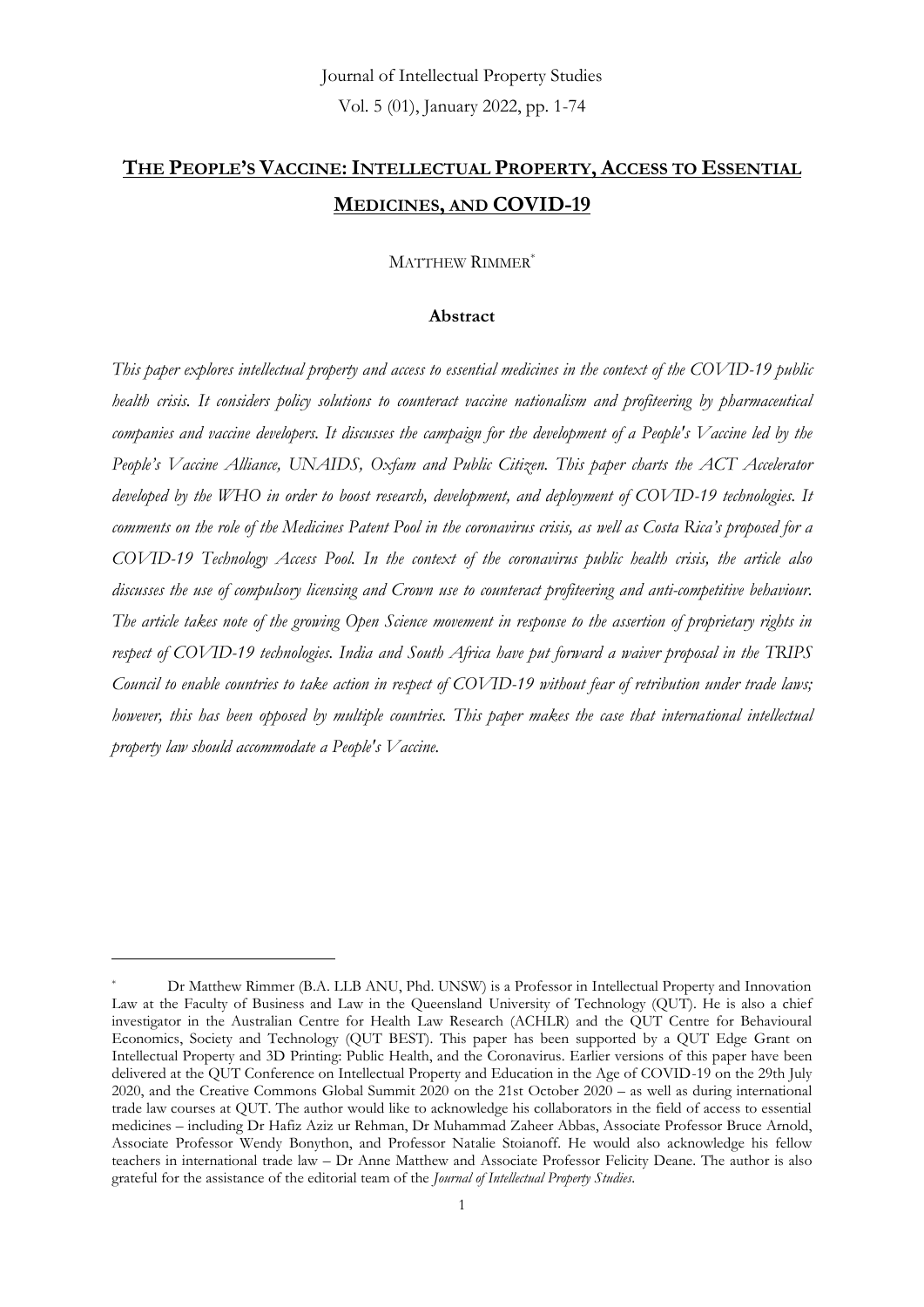Vol. 5 (01), January 2022, pp. 1-74

### **I. INTRODUCTION**

The current controversy over intellectual property and access to vaccines during the coronavirus crisis in 2020-2021 has its origins in a long history of international legal conflict over patent law and public health.

Legal systems have long had to deal with the emergency circumstances of public health epidemics. 1 In the past, there has been concern about patent races in respect of medicines during public health epidemics.<sup>2</sup> In the 1980's, there was a debilitating patent race in respect of diagnostics for HIV/AIDS – which was eventually resolved through an agreement between the governments of France and the U.S.. <sup>3</sup> The Agreement on Trade-Related Aspects of Intellectual Property Rights ["TRIPS Agreement"] laid down a framework for the protection of intellectual property rights, with due recognition of public interest objectives, such as the protection of public health.<sup>4</sup> In the 1990's, there were dramatic conflicts between South Africa and large pharmaceutical companies over access to medicines sourced from India.<sup>5</sup> In the end, the resolution of this conflict led to the recognition of the Doha Declaration on the TRIPS Agreement and Public Health ["Doha Declaration"] in 2001 – which recognized that nation

<sup>1</sup> DAVID WALTNER-TOEWS, ON PANDEMICS: DEADLY DISEASES FROM BUBONIC PLAGUE TO CORONAVIRUS (2020); JONATHAN QUICK & BRONWYN FRYER, THE END OF EPIDEMICS: HOW TO STOP VIRUSES AND SAVE HUMANITY NOW (2020); PETER S. DOHERTY, PANDEMICS: WHAT EVERYONE NEEDS TO KNOW (2013); JOHN FABIAN WITT, AMERICAN CONTAGIONS: EPIDEMICS AND THE LAW FROM SMALLPOX TO COVID-19 (2020).

<sup>2</sup> GLOBAL INTELLECTUAL PROPERTY RIGHTS: KNOWLEDGE, ACCESS, AND DEVELOPMENT (Peter Drahos & Ruth Mayne eds., 2003); INCENTIVES FOR GLOBAL PUBLIC HEALTH: PATENT LAW AND ACCESS TO MEDICINES (Thomas Pogge, Matthew Rimmer & Kim Rubenstein eds., 2010); CYNTHIA HO, ACCESS TO MEDICINE IN THE GLOBAL ECONOMY: INTERNATIONAL AGREEMENTS ON PATENTS AND RELATED RIGHTS (2011); BURCU KILIC, BOOSTING PHARMACEUTICAL INNOVATION IN THE POST-TRIPS ERA: REAL-LIFE LESSONS FOR THE DEVELOPING WORLD (2014); ELLEN 'T HOEN, PRIVATE PATENTS AND PUBLIC HEALTH: CHANGING INTELLECTUAL PROPERTY RULES FOR ACCESS TO MEDICINES (2016); INTELLECTUAL PROPERTY LAW AND ACCESS TO MEDICINES: TRIPS AGREEMENT, HEALTH AND PHARMACEUTICALS (Srividhya Ragavan & Amaka Vanni eds., 2021); ACCESS TO MEDICINES AND VACCINES: IMPLEMENTING FLEXIBILITIES UNDER INTELLECTUAL PROPERTY LAW (Carlos Correa & Reto Hilty eds., 2021).

<sup>3</sup> Michael Kirby, *Foreword*, *in* MATTHEW RIMMER, INTELLECTUAL PROPERTY AND BIOTECHNOLOGY: BIOLOGICAL INVENTIONS (2008).

<sup>4</sup> Agreement on Trade-Related Aspects of Intellectual Property Rights, Apr. 15, 1994, Marrakesh Agreement Establishing the World Trade Organization, Annex 1C, 1869 U.N.T.S. 299 [hereinafter TRIPS Agreement].

<sup>5</sup> Mark Heywood, *South Africa's Treatment Action Campaign: Combining Law and Social Mobilization to Realize the Right to Health*, 1 J. HUM. RIGHTS PRACT. 14 (2009); Amy Kapczynski & Jonathan Michael Berger, *The Story of the TAC Case: the Potential and Limits of Socio-economic Rights Litigation, in South Africa*, *in* HUMAN RIGHTS ADVOCACY STORIES 43 (Deena Hurwitz & Margaret Satterthwaite eds., 2009); NATHAN GEFFEN, DEBUNKING DELUSIONS: THE INSIDE OF THE TREATMENT ACTION CAMPAIGN (2010); DYLAN MOHAN GRAY, FIRE IN THE BLOOD: MEDICINE MONOPOLY MALICE (2012).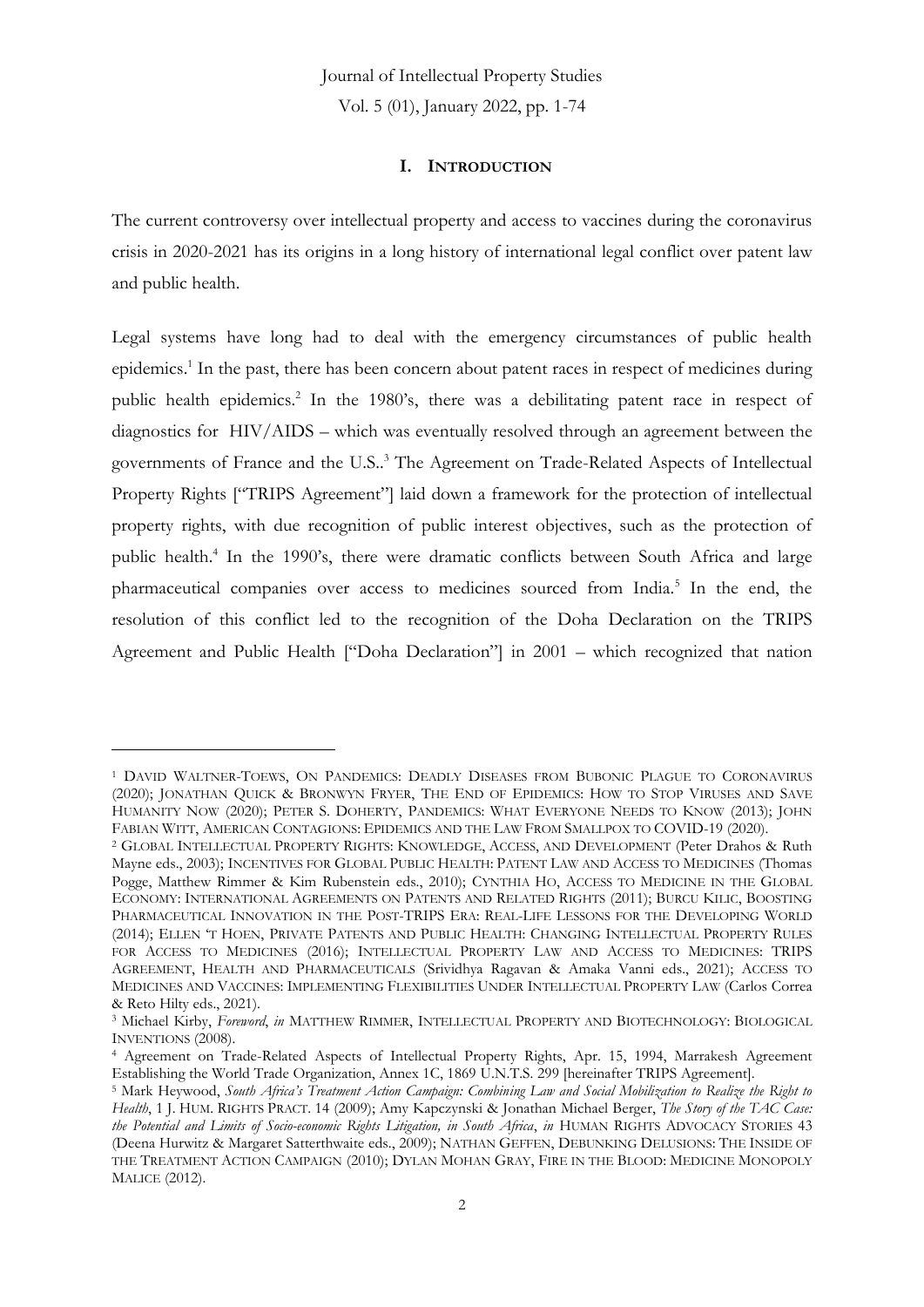Vol. 5 (01), January 2022, pp. 1-74

states could make use of flexibilities to address public health epidemics.<sup>6</sup> There have nonetheless been controversies when developing nations have made use of domestic compulsory licensing provisions – with pharmaceutical companies making procedural and substantive complaints about such measures.<sup>7</sup> The *WTO General Council Decision* 2003 was intended to assist the export of pharmaceutical drugs to developing nations and least developed nations – and has been encoded into the *TRIPS Agreement* in Article 31bis. But in practice, this export mechanism has proven difficult to use – with generic pharmaceutical companies being reluctant to go through the convoluted, bureaucratic steps at a national level; to obtain a compulsory license for the export of medicines. 8

There has been major litigation over patent law and access to medicines in India – particularly because it has been seen as a "*pharmacy of the developing world*". <sup>9</sup> There have been patent disputes about medicines related to infectious diseases – as well as drugs associated with noncommunicable diseases, such as cancer. Patent opposition by government entities and civil society organisations has become particularly important in India.<sup>10</sup> There has been much debate accordingly about the use of intellectual property flexibilities in India to address public health

<sup>6</sup> World Trade Organization, Ministerial Declaration of 14 November 2001, WTO Doc WT/MIN(01)/DEC/1, 41 ILM 746 (2002) [hereinafter Doha Declaration]. *See generally*, ELLEN 'T HOEN, THE GLOBAL POLITICS OF PHARMACEUTICAL MONOPOLY POWER: DRUG PATENTS, ACCESS, INNOVATION AND THE APPLICATION OF THE WTO DOHA DECLARATION ON TRIPS AND PUBLIC HEALTH (2009).

<sup>7</sup> Decision of the General Council, *Implementation of Paragraph 6 of the Doha Declaration on the TRIPS Agreement and Public Health*, WTO Doc WT/L/540 (Aug. 30, 2003). *See generally*, FREDERICK ABBOTT & RUDOLF VAN PUYMBROECK, COMPULSORY LICENSING FOR PUBLIC HEALTH A GUIDE AND MODEL DOCUMENTS FOR IMPLEMENTATION OF THE DOHA DECLARATION PARAGRAPH 6 DECISION (2012).

<sup>8</sup> Matthew Rimmer, *Race against Time: The Export of Essential Medicines to Rwanda*. 1 (2) PUBLIC HEALTH ETHICS, 89-103 (2008); James Love, *Open letter asking 37 WTO Members to Declare Themselves Eligible to Import Medicines Manufactured under Compulsory License in Another Country, under 31bis of TRIPS Agreement*, KNOWLEDGE ECOLOGY INTERNATIONAL (2020), https://www.keionline.org/32707; Weinian Hu, *Compulsory Licensing and Access to Future COVID Medicines*, CEPS RESEARCH REPORT (2020); Brook Baker, *The Impracticality of Relying on Compulsory Licenses to Expand Production Capacity for COVID-19 Vaccines*, HEALTH GAP (June 6, 2021), https://healthgap.org/the-impracticality-of-relying-oncompulsory-licenses-to-expand-production-capacity-for-covid-19-vaccines/; and Muhammad Zaher Abbas, *World Trade Organization's Export-oriented Compulsory Licensing Mechanism: Foreseen Policy Concern for Africa to Mitigate the COVID-19 Pandemic*, 17 (2) JOURNAL OF GENERIC MEDICINES 71-76 (2021).

<sup>&</sup>lt;sup>9</sup> *Novartis v. Union of India & Others,* (2014) 6 SCC 1; Hafiz Aziz Ur Rehman, The Pharmacy of the Developing World: India, Patent Law and Access to Essential Medicines, (open access PhD thesis, Australian National University), https://openresearch-repository.anu.edu.au/handle/1885/110380; Ravinder Gabble & Jillian Clare Kohler*, To Patent or Not To Patent? The Case of Novartis' Cancer Drug Glivec in India*, 10 GLOBALIZATION & HEALTH (2014).

<sup>10</sup> Muhammad Zaheer Abbas, *Community-Based Patent Opposition in India: Access to Essential Medicines, Right to Health, and Sustainable Development*, QUT ePrints (2019), https://eprints.qut.edu.au/205327/.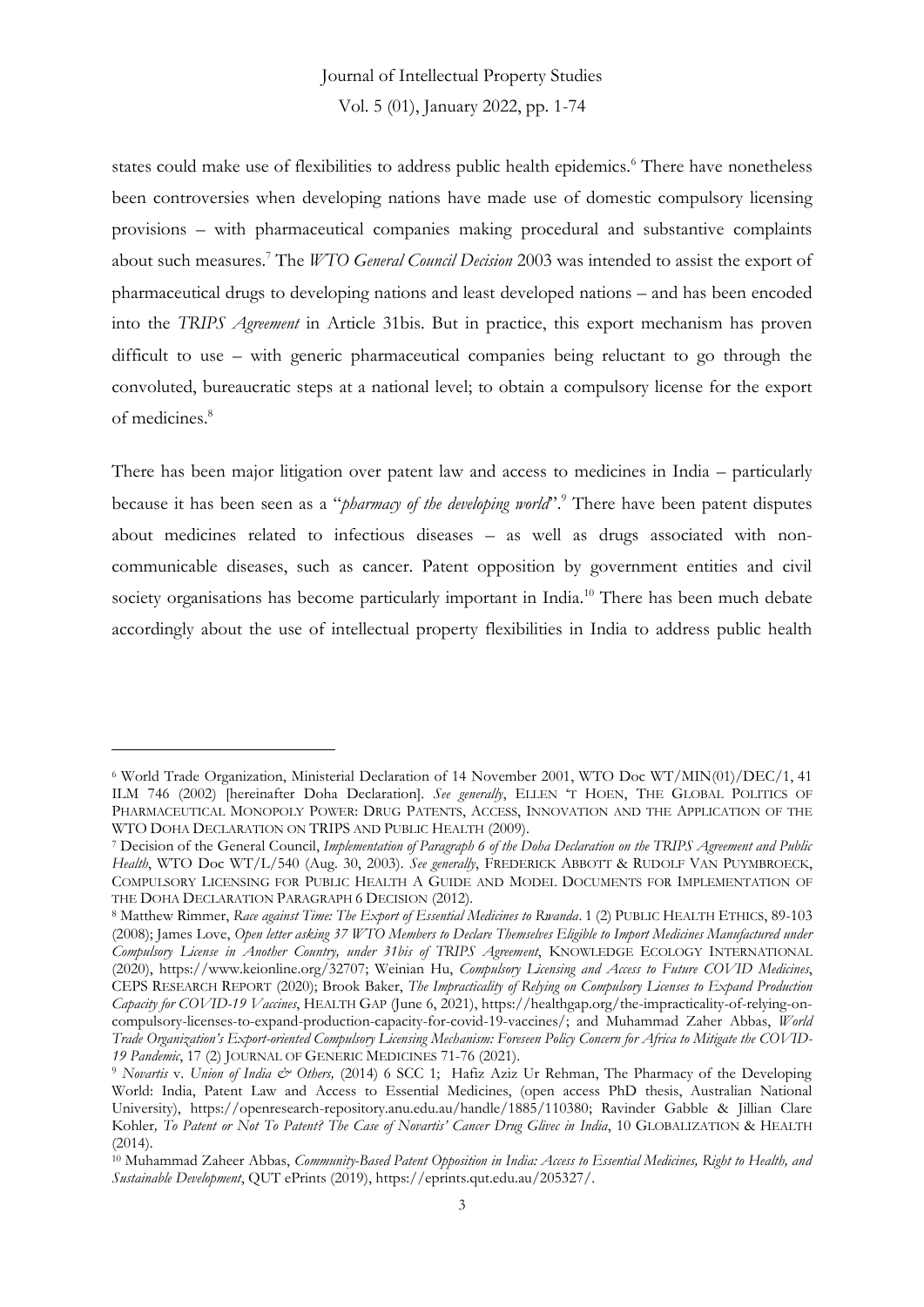epidemics.<sup>11</sup> There has been complex politics in respect of disease outbreaks in the wider South-East Asia as well. 12

There have also been public policy concerns about research and development in respect of neglected diseases – as well as emerging diseases. Especially given the global scale of the public health burden of malaria, there has been much worry about a lack of new treatments for malaria.<sup>13</sup> There has been an under-investment by pharmaceutical drug companies in relation to tuberculosis.<sup>14</sup> As the Médecins Sans Frontières ["MSF"] have noted, "*Obsolete treatments, the lack of an effective vaccine, and the lack of suitable diagnostic tools make it difficult to control the global TB*  epidemic."<sup>15</sup> The emergence of new strains of influenza – such as avian influenza<sup>16</sup> and porcine influenza<sup>17</sup> – have also tested the intellectual property regime.<sup>18</sup> There was a patent race in respect of genetic sequencing the severe acute respiratory syndrome ["SARS"] virus – and discussion as to whether a patent pool would be appropriate to share key technologies.<sup>19</sup> There has also been controversy over patents being granted in respect of the Middle East respiratory syndrome ["MERS.<sup>20</sup> Furthermore, complicated geopolitical factors were involved in terms of

<sup>11</sup> Janice Mueller, *The Tiger Awakens: The Tumultuous Transformation of India's Patent System and the Rise of Indian*  Pharmaceutical Innovation, 68 U. PITT. L. REV. 491 (2007); HANS LO<sup>I</sup>FGREN, THE POLITICS OF THE PHARMACEUTICAL INDUSTRY AND ACCESS TO MEDICINES: WORLD PHARMACY AND INDIA (2018); MURPHY HALLIBURTON, INDIA AND THE PATENT WARS: PHARMACEUTICALS IN THE NEW INTELLECTUAL PROPERTY REGIME (2017).

<sup>12</sup> Sara E. DAVIES, CONTAINING CONTAGION: THE POLITICS OF DISEASE OUTBREAKS IN SOUTHEAST ASIA (2019). <sup>13</sup> SONIA SHAH, HOW MALARIA HAS RULED HUMANKIND FOR 500,000 YEARS (2010); *see also*, *Malaria*, MÉDECINS SANS FRONTIÈRES, https://www.msf.org/malaria.

<sup>14</sup> Jisnu Das et al., *Use of Standardised Patients to Assess Quality of Tuberculosis Care: A Pilot, Cross-Sectional Study*, 15 (11) LANCET INFECT. DIS. 1305 (2015); Madhukar Pai et. al, *Tuberculosis*, *in* NATURE REVIEWS DISEASE PRIMERS 16076 (2016); Madhukar Pai et al., *Reducing Global Tuberculosis Deaths - Time for India to Step Up*, 389 (10075) THE LANCET 1174 (2017).

<sup>15</sup> *Tuberculosis*, MÉDECINS SANS FRONTIÈRES, https://www.msf.org/tuberculosis.

<sup>&</sup>lt;sup>16</sup> Andrew Torrance, *Patents to the Rescue – Disasters and Patent Law*, 10 (3) DEPAUL J. HEALTH CARE L. 309 (2007); Dennis Crouch, *Nil: The Value of Patents in a Major Crisis Such as an Influenza Pandemic*, 39 SETON HALL L. REV. 1125 (2009); Eileen Kane, *Achieving Clinical Equality in an Influenza Pandemic: Patent Realities*, 39 SETON HALL L. REV. 1137 (2009); Samuel Oddi*, Plagues, Pandemics, and Patents: Legality and Morality*, 51 (1) IDEA (2011).

<sup>17</sup> Dawn Dziuba, *TRIPS Article 31Bis and H1N1 Swine Flu: Any Emergency or Urgency Exception to Patent Protection*, 20 (2) IND. INT'L & COMP. L REV.195 (2010).

<sup>18</sup> WORLD HEALTH ORGANIZATION, PATENT LANDSCAPE FOR THE H5 VIRUS: INTERIM REPORT (Nov. 17, 2007), https://www.who.int/influenza/resources/documents/avian\_flu\_landscape.pdf?ua=1; WORLD INTELLECTUAL PROPERTY ORGANIZATION, WIPO PATENT SEARCH REPORT ON PANDEMIC INFLUENZA PREPAREDNESS (PIP)- RELATED PATENTS AND PATENT APPLICATIONS (Apr. 1, 2011), https://www.who.int/influenza/resources/Influenza\_FullReport\_01Apr2011.pdf.

<sup>19</sup> E. Richard Gold, *SARS Genome Patent: Symptom or* Disease?, 361 (9374) LANCET (2003); Matthew Rimmer, *The Race To Patent The SARS Virus: The TRIPS Agreement And Access To Essential Medicines*, 5 (2) MELB. J. INT'L L.*MJIL* 335 (2004); James Simon et al., *Managing Severe Acute Respiratory Syndrome (SARS) Intellectual Property Rights: the Possible Role of Patent Pooling*, 83 (9) BULL. WORLD HEALTH ORG. 707 (2005).

<sup>20</sup> Carsten Richter, *European Patent Office Grants Controversial Patent Protecting Virus: Lessons from the Middle East Respiratory Syndrome Coronavirus Outbreak*, 39 NATURE BIOTECHNOLOGY 287 (2021).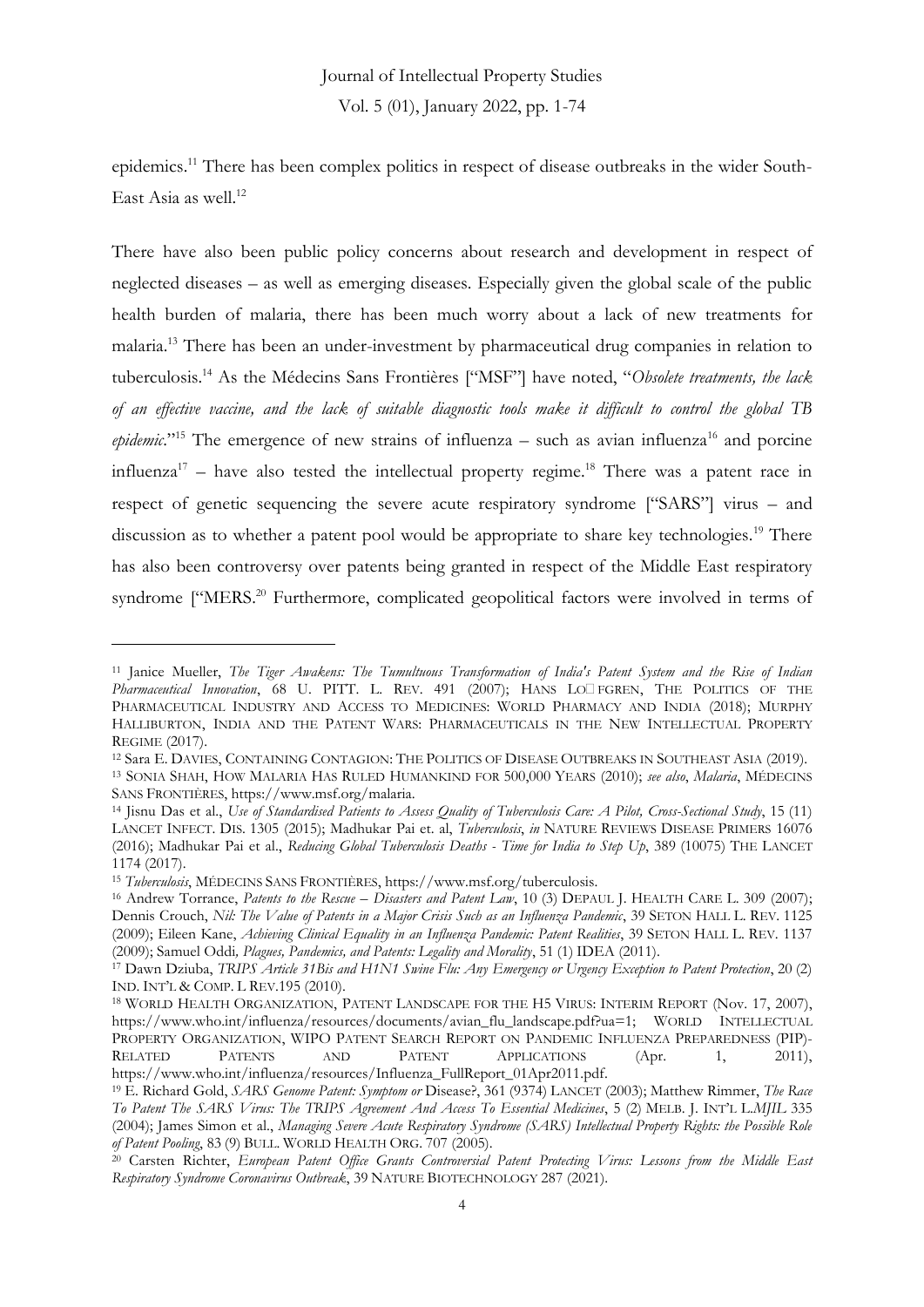patent filings in respect of diagnostics and medicines developed in relation to the Ebola outbreak.<sup>21</sup> There has also been intellectual property raised in relation to the Zika outbreak.<sup>22</sup> The need is to learn from past history of unruly competition and rent-seeking in the field of medicine, and ensure a co-operative and collaborative approach to the development of COVID-19 technologies. Unfortunately, though, there has often been a historical amnesia – in which the lessons of past public health epidemics are forgotten by present day legislators and policymakers. The Independent Panel for Pandemic Preparedness and Response has lamented: "*As soon as a health threat or deadly outbreak fades from memory, complacency takes over in what has been dubbed a cycle of panic and neglect.*" 23

The United Nations Secretary-General Ban Ki-Moon convened a special high-level committee to investigate ways and means of overcoming conflicts and deadlocks over intellectual property and access to medicines.<sup>24</sup> The report by former President of Switzerland, Ruth Dreifuss, and other eminent figures made a number of recommendations – such as suggesting that countries make use of intellectual property flexibilities to address public health epidemics.<sup>25</sup> Nonetheless, there was resistance to the implementation of the report from a number of developed nations – most notably the U.S. – as well as a range of pharmaceutical drug companies, biotechnology developers, and medical device manufacturers. If the recommendations of the high-level report had been implemented, the international legal system may well have been better prepared for the issues around intellectual property and access to medicines arising in the context of the covid-19 virus.

<sup>21</sup> Amir Attaran & Jason Nickerson*, Is Canada Patent Deal obstructing Ebola Vaccine Development?*, 384 (9958) THE LANCET 61 (2014); Matthew Herder et al., *From Discovery to Delivery: Public Sector Development of the rVSV-ZEBOV Ebola Vaccin*e, 7 (1) J. L. & BIOSCIENCES (2020), https://academic.oup.com/jlb/article/7/1/lsz019/5706941; PAUL FARMER, FEVERS, FEUDS, AND DIAMONDS: EBOLA AND THE RAVAGES OF HISTORY (2020).

<sup>22</sup> KNOWLEDGE ECOLOGY INTERNATIONAL, *An Exclusive License to Patents on a New Zika Vaccine to Sanofi is Contrary to the Provisions of 35 U.S.C. 209(a)(1*) (12 January 2017), https://www.keionline.org/wp-content/uploads/Zika-12Jan2016-KEI-AFSCME-PFAM-UAEM-BAKER-35USC209a1.pdf; Ana Santos Rutschman, *Vaccine Licensure in the Public Interest: Lessons from the Development of the U.S. Army Zika Vaccine*, 127 YALE L.J. 651 (2017).

<sup>23</sup> Main Report, *COVID-19: Make It The Last Pandemic,* THE INDEPENDENT PANEL FOR PANDEMIC PREPAREDNESS AND RESPONSE (2021), https://theindependentpanel.org/wp-content/uploads/2021/05/COVID-19-Make-it-the-Last-Pandemic\_final.pdf.

<sup>24</sup> *Ban Establishes Eminent Panel to Help Broaden Access to Quality Medicines at Affordable Cost*s, UNITED NATIONS NEWS (Nov. 20, 2015), https://news.un.org/en/story/2015/11/516102-ban-establishes-eminent-panel-help-broadenaccess-quality-medicines-affordable.

<sup>25</sup> Ruth Dreifuss et al., REPORT OF THE UNITED NATIONS SECRETARY-GENERAL'S HIGH LEVEL PANEL ON ACCESS TO MEDICINES: PROMOTING INNOVATION AND ACCESS TO HEALTH TECHNOLOGIES (2016), http://static1.squarespace.com/static/562094dee4b0d00c1a3ef761/t/57d9c6ebf5e231b2f02cd3d4/1473890031320 /UNSG+HLP+Report+FINAL+12+Sept+2016.pdf.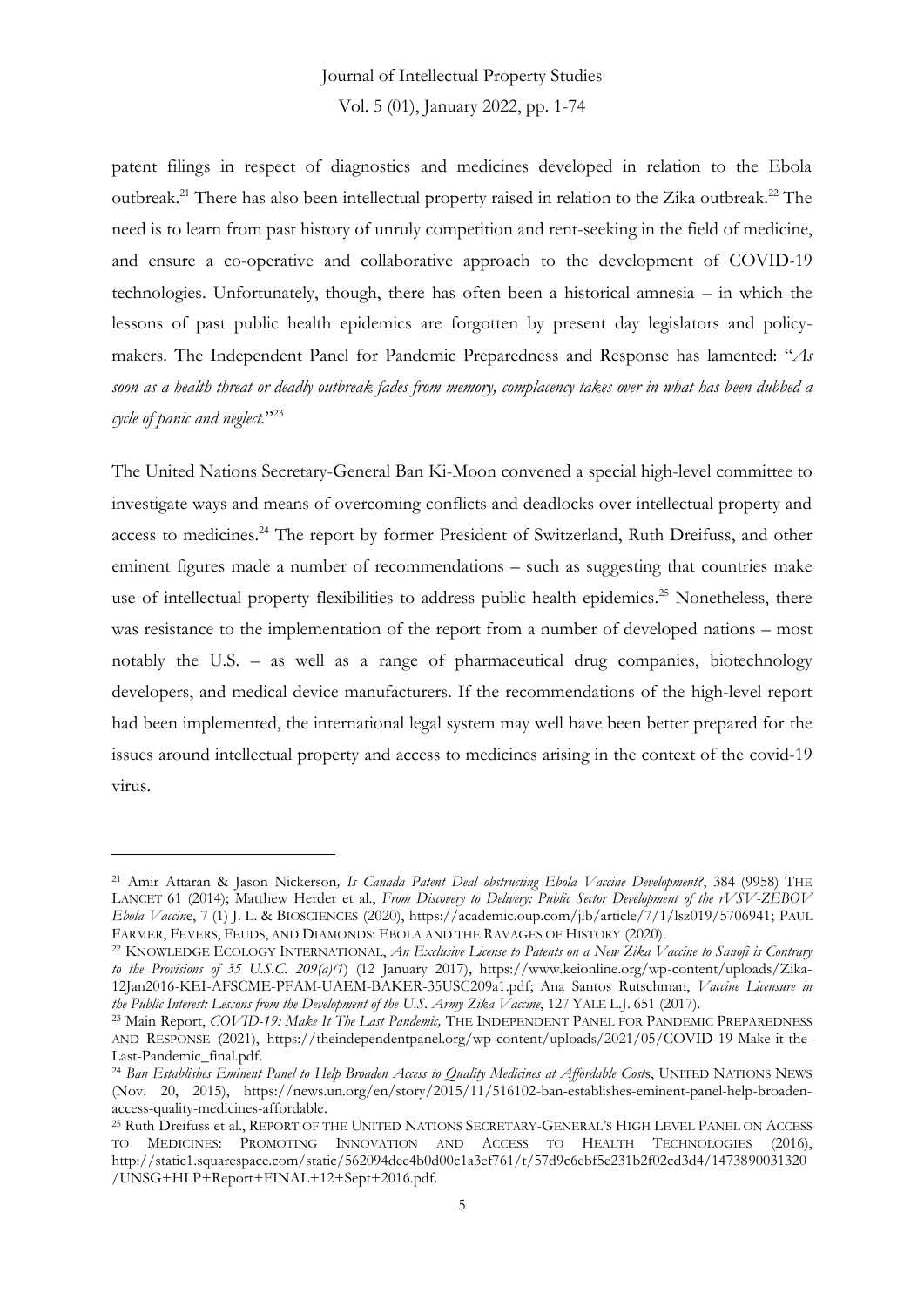Vol. 5 (01), January 2022, pp. 1-74

In the midst of the coronavirus crisis, there has been a growing concern about the problem of vaccine nationalism. Wealthy nations have especially showed a proclivity for buying up and hoarding the vast majority of vaccine supplies. Dr Tedros Adhanom Ghebreyesus, the Director-General of WHO, has said: "*Vaccine nationalism hurts us all and is self-defeating*". <sup>26</sup> He also observed: "*But on the flipside, vaccinating equitably saves lives, stabilises health systems and would lead to a truly global economic recovery that stimulates job creation*." <sup>27</sup> Jason Nickerson from the University of Ottawa and Matthew Herder from Dalhousie University contend: "*If nationalizing vaccine production is to help realize a globally accessible COVID-19 vaccine, then it cannot devolve into vaccine nationalism*". <sup>28</sup> Colum Lynch warns: "*As the world races to develop a vaccine to end the still-raging coronavirus pandemic, "vaccine nationalism" threatens both the near-term fight against COVID-19 and the longer-term prospects of multilateral cooperation.*" 29 Brook Baker cautions: "*This unbridled nationalism, interlinked with a broken, profit-driven pharmaceutical system risks obstructing access to life-saving medicines worldwide.*" <sup>30</sup> Richard Hass is fearful that the approach of vaccine nationalism will be disastrous, because "*only a handful of countries will be able to produce viable vaccines.*" <sup>31</sup> Fatima Bhutto has questioned the morality of vaccine hoarding by wealthy nations.<sup>32</sup> There have been concerns that vaccine nationalism will prolong the pandemic.<sup>33</sup> Equally, there has been a worry about entrusting the vaccine rollout to the capitalist marketplace – given the proclivities of intellectual property regimes to engage in price hiking and profiteering in the past.

This paper will explore how the COVID-19 pandemic has tested the strengths, limits, and flexibilities of patent law, policy, and practice. It will look at what patent flexibilities could be used to ensure the fair and equitable distribution of COVID-19 technologies. It will also examine

<sup>26</sup> WHO Director-General, WHO Director-General's Opening Remarks at the Media Briefing on COVID-19, (Jan. 8, 2021), https://www.who.int/director-general/speeches/detail/who-director-general-s-opening-remarks-at-themedia-briefing-on-covid-19-8-january-2021.

<sup>27</sup> *Id*.

<sup>28</sup> Jason Nickerson & Matthew Herder, *COVID-19 Vaccines as Global Public Goods, in* VULNERABLE: THE LAW, POLICY AND ETHICS OF COVID-19, 591 (Colleen Flood et al. eds., 2020).

<sup>29</sup> Colum Lynch, *'America First' vs. 'The People's Vaccine'*, FORBES POLICY (July 6, 2020), https://foreignpolicy.com/2020/07/06/coronavirus-vaccine-nationalism-america-first-covax/.

<sup>30</sup> Brook Baker, *US-, China- and EU-First Nationalism and COVID-19 Technology Hoarding Push the Rest of the World to the End of the Line*, INFOJUSTICE (June 8, 2020), http://infojustice.org/archives/42383

<sup>31</sup> Richard Hass, *The Politics of a COVID-19 Vaccine*, PROJECT SYNDICATE (July 14, 2020), https://prosyn.org/WCaVyfd.

<sup>32</sup> Fatima Bhutto, *The World's Richest Countries are Hoarding Vaccines. This is Morally Indefensible*, THE GUARDIAN (Mar. 17, 2021), https://theguardian.com/commentisfree/2021/mar/17/rich-countries-hoarding-vaccines-us-euafrica?CMP=share\_btn\_tw.

<sup>33</sup> Elizabeth Melimopoulos, *Why Hoarding COVID Vaccines Could Prolong Pandemic*, AL JAZEERA (Feb. 19, 2021), https://aje.io/c9ccv.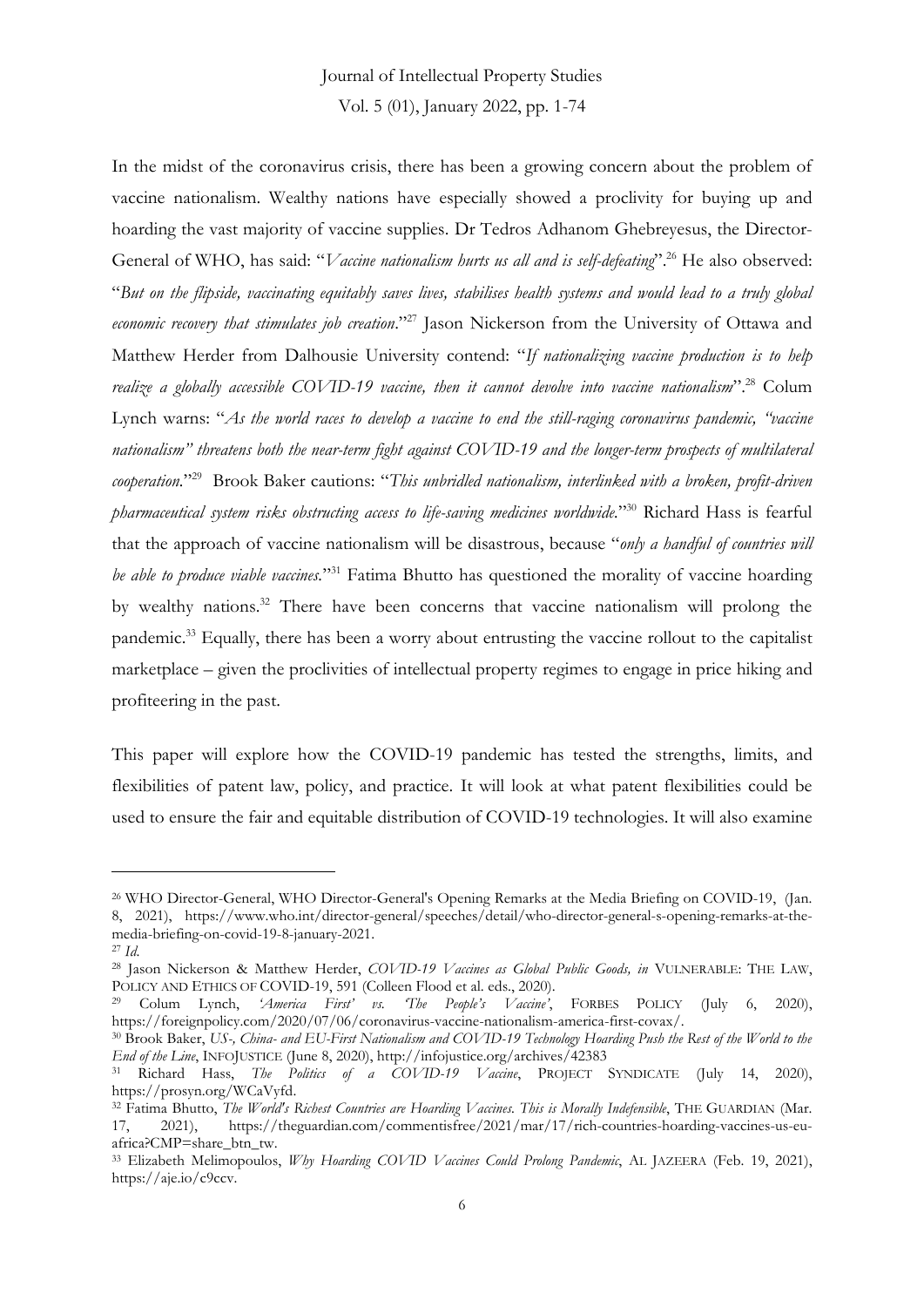long-term law reform in respect of intellectual property rights, which will better prepare us for global challenges like the COVID-19 public health pandemic. In terms of its methodology, this paper also builds upon the work of Duncan Matthews, which was focused upon the role of civil society organisations and social movements in pushing for access to essential medicines, human rights, and sustainable development.<sup>34</sup> Taking its cue from such research, this paper focuses upon the People's Vaccine campaign – which has evolved into the broad-based People's Vaccine Alliance. This paper also considers the work of other key non-government organisations and civil society groups – such as the MSF Access Campaign, Universities Allied for Essential Medicines, and Human Rights Watch. This paper is also informed by the economic scholarship of Mariana Mazzucato.<sup>35</sup> Her work has been focused upon the reform of health innovation – particularly of late in respect of the coronavirus crisis. This paper also draws upon innovation policy in its understanding of the responses of governments and corporations to the coronavirus crisis.<sup>36</sup>

Drawing upon past research in the field of access to essential medicines, this paper considers a variety of options to address intellectual property and vaccines during the COVID-19 public health crisis. By design, this paper is intended to be an overview and a survey of various options which have been mooted in respect of intellectual property and access to essential medicines (rather than just a concentrated focus on a single public policy proposal). Part II considers the call for a People's Vaccine by the People's Vaccine Alliance, Joint United Nations Programme on HIV and AIDS ["UNAIDS"], Oxfam, Public Citizen, and various other leaders. Part III provides an early evaluation of the Access to COVID-19 Tools Accelerator ["ACT Accelerator"] – which is designed to accelerate the research, development, and deployment of COVID-19 vaccines, diagnostics, and treatments. Part IV considers the expansion of the role of patent pools

<sup>34</sup> DUNCAN MATTHEWS, INTELLECTUAL PROPERTY, HUMAN RIGHTS AND DEVELOPMENT: THE ROLE OF NGOS AND SOCIAL MOVEMENTS (2011). See also Duncan Matthews, *Reappraising the Relationship between Intellectual Property Rights and Human Rights: A COVID-19 Pandemic Response*, Queen Mary Law Research Paper No. 366/2021, (September 9, 2021).

<sup>&</sup>lt;sup>35</sup> KNOWLEDGE ACCUMULATION AND INDUSTRY EVOLUTION: THE CASE OF PHARMA-BIOTECH (Mariana Mazzucato & Giovanni Dosi eds., 2006); MARIANA MAZZUCATO, THE ENTREPRENEURIAL STATE: DEBUNKING PUBLIC VS. PRIVATE SECTOR MYTHS (2014); MARIANA MAZZUCATO, THE VALUE OF EVERYTHING: MAKING AND TAKING IN THE GLOBAL ECONOMY (2018); Joad Medeiros, *This Economist Has a Plan to Fix Capitalism. It's Time We All Listened*, WIRED (Oct. 8, 2019), https://www.wired.co.uk/article/mariana-mazzucato; Mariana Mazzucato, *How Does Innovation Really Happen?*, WIRED SMARTER (Feb. 21, 2020), https://www.youtube.com/watch?v=uXWhwereXYo; MARIANA MAZZUCATO, MISSION ECONOMY: A MOONSHOT GUIDE TO CHANGING CAPITALISM (2021).

<sup>36</sup> JOSHUA GANS, THE PANDEMIC INFORMATION GAP AND THE BRUTAL ECONOMICS OF COVID-19: DESIGN THINKING, DESIGN THEORY (2020).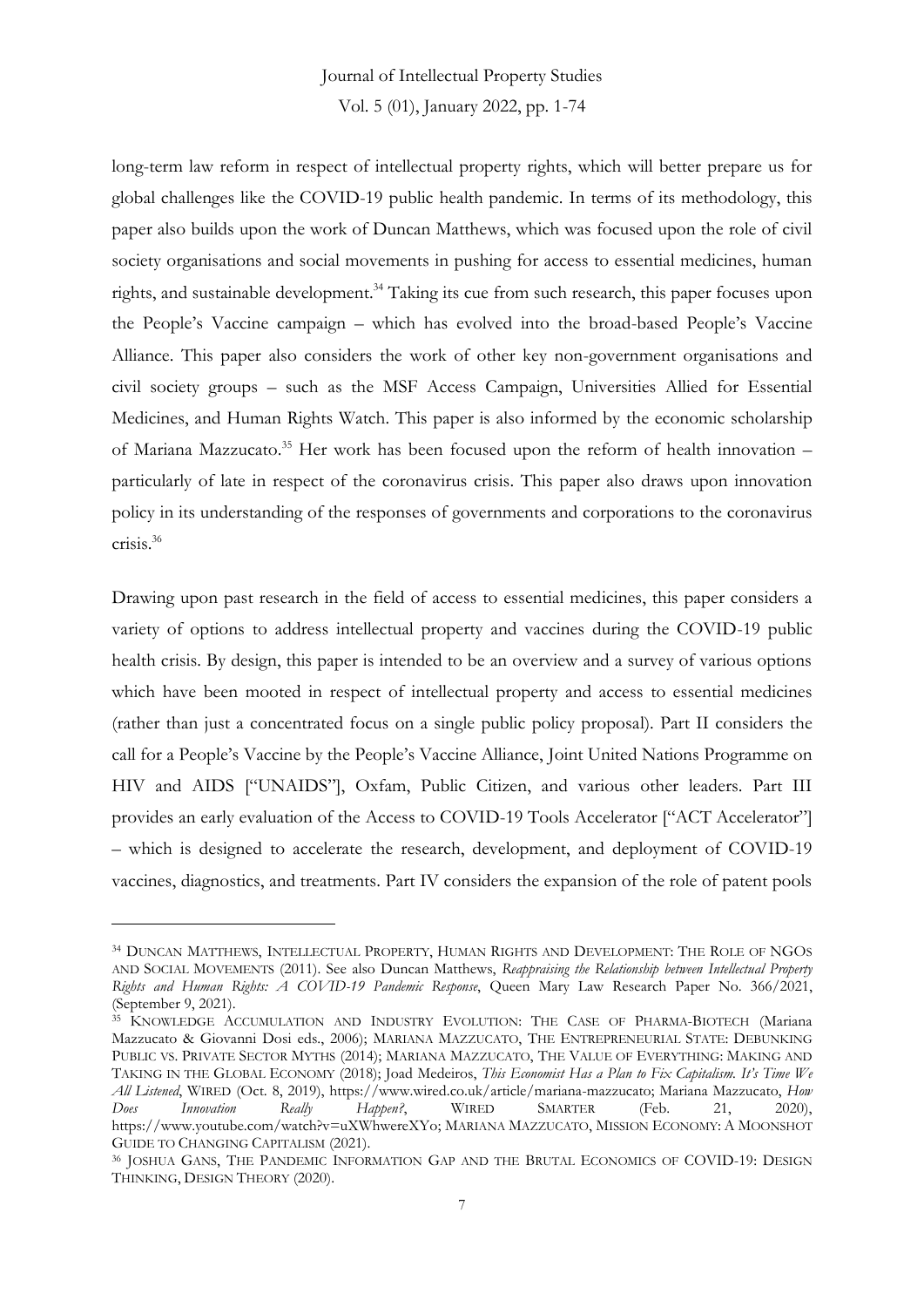– considering the precedent of the Medicines Patent Pool, and the new proposal by Costa Rica for the WHO to establish a Coronavirus Technology Access Pool ["C-TAP"]. Part V looks at the threat of compulsory licensing to ensure access to COVID-19 technologies – both for domestic purposes and for export. It also examines the adoption of Crown Use and Government Use measures. Part VI examines the debate over public sector licensing in relation to technologies designed to combat the coronavirus. Part VII explores open models of innovation. After outlining the Open COVID Pledge, it considers various proposals for a model of Open Science. Finally, in Part VIII, there is a discussion of the proposal from India and South Africa to put in place a waiver of the TRIPS Agreement to enable countries to combat the coronavirus ["TRIPS Waiver"]. While the U.S. has been willing to support a TRIPS Waiver for vaccines, there remain a number of countries – such as members of the European Union, Switzerland, Norway, and the United Kingdom – which have opposed the adoption of a TRIPS Waiver. In the conclusion, this paper makes the case that the international intellectual property regime should accommodate a People's Vaccine.

### **II. THE PEOPLE'S VACCINE**

#### **A. The Origins of the People's Vaccine Alliance**

In July 2020, UNAIDS and Oxfam called for the establishment of a People's Vaccine.<sup>37</sup> They have contended that, "*Governments and international partners must unite around a global guarantee which ensures that, when a safe and effective vaccine is developed, it is produced rapidly at scale and made available for all people, in all countries, free of charge.*" <sup>38</sup> They also called for a similar approach to other treatments, diagnostics, and technologies related to COVID-19.<sup>39</sup>

The People's Vaccine Alliance ["PVA"] is an umbrella movement – "*a coalition of organisations and activists united under a common aim of campaigning for a 'people's vaccine' for COVID-19*." <sup>40</sup> The group observes that in order to achieve a "People's Vaccine" it will be necessary to "*[b]reak the shackles* 

<sup>37</sup> *COVID-19 Vaccine Open Letter*, UNAIDS (July 14, 2020), https://www.unaids.org/en/resources/presscentre/featurestories/2020/may/20200514\_covid19-vaccine-openletter.

<sup>38</sup> *Id*. <sup>39</sup> *Id*.

<sup>40</sup> *What is the People's Vaccine Alliance?*, THE PEOPLE'S VACCINE ALLIANCE, https://peoplesvaccine.org/faq/.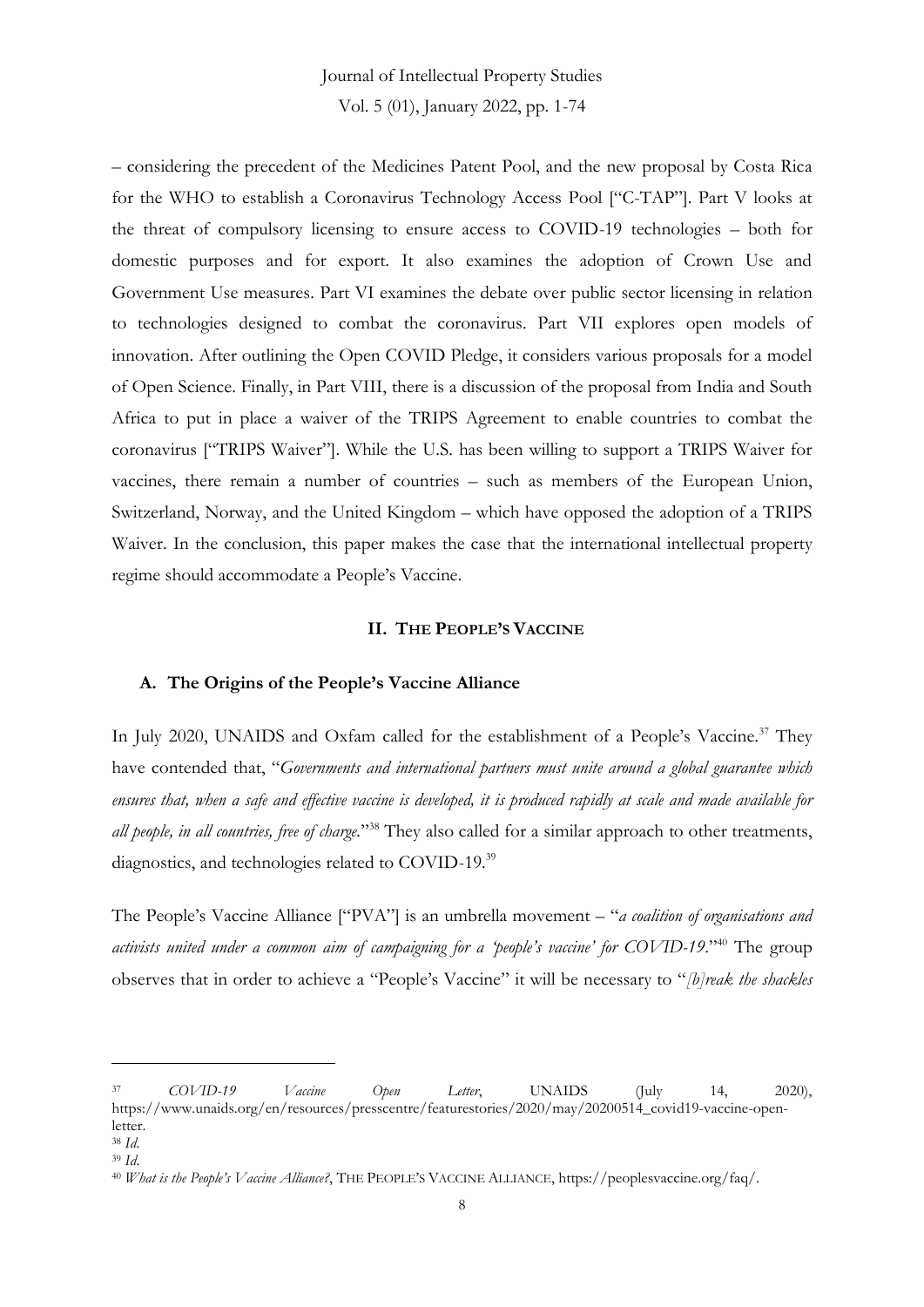*of intellectual property on vaccines and COVID-19 knowledge*." <sup>41</sup> The PVA elaborates that every nation needs to be able to produce or buy vaccine doses at affordable rates: *"All Government leaders must support the WTO proposal by India and South Africa to temporarily waive intellectual property on Covid-19 vaccines, treatments and related technologies.*" <sup>42</sup> The PVA has called on nation states to *"force pharmaceutical companies to share their COVID-19-related technology and know-how through the World Health Organization's COVID-19 Technology Access Pool."<sup>43</sup>* The members of the organization include Free the Vaccine, Global Justice Now, the Yunus Centre, Frontline AIDS, Amnesty International, Oxfam, SumOfUs and UNAIDS. The Washington DC based civil society organization Public Citizen have also supported this initiative for a People's Vaccine.<sup>44</sup>

Having witnessed the tragedy of the HIV/AIDS epidemic in Uganda, Winnie Byanyima has long been a steadfast advocate for access to essential medicines.<sup>45</sup> She was a panel member of the UN Secretary General's High Level Panel on Access to Medicines in her capacity as the Executive Director of Oxfam International.<sup>46</sup> Recalling the tragedy of the HIV/AIDS epidemic, Byanyima has called for a fair and equitable approach to access to essential medicines during the coronavirus crisis.<sup>47</sup> She has emphasized the need for a human-rights based approach to the COVID-19 response, ensuring that there is health for all, and freedom from discrimination and stigma.<sup>48</sup> As the Executive Director of UNAIDS, Bynayima has been a champion of the People's Vaccine: *"The right to health is a human right—it should not depend on the money in your pocket or the colour of your skin to be vaccinated against this deadly virus." <sup>49</sup>* In her view, *"A vaccine should be a global public good and free of charge for all." <sup>50</sup>* Byanyima has sought to frame the question of the People's Vaccine

<sup>41</sup> *Id*.

<sup>42</sup> *Our Demands*, THE PEOPLE'S VACCINE ALLIANCE, https://peoplesvaccine.org/our-demands/.

<sup>43</sup> *Id*.

<sup>44</sup> Zain Rizvi, *The People's Vaccine*, PUBLIC CITIZEN (June 11, 2020), https://www.citizen.org/article/the-peoplesvaccine/.

<sup>45</sup> Jon Cohen, *"I'm Known as An Activist." New UNAIDS Leader Takes Charge*, SCIENCE (27 November 2019), https://www.sciencemag.org/news/2019/11/i-m-known-activist-new-unaids-leader-takes-charge.

<sup>46</sup> Dreifuss, *supra* note 25.

<sup>47</sup> Winnie Byanyima & Matthew Kavanaugh, *This World Aids Day: The Global Response to HIV Stands on a Precipice*, THE GUARDIAN (Dec. 1, 2020), https://www.theguardian.com/global-development/2020/dec/01/this-world-aids-daythe-global-response-to-hiv-stands-on-a-precipice?CMP=share\_btn\_tw.

<sup>48</sup> Winnie Byanyima, *Opening Remarks at the High-Level Meeting on AIDS*, UNAIDS (June 8, 2021), https://www.unaids.org/en/resources/presscentre/featurestories/2021/june/20210608\_opening-remarks-unaidsexecutive-director-hlm.

<sup>49</sup> Press Release, UNAIDS, As pandemic deaths pass 1 million, COVID survivors from 37 countries write to pharmaceutical bosses to demand a People's Vaccine (Sept. 29, 2020), https://www.unaids.org/en/resources/presscentre/pressreleaseandstatementarchive/2020/september/20200929\_c ovid-19-survivors-write-to-pharmaceutical-bosses-to-demand-a-peoples-vaccine. <sup>50</sup> *Id*.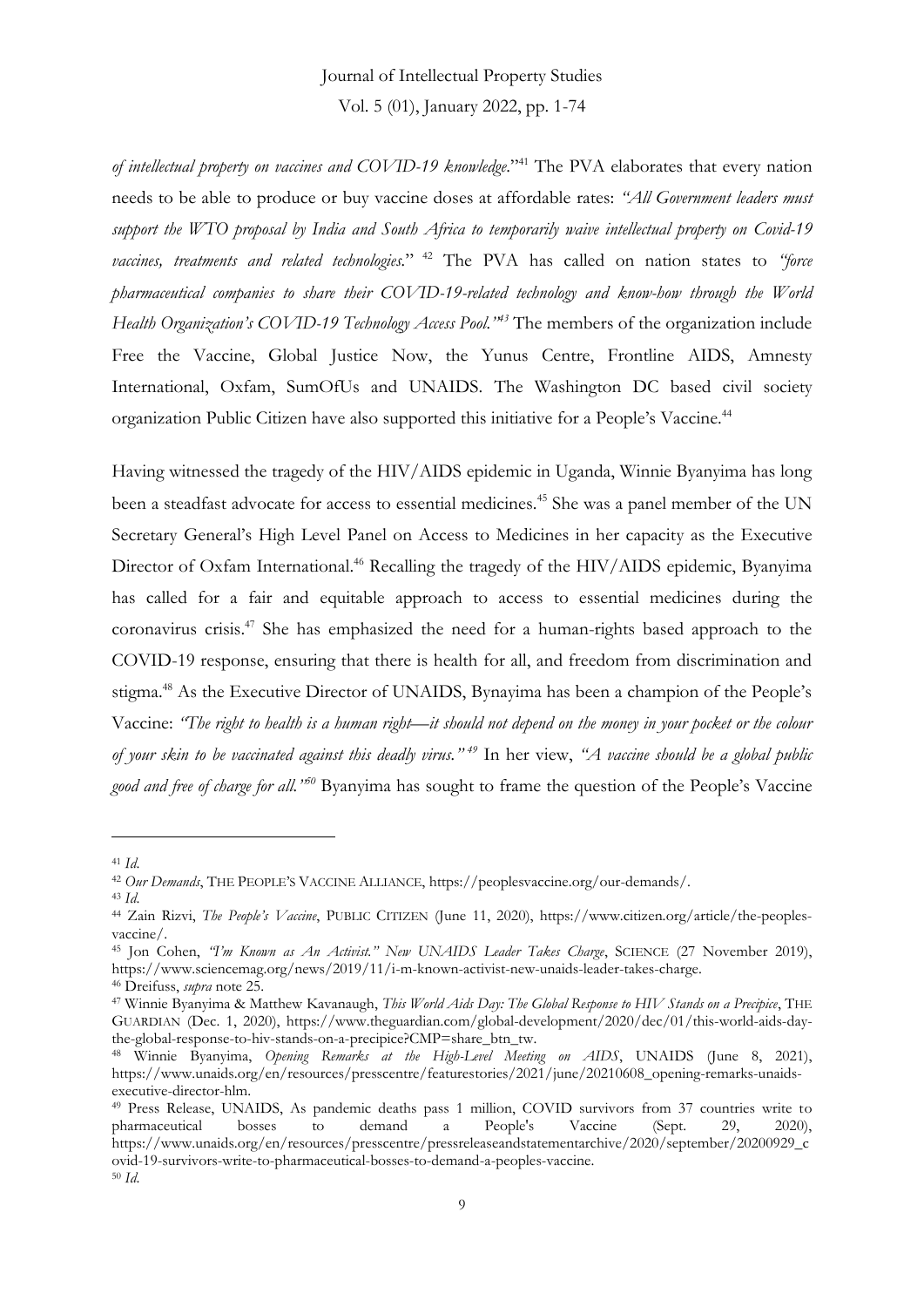in terms of human rights, the right to health, universal healthcare, sustainable development, equality, and justice. She observed: "*UNAIDS and other members of the People's Vaccine Alliance are calling for a new approach that puts public health first by sharing knowledge and maximizing supply to make*  sure that no one is left behind.<sup>"51</sup> She feared that anything short of that would lead to more deaths and economic chaos, forcing millions into destitution.<sup>52</sup> She called upon the Big Pharma to share their intellectual property to achieve a People's Vaccine.<sup>53</sup>

Helen Clark, the former Prime Minister of New Zealand, and Winnie Byanyima have expanded upon the case for a People's Vaccine.<sup>54</sup> The pair maintained: "*Granting one company exclusive rights to the science, know-how and intellectual property of a coronavirus vaccine will prevent us from getting the billions of doses that the world needs*." <sup>55</sup> They argued: "*This extraordinary moment calls for a better approach than our current regime of monopoly rights*." <sup>56</sup> They suggest: "*Aside from insisting on the sharing of knowledge and intellectual property, rich countries should be urgently financing the rapid expansion of safe manufacturing capacity in developing countries.*" <sup>57</sup> Clark has added that there is a need for legal guarantees for access to essential medicines: "*The COVID-19 vaccine must not belong to anyone and must be free for everyone." 58*

Helen Clark expanded upon such concerns about access to medicines as part of her Independent Panel report into the global response to COVID-19.<sup>59</sup> For her part, Byanyima has been distressed by the lack of progress on vaccine equity in 2021.<sup>60</sup> She said that the current situation was inequitable and intolerable: "*Today we are witness to a vaccine apartheid that is only serving the interests of powerful and profitable pharmaceutical corporations while costing us the quickest and least harmful route out of*

<sup>51</sup> Press Release, UNAIDS, President of Nigeria Unites Behind the Call for a People's Vaccine for COVID-19 (Oct.  $16,$  2020),

https://www.unaids.org/en/resources/presscentre/pressreleaseandstatementarchive/2020/october/20201016\_pres ident-nigeria-unites-behind-call-for-peoples-vaccine-for-covid19.

<sup>52</sup> *Id*.

<sup>53</sup> Winnie Byanyima, *Letter: To Be a People's Vaccine, Big Pharma Must Share Intellectual Property*, FINANCIAL TIMES (Nov. 26, 2020), https://www.ft.com/content/59393e03-20ac-466b-81d1-5773ddf86449.

<sup>54</sup> Helen Clark & Winnie Byanyima, *The World Needs A "People's Vaccine" for Coronavirus, Not a Big-Pharma Monopoly*, THE GUARDIAN (July 23, 2020), https://www.theguardian.com/commentisfree/2020/jul/23/world-needscoronavirus-vaccine-big-pharma-monopoly-astrazeneca-patent-pandemic?CMP=share\_btn\_tw.

<sup>55</sup> *Id.*

<sup>56</sup> *Id.*

<sup>57</sup> *Id.*

<sup>58</sup> Press Release, OXFAM, *World Leaders Unite in Call for a People's Vaccine Against COVID-19* (May 14, 2020), https://www.oxfam.org/en/press-releases/world-leaders-unite-call-peoples-vaccine-against-covid-19.

<sup>59</sup> THE INDEPENDENT PANEL FOR PANDEMIC PREPAREDNESS AND RESPONSE, *supra* note 23.

<sup>60</sup> Winnie Byanyima, *We Are Seeing a Global Vaccine Apartheid. People's Lives Must Come Before Profit*, THE GUARDIAN 29, 2021), https://theguardian.com/global-development/2021/jan/29/a-global-vaccine-apartheid-isunfolding-peoples-lives-must-come-before-profit.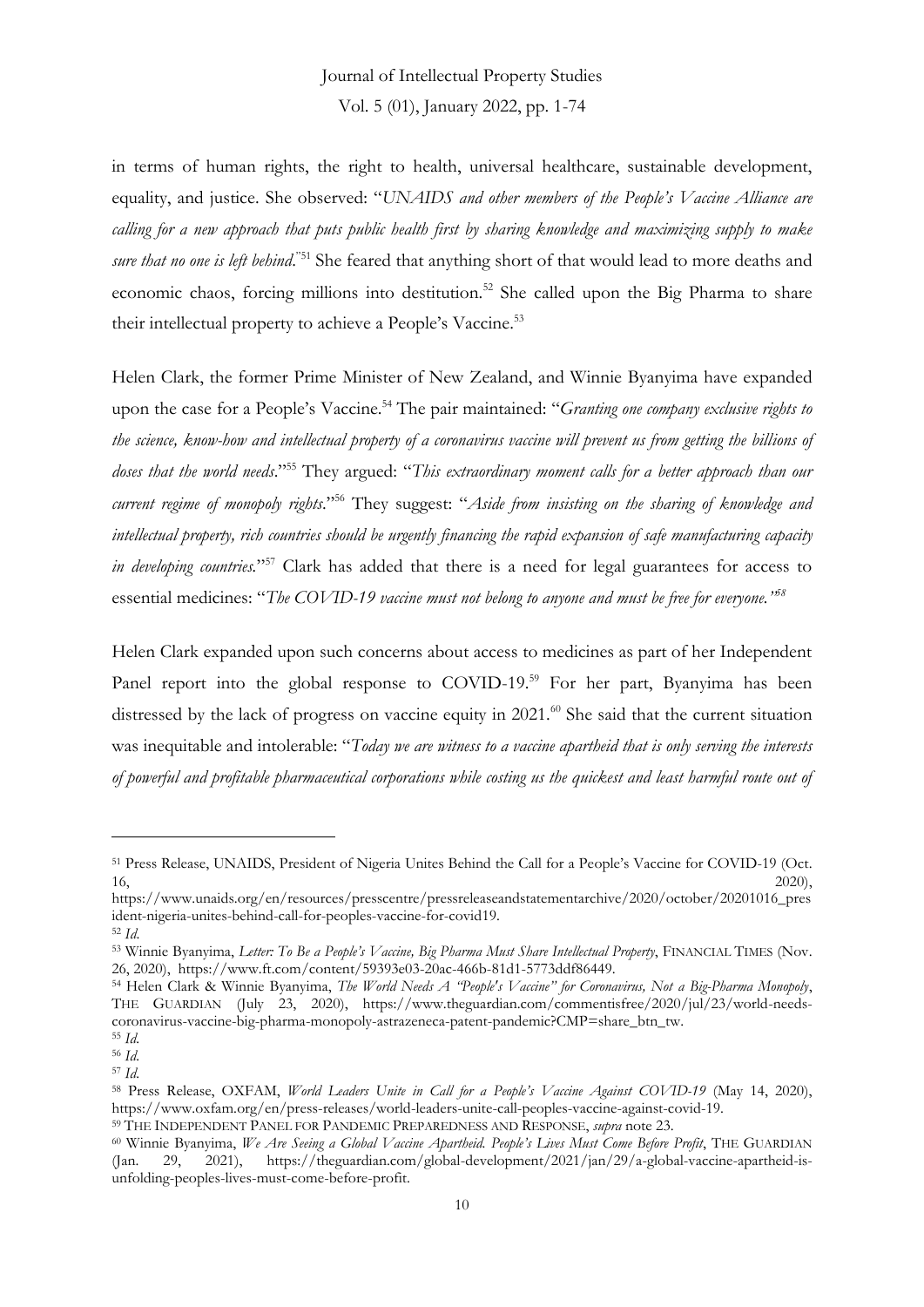Vol. 5 (01), January 2022, pp. 1-74

*this crisis*." <sup>61</sup> She has warned: "*Failure to change course will come at the cost of millions of lives and livelihoods around the world; to our progress on tackling poverty; to businesses…; and to our collective public health and economic security*." <sup>62</sup> Byanyima observed that the costs of vaccine inequality would be global: "*The longer the virus is allowed to continue in a context of patchy immunity, the greater the chance of mutations that could render the vaccines we have and the vaccines some people in rich countries have already received, less effective or ineffective*." 63

### **B. Endorsements of the People's Vaccine Campaign**

The Government of South Africa has sponsored the TRIPS Waiver – alongside India - in order to realise this ambition of a People's Vaccine.<sup>64</sup> Cyril Ramaphosa – the President of South Africa – has supported the call for a People's Vaccine. He has stressed: "*Billions of people today await a vaccine that is our best hope of ending this pandemic*". <sup>65</sup> He observed: "A*s the countries of Africa, we are resolute that the COVID-19 vaccine must be patent free, rapidly made and distributed, and free for all*." 66 Ramaphosa observed: "*All the science must be shared between governments*." <sup>67</sup> Muhammadu Buhari – the President of the Federal Republic of Nigeria – has endorsed the proposal: "*Only a People's Vaccine with equality and solidarity at its core can protect all of humanity and get our societies safely running again*." <sup>68</sup> He noted that "*a bold international agreement cannot wait.*" <sup>69</sup> Former President of Liberia, Ellen Johnson Sirleaf said: '*Learning the lessons from the fight against Ebola, governments must remove all the barriers to the development and rapid roll out of vaccines and treatments*." <sup>70</sup> Imran Khan, the Prime Minister of Pakistan commented: "*We must pool all the knowledge, experience and resources at our disposal for the good of all humanity." 71*

<sup>61</sup> *Id*.

<sup>62</sup> *Id*.

<sup>63</sup> *Id*.

<sup>64</sup> Communication from India and South Africa, *Waiver from Certain Provisions of the TRIPS Agreement for the Prevention*, *Containment and Treatment of COVID-19*, IP/C/W/669 (Oct. 2, 2020), https://docs.wto.org/dol2fe/Pages/SS/directdoc.aspx?filename=q:/IP/C/W669.pdf&Open=True <sup>65</sup> Press Release, OXFAM, *supra* note 58.

<sup>66</sup> *Id*.

<sup>67</sup> *Id*.

<sup>68</sup> UNAIDS, *supra* note 51.

<sup>69</sup> *Id*.

<sup>70</sup> *Id*.

<sup>71</sup> OXFAM, *supra* note 58.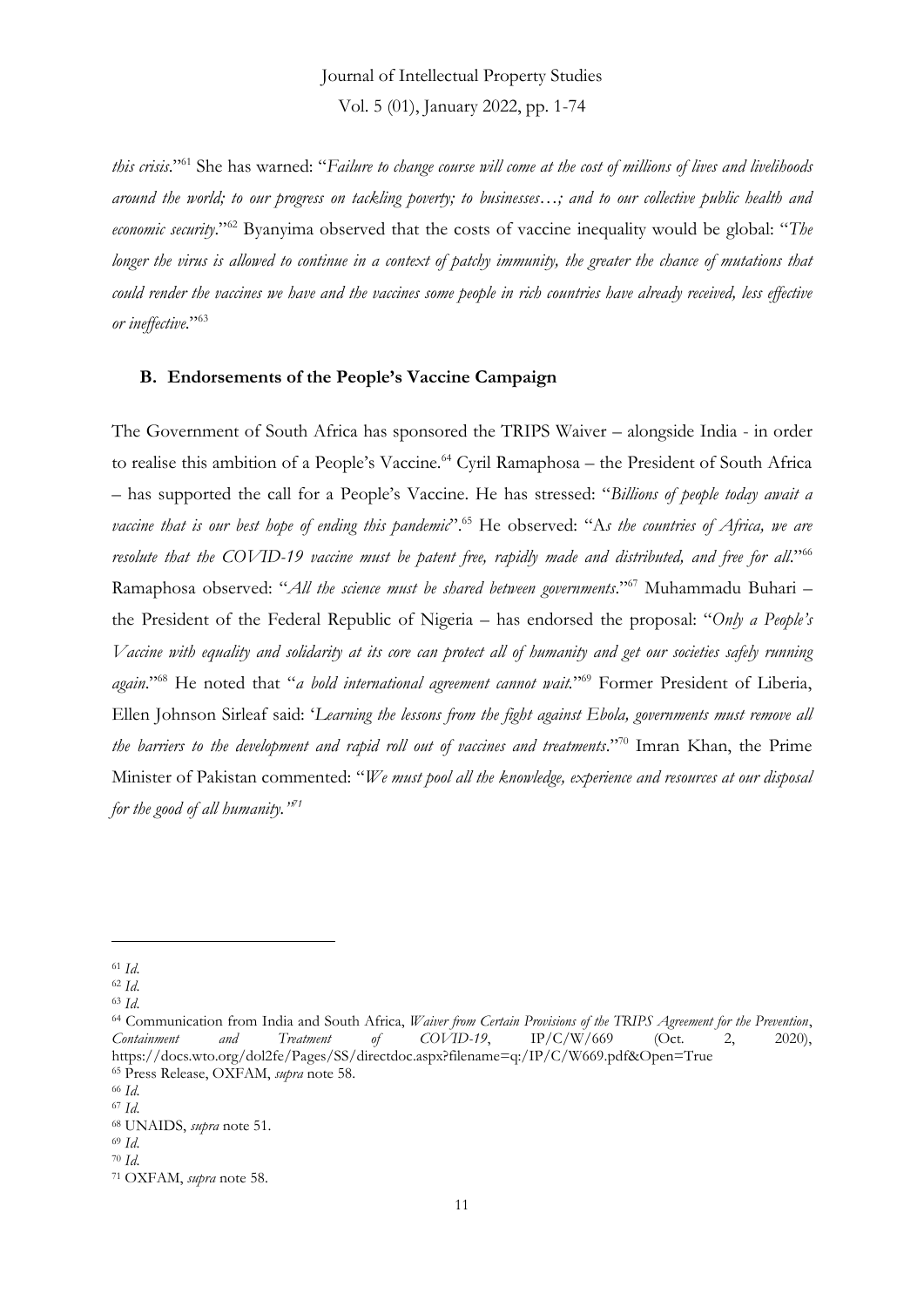Nelson Barbosa, former Finance Minister of Brazil, noted: "*Market solutions are not optimal to fight a pandemic*." <sup>72</sup> He commented: "*A public health care system, including free vaccination and treatment when that becomes available, is essential to deal with the problem*." <sup>73</sup> Traditionally, the Government of Brazil has been a supporter of the use of TRIPS flexibilities to support access to essential medicines – especially during the HIV/AIDS crisis. However, strangely, the Bolsonaro Government has been an opponent of the TRIPS Waiver.<sup>74</sup> The Brazilian Senate, though, has voted to suspend patent protection on COVID-19 vaccines.<sup>75</sup>

The call for a People's Vaccine has also been supported by a range of eminent citizens, leaders, and elders. World leaders (past and present) join notable economists, health advocates and others, from the Chair of the Elders and the former President of Ireland, Mary Robinson, to the Nobel Laureate, Joseph Stiglitz, the Director of African Centres for Disease Control and Prevention, Dr John Nkengasong and Dainius Puras, the Special Rapporteur on the right of everyone to the enjoyment of the highest attainable standard of physical and mental health.

Survivors of COVID-19 from 37 countries have also lent their support to a letter, which advocates for the People's Vaccine.<sup>76</sup> The signatories to the letter include 242 COVID-19 survivors from various countries, ranging from South Africa to Finland and New Zealand to Brazil. The signatories also included 190 people from 46 countries who have lost relatives to the virus, and 572 signatories with underlying health conditions, which made them vulnerable to COVID-19. The letter said: *"We see no justification why your profit or monopolies should mean anyone else should go through this"*. <sup>77</sup> The letter called on industry leaders to "*ensure COVID-19 vaccines and treatments reach everyone who needs them by preventing monopolies, ramping up production and sharing knowledge.*" <sup>78</sup> One of the signatories, Dilafruz Gafurova, 43, from Tajikistan, discussed the difficulties that her family faced during the coronavirus outbreak, and explained: "*The reason I am signing this letter is to help others to get [a] vaccine.*" <sup>79</sup> Heidi Chow from Global Justice Now, a member

<sup>72</sup> *Id*.

<sup>73</sup> *Id*.

<sup>74</sup> *Brazil: Support Wider Vaccine Production at WTO*, HUMAN RIGHTS WATCH (Mar. 9, 2021), https://www.hrw.org/news/2021/03/09/brazil-support-wider-vaccine-production-wto

<sup>75</sup> Ricardo Brito*, Brazil Senate Votes to Suspend Patent Protection on COVID-19 Vaccines*, REUTERS (Apr. 30, 2021), https://www.reuters.com/business/healthcare-pharmaceuticals/brazil-senate-votes-suspend-patent-protectioncovid-19-vaccines-2021-04-30/.

<sup>76</sup> UNAIDS, *supra* note 49.

<sup>77</sup> *Id*.

<sup>78</sup> *Id*.

<sup>79</sup> *Id*.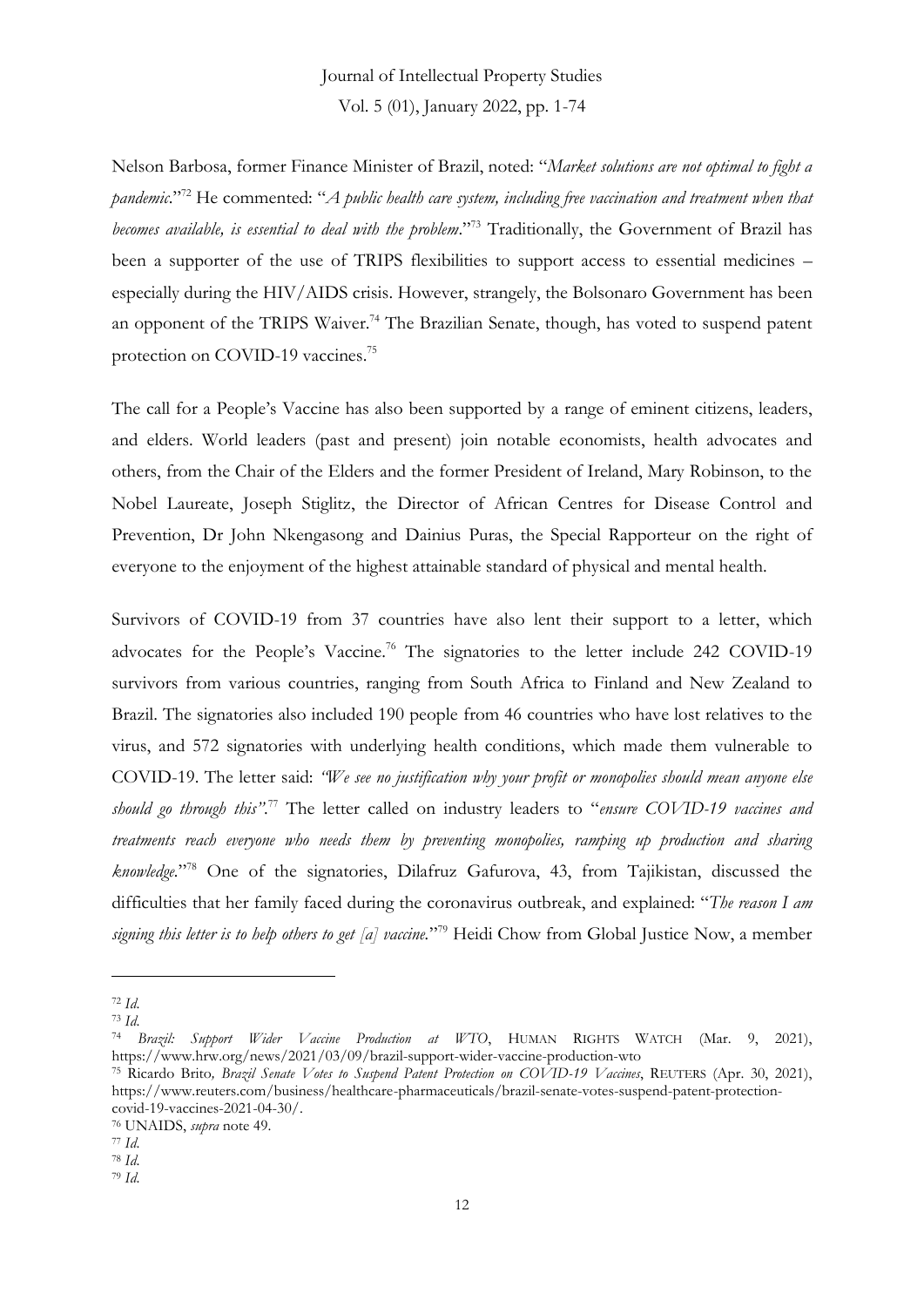of the People's Vaccine Alliance said: "*Pharmaceutical companies need to pay attention to the demands of people from around the world who have experienced the fear and devastation of COVID-19*." 80

The economist Professor Mariana Mazzucato has also lent her support to the People's Vaccine Campaign. She has written a piece with Els Torreele and Henry Lish on the challenges and proposals for delivering the People's Vaccine.<sup>81</sup> Torreele, Mazzucato and Lishi Li conclude: "*Delivering a People's Vaccine is only a first test; the public sector must finally rise to the challenge to reset its relationship with the private sector and prepare societies for even greater challenges*." <sup>82</sup> Mazzucato has called for a mission-focused approach to biomedical innovation. 83 She observed: "*The mission here was to develop and produce a COVID-19 vaccine that was affordable and globally accessible – and left no one behind*." 84

Sanjay Reddy and Arnab Acharya have articulated the economic case for a People's Vaccine.<sup>85</sup>They commented that "*the current challenge provides a stark demonstration of what is needed for research and development to serve the broader public interest*." <sup>86</sup> Reddy and Acharya have warned: "*Failing to do what both sound economics and morality require may keep a life-saving product out of the hands of many of the world's people, unnecessarily prolonging a global calamity*." 87

In order to achieve its goals, the People's Vaccine Alliance has supported a number of public policy initiatives – including patent pools, compulsory licensing, government use or crown use, public sector licensing, patent pledges, open licensing, and open innovation.

### **C. Opposition to the People's Vaccine Campaign**

Ellen 't Hoen laments that there has been little support for the rhetoric about the People's Vaccine amongst wealthy nations.<sup>88</sup> She noted: "*Unfortunately, despite the lofty promises of the vaccine as* 

<sup>80</sup> *Id*.

<sup>81</sup> Els Torreele et al.*, Delivering the People's Vaccine: Challenges and Proposals for the Biopharmaceutical Innovation System*, 12 UCL INST. FOR INNOVATION & PUB. PURPOSE POL'Y BRIEF, (2021), https://www.ucl.ac.uk/bartlett/publicpurpose/sites/public-purpose/files/iipp-pb12\_delivering-the-peoples-vaccine\_final.pdf.  $\overline{82}$   $\overline{Id}$ .

<sup>83</sup> MAZZUCATO, MISSION ECONOMY, *supra* note 35.

<sup>84</sup> *Id*. at 83.

<sup>85</sup> Sanjay Reddy & Arnab Acharya, *The Economic Case for a People's Vaccine*, BOSTON REVIEW (Sept. 15, 2020), http://bostonreview.net/science-nature/sanjay-g-reddy-arnab-acharya-economic-case-peoplesvaccine#.X492ccXLblc.twitter.

<sup>86</sup> *Id*.

<sup>87</sup> *Id*.

<sup>88</sup> Ellen 't Hoen, *COVID-19 Crisis and WTO: Why India and South Africa's Proposal on Intellectual Property is Important*, THE WIRE (Oct. 12, 2020), https://thewire.in/law/covid-19-crisis-wto-intellectual-property-vaccine-public-health.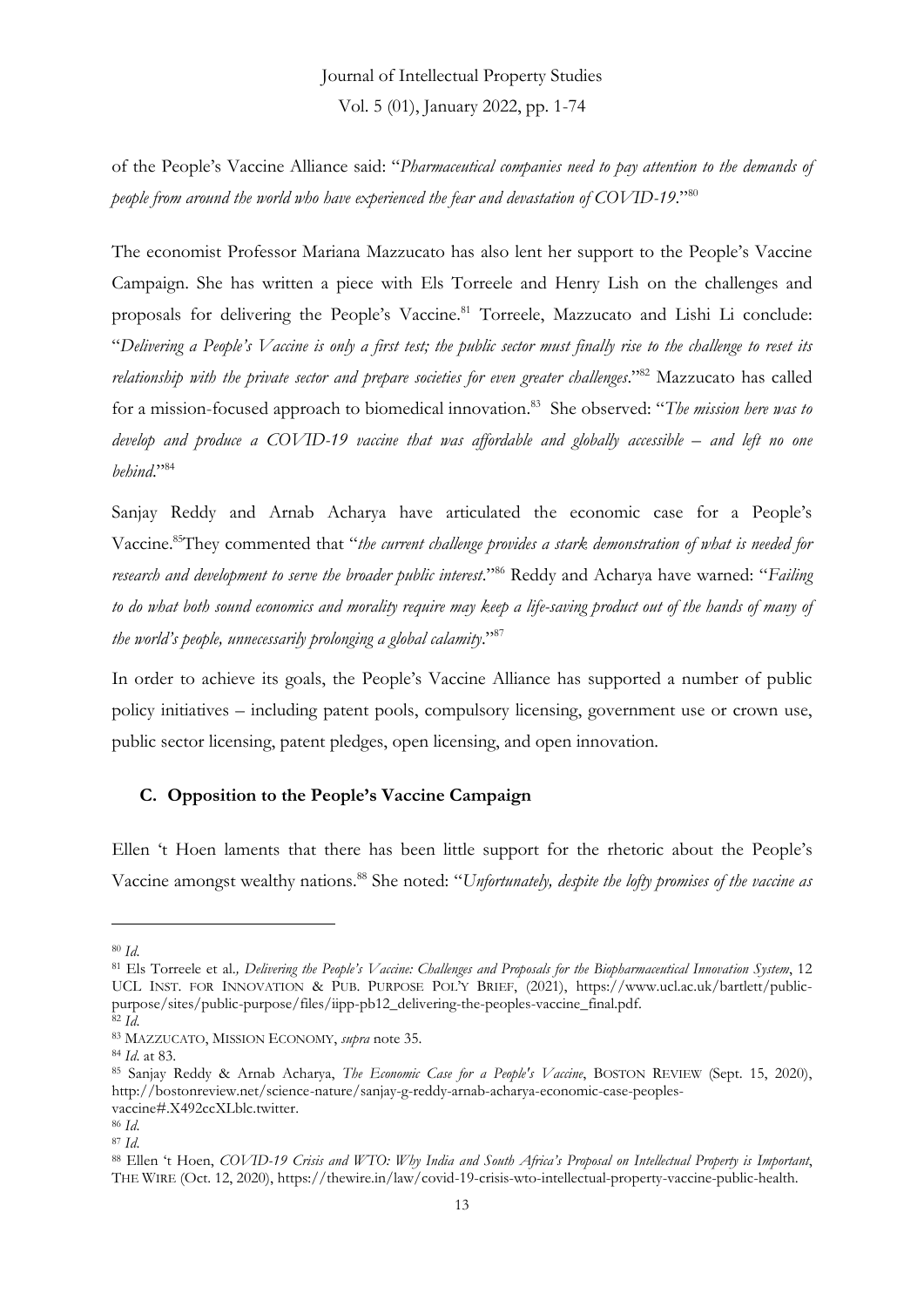*a global public good, wealthy nations are not making such demands*." <sup>89</sup> Achal Prabhala, Benny Kuruvilla, Burcu Kilic and Dana Brown have been concerned that the WTO may seek to stymie the proposal for a "People's Vaccine". <sup>90</sup> They have advocated: "*As the COVID-19 pandemic aggressively advances, the WTO has the opportunity to sway the planet away from monopoly medicine, and towards a new planetary health system*." <sup>91</sup> They presented the debate as a choice between "*People or profit; a people's vaccine or a debilitating vaccine apartheid*." 92

### **III.THE ACT ACCELERATOR**

In April 2020, the World Health Organization ["WHO"] and its partners launched the Access to COVID-19 Tools ["ACT Accelerator"]. <sup>93</sup> This initiative was designed to promote research, development, and deployment of vaccines, treatments, diagnostics, and other health equipment designed to address the COVID-19 crisis.

### **A. The Establishment of the ACT Accelerator**

For its part, the WHO has set up the ACT Accelerator – a global collaboration to accelerate the development, production and equitable access to new COVID-19 diagnostics, therapeutics and vaccines.<sup>94</sup> This new institution was launched at the end of April 2020. According to the WHO, "*The goal of the ACT-A is to end the COVID-19 pandemic as quickly as possible by reducing COVID-19 mortality and severe disease through the accelerated development, equitable allocation, and scaled-up delivery of vaccines, therapeutics and diagnostics to reduce mortality and severe disease, restoring full societal and economic activity globally in the near term, and facilitating high-level control of COVID-19 disease in the medium term.*" 95

<sup>89</sup> *Id*.

<sup>90</sup> Achal Prabhala et al., *We can't let the WTO get in the way of a "People's Vaccine"*, THE GUARDIAN (Oct. 15, 2020), http://www.theguardian.com/commentisfree/2020/oct/15/peoples-vaccine-coronavirus-covid-

wto?CMP=share\_btn\_tw. See also Achal Prabhala, *On the Margins of Creative Commons and Open*, CREATIVE COMMONS, YOUTUBE, (October 14, 2021), https://youtu.be/HlM29oZ6KGE

<sup>91</sup> *Id*.

<sup>92</sup> *Id*. Access to COVID-19 Tools (ACT) Accelerator, WORLD HEALTH ORGANIZATION, https://www.who.int/initiatives/act-accelerator.

<sup>&</sup>lt;sup>94</sup> Access to COVID-19 Tools (ACT) Accelerator, WORLD HEALTH ORGANIZATION (Apr. 24, 2020), https://www.who.int/publications/m/item/access-to-covid-19-tools-(act)-accelerator.

<sup>95</sup> ACT-Accelerator – Frequently Asked Questions, WORLD HEALTH ORGANIZATION, https://www.who.int/initiatives/act-accelerator/faq.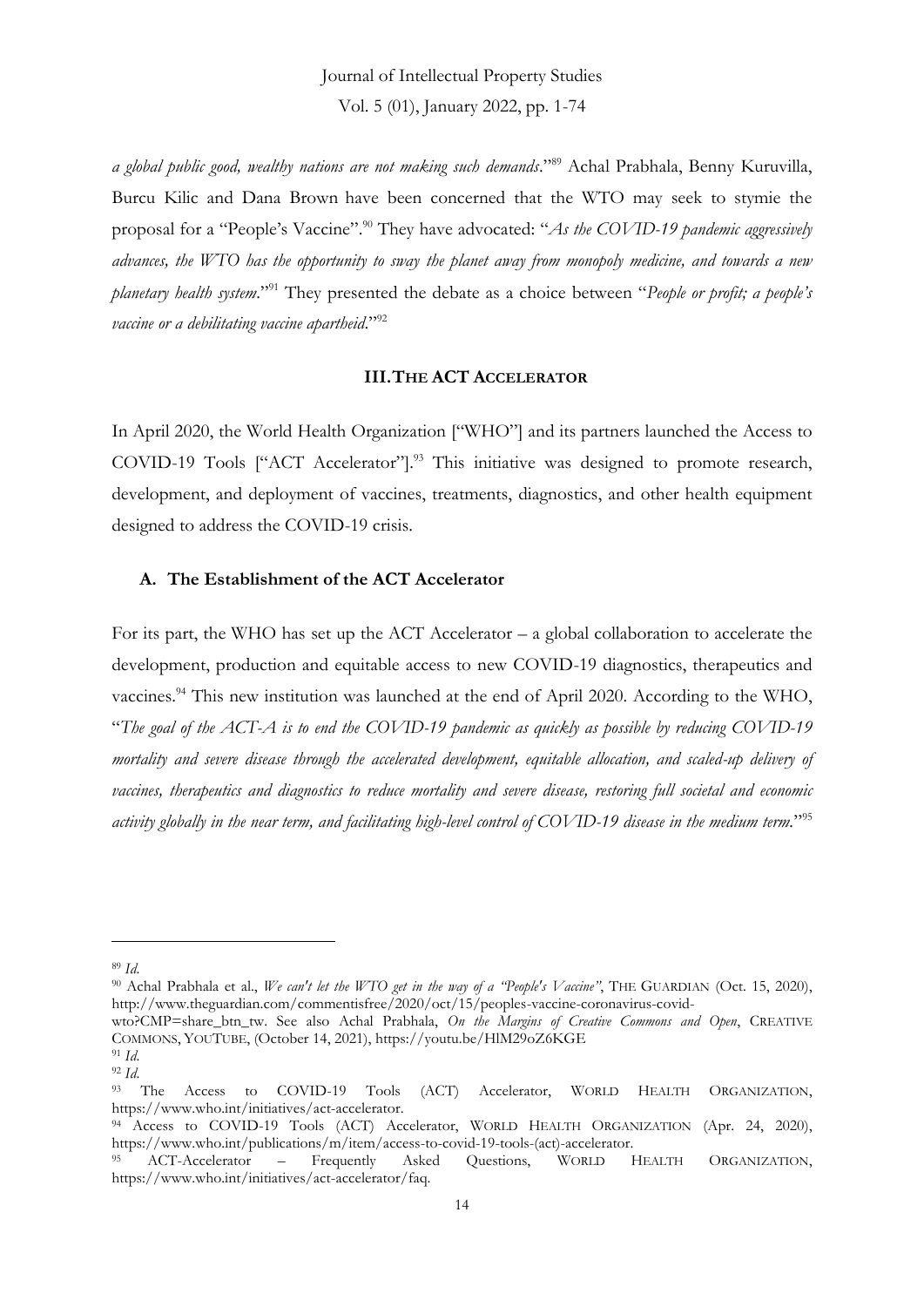WHO emphasized that a key principle underpinning the ACT-Accelerator was the need for equitable distribution of COVID-19 tools to those most in need.<sup>96</sup>

A number of nation states, philanthropists, and civil society organisations have endorsed this initiative. The governments of Austria, Belgium, Canada, France, Germany, Italy, Mexico, Morocco, New Zealand, Norway, Saudi Arabia, South Africa, Spain, and the United Kingdom, as well as the European Commission have supported the ACT-Accelerator. The participating global health organizations include: the Bill and Melinda Gates Foundation, Coalition for Epidemic Preparedness Innovations ["CEPI"], the Global Alliance for Vaccines and Immunizations ["GAVI"], Global Fund to fight AIDS Tuberculosis and Malaria ["GFATM"], UNITAID, the Foundation for Innovative New Diagnostics ["FIND"], the Wellcome Trust, the World Bank Group and the WHO.

The ACT-Accelerator comprises four pillars - diagnostics, therapeutics, vaccines, and the strengthening of the health system. CEPI and GAVI would manage the vaccines program – which is known as COVAX. UNITAID and the Wellcome Trust would look after therapeutics. FIND and the Global Fund will be in charge of diagnostics. There have been costed plans for the work of the ACT-Accelerator. Overall, \$US 31.3 billion has been sought for the ACT-Accelerator.<sup>97</sup>

Germany's Chancellor Angela Merkel said in 2020 that the global response to the pandemic would be a "*test of our generation's human kindness*": "*We will only be able to overcome the pandemic if we achieve a truly global solution to the COVID-19 crisis*." <sup>98</sup> However, Merkel shifted her position in 2021 somewhat regarding the sharing of scientific knowledge and innovation in respect of COVID-19, becoming an opponent of the TRIPS Waiver.

Australia's Prime Minister Scott Morrison has called for the development of "*a safe vaccine, available to all, affordable to all*." <sup>99</sup> Likewise New Zealand's Prime Minister Jacinda Ardern has said:

<sup>96</sup> *Id*.

<sup>97</sup>ACT-Accelerator Investment Case, UNITAID (June 26, 2020), https://unitaid.org/assets/act-consolidatedinvestment-case-at-26-june-2020-vf.pdf.

<sup>98</sup> European Commission Press Release IP/20/952, Coronavirus Global Response: Kick Off Of New Campaign with Support of Global Citizen (May 28, 2020), https://ec.europa.eu/commission/presscorner/detail/en/ip\_20\_952.

<sup>99</sup> Prime Minister of Australia, Transcript of Video Message - Coronavirus Global Response International Pledging Event (May 5, 2020), https://www.pm.gov.au/media/coronavirus-global-response-international-pledging-event.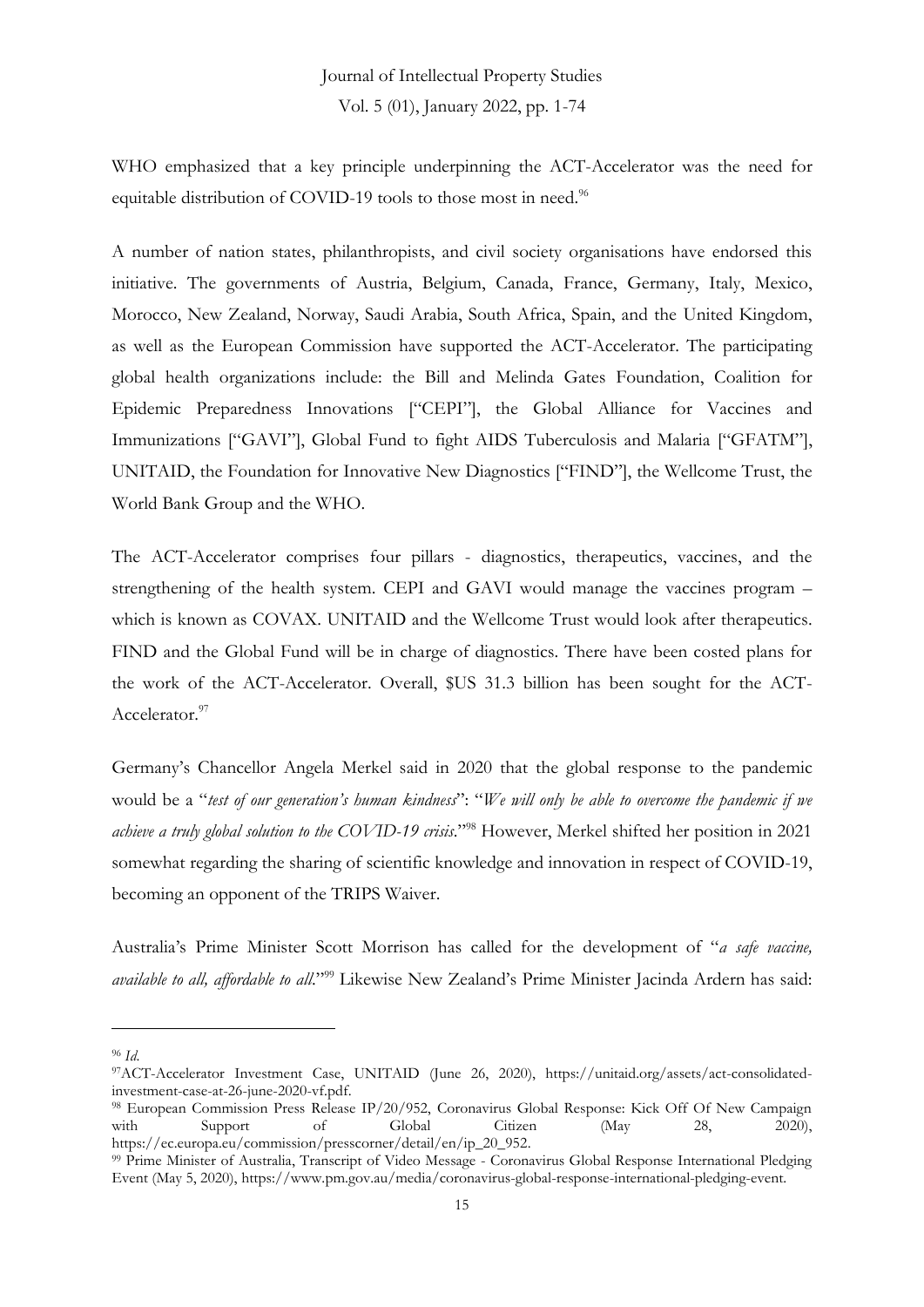"*We will advocate for universal access for any treatments and vaccines*."<sup>100</sup> Australia and New Zealand have been playing a productive diplomatic role in encouraging co-operative efforts in respect of research upon the coronavirus COVID-19. However, both nations only belatedly supported a TRIPS Waiver – after the Biden administration declared that it would support a TRIPS Waiver.

Canada's Prime Minister Justin Trudeau and a number of other world leaders wrote a letter to the *Washington Post*, emphasizing that "*where you live should not determine whether you live*." <sup>101</sup> The letter emphasized that "*we must urgently ensure that vaccines will be distributed according to a set of transparent,*  equitable and *scientifically sound principles*."<sup>102</sup> In spite of such sentiments, the Canadian Government has been uncommitted as to whether it will support a TRIPS waiver.

### **B. The Operation of the ACT Accelerator**

There has been a range of academic work, which has considered and evaluated the operation of the ACT-Accelerator generally, and the COVAX scheme in particular.

Mark Eccleston-Turner and Harry Upton commented that "*the prevalence of vaccine nationalism threatens to limit the ability of the facility to meet both its funding targets and its ambitious goals for vaccine procurement*." <sup>103</sup> They observed that "*a failure to adequately address the underlying lack of infrastructure in developing countries threatens to further limit the success of the COVAX Facility." <sup>104</sup>* Lisa Herzog and her colleagues maintain that COVAX must go beyond a proportional allocation of COVID vaccines to ensure fair and equitable access.<sup>105</sup> *The Lancet* editorialized that there was a need to go beyond the institution of COVAX: "*An authoritative voice with moral credentials is needed to support global access to vaccines, to intervene when that goal is under threat, and to call out unfair practices*." 106

<sup>100</sup> Press Release, Global Citizen*,* Statements of Support for the 'Global Goal: Unite For Our Future' Campaign (June 22, 2020), https://www.globalcitizen.org/en/enquiries/press/global-citizen-and-european-commissionannounce-global-goal-unit/statements-of-support/.

<sup>101</sup> Justin Trudeau et al,, *The International Community Must Guarantee Equal Global Access to a COVID-19 Vaccine*, THE WASHINGTON POST (July 16, 2020), https://www.washingtonpost.com/opinions/2020/07/15/internationalcommunity-must-guarantee-equal-global-access-covid-19-vaccine/.

<sup>102</sup> *Id*.

<sup>103</sup> Mark Eccleston-Turner & Harry Upton, *International Collaboration to Ensure Equitable Access to Vaccines for COVID-19: The ACT-Accelerator and the COVAX Facility*, 99 (2) THE MILBANK Q. 426 (2021). <sup>104</sup> *Id*.

<sup>105</sup> Lisa Herzog et al., *COVAX must go beyond Proportional Allocation of Covid Vaccines to ensure Fair and Equitable Access*, 372 BRITISH MED. J. (2021).

<sup>106</sup> Editorial, *Access to COVID-19 Vaccines: Looking Beyond COVAX*, 397 (10278) THE LANCET (2021).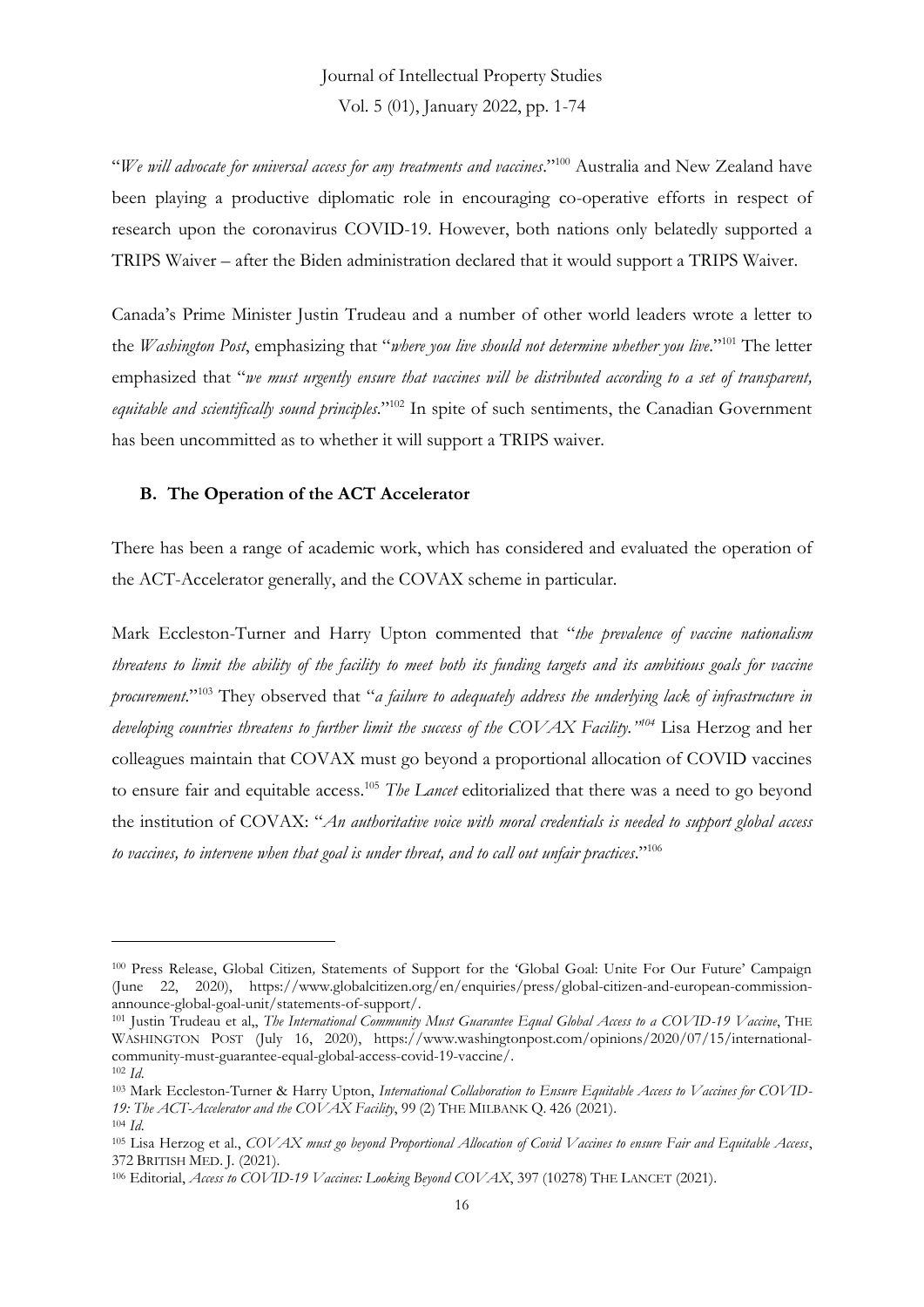In practice, though, there have been difficulties with the COVAX scheme struggling to obtain sufficient supplies in the face of vaccine nationalism and shortages.<sup>107</sup> In April 2021, the WHO published its priorities, strategies, and budget for the ACT-Accelerator for 2021.<sup>108</sup> In its report, the WHO highlighted the multitude of challenges posed by the COVID-19 crisis: "*We are facing an economic, humanitarian, security, and human rights crisis*." <sup>109</sup> The document highlighted the key achievements of the institution and discussed the ways and means that the ACT-Accelerator could maximise its impact. The document also emphasized its priorities for 2021. The ACT-Accelerator has four key priorities-

- 1. Rapidly scale up the delivery of at least 2 billion doses of vaccines;
- 2. Bolster R&D, evaluations & regulatory pathways to optimize products and address variants;
- 3. Stimulate rapid and effective uptake and use of COVID-19 tests, treatments and PPE;
- 4. Ensure a robust pipeline of essential tests, treatments and PPE.<sup>110</sup>

The April 2021 document also highlights a significant funding gap. Delivering on the ACT-Accelerator's promises requires an additional \$US22.1 billion in 2021. The document discusses the issues around financing COVAX. It also makes an economic case for investing in the ACT-Accelerator, noting that: "*In January 2021, a study commissioned by the ICC demonstrated that even with strong COVID-19 vaccine coverage in high-income countries, inequitable access to COVID-19 tools elsewhere*  would cost high income economies an additional US\$ 2.4 trillion in 2021 alone."<sup>111</sup> The report observed: "*Investing in ACT-Accelerator dwarfs the potential multiplier benefits of domestic fiscal support investments*". 112

In a resolution, the European Parliament pointed out that "*11 billion doses are needed to vaccinate 70 % of the world's population and that only a fraction of that amount has been produced*". <sup>113</sup> It was observed

<sup>107</sup> Donato Paolo Mancini & Michael Peel, "*Vaccine Nationalism" delays WHO's Struggling COVAX Scheme*, FINANCIAL TIMES (Sept. 2, 2020), https://www.ft.com/content/502df709-25ac-48f6-aee1-aec7ac03c759.

<sup>108</sup> Meeting Report, *ACT-A Prioritized Strategy and Budget for 2021*, WORLD HEALTH ORGANIZATION (12 April 2021), https://www.who.int/publications/m/item/act-a-prioritized-strategy-and-budget-for-2021.

<sup>109</sup> *Id.* at 4.

<sup>110</sup> *Id.* at 12. <sup>111</sup> *Id.* at 3.

<sup>112</sup> *Id*.

<sup>113</sup> *Meeting the Global COVID-19 Challenge: Effects of Waiver of the WTO TRIPS Agreement on Covid-19 Vaccines, Treatment, Equipment and Increasing Production and Manufacturing capacity in Developing Countries*, EUR. PARL. DOC. P9\_TA (2021) 0283.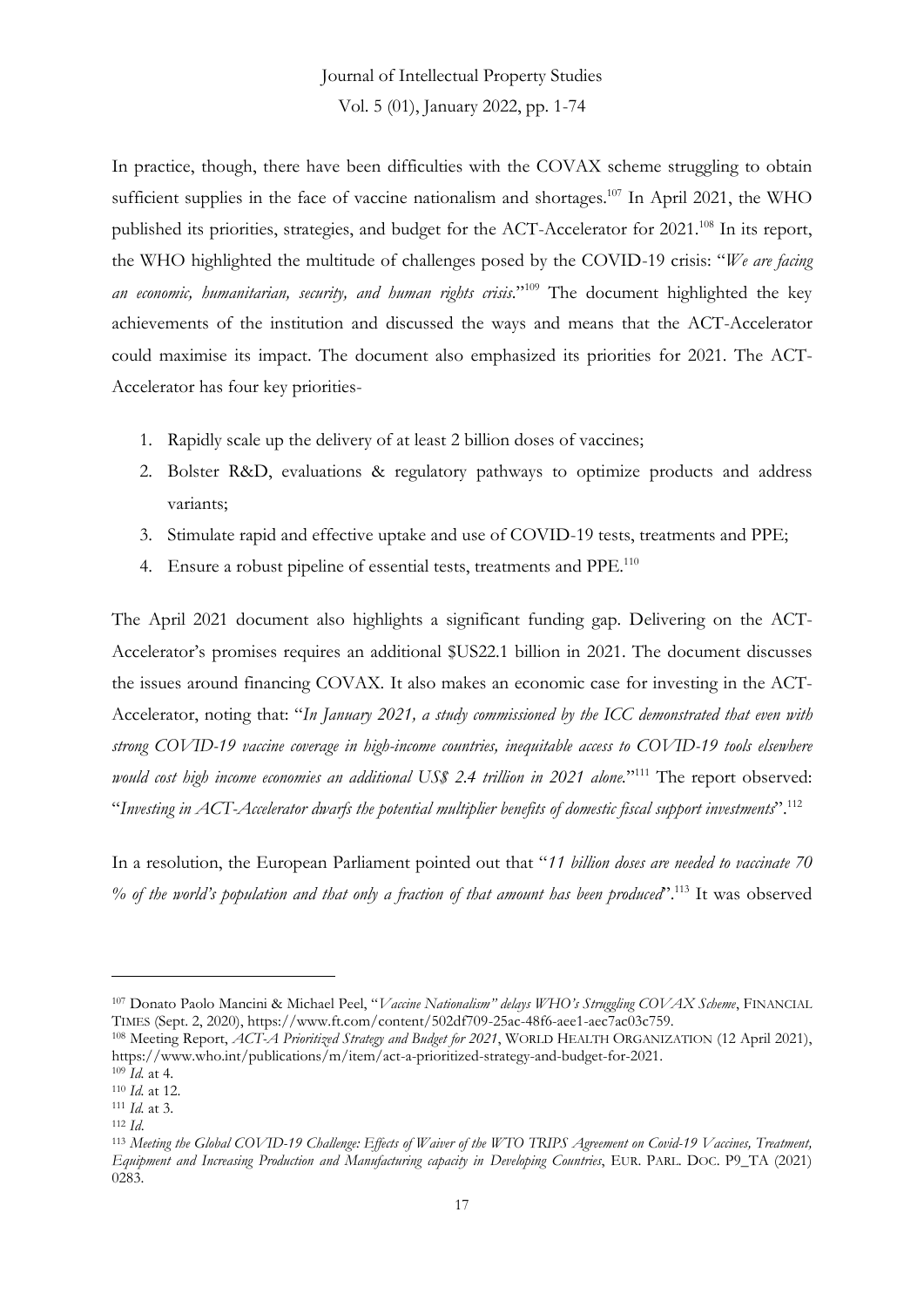that an approach based on pledges of excess doses was insufficient.<sup>114</sup> The European Parliament noted that "*COVAX is facing a shortfall of 190 million doses due to the current COVID-19 situation in India and will not meet its supply objectives for the foreseeable future.*" <sup>115</sup> In its resolution, the European Parliament underlined the need to prioritise supplying COVAX and regretted moves by the UK and the US in developing a secondary re-sale market to sell surplus vaccines to other industrialised countries.<sup>116</sup>

The Independent Panel for Pandemic Preparedness and Response – co-chaired by Helen Clark and Ellen Sirleaf – considered the operation of COVAX as part of its inquiry.<sup>117</sup> In its summary, the Panel acknowledged: "*The uneven access to vaccination is one of today's pre-eminent global challenges*." 118 The Panel expressed its concern about the international inequities in the distribution of vaccines and how any progress with regard to the COVAX goals of delivering vaccine doses to low- and middle-income countries was hampered by a lack of sufficient funds, vaccine nationalism, and vaccine diplomacy. The Panel recommended: "*High income countries with a vaccine pipeline for adequate coverage should, alongside their scale up, commit to provide to the 92 low and middle income countries of the Gavi COVAX Advance Market Commitment, at least one billion vaccine doses no later than 1 September 2021 and more than two billion doses by mid-2022, to be made available through COVAX and other coordinated mechanisms.*" 119

Investigative journalism by STAT and the Bureau of Investigative Journalism has suggested that COVAX has been "*naively ambitious*" in its plans to vaccinate the world.<sup>120</sup> The study noted: "*Some said COVAX failed to push for the IP sharing that will be needed to produce sufficient vaccines*." <sup>121</sup> One informant told the journalists: "Of course they understood this [intellectual property sharing] was necessary, but the focus was on developing the vaccines and getting them approved."<sup>122</sup>

<sup>114</sup> *Id*.

<sup>115</sup> *Id*.

<sup>116</sup> *Id*.

<sup>117</sup> THE INDEPENDENT PANEL ON PANDEMIC PREPAREDNESS AND RESPONSE, *supra* note 23.

<sup>118</sup> *Id.* at 12.

<sup>119</sup> *Id.* at 14 and 63.

<sup>120</sup> Olivia Goldhill, Rosa Furneaux, and Madlen Davies, *"Naively Ambitious": How COVAX Failed On Its Promise to Vaccinate the World*, STAT, (October 8, 2021), https://www.statnews.com/2021/10/08/how-covax-failed-on-itspromise-to-vaccinate-the-world/

<sup>121</sup> *Id*.

<sup>122</sup> *Id*.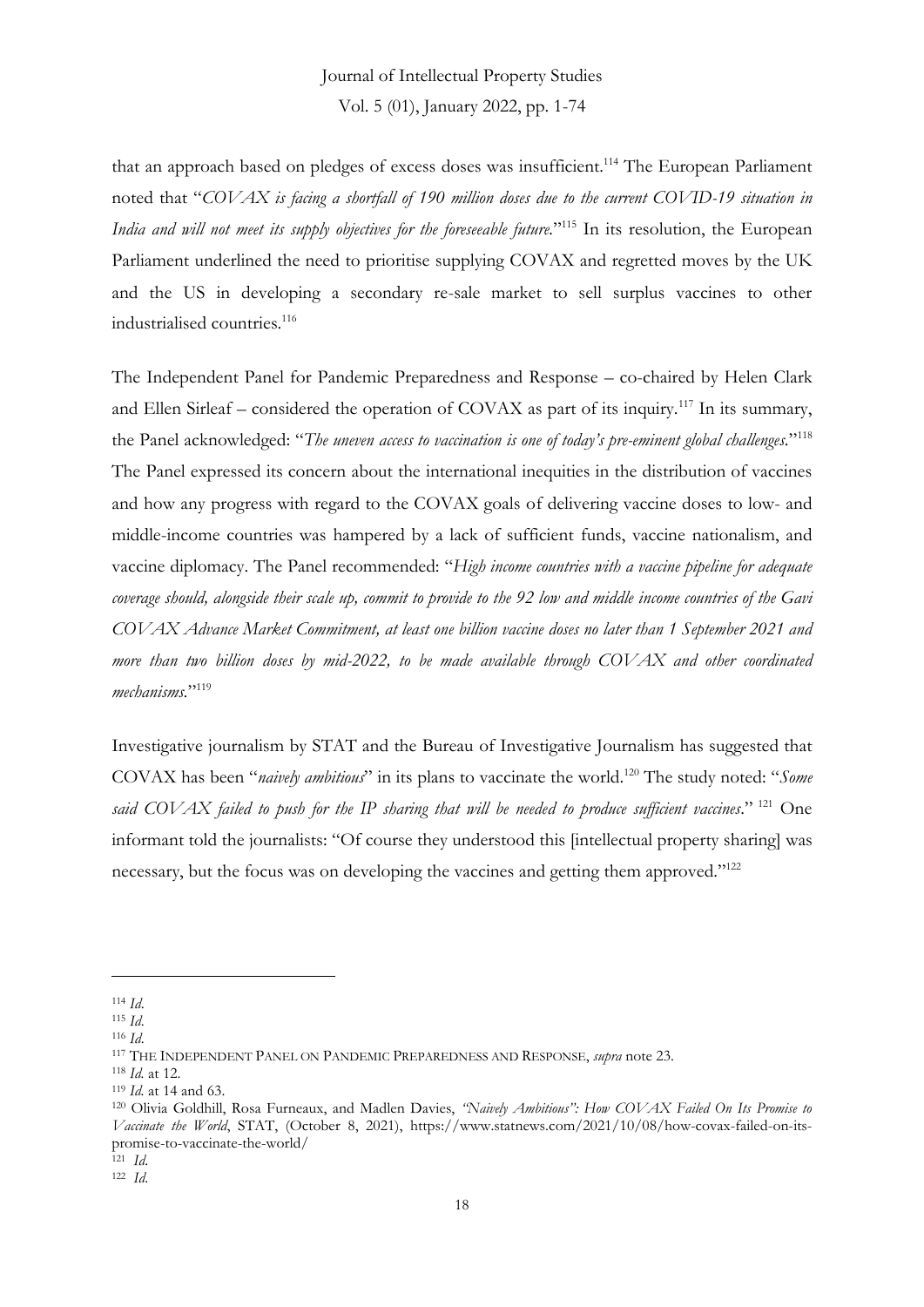There has been further controversy that developed nations, such as Canada and Australia, have purchased medicines and vaccines from COVAX.<sup>123</sup> On June 6, 2021, the Health Minister Greg Hunt announced that Australia paid \$123 million to buy the option to purchase 24 million doses from COVAX.<sup>124</sup> The chief executive of the Australian Council for International Development, Marc Purcell, said that the Australian Government had shown "*desperation to get the preferable vaccine, Pfizer, from any sources into Australia*". <sup>125</sup> He emphasized: "*But we can't forget that our fortunes are tied up with reducing and eradicating Covid in the developing countries that surround Australia.*" <sup>126</sup> Purcell noted: "*The COVAX facility is open to countries in genuine need, but clearly countries like Indonesia, Philippines and Malaysia should be a priority for donors like Australia.*" <sup>127</sup> The Shadow Foreign Affairs Minister Penny Wong commented: "*If Mr Morrison has had to resort to accessing vaccines intended for developing countries, he should be upfront about that.*" 128

Nick Dearden of Global Justice Now observed that key vaccine developers had ignored the COVAX mechanism: "*Just 1% of Pfizer's supplies have been sold to the international distribution mechanism COVAX, as the company has put sales of third and fourth doses in wealthy markets ahead of selling doses to*  where they're most needed."<sup>129</sup> He feared that this situation would "*undoubtedly prolong the pandemic*."<sup>130</sup>

### **C. Reform of COVAX**

Stakeholders have commissioned a strategic review of the ACT Accelerator to inform decisionmaking on enhancing its current functioning and its potential role beyond the 1st quarter of

<sup>123</sup> Anthony Galloway, *Australia Dipped into COVAX Pfizer Stockpile Intended for Poor Nations*, THE SYDNEY MORNING HERALD (Aug. 17, 2021), https://www.smh.com.au/politics/federal/australia-dipped-into-covax-pfizer-stockpileintended-for-poor-nations-20210816-p58j2j.html; Paul Karp, *Australia's Pfizer Purchase from Vaccine-Sharing COVAX Stockpile Under Fire*, THE GUARDIAN (Aug. 17, 2021), https://www.theguardian.com/australianews/2021/aug/17/australia-pfizer-purchase-from-vaccine-sharing-covax-stockpile-under-fire; Chris Barrett & Karuni Rompies, *Australia Should Return COVAX Vaccines, Says Ex-Indonesian Minister*, THE SYDNEY MORNING HERALD (Aug. 18, 2021), https://www.smh.com.au/world/asia/australia-should-return-covax-vaccines-says-exindonesian-minister-20210817-p58jkm.html.

<sup>124</sup> The Hon. Greg Hunt, Transcript – COVID-19 Vaccine Rollout, Minister for Health and Aged Care, AUSTRALIA PARLIAMENT (June 6, 2021), https://parlinfo.aph.gov.au/parlInfo/download/media/pressrel/8000210/upload\_binary/8000210.pdf;fileType=ap plication%2Fpdf#search=%22hunt%20covax%20%20minister%20for%20health%20and%20aged%20care%22. <sup>125</sup> Galloway, *supra* note 123.

<sup>126</sup> *Id*.

<sup>127</sup> *Id*.

<sup>128</sup> Karp, *supra* note 123.

<sup>129</sup> Julia Kollewe, *Pfizer raises Covid-19 vaccine sales forecast to \$36bn for 2021,* THE GUARDIAN, (November 2, 2021), https://www.theguardian.com/business/2021/nov/02/pfizer-covid-19-vaccine-sales-2021-biontech <sup>130</sup> Id.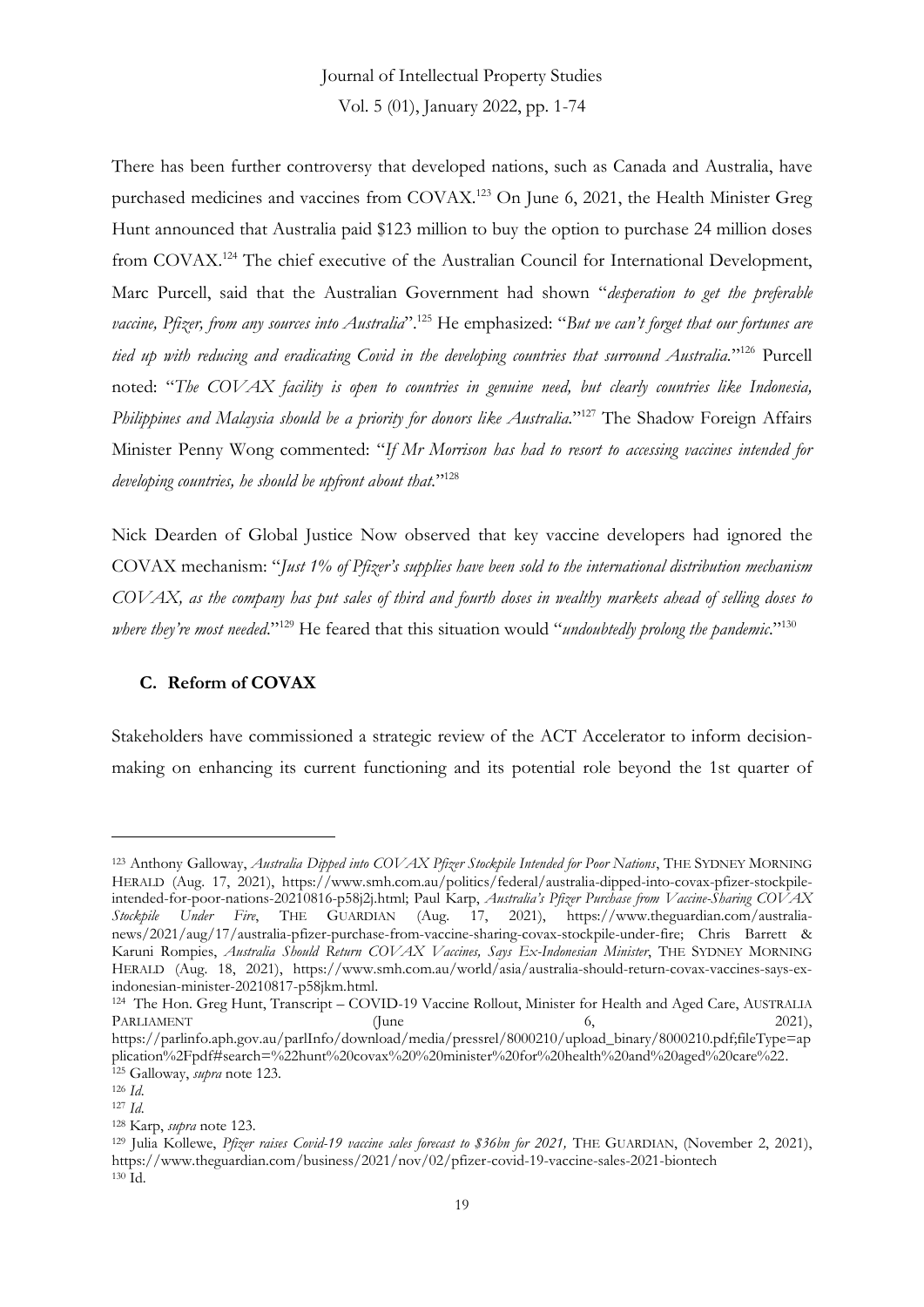Vol. 5 (01), January 2022, pp. 1-74

2022.<sup>131</sup> The strategic review considered the ACT Accelerator's achievements, best practices, challenges, and gaps as a basis for recommendations to enhance its future work. The report emphasized the need to "*close the equity gap in COVID-19 tools*" and "*support all communities around the world to access and use the life-saving tools they need to end the acute phase of the COVID-19 pandemic*." 132 The review also emphasized that recipient countries and their representatives must play a central role in shaping the work of the ACT Accelerator. The review also called for strengthened visibility and accountability – so that stakeholders could follow and evaluate the collective work of the ACT Accelerator. The review also discussed sequencing and prioritization; the mandate; health systems and country support; participation and engagement; communication and information-sharing; and external collaboration and co-ordination.

The PVA has been critical of COVAX as a knowledge-sharing initiative, noting that "*rich countries continue to cut bilateral supply deals with pharmaceutical companies which undermine this global effort and limit supply to poorer nations*." <sup>133</sup> The Alliance has been disappointed by the opaque nature of the organization: "*So far COVAX has not been transparent about the deals it is making with pharmaceutical companies and remains silent on how it will tackle monopolies*". <sup>134</sup> The Alliance also laments the lack of democratic input into the decision-making process of the organization from civil society and developing countries. The Alliance has also been critical that "*COVAX does not use its purchasing power to push corporations to share the science, knowledge and technology behind their vaccines, which could lead to*  scaled up production."<sup>135</sup> The Alliance was also deeply concerned at the prospect that COVAX would adopt a tiered pricing model. Accordingly, the Alliance has called for a reformation of COVAX.<sup>136</sup>

### **IV. PATENT POOLS**

Patent pools can be "defined as an agreement between two or more patent owners to license one or more of their patents to one another or to third parties".<sup>137</sup> Patent pools have been used to

<sup>131</sup> Dalberg, ACT ACCELERATOR STRATEGIC REVIEW: AN INDEPENDENT REVIEW, (October 8, 2021) https://www.who.int/publications/m/item/act-accelerator-strategic-review

<sup>132</sup> *Id.*, 66.

<sup>133</sup> FAQ, THE PEOPLE'S VACCINE ALLIANCE, https://peoplesvaccine.org/faq/.

<sup>134</sup> *Id*.

<sup>135</sup> *Id*.

<sup>136</sup> *Id*.

<sup>137</sup> World Intellectual Property Organization, PATENT POOLS AND ANTITRUST: A COMPARATIVE ANALYSIS, March 2014. https://www.wipo.int/export/sites/www/ip-competition/en/studies/patent\_pools\_report.pdf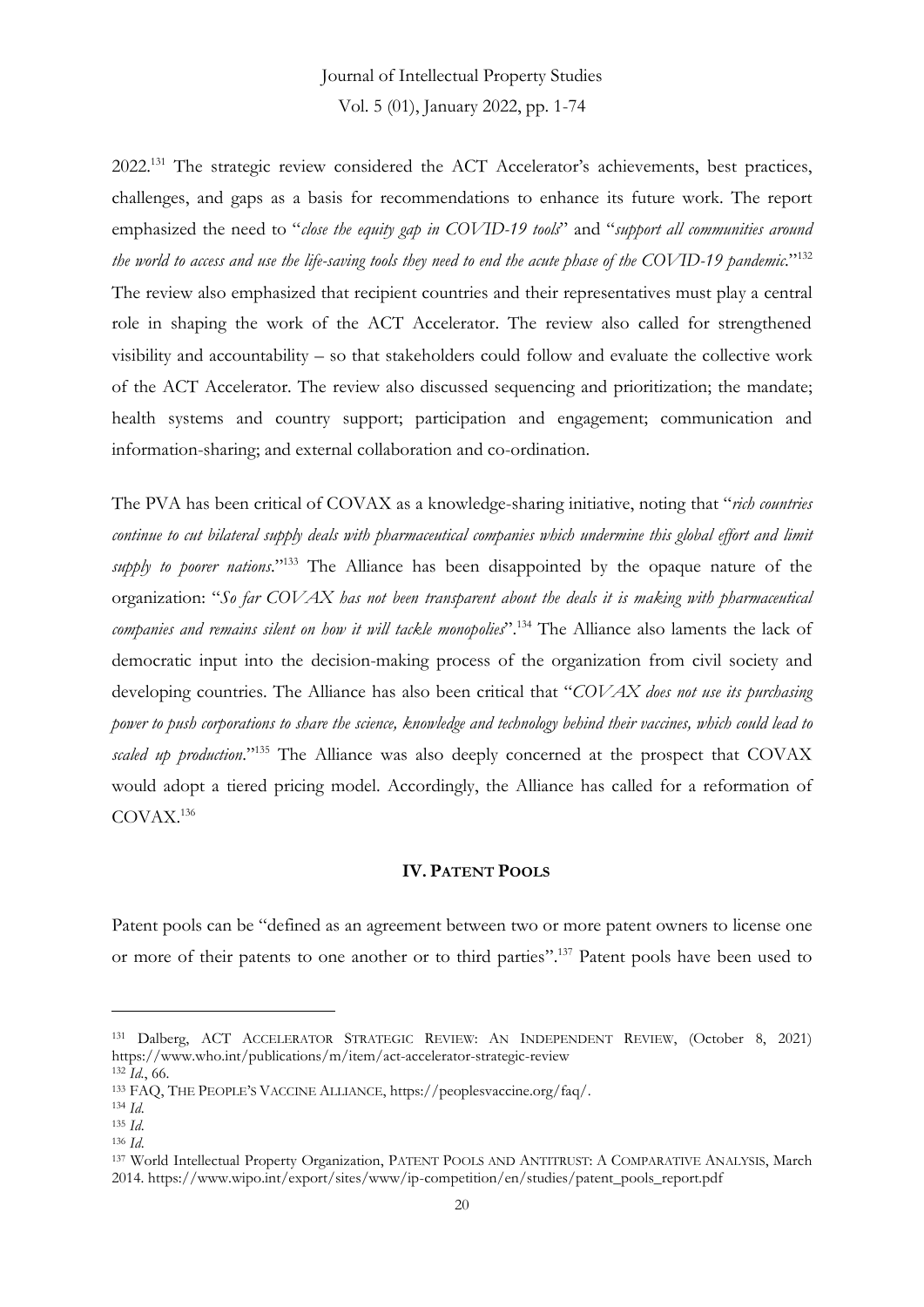address access issues - particularly where there are patent thickets, which are impeding access to essential technologies. <sup>138</sup> Michael Heller has discussed the role of patent pools as a means of addressing the "*gridlock economy*".<sup>139</sup> Increasingly, patent pools have been deployed in the context of medicine, biotechnology, and healthcare.<sup>140</sup> Joseph Stiglitz and his collaborators comment that "*patent pools… are part of a broader agenda to reform how life-saving drugs are developed and made available.*" <sup>141</sup> The People's Vaccine Alliance has also been a supporter of patent pools during the coronavirus crisis.<sup>142</sup>

### **A. The Medicines Patent Pool**

In 2006, the MSF Access Campaign and Knowledge Ecology International mooted the establishment of a patent pool to help provide access to HIV medicines.<sup>143</sup> The Medicines Patent Pool ["MPP"] was established as an independent public health entity in 2010 - with the support of UNITAID. According to the MPP, "*[o]ur mission is to increase access to, and facilitate the development of, life-saving medicines for low- and middle income countries ["LMIC"]*." <sup>144</sup> The MPP discusses its strategies: "*We do this through an innovative approach to voluntary licensing and patent pooling.*" <sup>145</sup> It emphasized that it takes a collaborative approach to patent licensing: "*We work with a range of partners — civil society, international organisations, industry, patient groups and governments — to prioritise and license novel and existing medicines and health technologies for people in these countries.*" 146

<sup>142</sup> THE PEOPLE'S VACCINE ALLIANCE, *supra* note 133.

<sup>138</sup> Anne Layne-Farrar and Josh Lerner, *To Join or Not to Join: Examining Patent Pool Participation and Rent Sharing Rules*, 29 (2) INTERNATIONAL JOURNAL OF INDUSTRIAL ORGANIZATION 294-303 (2011).

<sup>139</sup> MICHAEL HELLER, THE GRIDLOCK ECONOMY: HOW TOO MUCH OWNERSHIP WRECKS MARKETS, STOPS INNOVATION, AND COSTS LIVES (2009).

<sup>140</sup> David Resnik, *A Biotechnology Patent Pool: An Idea Whose Time Has Come*, 3 (1) THE JOURNAL OF PHILOSOPHY, SCIENCE & LAW 1-22 (2003); GEERTRUI VAN OVERWALLE, GENE PATENTS AND COLLABORATIVE LICENSING MODELS: PATENT POOLS, CLEARINGHOUSES, OPEN SOURCE MODELS AND LIABILITY REGIMES (2009); DEVDATTA MALSHE, PATENT POOLS, COMPETITION AND BIOTECHNOLOGY (2020).

<sup>141</sup> Joseph Stiglitz et al., *Patents vs. the Pandemic*, PROJECT SYNDICATE (Apr. 23, 2020), https://www8.gsb.columbia.edu/articles/chazen-global-insights/patents-vs-pandemic.

<sup>143</sup> Michelle Childs, *Towards a Patent Pool for HIV Medicines: The Background*, 4 THE OPEN AIDS J. 33 (2010); and Krista Cox, *The Medicines Patent Pool: Promoting Access and Innovation for Life-Saving Medicines Through Voluntary Licenses* 4 HASTINGS SCIENCE & TECHNOLOGY LAW JOURNAL 291-324 (2012); Alberto Galasso and Mark Schankerman, *Licensing Life-Saving Drugs for Developing Countries: Evidence from the Medicines Patent Pool*, NATIONAL BUREAU OF ECONOMIC RESEARCH (2021) https://www.nber.org/papers/w28545

<sup>144</sup> Who We Are, MEDICINES PATENT POOL, https://medicinespatentpool.org/who-we-are/about-us/.

<sup>145</sup> *Id*.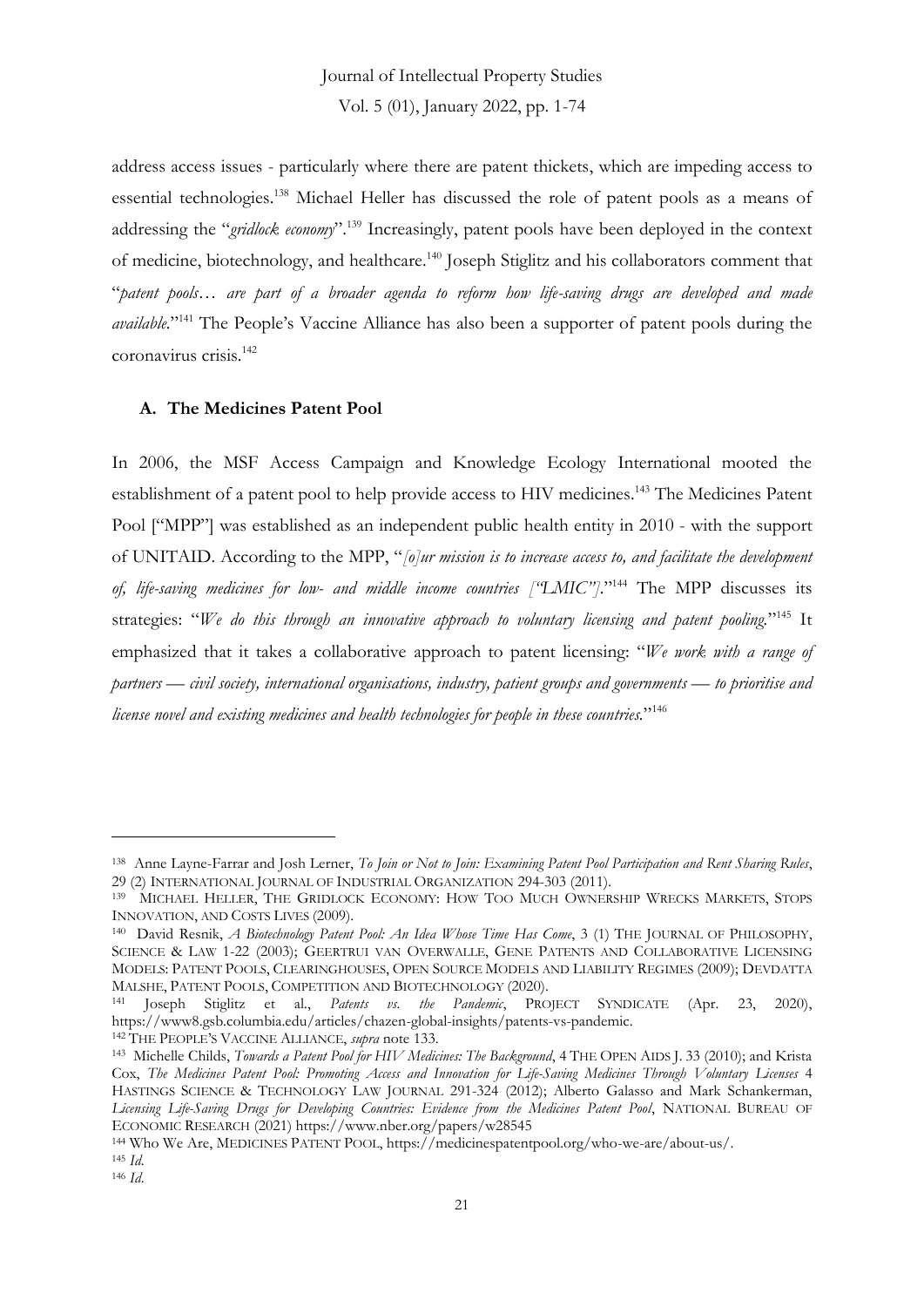The mandate of the MPP is to "*accelerate access to affordable quality treatments for people living with HIV, hepatitis C and tuberculosis, as well as HIV-associated co-morbidities*." <sup>147</sup> Its role has evolved over the years: "*Since 2018, MPP has expanded its mandate to other patented essential medicines on the World Health Organization (WHO)'s Model List of Essential Medicines (EML) as well as medicines with strong potential for future inclusion on the EML*." 148

In 2020, the MPP temporarily expanded its mandate to include COVID-19 related technologies.<sup>149</sup> Marie-Paule Kieny and Charles Gore from the MPP argued that there needs to be a master plan to address the licensing of COVID-19 patents.<sup>150</sup> They offered to share their institutional expertise in terms of patent information and databases: "*This repository of patent intelligence was established to allow countries and procurement agencies to identify patents that could hinder access*  to new medical innovations."<sup>151</sup> Kieny and Gore observed that the MPP was in discussions with the WHO about how MPP could support the intellectual property pool and tap into their relationships with governments, industry, and key public health organizations to seek licensing agreements that could speed access to COVID-19 drugs, diagnostics, and vaccines.<sup>152</sup>

The chair of the Unitaid Executive Board, Marisol Touraine, has also offered her support for the initiative: "*Unitaid is fully engaged in the global response to COVID-19 and supports the call by the President of Costa Rica for voluntary pooling of intellectual property rights for medicines and diagnostics to promote the global fight against COVID-19.*" <sup>153</sup> She added: "*The Medicines Patent Pool, set up and funded by Unitaid a decade ago, has a proven track record and is immediately available to the WHO to begin this urgent work.*" 154

Charles Gore of the MPP has discussed the difficulties of engaging with intellectual property holders: "*Unfortunately what we've seen is too little of, 'Let's do this all together as a world', and a little too* 

<sup>147</sup> *Id*.

<sup>148</sup> *Id*.

<sup>149</sup> Disease Areas COVID-19, MEDICINES PATENT POOL, https://medicinespatentpool.org/what-we-do/diseaseareas/#pills-COVID-19.

<sup>150</sup> Marie-Paule Kieny & Charles Gore, *The World Needs a Master Plan for COVID-19 Patents. We're Creating One*, BARRONS (Apr. 10, 2020), https://barrons.com/articles/the-world-needs-a-master-plan-for-covid-19-patents-werebuilding-one-51586524940.

<sup>151</sup> *Id*.

<sup>152</sup> *Id*.

<sup>153</sup> Press Release, Medicines Patent Pool, The Medicines Patent Pool and Unitaid Respond to Access Efforts for COVID-19 Treatments and Technologies (Mar. 31, 2020), https://medicinespatentpool.org/news-publicationspost/the-medicines-patent-pool-and-unitaid-respond-to-access-efforts-for-covid-19-treatments-and-technologies/. <sup>154</sup> *Id*.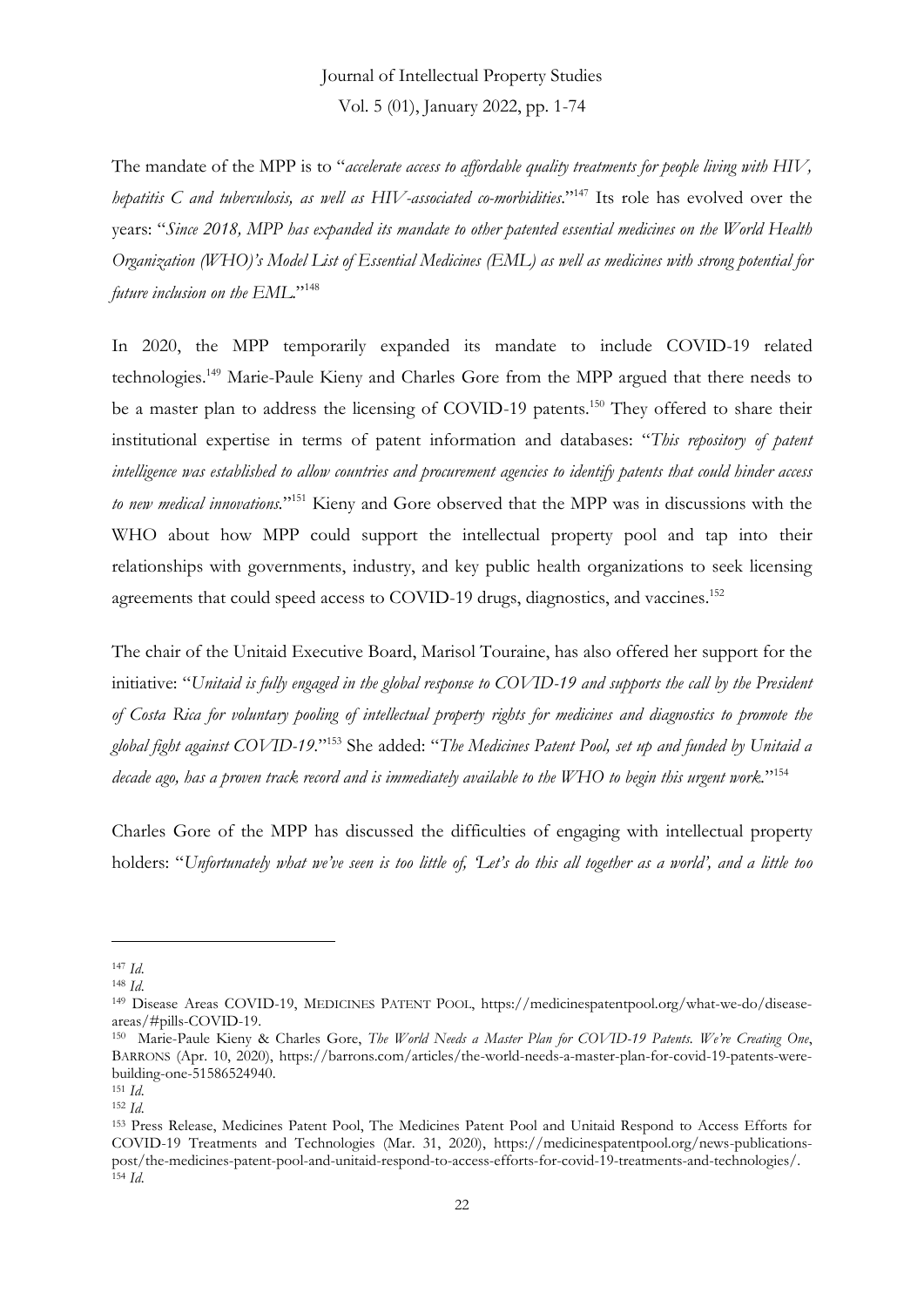much of me-first.<sup>"155</sup> He noted that vaccine nationalism was also distorting the operation of the marketplace: "*If countries are saying the most important thing is, 'I want you to do a deal now with me', the companies can't say, 'We'll come back to you later, we're trying to do a deal for global access'." 156*

In July 2021, the MPP announced that it was joining a new consortium to boost vaccine capacity in South Africa and Sub-Saharan Africa.<sup>157</sup> Dr. Soumya Swaminathan, Chief Scientist of WHO, noted: "*Inequitable manufacturing and distribution of vaccines is behind the wave of death, which is now sweeping across many low- and middle-income countries that have been starved of vaccine supply.*" <sup>158</sup> She stressed: "*Building vaccine manufacturing capacity in South Africa is the first step in a broader effort to boost local production to address health emergencies and strengthen regional health security*." <sup>159</sup> Charles Gore commented: "*Within the consortium, MPP will provide appropriate intellectual property analysis, define and negotiate terms and conditions of the agreements, provide alliance management and make use of our established*  robust selection process to allow further technology recipients to benefit."<sup>160</sup> Other partners of the consortium include the biotechnology company Afrigen Biologics Vaccines; vaccine company Biovac; the South African Medical Research Council; and the Africa Centres for Disease Control and Prevention ["Africa CDC"]. This initiative is designed to improve regional biomanufacturing capacity – which has been a significant shortfall during the coronavirus public health crisis.

In October 2021, the MPP and MSD (the tradename of Merck & Co) entered into a license agreement for molnupiravir, an investigational oral antiviral COVID-19 medicine.<sup>161</sup> This agreement will help create broad access for molnupiravir use in 105 low- and middle-income countries, subject to appropriate regulatory approvals. The MPP emphasized that this was its first agreement to provide access for a COVID-19 medical technology. Bangladesh's Beximco

<sup>155</sup> Michael Safi, *WHO Platform for Pharmaceutical Firms Unused Since Pandemic Began*, THE GUARDIAN (Jan. 22, 2021), https://www.theguardian.com/world/2021/jan/22/who-platform-for-pharmaceutical-firms-unused-sincepandemic-began.

<sup>156</sup> *Id*.

<sup>157</sup> Press Release, Medicines Patent Pool, New Consortium Working to Boost Vaccine Production in South Africa (July 30, 2021), https://medicinespatentpool.org/news-publications-post/south-africa-tech-transfer-hub-loi-pressrelease/.

<sup>158</sup> *Id*.

<sup>159</sup> *Id*.

<sup>160</sup> *Id*.

<sup>161</sup> Press Release, Medicines Patent Pool, *The Medicines Patent Pool (MPP) and MSD enter into Licence Agreement for Molnupiravir, an Investigational Oral Antiviral COVID-19 Medicine, to Increase Broad Access in Low- and Middle- income Countries*, (October 27, 2021), https://medicinespatentpool.org/news-publications-post/mpp-msd-new-licenceannouncement-molnupiravir/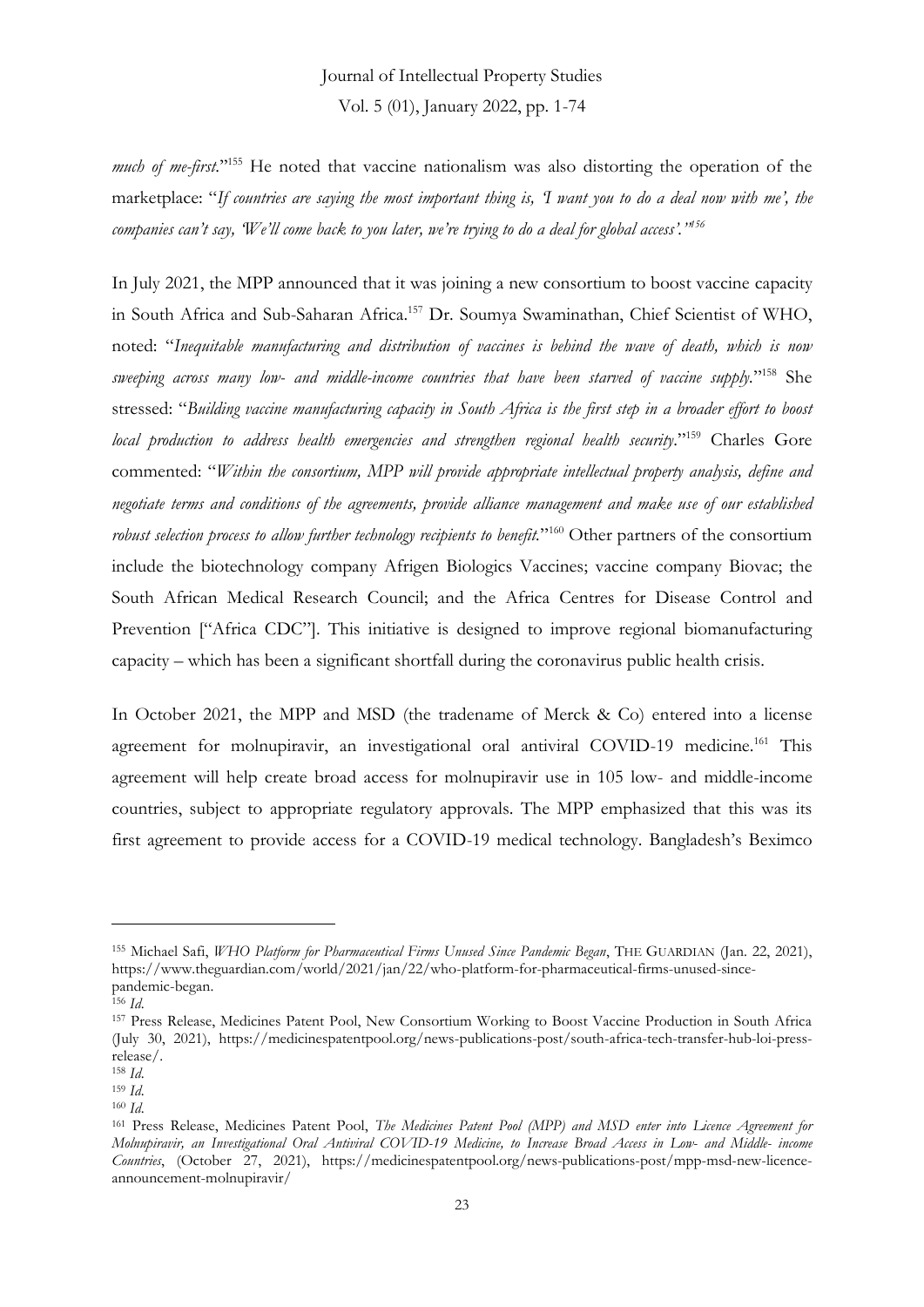has announced in November 2021 that it would sell a generic version of the Merck COVID-19  $pill.<sup>162</sup>$ 

In a background paper for the Independent Panel, Ellen 't Hoen and her colleagues supported the involvement of the Medicines Patent Pool in licensing COVID-19 technologies: "*The Medicine Patent Pool's expertise in licensing IP to maximise access together with a COVID-19 vaccine technology transfer hub engaging manufacturers and potential manufacturers should be an integral part of this initiative*". 163

The Independent Panel made recommendations for the World Trade Organization and WHO to convene major vaccine-producing countries and manufacturers to get agreement on voluntary licensing and technology transfer arrangements for COVID-19 vaccines (including through the MPP). <sup>164</sup> It was suggested: "*If actions do not occur within three months, a waiver of intellectual property rights under the [TRIPS Agreement] should come into force immediately.*" 165

### **B. C-TAP**

The Government of Costa Rica has been a policy entrepreneur during the global public health crisis, and has put forward the diplomatic proposal of establishing a COVID-19 Technology Access Pool ["C-TAP"].<sup>166</sup>

Taking up the proposal, the WHO issued a Solidarity Call to Action in May 2020.<sup>167</sup> The WHO emphasized: "*The COVID-19 pandemic has revealed the fallibility of traditional ways of working when it comes to equitable access to essential health technologies.*" <sup>168</sup> WHO stressed: "*This initiative sets out an* 

<sup>162</sup> Sachin Ravikumar, *Bangladesh's Beximco to sell First Generic Version of Merck COVID-19 Pill*, REUTERS, (November 9, 2021), https://www.reuters.com/business/healthcare-pharmaceuticals/asian-firm-beximco-sell-generic-versionmerck-covid-19-pill-2021-11-09/

<sup>163</sup> Ellen 't Hoen et al., *Scaling-Up Vaccine Production Capacity: Legal Challenges and Recommendations*, INDEPENDENT PANEL FOR PANDEMIC PREPAREDNESS AND RESPONSE (May 2021), https://theindependentpanel.org/wpcontent/uploads/2021/05/Background-paper-6-Scaling-up-vaccinationlegal-aspects.pdf.

<sup>164</sup> THE INDEPENDENT PANEL FOR PANDEMIC PREPAREDNESS AND RESPONSE, *supra* note 23.

<sup>165</sup> *Id*. at 14, 63.

<sup>166</sup> Knowledge Ecology International, *President Carlos Alvarado Quesada of Costa Rica at the C-TAP Solidarity Call to Action Launch*, YOUTUBE (May 29, 2020), https://www.youtube.com/watch?v=GQLjsDx1I5s; Press Release, *Medicines Patent Pool, Launch of the COVID-19 Technology Access Pool (C-TAP)*, (May 29, 2020), https://medicinespatentpool.org/news-publications-post/launch-of-the-covid-19-technology-access-pool-c-tap/. <sup>167</sup> Solidarity Call to Action, WORLD HEALTH ORGANIZATION (May 29, 2020), https://www.who.int/initiatives/covid-19-technology-access-pool/solidarity-call-to-action. <sup>168</sup> *Id*.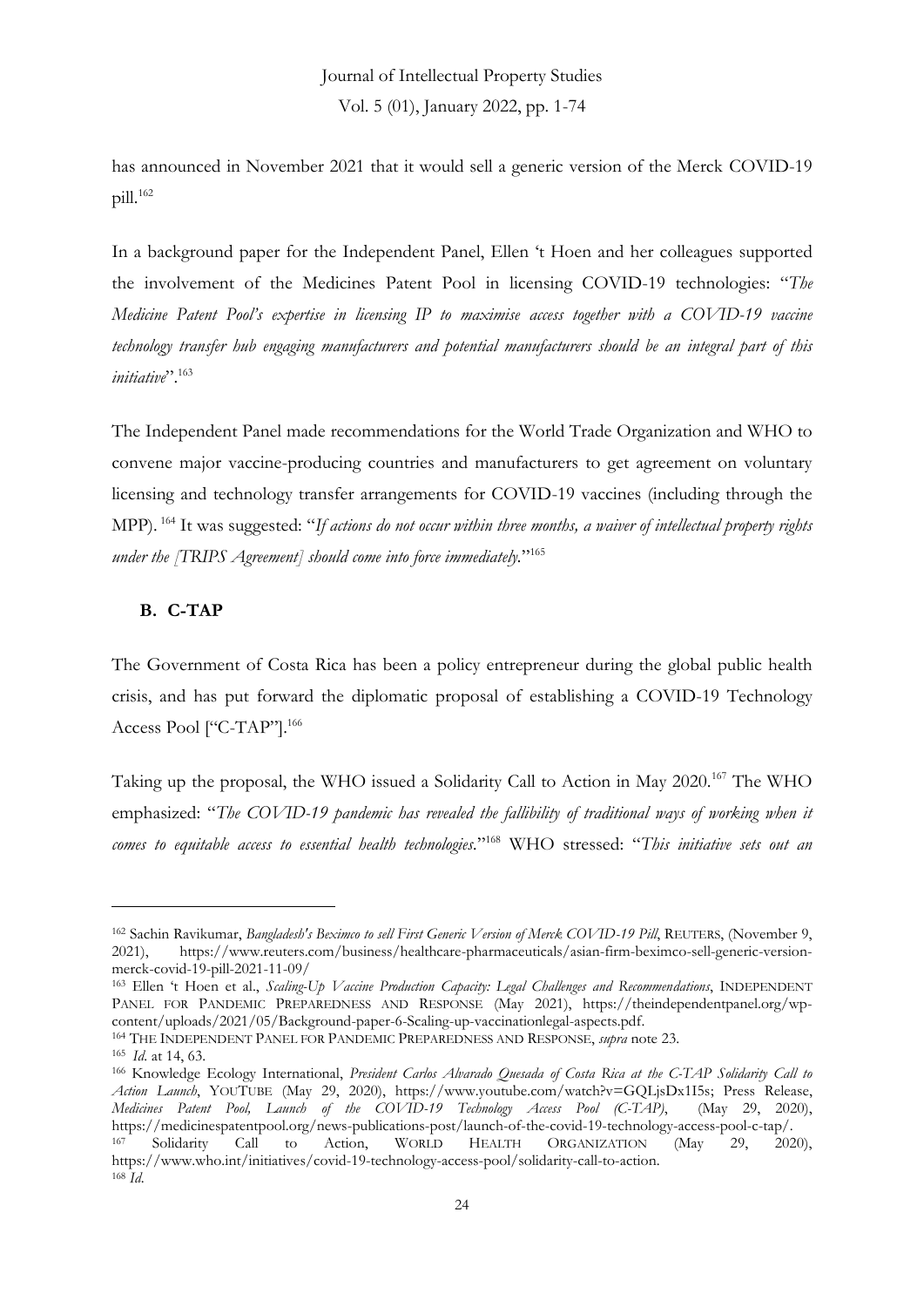*alternative, in line with WHO's efforts to promote global public health goods, based on equity, strong science, open collaboration and global solidarity.*" <sup>169</sup> WHO called on all stakeholders to "*place, in the WHO COVID-19 Technology Access Pool or its implementing partner platforms, references to shared information and/or commitments to all relevant technologies, knowledge, intellectual property, and data on terms that facilitate their use in research, development and innovation and manufacturing and that would permit effective technology transfer and early access to key technologies for the detection, prevention, treatment and response of COVID-19.*" 170

President of Costa Rica, Carlos Alvarado Quesada and the Director-General of WHO, Tedros Adhanom Ghebreyesus contended: "*When a COVID-19 vaccine does become available, it should be treated as a global public good*". <sup>171</sup> The pair called on all governments to ensure that the outcomes of publicly funded COVID-19 research are affordable, available, and accessible to everyone around the world.<sup>172</sup> Costa Rica and the WHO have established a plan for the C-TAP: "*The COVID-19 Technology Access Pool which will compile, in one place, pledges of commitment made under the Solidarity Call to Action to voluntarily share COVID-19 health technology related knowledge, intellectual property and data.*" 173 The new institution is designed to complement existing mechanisms: "*The Pool will draw on relevant data from existing mechanisms, such as the Medicines Patent Pool and the UN Technology Bank-hosted Technology Access Partnership.*" 174

The People's Vaccine Alliance emphasized that there was a need to ensure maximum production of vaccine doses by pushing pharmaceutical companies and research institutions to share the science, technology and know-how behind their vaccines with the C-TAP.<sup>175</sup>

However, some pharmaceutical companies and biotechnology developers have been unwilling to join this voluntary initiative thus far.<sup>176</sup> Ellen 't Hoen reflected that "*the success of C-TAP will depend* 

<sup>169</sup> *Id*.

<sup>170</sup> *Id*.

<sup>171</sup> Carlos Alvarado Quesada & Tedros Adhanom Ghebreyesus, *Globalizing the Fight against the Pandemic*, PROJECT SYNDICATE (May 29, 2020), https://www.project-syndicate.org/commentary/covid19-access-pool-vaccine-data-ipsharing-by-carlos-alvarado-quesada-and-tedros-adhanom-ghebreyesus-2020-05.

<sup>172</sup> *Id*. <sup>173</sup> COVID-19 Technology Access Pool, WORLD HEALTH ORGANIZATION, https://www.who.int/emergencies/diseases/novel-coronavirus-2019/global-research-on-novel-coronavirus-2019 ncov/covid-19-technology-access-pool.

<sup>174</sup> *Id.*

<sup>175</sup> THE PEOPLE'S VACCINE ALLIANCE, *supra* note 133.

<sup>176</sup> World Health Organization, Summary Report: Special press conference to mark the first anniversary of the COVID-19 Technology Access Pool, (May 28, 2021), https://www.who.int/publications/m/item/summary-reportspecial-press-conference-to-mark-the-first-anniversary-of-the-covid-19-technology-access-pool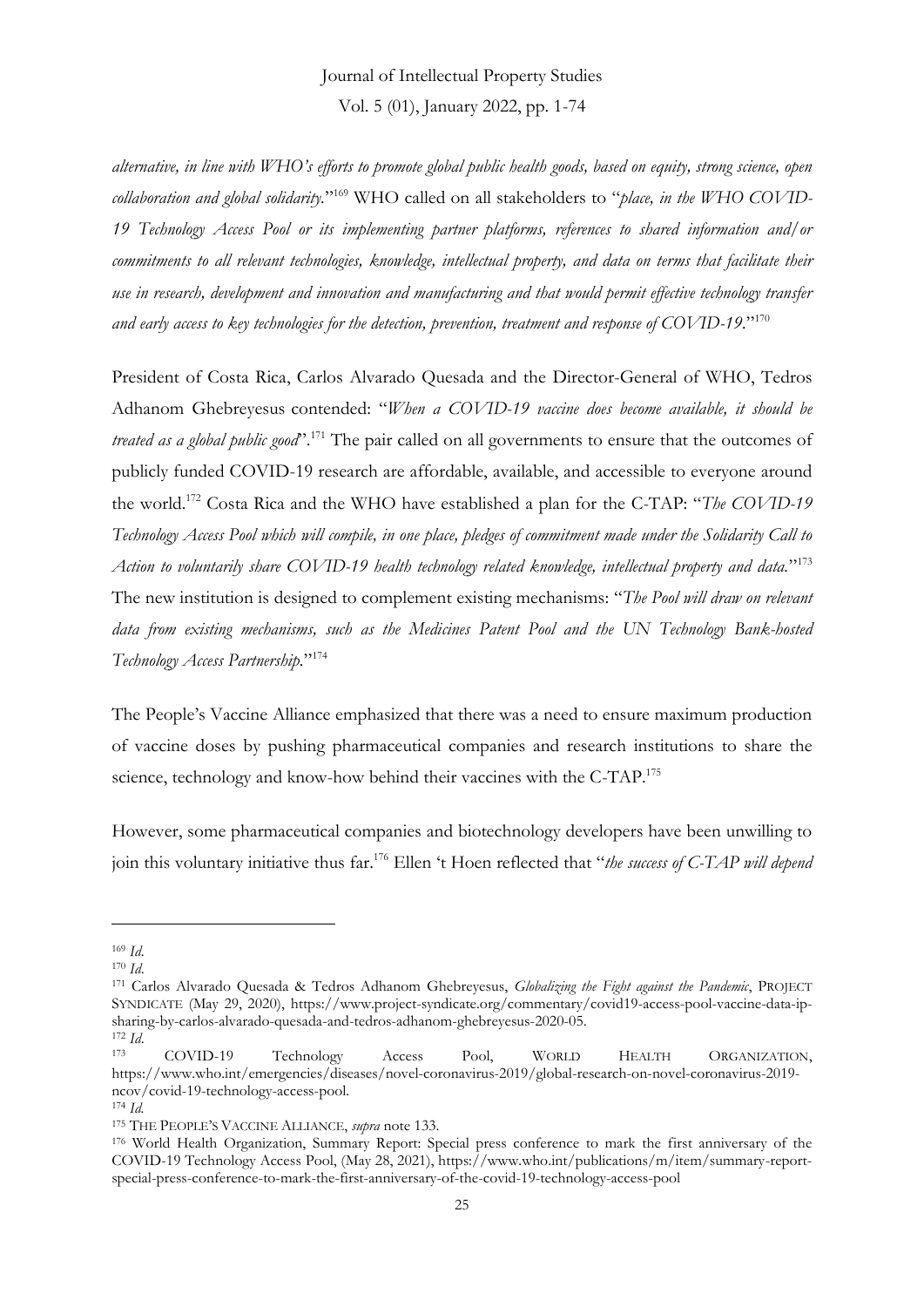*on the political support it will receive.*" <sup>177</sup> She noted that 40 countries had endorsed the initiative.<sup>178</sup> Ellen 't Hoen commented that "*persuasion will need to come from governments and institutions that spend public resources on the development of new drugs and vaccines by demanding from their recipients that they share the IP and know-how they create with the funds with the WHO C-TAP.*" 179

Access to medicines scholar and civil society activist Brook Baker has maintained that there is a strong rationale for Costa Rica's proposal for an emergency COVID-19 technology intellectual property pool.<sup>180</sup> Dr Muhammad Zaheer Abbas has argued that Costa Rica's proposal for the creation of a global pooling mechanism deserved serious consideration.<sup>181</sup> He contended: "*The COVID-19 pooling mechanism has the potential to accelerate scientific discovery by acting as a clearinghouse for fast-track and equitable licensing of rights for collaborative follow-on innovation of priority health technologies*." 182

In January 2021, a coalition of public-health and humanitarian groups including the People's Vaccine Alliance sent a letter to the WHO raising their concerns about the management of C-TAP and calling for public clarification of the programme.<sup>183</sup> The civil society organizations Knowledge Ecology Action and Health Action International ["HAI"] expressed concerns about the WHO's leadership of C-TAP. Knowledge Ecological International exhorted the WHO to "*to exert greater leadership in measures to scale production, increase competition, and speed the delivery of vaccines, therapeutics and other technologies and other technologies in the COVID-19 response.*" <sup>184</sup> HAI said that the Director-General's report on the COVID-19 response should "*acknowledge the C-TAP, a platform which, by gathering and channelling IP, know-how and other relevant data could play a critical role in transferring technology and scaling up production of vaccines, diagnostics and other health goods necessary to vanquish this pandemic.*" <sup>185</sup> The People's Vaccine Campaign added: "*We have been advocating that governments, manufacturers and research institutions support the pool and will continue to do that, but the WHO needs to be*

<sup>177</sup> 't Hoen, *supra* note 88.

<sup>178</sup> *Id*.

<sup>179</sup> *Id.*

<sup>180</sup> Brook Baker, *Rationale for Supporting Costa Rica's Proposal for Emergency COVID-19 Technology IP Pool for All Countries*, INFOJUSTICE (Mar. 27, 2020), http://infojustice.org/archives/42137.

<sup>181</sup> Muhammad Zaheer Abbas, *Treatment of the novel COVID19: Why Costa Rica's Proposal for the Creation of a Global Pooling Mechanism deserves Serious Consideration?*, 7 J. L. BIOSCI 1 (2020)

<sup>182</sup> *Id.*

<sup>183</sup> Safi, *supra* note 155.

<sup>184</sup> Thiru Balasubramaniam, *EB 148 – WHO's COVID-19 Technology Access Pool (C-TAP) Comes Under Scrutiny*, KNOWLEDGE ECOLOGY INTERNATIONAL (Jan. 20, 2021), https://www.keionline.org/35064. <sup>185</sup> *Id.*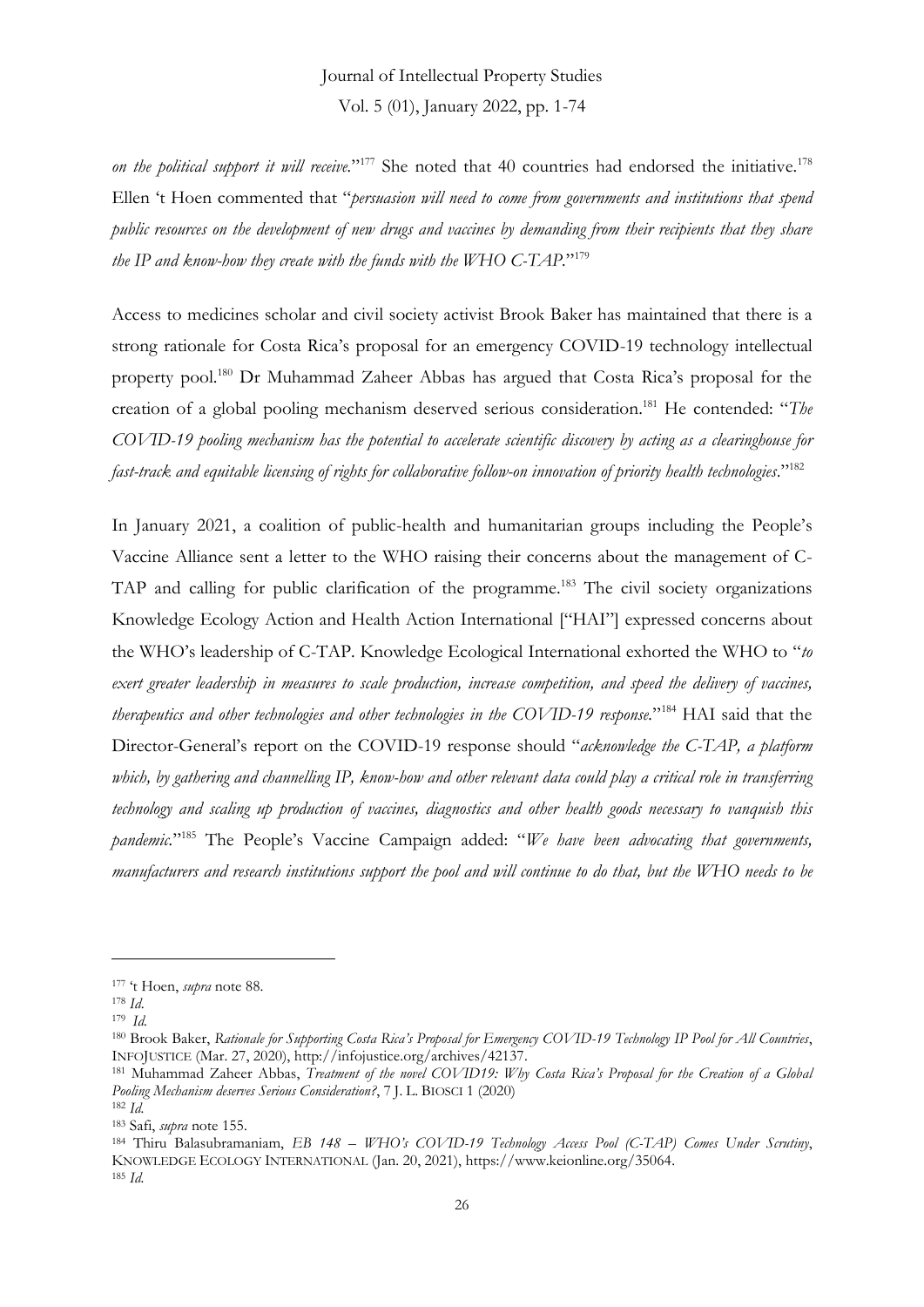*more transparent about its activities and proactive as regards its leadership of and advocacy for C-TAP if it is to succeed.*" 186

In February 2021, the Director-General of the WHO called on vaccine developers to do more to share their data and technology, seemingly making a renewed effort to get intellectual property holders to re-engage with C-TAP.

In correspondence with *Nature* in March 2021, the researchers, Etienne Billette de Villemeur, Vianney Dequiedt and Bruno Versaevel despaired: "*The WHO's C-TAP has so far received no*  contributions from industry."<sup>187</sup> They 0bserved: "The practice of pooling patented technologies for the production *of medicines already occurs for HIV, hepatitis C and tuberculosis treatments.*" <sup>188</sup> They also emphasized that "*fees are typically lower when licences are negotiated as a bundle with generics producers, implying increased volume.*" <sup>189</sup> They observed: "*Yet firms can anticipate extra revenue from participation in a voluntary pool, and thus be more willing to maintain innovation and share know-how than with compulsory licensing.*" 190

In May 2021, Spain formally joined the C-TAP initiative. The President of the Government of Spain, Pedro Sanchez said: "*We invite governments and especially the pharmaceutical industry to join us so that the initiative can achieve tangible results.*" <sup>191</sup> Spain is collaborating with the C-TAP initiative to openly licence a serological test for COVID-19 developed by CSIC researchers.<sup>192</sup> Sanchez stressed that "*only by leading by example will we be effective in preaching solidarity*" and "*only through* 

<sup>186</sup> Gabriela Bucher, *Letter to the Director-General of the World Health Organization from Oxfam on Behalf of the People's Vaccine Alliance, and Health Action International*, KNOWLEDGE ECOLOGY INTERNATIONAL (Jan. 21, 2021), https://www.keionline.org/wp-content/uploads/HE-Dr-Tedros-Letter-from-Peoples-Vaccine-Alliance-and-Health-Action-International.pdf.

<sup>187</sup> Etienne Billette de Villemeur et al., *Pool Patents to get COVID Vaccines and Drugs to All*, NATURE (Mar. 19, 2021), https://www.nature.com/articles/d41586-021-00759-9.

<sup>188</sup> *Id.*

<sup>189</sup> *Id.*

<sup>190</sup> *Id.*

<sup>191</sup> World Health Organization, *Spain Has Formally Joined The C-TAP Initiative*, TWITTER (May 25, 2021), https://twitter.com/who/status/1397138437120090114?lang=en.

<sup>192</sup> *Sánchez announces that Spain will donate an additional 15 million vaccines to fight COVID-19*, GOVERNMENT OF SPAIN (June 2, 2021), https://www.lamoncloa.gob.es/lang/en/presidente/news/Paginas/2021/20210602gavicovaxsummit.aspx.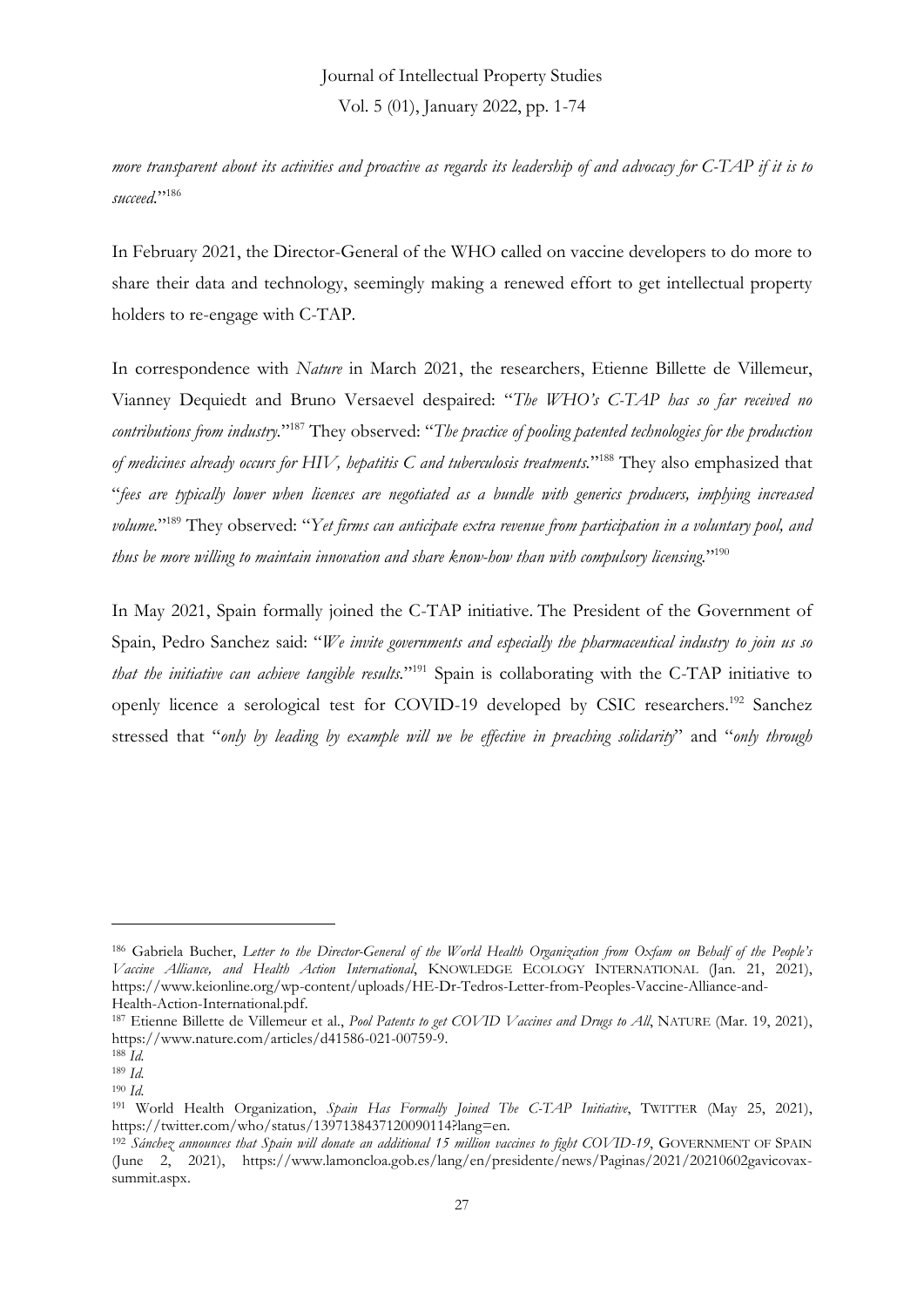*solidarity can this crisis be overcome and the wounds of our societies healed*". <sup>193</sup> There has also been interest expressed in the initiative by the governments of Indonesia and Belgium.<sup>194</sup>

In the United Kingdom Parliament, Liberal Democrat Layla Moran has chided the United Kingdom Government for its lack of co-operation with C-TAP.<sup>195</sup> She posed the question: "*Why did we not endorse the WHO COVID technology access protocol?*" <sup>196</sup> She noted: "*That global initiative is meant to prevent monopolies from blocking global access to coronavirus vaccines, and I do not understand how we in this House can say that we believe in global access to these vaccines, yet not back that protocol.*" <sup>197</sup> Dr Philippa Whitford MP of the Scottish National Party has also asked the Prime Minister Boris Johnson to "*make a public statement in support of the proposal from the President and Minister of Health of Costa Rica for the WHO to create a global pooling mechanism for rights in COVID19 related technologies for the detection, prevention, control and treatment of the COVID-19 pandemic.*" 198

Likewise, in Ireland, there has been a debate about the role of C-TAP. Dr Aisling McMahon told legislators: "*The C-TAP model is needed because production capacity for vaccines, medicines and diagnostics for COVID can be increased globally but, in order to do this, more companies must license and share intellectual property rights, know-how and technologies to enable others to produce them.*" <sup>199</sup> In response, a number of legislators have called for the Government of Ireland to support C-TAP.<sup>200</sup> The Joint Committee on Foreign Affairs and Defence recommended formal endorsement of C-TAP by the

<sup>193</sup> *Id.*

<sup>194</sup> World Health Organization, Summary Report: Special press conference to mark the first anniversary of the COVID-19 Technology Access Pool, (May 28, 2021), https://www.who.int/publications/m/item/summary-reportspecial-press-conference-to-mark-the-first-anniversary-of-the-covid-19-technology-access-pool<br><sup>195</sup> 683 PARL DEB HC (Nov. 5, 2020) (UK) (Remarks of

<sup>195</sup> 683 PARL DEB HC (Nov. 5, 2020) (UK) (Remarks of Layla Moran), https://hansard.parliament.uk/Commons/2020-11-05/debates/78F58139-2878-4CC8-A220-

<sup>1980</sup>A0025D6A/InternationalCovid-19ResponseInnovationAndAccessToTreatment#contribution-CD682B35- CCC2-4A90-8677-81A6DF6DA6DB.

<sup>196</sup> *Id.*

<sup>197</sup> *Id.*

<sup>198</sup> The Hon. Philippa Whitford MP, *Equitable Access to COVID-19 Diagnostics, Vaccines and Treatments*, STOPAIDS UK (Apr. 2020), https://stopaids.org.uk/wp-content/uploads/2020/04/Equitable-access-to-COVID-19-diagnosticsvaccines-and-treatments-1-1.pdf.

<sup>199</sup> JOINT COMMITTEE ON FOREIGN AFFAIRS AND DEFENCE DEBATE, DISTRIBUTION OF COVID-19 VACCINES TO DEVELOPING COUNTRIES, (Feb. 9, 2021) (Ir.), https://www.oireachtas.ie/en/debates/debate/joint\_committee\_on\_foreign\_affairs\_and\_defence/2021-02-09/2/.

<sup>200</sup> Press Release, Foreign Affairs Committee, Report on the Distribution of COVID-19 Vaccines to Developing Countries, (Mar. 11 2021), https://www.oireachtas.ie/en/press-centre/press-releases/20210311-foreign-affairscommittee-launches-report-on-the-distribution-of-covid-19-vaccines-to-developing-countries/; JOINT COMMITTEE ON FOREIGN AFFAIRS AND DEFENCE, REPORT ON THE DISTRIBUTION OF COVID-19 VACCINES TO DEVELOPING COUNTRIES (Mar. 2021),

https://data.oireachtas.ie/ie/oireachtas/committee/dail/33/joint\_committee\_on\_foreign\_affairs\_and\_defence/rep orts/2021/2021-03-05\_report-on-the-distribution-of-covid-19-vaccines-to-developing-countries\_en.pdf.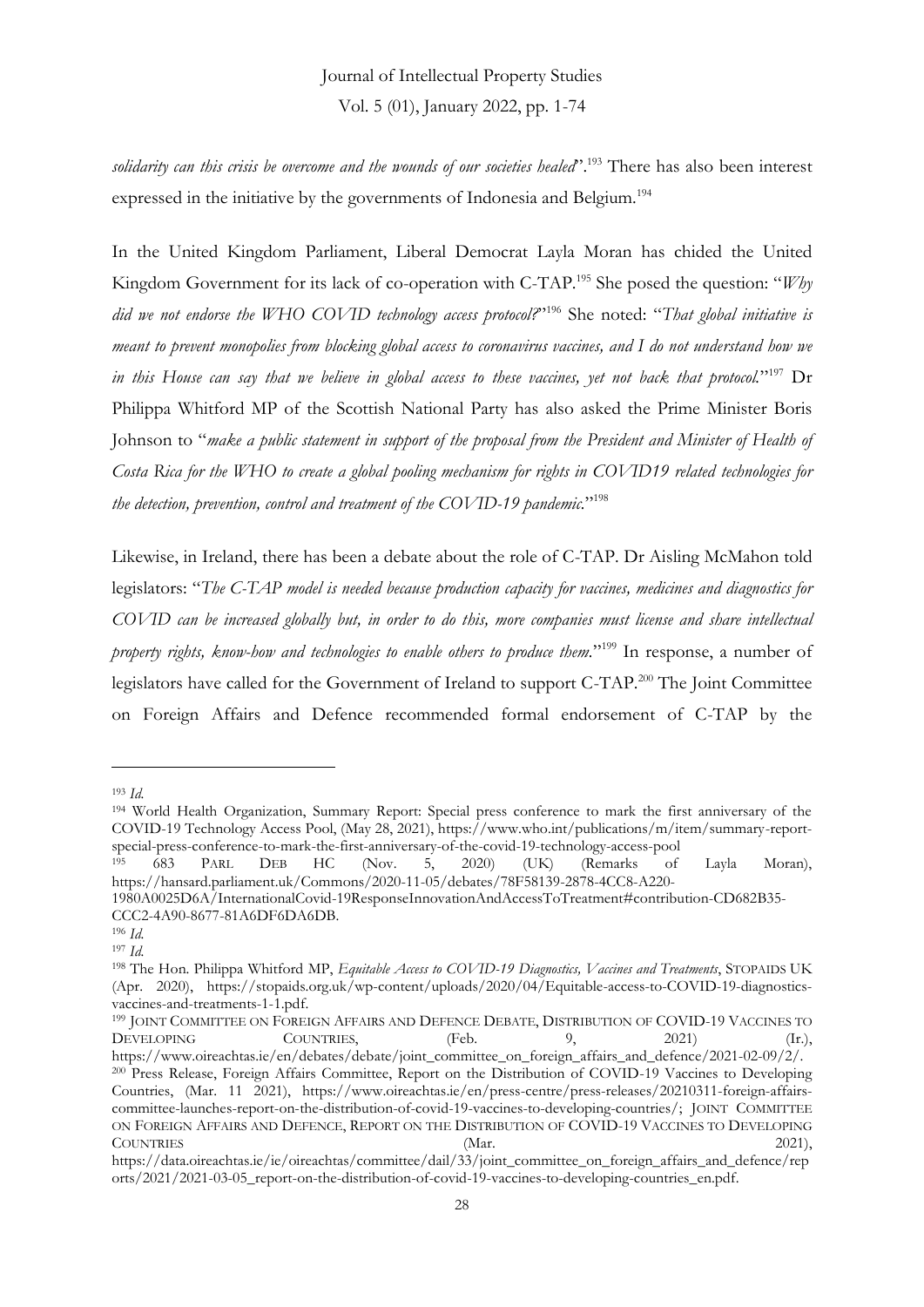Vol. 5 (01), January 2022, pp. 1-74

government; Government advocacy for C-TAP and other mechanisms at an international level, particularly at the EU and at the UN Security Council; government assistance to encourage more pharmaceutical companies to join C-TAP; and an increase of financial support for the WHO's ACT Accelerator.<sup>201</sup> The President of Ireland Michael Higgins has provided vocal support for C-TAP.<sup>202</sup> He has called for co-operation in respect of the sharing of COVID-19 technologies: "*The possibility of safe, effective and affordable diagnostics, therapeutics and vaccines provides vital hope of overcoming COVID-19, but unless such medical tools are fully accessible to all on an equitable basis the world remains at risk.*" <sup>203</sup> The President of Ireland underlined that access to essential medicines raised fundamental questions about global social justice: "*Solidarity among nations is key if we are to optimise the world's management and eventual exit from this pandemic.*" 204

The European Parliament has lent its support for the WHO effort to create C-TAP.<sup>205</sup> In a resolution, the European Parliament "*reaffirms its support for the WHO COVID-19 C-TAP initiative and the mRNA vaccine technology transfer hub; regrets that so far pharmaceutical companies have decided not to engage in the C-TAP initiative; urges the Commission to incentivise pharmaceutical companies to share their technologies and know-how through C-TAP and include commitments on technology transfer partnerships with third parties, particularly developing countries, in the EU's future advance purchase agreements.*"" <sup>206</sup> However, the European Commission has shown less enthusiasm for sharing intellectual property as part of a pool.

In a background paper for the Independent Panel, Ellen 't Hoen and her colleagues conclude C-TAP could be an effective policy solution: "*A more effective solution will therefore be the implementation* 

<sup>201</sup>JOINT COMMITTEE ON FOREIGN AFFAIRS AND DEFENCE, *supra* note 200, at 12.

<sup>202</sup> Costa Rica, UNAIDS and World Health Organization, *High Level Event – The Challenge of a Lifetime: Ensuring Universal Access to COVID-19 Health Technologies – with the President of Costa Rica Carlos Alvarado Quesada, the President of Ireland Michael Higgins, the Executive Director of UNAIDS Winnie Byanyima, and the Director-General of the World Health Organization, Tedros Adhanom Ghebreyesus*, FACEBOOK (Sep. 25, 2020), https://www.facebook.com/watch/live/?v=3321649844589012&ref=watch\_permalink.

<sup>203</sup> President Michael Higgins, Address at the UN Meeting on Universal Access to Covid-19 Health Technologies (Sept. 25, 2020), https://president.ie/en/diary/details/president-addresses-un-meeting-on-universal-access-tocovid-19-health-technologies/speeches.

<sup>204</sup> *Id.*

<sup>205</sup> Ed Silverman, *European Parliament Backs WHO Effort to Create A COVID-19 Technology Access Pool*, STAT (July 13, 2020), https://www.statnews.com/pharmalot/2020/07/13/europe-who-covid19-patents-vaccine-pandemic/. <sup>206</sup> EUR. PARL. DOC., *supra* note 113.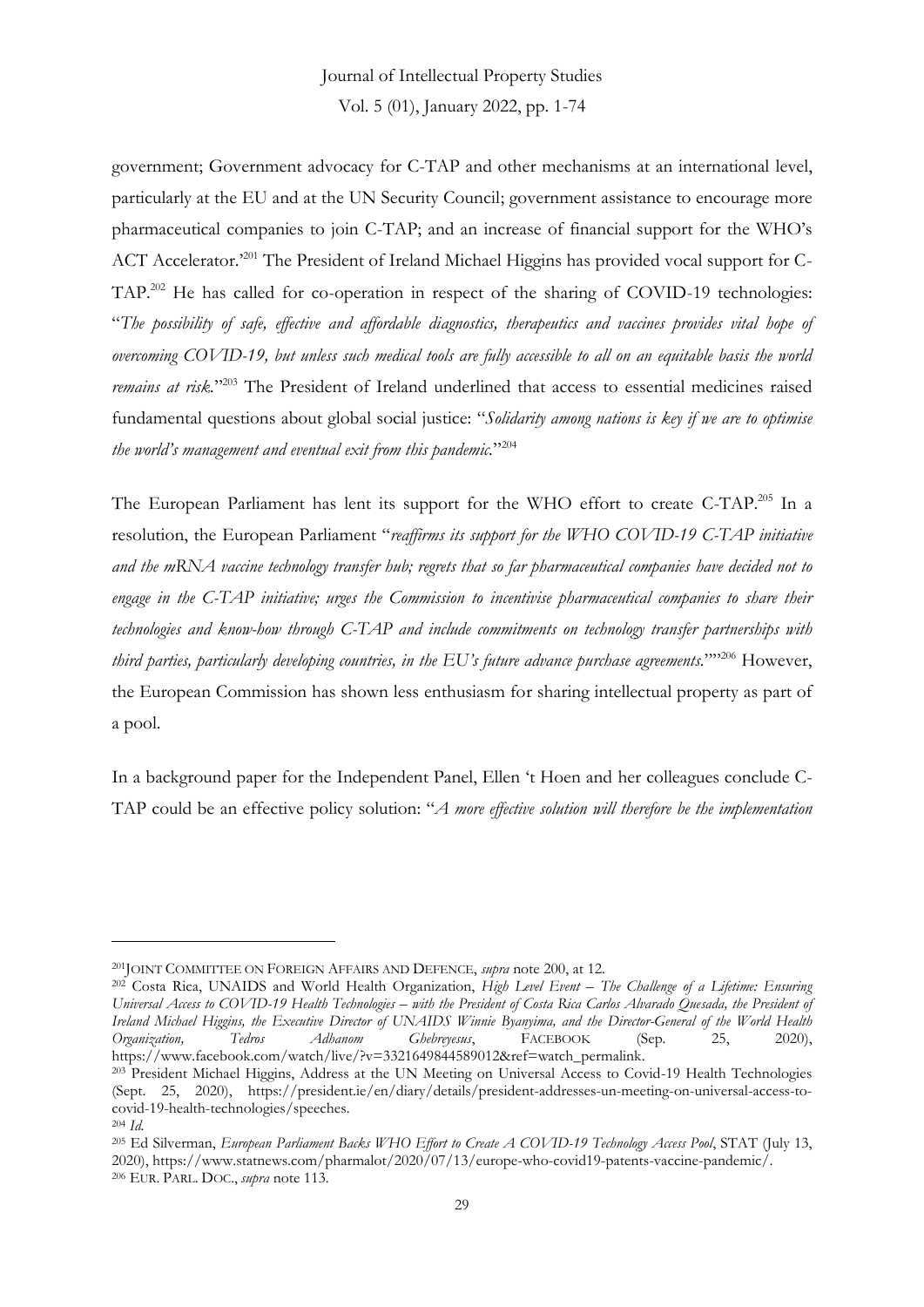*of an initiative such as C-TAP that, in a predictable manner, assures access to all relevant Intellectual Property: patents, know-how, data, technology and materials.*" 207

As of August 2021, C-TAP has assembled a number of implementing partners- including the MPP, the Open COVID Pledge, and the Tech Access Partnership.<sup>208</sup> The role of these collaborators will be further discussed in some of the subsequent parts of the paper.

### **C. Opposition to Patent Pools**

There remains concern that wealthy nations – who are donors to the WHO – have been trying to sideline and marginalise C-TAP.<sup>209</sup> Moreover, leaders of pharmaceutical drug companies and vaccine developers have been uncooperative with sharing their data and technology with C-TAP.<sup>210</sup> Notably, the chief executive of Pfizer, Albert Bourla, has maintained that companies are "*investing billions to find a solution and, keep in mind if you have a discovery, we are going to take your (intellectual property), I think, is dangerous.*" <sup>211</sup> Similarly, AstraZeneca chief executive, Pascal Soriot, argued that, "*if you don't protect intellectual property, then essentially, there is no incentive for anybody to innovate*". <sup>212</sup> Thomas Cuni, the director of the International Federation of Pharmaceutical Manufacturers and Associations, a lobby group for the industry, maintained: "*Circumventing IP rights will not solve perceived access challenges.*" <sup>213</sup> The statement by the Pfizer and AstraZeneca leaders seems to suggest that private companies are wholly responsible for developing vaccines, treatments, and diagnostics for COVID-19 – when, of course, there has been massive public investment in such technologies.

As the economist Mariana Mazzucato has noted, innovation has long been underpinned by public investment.<sup>214</sup> Mazzucato is the chair of a new WHO Council on the Economics of

<sup>207</sup> 'T HOEN, *supra* note 163.

<sup>208</sup>*How WHO C-TAP Works?*, WORLD HEALTH ORGANISATION (Aug. 2021), https://www.who.int/initiatives/covid-19-technology-access-pool/what-is-c-tap.

<sup>209</sup> Priti Patnaik, *WHO Donors seek a New Tech Transfer Hub under ACT-A, C-TAP Sidelined*, GENEVA HEALTH FILES (Mar. 19, 2021), https://genevahealthfiles.substack.com/p/who-donors-seek-a-new-tech-transfer.

<sup>210</sup> Ed Silverman, *Pharma Leaders Shoot Down WHO Voluntary Pool for Patent Rights on COVID-19 Products*, STAT (May 28, 2020), https://www.statnews.com/pharmalot/2020/05/28/who-voluntary-pool-patents-pfizer/.

<sup>211</sup> *Id.* <sup>212</sup> *Id.*

<sup>213</sup> Safi, *supra* note 155.

<sup>214</sup> KNOWLEDGE ACCUMULATION AND INDUSTRY EVOLUTION: THE CASE OF PHARMA-BIOTECH (Mariana Mazzucato & Giovanni Dosi eds., 2006); MAZZUCATO, THE ENTREPRENEURIAL STATE, *supra* note 35; Mazzucato,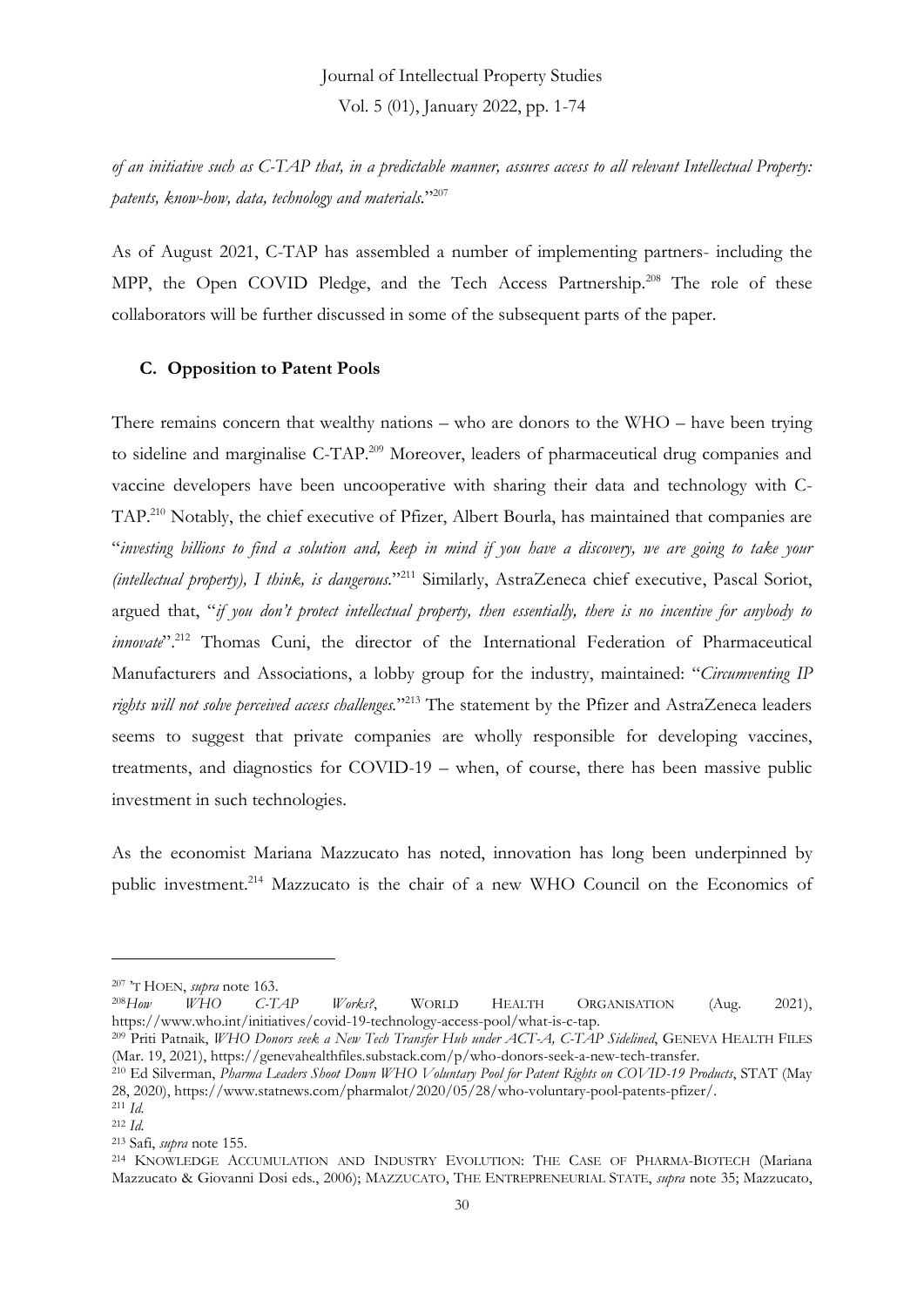Health for All – which seeks to incorporate lessons learned during the COVID-19 pandemic.<sup>215</sup> The Council has suggested that there is a need to rethink health innovation in light of the COVID-19 crisis.<sup>216</sup> The Council has highlighted problems in the pharmaceutical innovation ecosystem – including misaligned directionality and priority-setting; knowledge and access barriers; excessive financialization and de-industrialization; lack of resilience and limited spread of manufacturing infrastructure; and lack of public stewardship for access. The Council has called for purpose-driven innovation and reshaping knowledge governance for the common good. The Council has also highlighted the need for corporate governance – particularly ensuring that the principle of Health for All governs public-private partnerships, and for the building of resilient and diverse manufacturing capacity and infrastructure.

C-TAP will struggle to work as intended if it is unable to play a role in the facilitation of the transfer and dissemination of intellectual property. The Director-General of the WHO, Dr Tedros maintains: "*Manufacturers can do more: having received substantial public funding, we encourage all manufacturers to share their data and technology to ensure global equitable access to vaccines.*" <sup>217</sup> He was disappointed by the response of intellectual property holders to C-TAP. <sup>218</sup> Dr Tedros reflected:

"*We're holding the door open for pharmaceutical companies that have become household names, although too few households have benefited from the lifesaving tools they have developed. They control the [intellectual property] that can save lives today, end this pandemic soon, and prevent future epidemics from spiralling out of control and undermining health economies and national security.*" 219

The recalcitrance of technology developers to participate in such cooperative intellectual property sharing schemes may come back to haunt them. The refusal to license technology may

THE VALUE OF EVERYTHING, *supra* note 35; MEDEIROS, *supra* note 35; MAZZUCATO, HOW DOES INNOVATION REALLY HAPPEN?, *supra* note 35; MAZZUCATO, MISSION ECONOMY, supra note 35.

<sup>215</sup> *Global Experts of new WHO Council on the Economics of Health For All Announced*, WORLD HEALTH ORGANISATION (May 6, 2021), https://www.who.int/news/item/06-05-2021-global-experts-of-new-who-council-on-theeconomics-of-health-for-all-announced.

<sup>216</sup> The WHO Council on the Economics of Health for All, *Governing Health Innovation for the Common Good*, WORLD HEALTH ORGANISATION (June 9, 2021), https://cdn.who.int/media/docs/default-source/council-on-theeconomics-of-health-for-all/councilbrief-no1.pdf.

<sup>217</sup> WHO Director-General's Opening Remarks at the Media Briefing on COVID-19, WORLD HEALTH ORGANISATION (Feb. 5, 2021), https://www.who.int/director-general/speeches/detail/who-director-general-sopening-remarks-at-the-media-briefing-on-covid-19-5-february-2021.

<sup>218</sup> Kerry Cullinan, *Indonesia and Bangladesh Reveal Massive Untapped Vaccine Production Capacity at C-TAP Anniversary*, HEALTH POLICY WATCH (May 28, 2021), https://healthpolicy-watch.news/indonesia-and-bangladesh-revealmassive-untapped-vaccine-production-capacity-at-c-tap-anniversary/. <sup>219</sup> *Id.*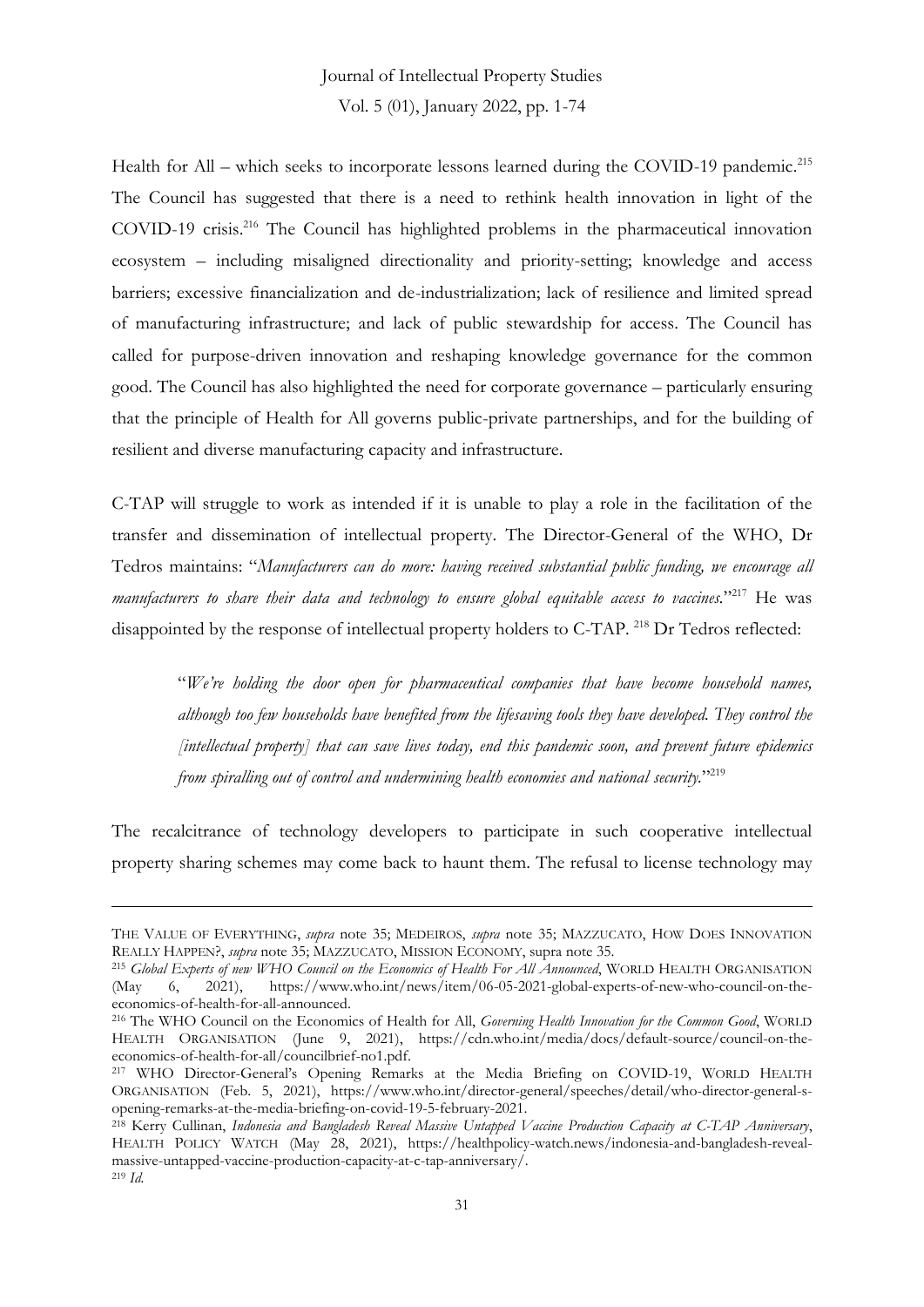lead to more dramatic options such as compulsory licensing and Crown use being deployed to deal with the competition issue.

### **V. COMPULSORY LICENSING AND CROWN USE/ GOVERNMENT USE**

Under the *TRIPS Agreement* and the *Doha Declaration*, nation states are entitled to use patent flexibilities such as compulsory licensing and crown use to address public health epidemics. The United Nations Secretary-General's High-Level Panel on Access to Medicines expressed concern that nation states had not made the most of the patent flexibilities.<sup>220</sup>

In a briefing note, the World Trade Organization observes that "*the TRIPS Agreement allows compulsory licensing and government use of a patent without the authorization of its owner under a number of conditions aimed at protecting the legitimate interests of the patent holder.*" <sup>221</sup> The Secretariat comments: "*All WTO members may grant such licences and government-use orders for health technologies, such as medicines, vaccines and diagnostics, as well as any other product or technology needed to address COVID-19.*" 222

The People's Vaccine Alliance has also supported the use of intellectual property flexibilities to provide access to essential medicines: "*We are saying that in these unprecedented times, companies should share their knowledge and not enforce intellectual property rights in the interests of public health.*" 223

### **A. Compulsory Licensing for Domestic Purposes**

Compulsory licensing is a mechanism which provides for access to patented inventions in return for compensation to the patent holders.<sup>224</sup> Compulsory licensing has been used as a flexible policy doctrine in patent law to address unfair competition, public health concerns, as well as technology transfer.

<sup>220</sup> Dreifuss, *supra* note 25.

<sup>221</sup> *The TRIPS Agreement and COVID-19: Information Note*, WORLD TRADE ORGANIZATION (Oct. 15, 2020), https://www.wto.org/english/tratop\_e/covid19\_e/trips\_report\_e.pdf.

 $222 \overrightarrow{Id}$ .

<sup>223</sup> THE PEOPLE'S VACCINE ALLIANCE, *supra* note 133.

<sup>224</sup> FREDERICK ABBOTT AND RUDOLF VAN PUYMBROECK, COMPULSORY LICENSING FOR PUBLIC HEALTH: A GUIDE AND MODEL DOCUMENTS FOR IMPLEMENTATION OF THE DOHA DECLARATION PARAGRAPH 6 DECISION, (2005); Charles Lawson, *Accessing and Affording Drugs despite the Patent Barrier: Compulsory Licensing and Like Arrangements*, 24 (2) AUSTRALIAN INTELLECTUAL PROPERTY JOURNAL 94-108 (2013); COMPULSORY LICENSING: PRACTICAL EXPERIENCES AND WAYS FORWARD (Reto Hilty & Kung-Chung Liu eds., 2014); VAN ANH LE, COMPULSORY PATENT LICENSING AND ACCESS TO MEDICINES: A SILVER BULLET APPROACH TO PUBLIC HEALTH? (2021).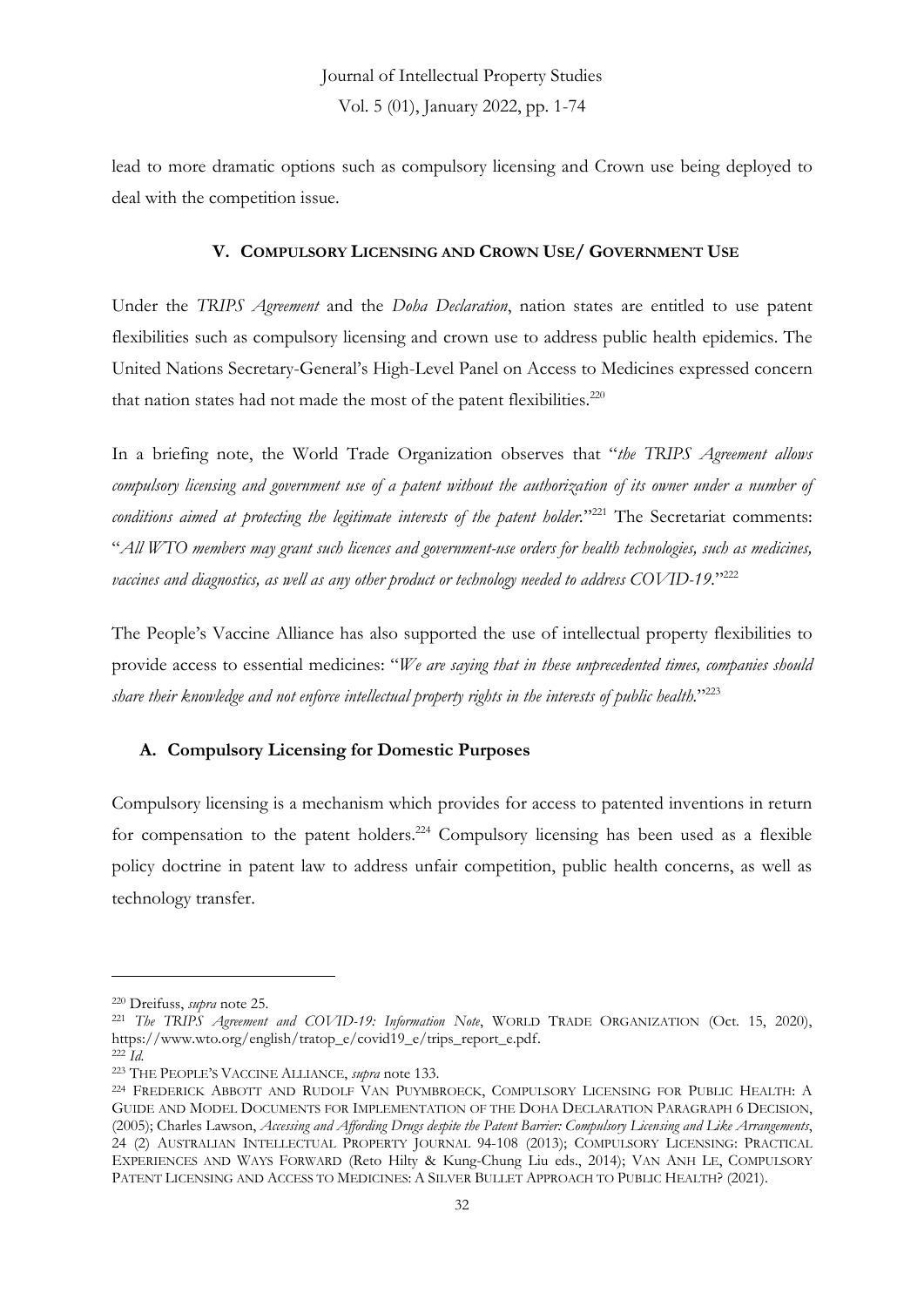A number of countries passed specific measures, indicating that they are willing to use compulsory licensing during the COVID-19 pandemic if need be. Bill C-13 amended Canada's Patent Act to empower the Commissioner of Patents, on the application of the Minister of Health, to authorize the Government of Canada or another specified person to supply a patented invention to the extent necessary to respond to a public health emergency that is a matter of national concern.<sup>225</sup> Germany has passed amendments to an Act on the Prevention and Control of Infectious Diseases in Humans.<sup>226</sup> The legislation authorizes the Ministry of Health to issue use orders in the context of an epidemic situation of national importance with respect to patented inventions related to medical products. Hungary's 2020 Government Decree 212/2020 (16 May) allowed for public health compulsory licensing for exploitation within Hungary based on Article 31 of the TRIPS Agreement. <sup>227</sup> In March 2020, Israel's Minister of Health issued a permit allowing the government to import generic versions of lopinavir/ritonavir from India for the purpose of exploring the possibility of treating COVID-19 patients.<sup>228</sup> The Parliament of Chile also supported compulsory licensing for coronavirus medicines and vaccines.<sup>229</sup> The Legislative Committee in Ecuador has approved a resolution on compulsory licensing of patents relating to the coronavirus.<sup>230</sup> A number of Latin American countries may well contemplate the use of compulsory licensing – given the aggressive, overbearing negotiating tactics of vaccine developers.<sup>231</sup>

<sup>225</sup>An Act respecting certain measures in response to COVID-19, S.C. 2020, C-13 (Can.); Ed Silverman, *A Canadian Bill would make it easier to issue Compulsory Licenses for Covid-19 Products*, STAT (Mar. 25, 2020), https://www.statnews.com/pharmalot/2020/03/25/canada-compulsory-license-coronavirus-covid19/.

<sup>226</sup> Sebastian Fuchs, *COVID-19: New German Legislation to Fight Pandemic May Affect Granted German Patents*, BIRD & BIRD (May 2020), https://www.twobirds.com/en/news/articles/2020/germany/covid-19-new-german-legislationto-fight-pandemic-may-affect-granted-patents; Liat Sanz Martinez, *Compulsory Licensing Germany*, KLUWER PATENT BLOG (May 10, 2021), http://patentblog.kluweriplaw.com/2021/05/10/compulsory-licensing-germany/. <sup>227</sup> WORLD TRADE ORGANIZATION, *supra* note 221.

<sup>228</sup> Steven Scheer & Julie Steenhuysen, *Israel Approves Generic HIV Drug to Treat COVID-19 Despite Doubts*, REUTERS (Mar. 19, 2020), https://www.reuters.com/article/us-health-coronavirus-israel-drug-idUSKBN216237; Ed Silverman, *AbbVie Will allow Generic Copies of its HIV pill in Israel after the Government Approved a License*, STAT (Mar. 20, 2020), https://www.statnews.com/pharmalot/2020/03/20/abbvie-israel-hiv-kaletra-coronavirus-covid19/; Thiru Balasubramaniam, *Israel Issues Compulsory License to Allow the Government to Import Generic Versions of Kaletra*, KNOWLEDGE ECOLOGY INTERNATIONAL (Mar. 23, 2020), https://www.keionline.org/32503.

<sup>&</sup>lt;sup>229</sup> Ed Silverman, *Chilean Lawmakers Support Compulsory Licensing for Coronavirus Medicines and Vaccines*, STAT (Mar. 18, 2020), https://www.statnews.com/pharmalot/2020/03/18/chile-compulsory-licensing-coronavirus-covid1 2020), https://www.statnews.com/pharmalot/2020/03/18/chile-compulsory-licensing-coronavirus-covid19 vaccines/.

<sup>230</sup> Luis Gil Abinader, *Legislative Committee in Ecuador Approves Resolution on Compulsory Licensing of Patents Relating to the Coronavirus*, KNOWLEDGE ECOLOGY INTERNATIONAL (Mar. 20, 2020), https://www.keionline.org/32429; Ed Silverman, *Ecuador Becomes The Latest Country to Eye Compulsory Licensing for COVID-19 Products*, STAT (Mar. 23, 2020), https://www.statnews.com/pharmalot/2020/03/23/ecuador-compulsory-licensing-covid19-coronavirus/.

<sup>231</sup> Madlen Davies et al., *"Held to Ransom": Pfizer Demands Governments Gamble with State Assets to Secure Vaccine Deal*, THE BUREAU OF INVESTIGATIVE JOURNALISM (Feb. 23, 2021),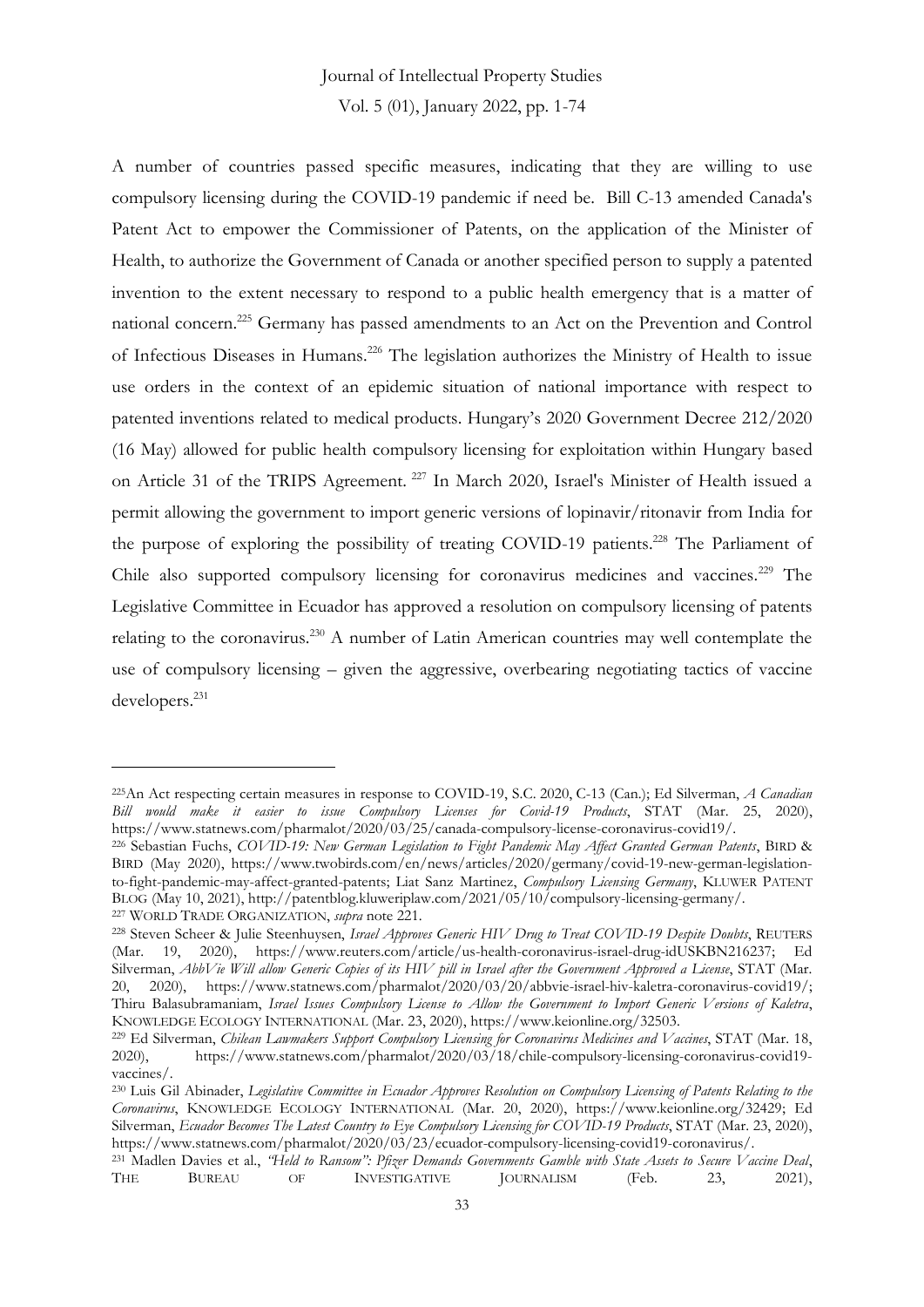Vol. 5 (01), January 2022, pp. 1-74

In 2021, the Supreme Court of India considered the unprecedented humanitarian crisis in India, following the outbreak of the COVID-19 pandemic.<sup>232</sup> It investigated the supply of essential drugs; the method and manner of vaccination; the supply of oxygen; and the declaration of lockdown. The Supreme Court of India said that it sought to facilitate a dialogue between the stakeholders: "*This bounded-deliberative approach is exercised so that the UOI and States can justify the rationale behind their policy approach which must be bound by the human rights framework which presently implicates the right to life under Article 21 and right to equality under Article 14 of the Constitution.*'" <sup>233</sup> The Supreme Court of India highlighted the importance of human rights – the right to life (including the right to health), and the right to equality – to questions of access to essential medicines and oxygen during the pandemic.

The Supreme Court of India discussed the potential for compulsory licensing in respect of vaccines and essential drugs covered by patents during the coronavirus crisis.<sup>234</sup> The Supreme Court of India noted: "*Several drugs that are at the core of the COVID treatment protocol are under patents in India including Remdesivir, Tocilizumab and Favipiravir.*" <sup>235</sup> The Supreme Court of India made reference to intellectual property flexibilities available under the TRIPS Agreement, the Doha Declaration, the WTO General Council Decision 2003, and the TRIPS Waiver (co-sponsored by India). The Supreme Court of India discussed the compulsory licensing powers available under the Patents Act, 1970 (India). The Supreme Court of India noted: "*In the context of the COVID-19 pandemic, we note that several countries such as Canada and Germany have relaxed the legal regimes governing the grant of compulsory licenses*". <sup>236</sup> The Supreme Court of India also observed that there were patent provisions regarding government use; government acquisition; and patent revocation.

The Supreme Court of India urged the Indian government to consider making use of intellectual property flexibilities to address the public health epidemic: "*We have only outlined the legal framework within which the Central Government can possibly consider compulsory licensing and government acquisition of patents."* <sup>237</sup> The Supreme Court of India noted: *"The Central Government is free to choose any other course* 

<sup>237</sup> *Id.*

https://www.thebureauinvestigates.com/stories/2021-02-23/held-to-ransom-pfizer-demands-governments-gamblewith-state-assets-to-secure-vaccine-deal; *Investigation: Drugmaker "Bullied" Latin American Nations*, AL JAZEERA (Mar. 11, 2021), https://www.aljazeera.com/news/2021/3/11/investigation-pfizer-bullied-latin-american-nations.

<sup>232</sup> In Re: Distribution of Essential Supplies and Services During Pandemic, (2021) LL 2021 SC 2036 (India).

<sup>233</sup> *Id.*

<sup>234</sup> *Id.* <sup>235</sup> *Id*.

<sup>236</sup> *Id*.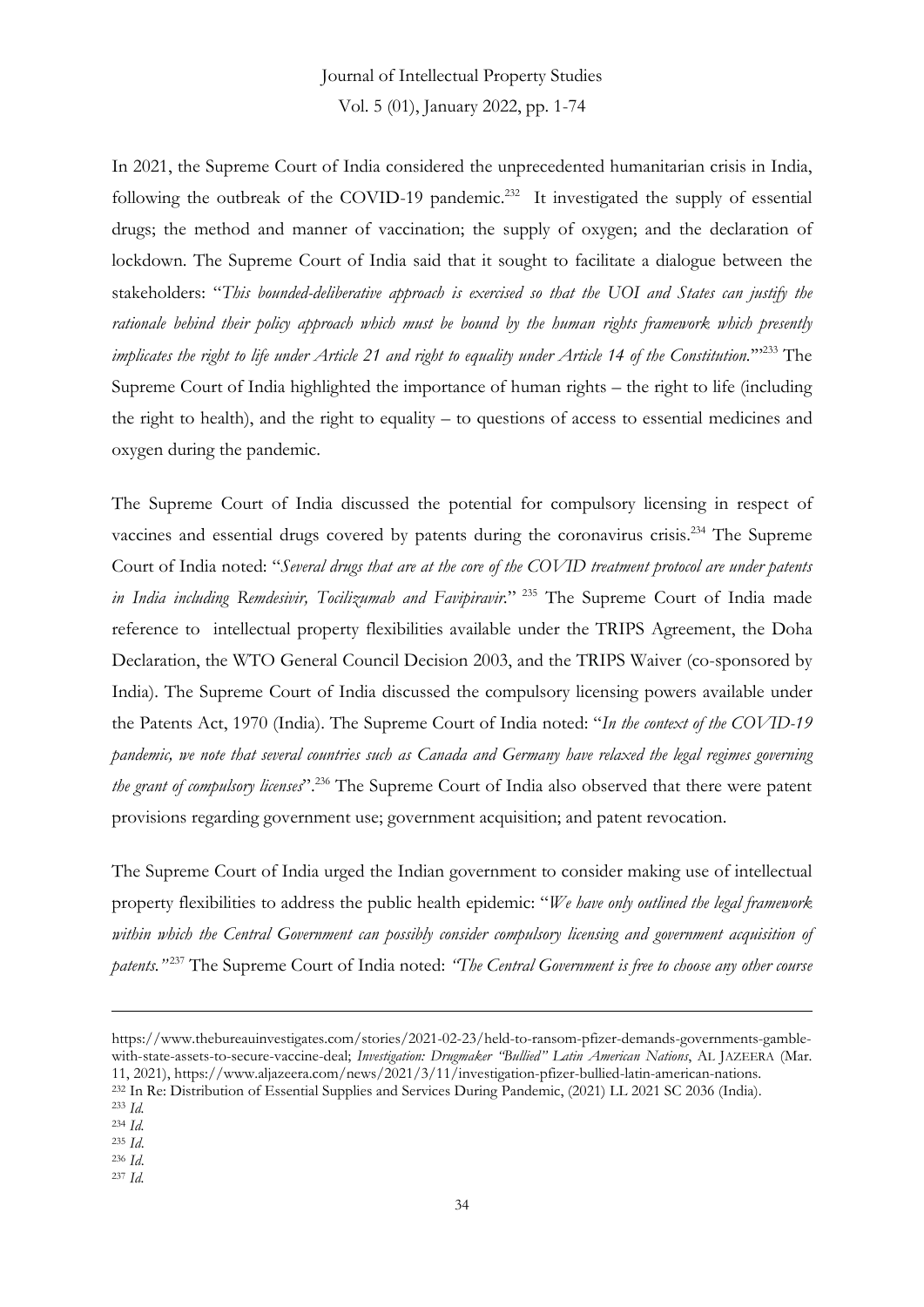Vol. 5 (01), January 2022, pp. 1-74

*of action that it deems fit to tackle the issue of vaccine requirements in an equitable and expedient manner, which may involve negotiations with domestic and foreign producers of vaccines". <sup>238</sup>* The Supreme Court of India encouraged the Government to take decisive action: *"We clarify that it is up to the Central Government*  to choose the best possible measures it can undertake during the current crisis keeping in mind that public interest *is of paramount importance.* " <sup>239</sup> The Supreme Court of India concluded that the Central Government could also consider using its powers under Sections 92, 100 or 102 of the Patents Act to increase production of essential drugs to ensure that it is commensurate to the demand.<sup>240</sup>

There has been some disquiet that, while internationally the Government of India has been promoting the TRIPS Waiver in diplomatic negotiations, the Government of India has not fully utilized domestic patent flexibilities and exceptions during the coronavirus crisis.<sup>241</sup>

The African Group has discussed the need to make use of flexibilities – such as compulsory licensing.<sup>242</sup> Canadian scholar Chidi Oguamanam has argued that "*Africa needs to strengthen its own regional health bodies as important pathways to scaling and dispersal of R&D efforts.*" <sup>243</sup> He suggested: "*A harmonization of regional and national institutional health capacities is necessary to prepare the continent to participate in the local production of a COVID19 vaccine under a global public good model*". 244

The South Centre, a policy research organization, has provided guidance as to the use of compulsory licenses during the COVID-19 crisis.<sup>245</sup>

Australian lawyers have contemplated the operation of compulsory licensing in the context of the COVID-19 crisis.<sup>246</sup>

<sup>238</sup> *Id.*

<sup>239</sup> *Id.*

<sup>240</sup> *Id.*

<sup>241</sup> Priti Patnaik, *Where does India truly stand on the TRIPS Waiver: Q&A with Murali Neelakantan*, GENEVA HEALTH FILES (Aug. 6, 2021), https://genevahealthfiles.substack.com/p/where-does-india-truly-stand-onthe?justPublished=true.

<sup>242</sup> Ed Silverman, *Africa Union urges Member Countries to remove Intellectual Property Barriers to Covid-19 vaccines*, STAT (July 1, 2020), https://www.statnews.com/pharmalot/2020/07/01/africa-covid19-coronavirus-vaccines-patentsintellectual-property/; Yousuf Vawda, *The TRIPS COVID-19 Waiver, Challenges for Africa and Decolonizing Intellectual Property,* SOUTH CENTRE (2021), https://www.southcentre.int/wp-content/uploads/2021/08/PB-99.pdf.

<sup>243</sup> Chidi Oguamanam, *COVID-19 and Africa: Does "One Size Fit All", in Public Health Intervention*, *in* VULNERABLE: THE LAW, POLICY AND ETHICS OF COVID-19, 591 (Colleen Flood et al. eds., 2020) at 553.

<sup>244</sup> *Id.*

<sup>245</sup>*Scope of Compulsory License and Government Use of Patented Medicines in the Context of the COVID-19 Pandemic*, SOUTH CENTRE (Mar. 2021), https://www.southcentre.int/covid-19-compulsory-licenses-table-march-2021/; Carlos Correa, *Expanding the Production of COVID-19 Vaccines to Reach Developing Countries: Lift the Barriers to Fight the Pandemic in the Global South*, SOUTH CENTRE (Apr. 2021), https://www.southcentre.int/policy-brief-92-april-2021/.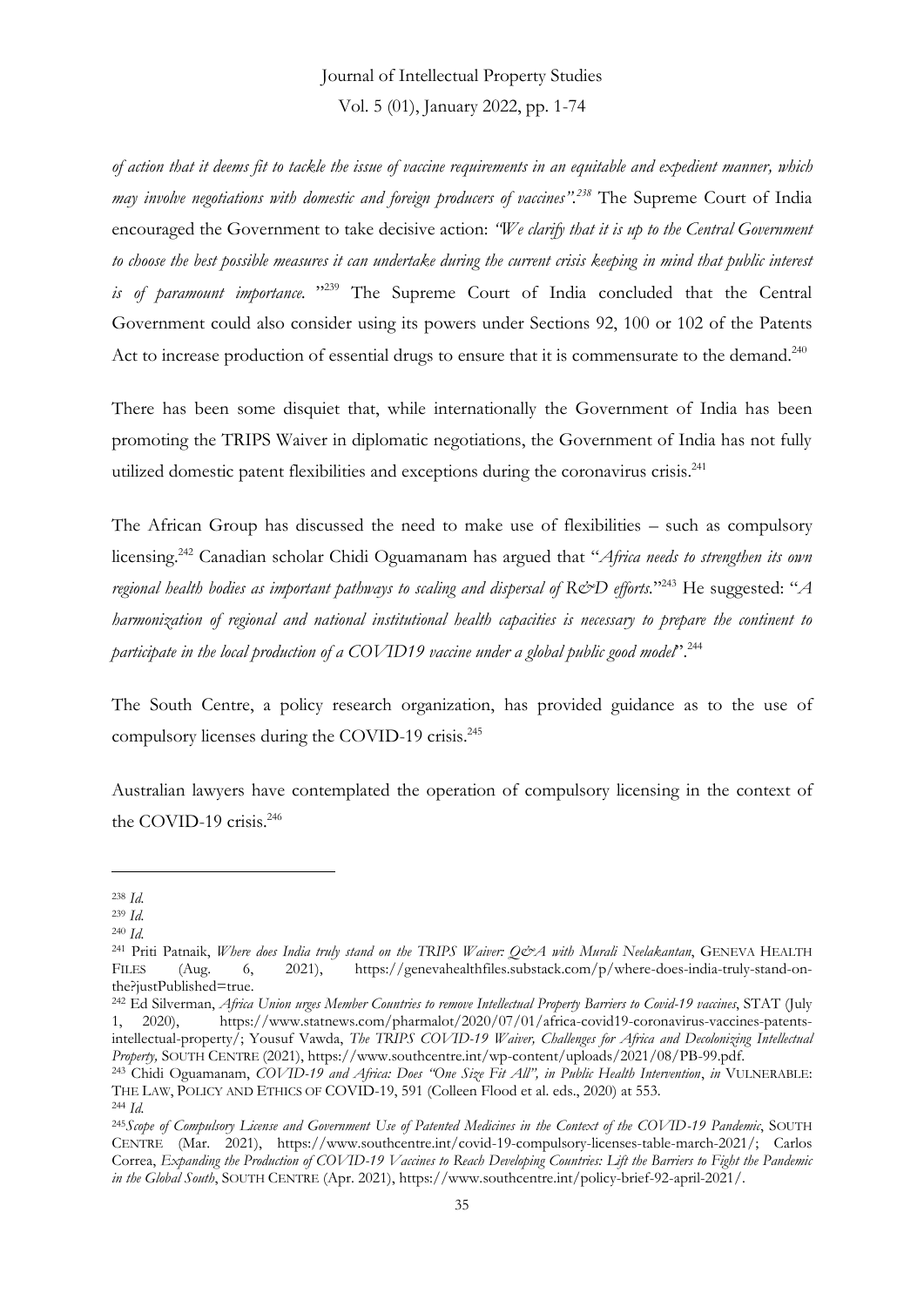Hilary Wong of the University of California, Berkeley, has argued that there is a strong case for the use of compulsory licensing during the public health pandemic.<sup>247</sup> She observes: "C*ompulsory licensing is a powerful public health tool – it can be instrumental for alleviating insufficient supplies of necessary pharmaceuticals as well as mitigating prohibitively expensive drug prices.*" <sup>248</sup> Wong noted that, while the rewards of patent protection are necessary to support continual innovation, the compulsory licensing exception exists for public health emergencies such as the current COVID-19 crisis.<sup>249</sup> She emphasized that governments must do what is necessary to fight the present pandemic.<sup>250</sup> She also suggested that international organizations can play a key role by providing the legal know-how as well as setting a supportive tone for using compulsory licensing.<sup>251</sup> Wong warned intellectual property owners against retaliation: "*In the process, pharmaceutical companies and G20 countries should not deter or retaliate against developing countries pursuing such public health measures in the time of a pandemic.*" 252

Ellen 't Hoen and her collaborators have noted the limitations of compulsory licensing, observing that compulsory patent licences are granted product-by-product and country-bycountry, and are time-limited.'<sup>253</sup> Moreover, the compulsory licensing decision is subject to judicial review which may suspend the execution of the compulsory license.<sup>254</sup> 't Hoen and her team comment: "*It is not possible to grant blanket Compulsory Licenses for an entire field of technology or for an overarching purpose such as 'combating a pandemic.'*" 255

### **B. Compulsory Licensing for the Export of Essential Medicines**

There have been issues with the implementation of the *WTO General Council Decision* 2003, now codified as Article 31bis of the *TRIPS Agreement*, dealing with the export of pharmaceutical drugs.<sup>256</sup> Nobel Laureate Professor Joseph Stiglitz has expressed his concern about the operation

<sup>246</sup> Sarah Matheson and Artemis Kirkinis, *Compulsory Licence and Crown Use Provisions in the Covid-19 Pandemic—The Australian Perspective*, 16 (6) JOURNAL OF INTELLECTUAL PROPERTY LAW & PRACTICE 484–497 (2021).

<sup>247</sup> Hilary Wong, *The Case for Compulsory Licensing During COVID-19*, 10 J. GLOB. HEALTH 1 (2020), http://www.jogh.org/documents/issue202001/jogh-10-010358.pdf.

<sup>248</sup> *Id.* <sup>249</sup> *Id.*

<sup>250</sup> *Id.*

<sup>251</sup> *Id.*

<sup>252</sup> *Id*.

<sup>253</sup> 'T HOEN, *supra* note 158.

<sup>254</sup> *Id.*

<sup>255</sup> *Id.*

<sup>256</sup> DECISION OF THE GENERAL COUNCIL, *supra* note 7.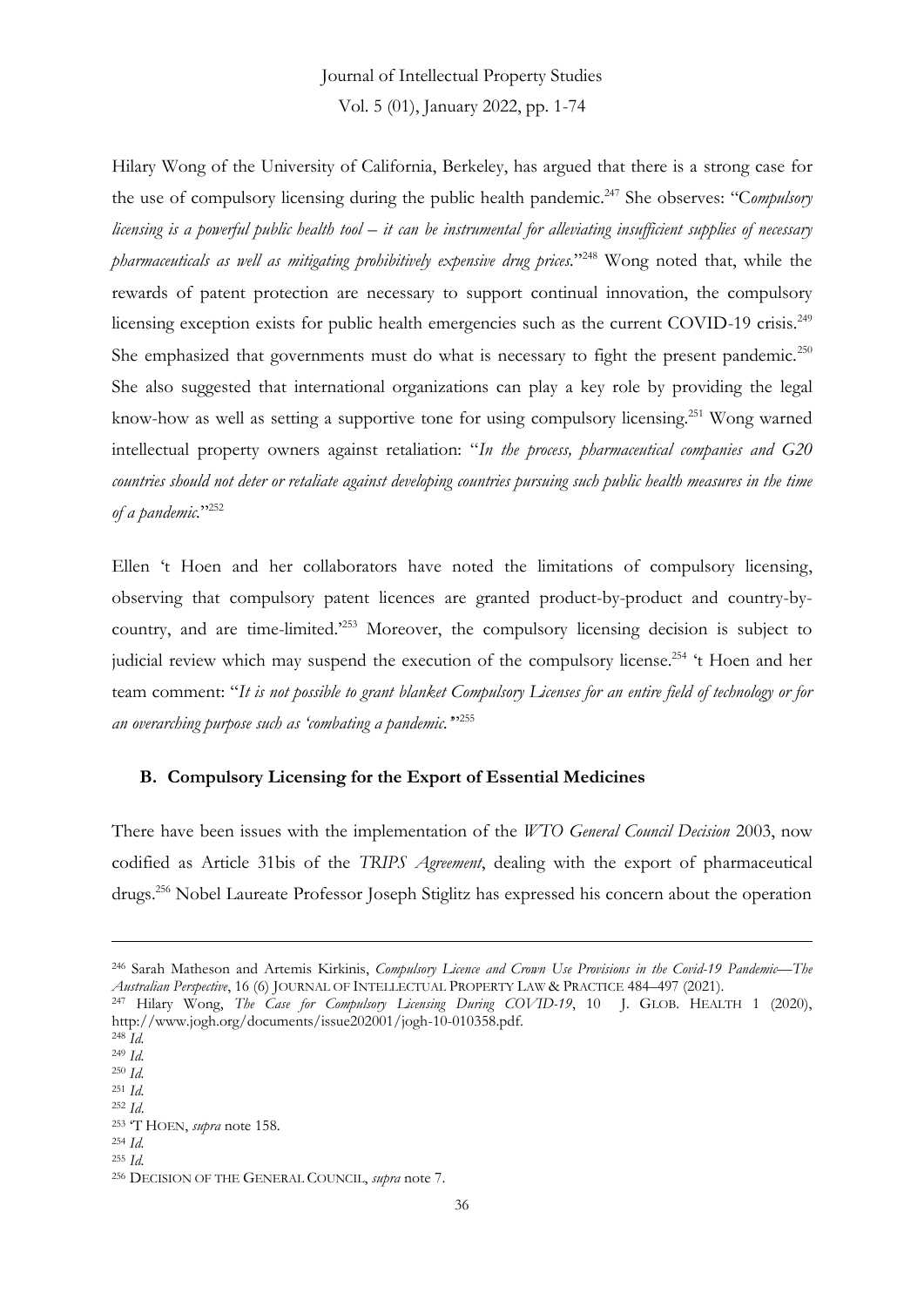of the export mechanism under Article 31bis. He commented: "*Life should always be put before profits, and never more so than in the midst of a pandemic.*" <sup>257</sup> In his view, "*The WTO should not have rules that deliberately create barriers to importing needed drugs, whether it's rich countries or poor; and especially so because those rules limit the ability of firms to achieve efficient economies of scale.*" <sup>258</sup> Stiglitz maintained: *"The opt-out provision in Article 31 bis is protectionism at its worst – where it is lives that may be lost as a result – and something clearly not in the interests of any country, large or small, importer or exporter, during the COVID-19 crisis*." 259

Given the nature of the coronavirus public health epidemic, the limited framework for compulsory licensing for the purposes of export must be reconsidered. Stiglitz has called for substantive action for reform of the export system in the face of the coronavirus crisis.<sup>260</sup>

In the past, India has acted as a "Pharmacy of the Developing World", and has provided generic medicines to other countries during public health epidemics.<sup>261</sup> As India needed to become TRIPS-compliant, there has been debate as to whether the compulsory expert licence system is effective in India.<sup>262</sup> However, during the coronavirus crisis, the Serum Institute of India has struggled with the demands of domestic supply – let alone the global demand for COVID-19 vaccines.<sup>263</sup>

There has been an effort to use the compulsory licensing scheme for the export of pharmaceutical drugs in Canada. As the author has written about previously, the export scheme has proven to be awkward and cumbersome in its operation.<sup>264</sup> In Canada, St. Catharines pharmaceutical company Biolyse Pharma has wanted to help with the global COVID-19 vaccine

<sup>257</sup> James Love, *Open Letter Asking 37 WTO Members to Declare Themselves Eligible to Import Medicines Manufactured Under Compulsory License in Another Country under 31bis of TRIPS Agreement*, KNOWLEDGE ECOLOGY INTERNATIONAL (Apr. 7, 2020), https://www.keionline.org/32707.

<sup>258</sup> *Id.*

<sup>259</sup> *Id.*

<sup>260</sup> Amy Goodman, *Joseph Stiglitz: Trump's "Trickle-Down" Economic Plans Are Not Enough to Meet Coronavirus Challenge*, DEMOCRACY NOW NOW (Mar. 19, 2020),

https://www.democracynow.org/2020/3/19/us\_economy\_coronavirus\_stimulus\_joseph\_stiglitz. <sup>261</sup> REHMAN, *supra* note 8.

<sup>262</sup> Hafiz Aziz ur Rehman, *WTO, Compulsory Export Licences and Indian Patent Law,* NORD. J. COMMER. LAW 1 (2011).

<sup>263</sup> Laura Spinney, *"We Took a Huge Risk": The Indian Firm Making More Covid Jabs Than Anyone*, THE GUARDIAN (Feb. 14, 2021), https://www.theguardian.com/global-development/2021/feb/14/we-took-a-huge-risk-the-indian-firmmaking-more-covid-jabs-than-anyone.

<sup>264</sup> STEPHEN LEWIS, RACE AGAINST TIME: SEARCHING FOR HOPE IN AIDS-RAVAGED AFRICA (2006); Matthew Rimmer, *The Jean Chretien Pledge to Africa Act: Patent Law and Humanitarian Aid*, 15 (7) *EXPERT OPINION ON THERAPEUTIC PAT.* 889 (2005); and Matthew Rimmer, *Race Against Time: The Export of Essential Medicines to Rwanda*, 1 (2) *PUBLIC HEALTH ETHICS* 89 (2008).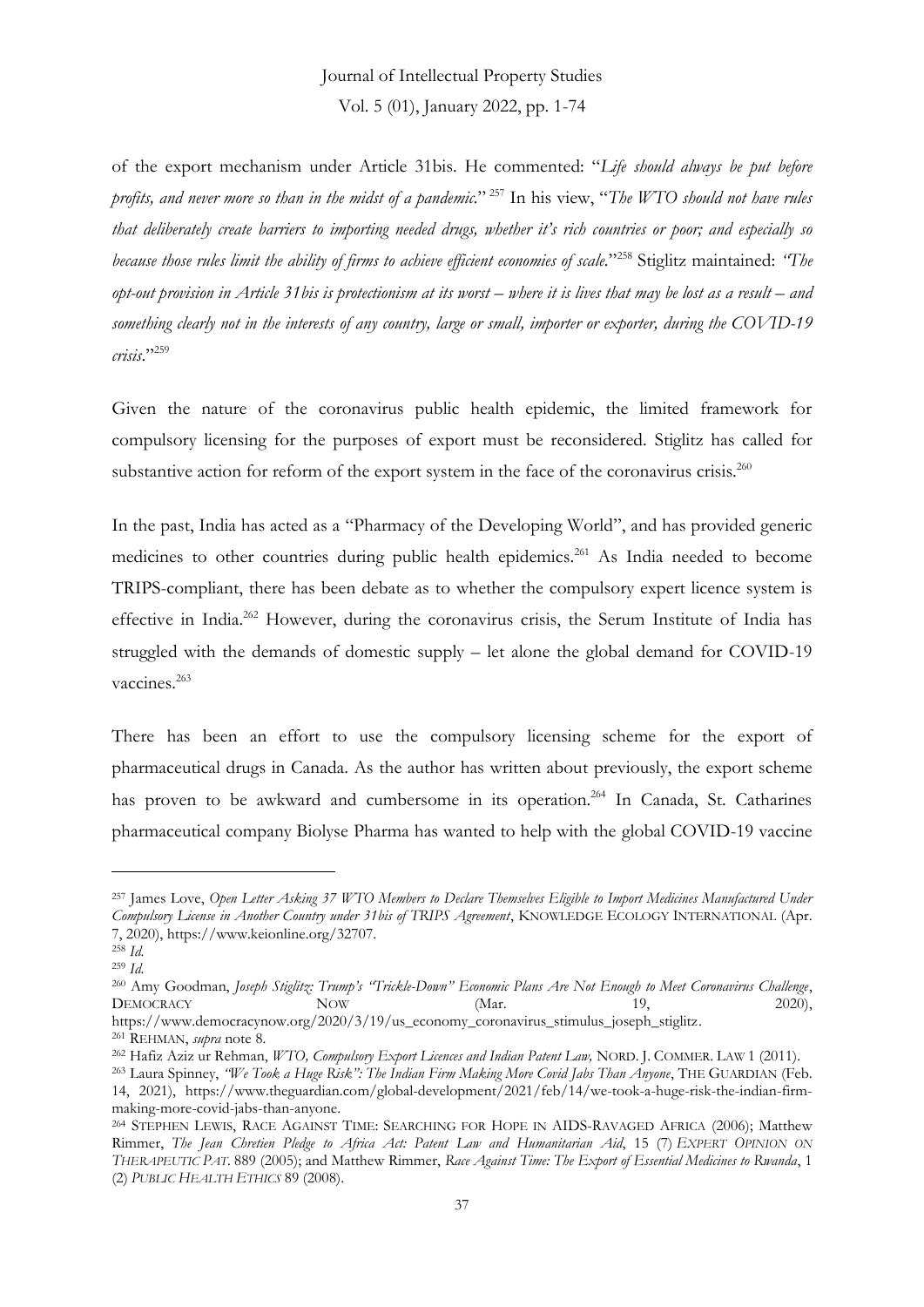rollout.<sup>265</sup> The Government of Bolivia has expressed an interest in obtaining generic vaccines from Biolyse.<sup>266</sup> Accordingly, Biolyse have made a license request to Johnson & Johnson, but that was denied by that company in March 2021.<sup>267</sup> Biolyse has been critical of the obstacles that it has faced in its efforts to obtain compulsory licensing.<sup>268</sup> John Fulton of Biolyse observed: "*If we can't get a compulsory licensing mechanism like this from the TRIPS Agreement to work right now, what's the use?*" <sup>269</sup> Knowledge Ecology International noted that "*Canadian authorities have refused to tell KEI and Biolyse whether COVID-19 vaccines will be added to the list or what the estimated time frame is for that amendment to take place*." <sup>270</sup> Knowledge Ecology International recommended further patent law reform in Canada to promote access to essential medicines.

The government of Bolivia has been disappointed by the uncooperative approach to compulsory licensing for the purposes of export.<sup>271</sup> Benjamin Blanco, Minister of Foreign Trade and Integration, Ministry of Foreign Relations for Bolivia, commented: "*It is time to make decisions in the name of humanity*."<sup>272</sup>

In addition to Bolivia, Antigua and Barbuda have notified the WTO of their intent to import products using compulsory licences.<sup>273</sup> The Caribbean country has previously articulated its support for the TRIPS Waiver during the coronavirus crisis.

The Biolyse case highlights how the compulsory licensing system established by the *WTO General Council Decision* 2003 – and embedded in Article 31bis of the *TRIPS Agreement* – is broken. There

<sup>265</sup> Shelby Knox, *St. Catharines Pharmaceutical Company Wants to Help with Global COVID-19 Vaccine Rollout*, IHEARTRADIO (Mar. 11, 2021), https://iheartradio.ca/610cktb/news/st-catharines-pharmaceutical-companywants-to-help-with-global-covid-19-vaccine-rollout-1.14749000.

<sup>266</sup> Luis Gil Abinader, *Bolivia seeks to import COVID-19 Vaccines from Biolyse, if Canada Grants them a Compulsory License*, KNOWLEDGE ECOLOGY INTERNATIONAL (May 11, 2021), https://www.keionline.org/36119.

<sup>267</sup> Kerry Cullinan, *Company Pushes Canada to Grant Compulsory License for Johnson & Johnson COVID-19 Vaccine*, HEALTH POLICY WATCH (May 11, 2021), https://healthpolicy-watch.news/company-pushes-canada-to-grantcompulsory-license-for-johnson-johnson-covid-19-vaccine/.

<sup>268</sup> Francesca Bruce, *Canadian Firm Scathing on Obstacles to Compulsory Licensing: Biolyse is Determined to Manufacture J&J's COVID-19 Vaccine*, PINK SHEET: INFORMA PHARMA INTELLIGENCE (May 27, 2021), https://pink.pharmaintelligence.informa.com/PS144384/Canadian-Firm-Scathing-On-Obstacles-To-Compulsory-Licensing.

<sup>269</sup> *Id.*

<sup>270</sup> CULLINAN, *supra* note 264.

<sup>271</sup> Ahmar Khan, *Canada lacks 'political will' to waive COVID-19 vaccine patents, Bolivian minister says*, GLOBAL NEWS, (October 6 2021) https://globalnews.ca/news/8243635/bolivian-minister-canada-covid-vaccine-waiver/ <sup>272</sup> Id.

<sup>273</sup> Luis Gil Abinader, *Antigua and Barbuda Notified the WTO Of Their Intent to Import Products Using Compulsory Licences*, KNOWLEDGE ECOLOGY INTERNATIONAL (June 7, 2021), https://www.keionline.org/36241.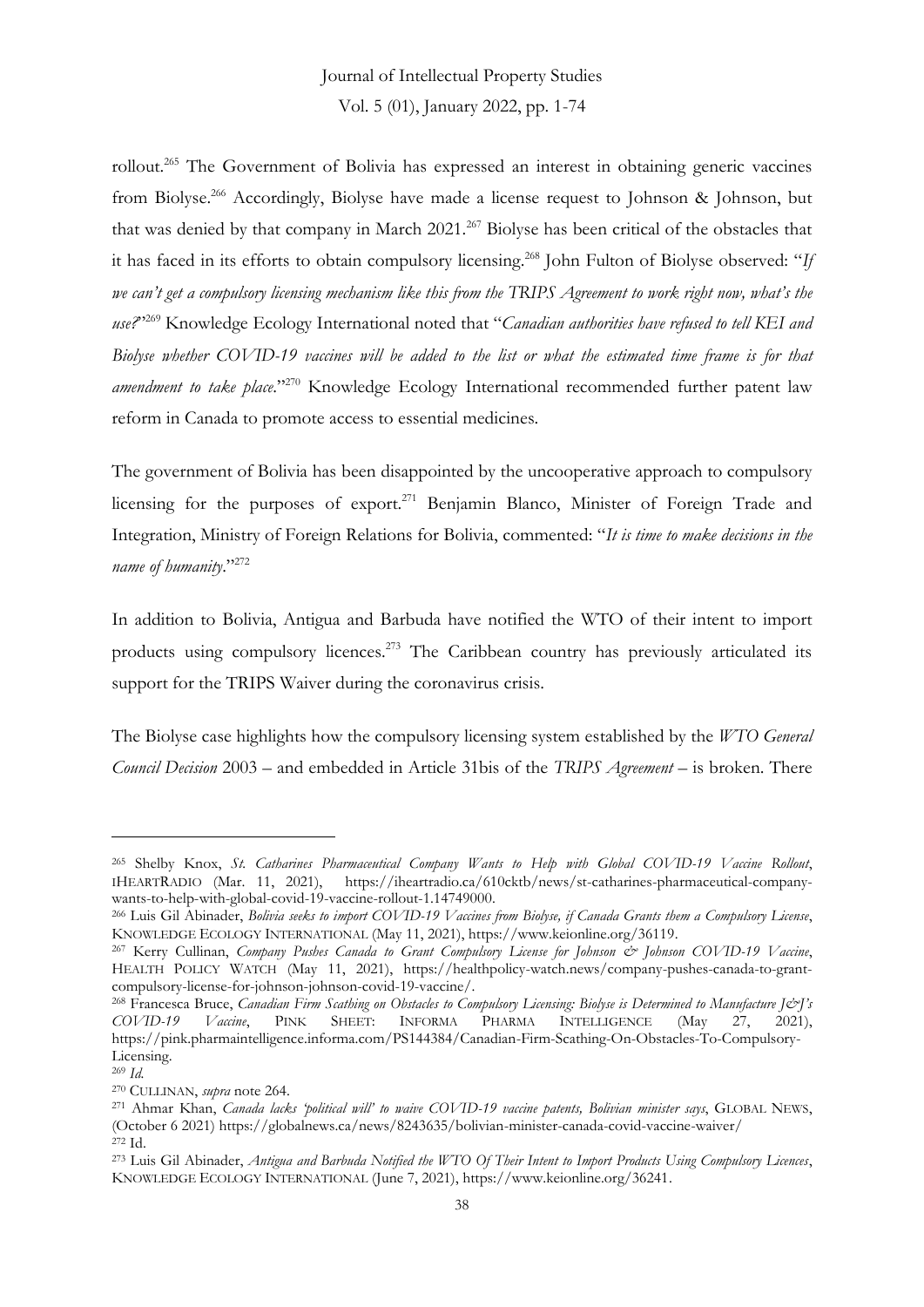is a need for fundamental overhaul of the regime to facilitate the distribution and dissemination of essential medicines during pandemics – like in respect of the coronavirus.

The European Union has opposed a proposal for a TRIPS Waiver. Instead, the EU has proposed a 'third way' of simplifying and streamlining the use of compulsory licensing under the *TRIPS Agreement*, the *Doha Declaration*, and the *WTO General Council Decision* 2003.<sup>274</sup> The EU noted: "*The discussions in the Council for TRIPS since the start of the COVID-19 pandemic have identified aspects related to the use of compulsory licensing that, in the view of a number of WTO Members, limit the use of*  this tool."<sup>275</sup> The EU suggested that WTO Members should agree to a number of propositions – including that "*(a) The pandemic is a circumstance of national emergency and therefore the requirement to negotiate with the right holder may be waived; (b) To support manufacturers ready to produce vaccines or therapeutics at affordable prices, especially for low- and middle-income countries, on the basis of a compulsory licence, the remuneration for patent holders should reflect such affordable prices; and (c)* The compulsory licence *could cover any exports destined to countries that lack manufacturing capacity, including via the COVAX facility*." <sup>276</sup> The EU emphasized that it was "*ready to engage on other points regarding the facilitation of the use of compulsory licensing as provided for in the TRIPS Agreement*." <sup>277</sup> Leaked documents have shown that the EU Council of Ministers defined its position on the TRIPS Waiver for vaccines in secret.<sup>278</sup> There has been concern that the Big Pharma have had an undue influence on the formation of the EU position.

Human Rights Watch have questioned the justifications of the EU for opposing the TRIPS Waiver.<sup>279</sup> It also observed that "there are significant barriers to making compulsory licenses a practical solution to the severe supply shortages the world is facing now."<sup>280</sup> A collection of scholars have suggested that "*existing TRIPS flexibilities around compulsory licensing are incapable of* 

<sup>274</sup> Communication from the European Union to the Council for TRIPS, *Urgent Trade Policy Responses to the COVID-19 Crisis: Intellectual Property* (Jun. 4, 2021), https://trade.ec.europa.eu/doclib/docs/2021/june/tradoc\_159606.pdf; *See generally*, Ed Silverman, *EU Pushes Rival Plan to COVID-19 IP Waiver, But Some Deride It As "Meaningless"*, STAT (Jun. 4, 2021), https://www.statnews.com/pharmalot/2021/06/04/covid19-vaccine-patents-europe-waiver/. <sup>275</sup> *Id.*

<sup>276</sup> *Id.*

<sup>277</sup> *Id.*

<sup>278</sup> *Leaked Documents show EU Council of Ministers defined its position on TRIPS Waiver for Vaccines in Secret*, CORPORATE EUROPE OBSERVATORY (Jul. 4, 2021), https://corporateeurope.org/en/2021/06/leaked-documents-show-eucouncil-ministers-defined-its-position-trips-waiver-vaccines.

<sup>279</sup> *Seven Reasons the EU is Wrong to Oppose the TRIPS Waiver*, HUMAN RIGHTS WATCH (Jun. 3, 2021), https://www.hrw.org/news/2021/06/03/seven-reasons-eu-wrong-oppose-trips-waiver. <sup>280</sup> *Id.*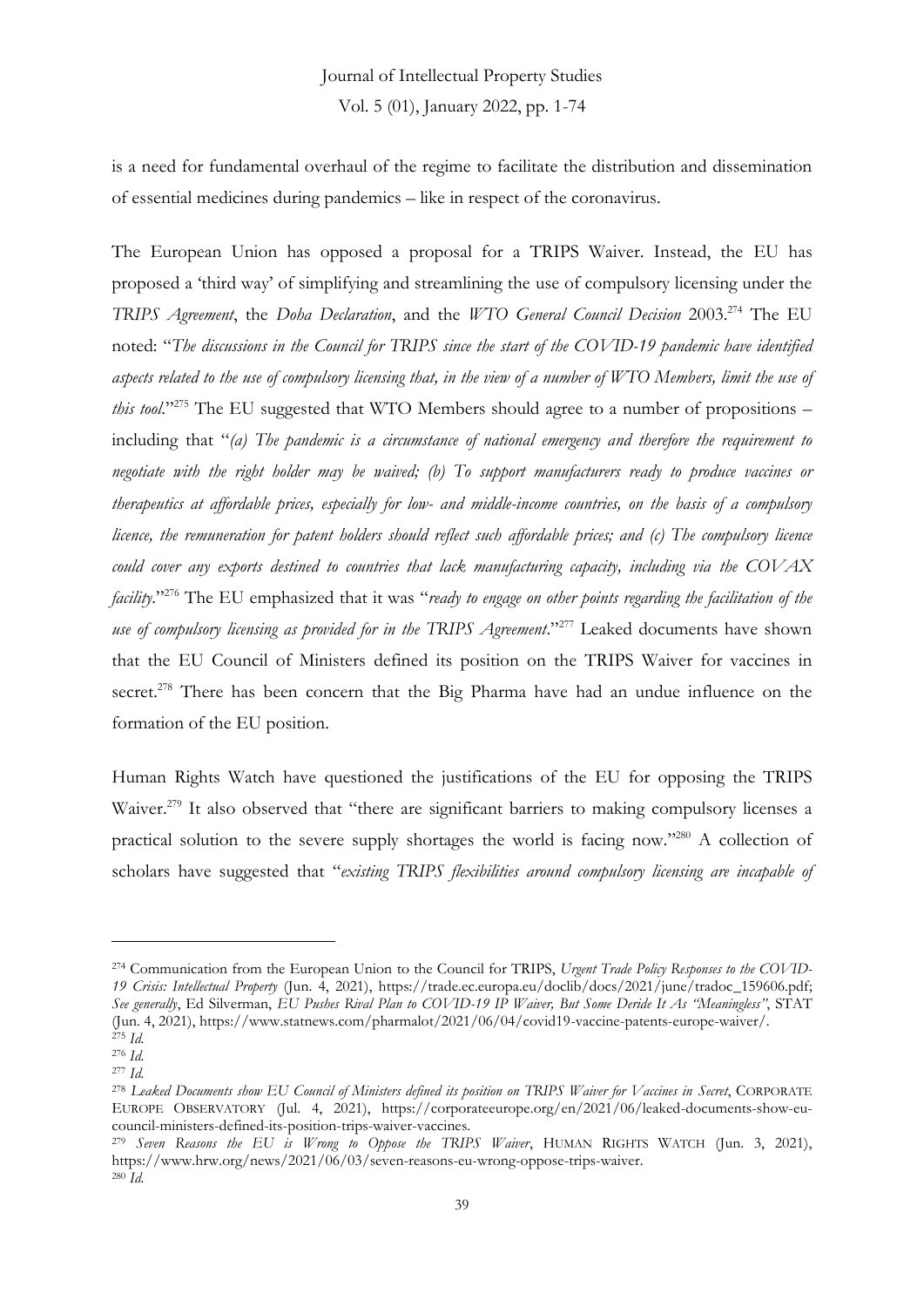*addressing the present pandemic context adequately, both in terms of procedure and legal substance*. "<sup>281</sup> Jorge Contreras has considered the use of compulsory licensing, government use, and march-in rights during the coronavirus pandemic.<sup>282</sup>

#### **C. Crown Use, Government Use, and Government Acquisition**

In addition to compulsory licensing, there is also the option of Crown use or government use of patented inventions. In the United Kingdom, the Hon. Philippa Whitford has called on the United Kingdom to utilize its crown use powers under patent law.<sup>283</sup> She commented: "*Where patents, monopolies or exclusivities already exist on medical products that are potentially useful for tackling COVID-19, the UK government should issue crown use licenses where necessary to ensure scale up of production and ensure affordable access to these products*." <sup>284</sup> Whitford stressed: "*COVID-19 is unprecedented as a public health emergency, and access to these medical products cannot be restricted by intellectual property rights*." 285

There has been a parliamentary debate about this topic of patent law and crown use in Australia. In 2013, the Productivity Commission discussed the merits of compulsory licensing and crown use in a law reform review.<sup>286</sup> The Productivity Commission suggested that crown use was a "less costly and time-consuming alternative to compulsory licensing".<sup>287</sup> The Productivity Commission made some recommendations as to how to improve the clarity, transparency and accountability of the crown use provisions. The *Intellectual Property Laws Amendment (Productivity Commission Response Part 2 and Other Measures) Act* 2019 (Cth) sought to modernise the Crown use provisions. Senator Duniam, the Assistant Minister, noted: "*There is some uncertainty about when Crown use can be invoked at the present, and this Bill makes it clear that while it is rarely used, it can be invoked when any Australian Federal, State or Territory government has the primary responsibility for providing or funding a* 

<sup>281</sup> Siva Thambisetty et al., *The TRIPS Intellectual Property Waiver Proposal: Creating the Right Incentives in Patent Law and Politics to end the COVID-19 Pandemic*, SSRN (May 24, 2021), https://ssrn.com/abstract=3851737.

<sup>282</sup> Jorge Contreras, *Patents and Coronavirus– Compulsory Licensing, Government Use and March-In Rights*, INFOJUSTICE (Mar. 28, 2020), http://infojustice.org/archives/42184.

<sup>283</sup> WHITFORD, *supra* note 197.

<sup>284</sup> *Id.*

<sup>285</sup> *Id.*

<sup>286</sup> Productivity Commission, COMPULSORY LICENSING OF PATENTS, Report No, 61, (March 28, 2013) https://www.pc.gov.au/inquiries/completed/patents/report <sup>287</sup> *Id*., 2.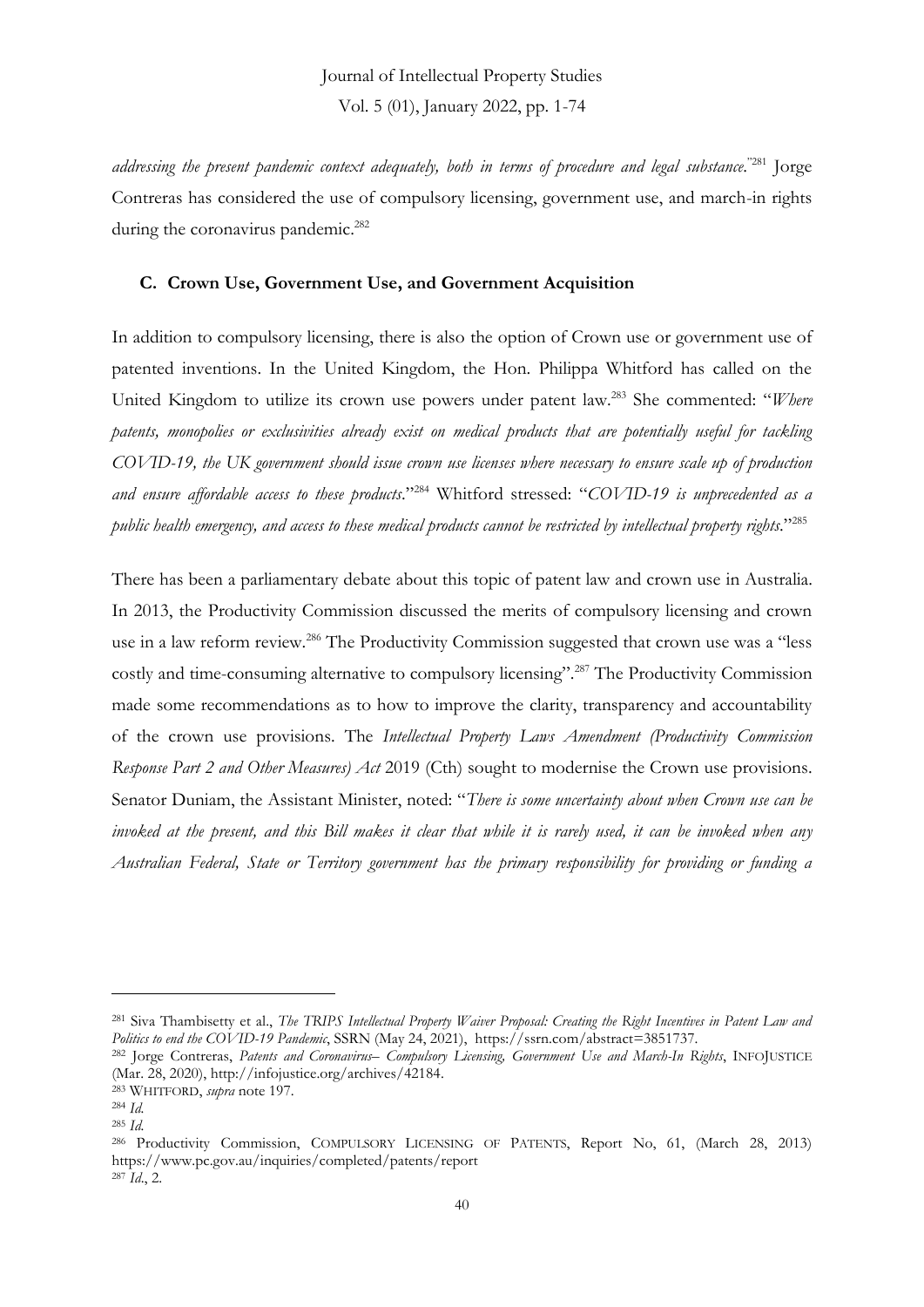*service*." <sup>288</sup> The Assistant Minister observed that the bill "*ensures that Crown use can cover the full range of services that the public expects our Government to provide*."<sup>289</sup>

During the coronavirus public health crisis, a Shadow Minister, the Hon. Brendan O'Connor suggested that the Australian Government should make use of the Crown Use provisions: "*I also think the government will need to detail how Crown use of patents may be invoked, particularly for use for repurposed manufacturing businesses, to address shortages of essential goods impacted by disrupted supply chains*." <sup>290</sup> He commented that the Minister should explore the use of this provision, "*particularly for urgent manufacturing of suppliers, such as facial masks or goods in short supply due to disrupted supply chains*." <sup>291</sup> The Australian Government has warned that it will use its Crown Use powers if patent inventors engage in profiteering in respect of essential inventions. Australian lawyers have considered the dynamics of Crown use in the context of the COVID-19 crisis.<sup>292</sup>

As the United Nations Secretary General's High-Level Panel on Access to Medicines made clear, there is a need for nation states to make better use of intellectual property flexibilities – such as compulsory licensing, Crown use, and government acquisition.<sup>293</sup>

#### **VI. PUBLIC SECTOR LICENSING**

Universities and public research organisations are playing a key role in the development of vaccines, diagnostics, and treatments for the coronavirus COVID-19.

There has been a growing corpus of literature on intellectual property, education, and technology transfer. Corynne McSherry, the Legal Director of the Electronic Frontier Foundation, wrote a classic book about the battle for the control of intellectual property in academia.<sup>294</sup> In a series of works, Professor Jacob Rooksby, the Dean of Gonzaga Law School, has written about the growing pressures of commercialization of intellectual property generated by higher education

<sup>288</sup> Commonwealth, *Parliamentary Debates*, Senate, 25 July 2019, 844 (Jonathon Duniam, Senator).

<sup>289</sup> *Id*.

<sup>290</sup> Commonwealth, *Parliamentary Debates,* House of Representatives, 23 March 2020, 2801 (Brendan O'Connor, Member of Parliament (Austl.).

<sup>291</sup> *Id.*

<sup>292</sup> Sarah Matheson and Artemis Kirkinis, *Compulsory Licence and Crown Use Provisions in the Covid-19 Pandemic—The Australian Perspective*, 16 (6) JOURNAL OF INTELLECTUAL PROPERTY LAW & PRACTICE 484–497 (2021).

<sup>293</sup> U.N. Secretary-General, *Access to Medicines: Promoting Innovation and Access to Health Technologies* (Sept. 14, 2016). <sup>294</sup> CORYNNE MCSHERRY, WHO OWNS ACADEMIC WORK? BATTLING FOR CONTROL OF INTELLECTUAL PROPERTY (2001).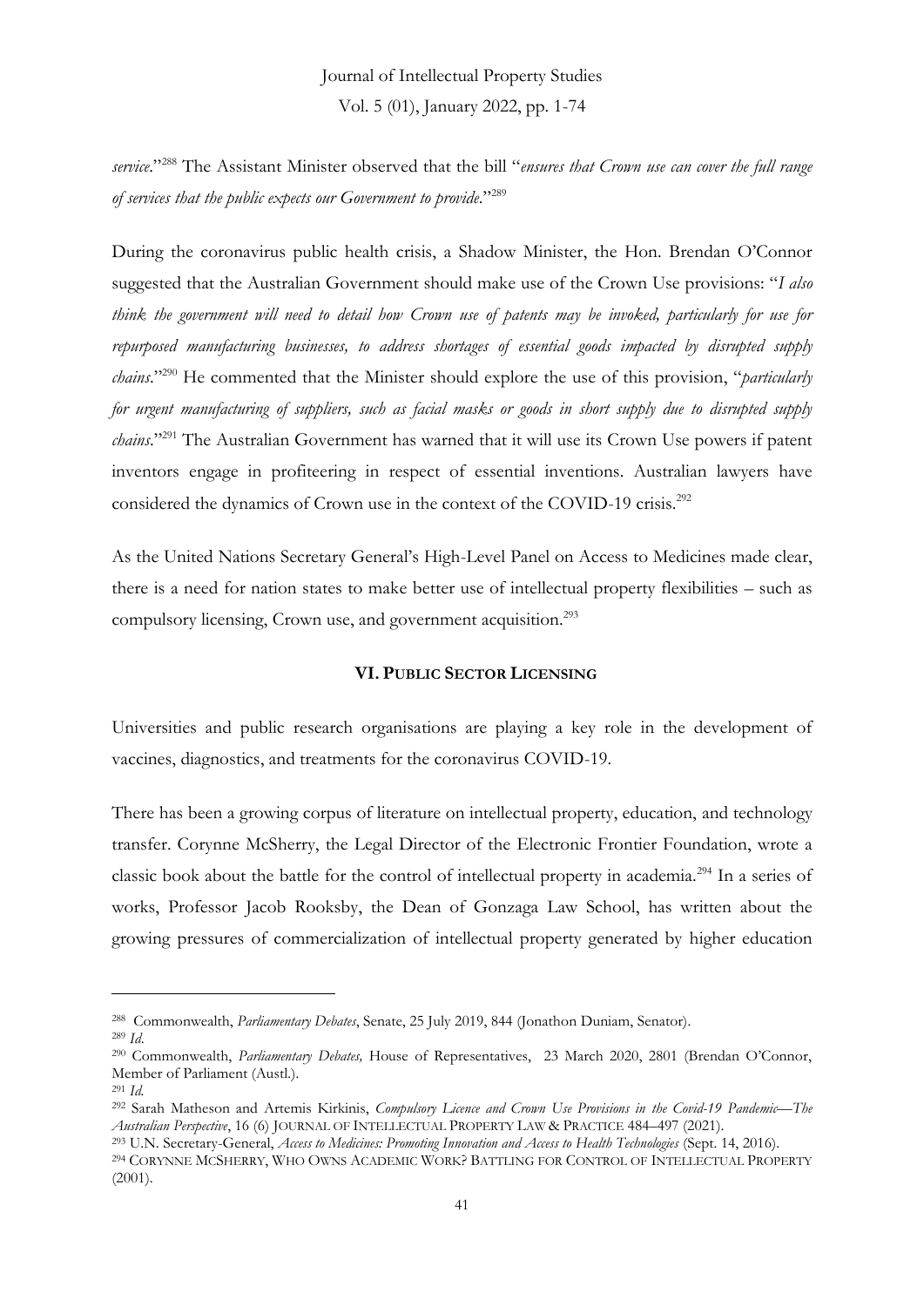institutions.<sup>295</sup> Hans Radder has explored how the higher education system has been affected by commodification.<sup>296</sup> Professor Joseph Stiglitz, the Nobel Laureate in Economics, has considered the relationship between intellectual property and learning, and has called for an expansion of the knowledge commons.<sup>297</sup>

There has been an array of legal conflicts over essential inventions developed by educational organisations and public research institutions in relation to biomedicine. There were conflicts between the University of California and Genentech in respect of patents and biotechnology, relating to human growth hormone and insulin.<sup>298</sup> Public researchers were involved in patent races with private biotechnology firms like Myriad Genetics, in respect of genetic testing.<sup>299</sup> There have also been controversies over access to essential medicines in respect of HIV/AIDS, malaria, and tuberculosis, which had been developed by public institutions.<sup>300</sup> Amy Kapczynski and her colleagues called for an open licensing approach to university innovations in order to address global health inequities.<sup>301</sup> There have been significant clashes in respect of patent rights and stem cell research.<sup>302</sup> More recently, there have been patent races between rival universities in respect of CRISPR, gene-editing technologies.<sup>303</sup> There has also been emerging disputes over 3D

<sup>295</sup> Jacob Rooksby, Universities that Litigate Patents, (May. 1, 2012)(unpublished thesis, University of Virginia)(on file with Online Archive of University of Virginia Scholarship).); JACOB ROOKSBY, BRANDING OF THE AMERICAN MIND: HOW UNIVERSITIES, CAPTURE, MANAGE, AND MONETIZE INTELLECTUAL PROPERTY AND WHY IT MATTERS (2016); RESEARCH HANDBOOK ON INTELLECTUAL PROPERTY AND TECHNOLOGY TRANSFER (Jacob Rooksby ed., 2020); WILLIAM KAPLIN, BARBARA LEE, NEAL HUTCHENS AND JACOB ROOKSBY, THE LAW OF HIGHER EDUCATION (Jossey-Bass 6th ed. 2020).

<sup>296</sup> HANS RADDER, FROM COMMODIFICATION TO THE COMMON GOOD: RECONSTRUCTING SCIENCE, TECHNOLOGY, AND SOCIETY (2019).

<sup>297</sup> JOSEPH STIGLITZ AND BRUCE GREENWALD, CREATING A LEARNING SOCIETY: A NEW APPROACH TO GROWTH, DEVELOPMENT, AND SOCIAL PROGRESS (2014); DEAN BAKER, ARJUN JAYADEV, AND JOSEPH STIGLITZ, INNOVATION, INTELLECTUAL PROPERTY, AND DEVELOPMENT: A BETTER SET OF APPROACHES FOR THE 21ST CENTURY (2017), http://ip-unit.org/wp-content/uploads/2017/07/IP-for-21st-Century-EN.pdf.

<sup>298</sup> Matthew Rimmer, *Genentech and The Stolen Gene: Patent Law and Pioneer Inventions,* 5 *BIOSCI. L. REV. 198,* 198 (2004); and SALLY SMITH HUGHES, GENENTECH: THE BEGINNINGS OF BIOTECH (2011).

<sup>299</sup> Jessica Lai, *Myriad Genetics and the BRCA Patents in Europe: The Implications of the U.S. Supreme Court Decision*, 5 IRVINE L. REV*.* 1041, 1041-1076 (2015); Matthew Rimmer, *An Exorbitant Monopoly: The High Court of Australia, Myriad Genetics, and Gene Patents*, in RESEARCH HANDBOOK ON INTELLECTUAL PROPERTY AND THE LIFE SCIENCES 56 (Duncan Matthews and Herbert Zech eds., 2017); Shubha Ghosh, *Myriad Post-Myriad*, 47 SCIENCE AND PUBLIC POLICY 638 (2020); and JORGE CONTRERAS, THE GENOME DEFENSE: INSIDE THE EPIC LEGAL BATTLE TO DETERMINE WHO OWNS YOUR DNA (2021).

<sup>300</sup> Pogge, supra note 2.

<sup>301</sup> Amy Kapczynski et al., *Addressing Global Health Inequities: An Open Licensing Approach for University Innovations*, 20 BERKELEY TECHNOL. LAW J. 1031 (2005).

<sup>302</sup> Matthew Rimmer, *The Attack of The Clones: Patent Law and Stem Cell Research,* 10 *J. LAW MED. 488* (2003); and Matthew Rimmer, *The Last Taboo: Patenting Human Beings,* 14 *EXPERT OPIN. THER PAT* 1061 (2004).

<sup>303</sup> Jacob Sherkow, *The CRISPR Patent Landscape: Past, Present, and Future,* 1 THE CRISPR J*.,* (2018), JENNIFER DOUDNA AND SAMUEL STERNBERG, A CRACK IN CREATION: GENE EDITING AND THE UNTHINKABLE POWER TO CONTROL EVOLUTION (2018); HENRY GREELY, CRISPR PEOPLE: THE SCIENCE AND ETHICS OF EDITING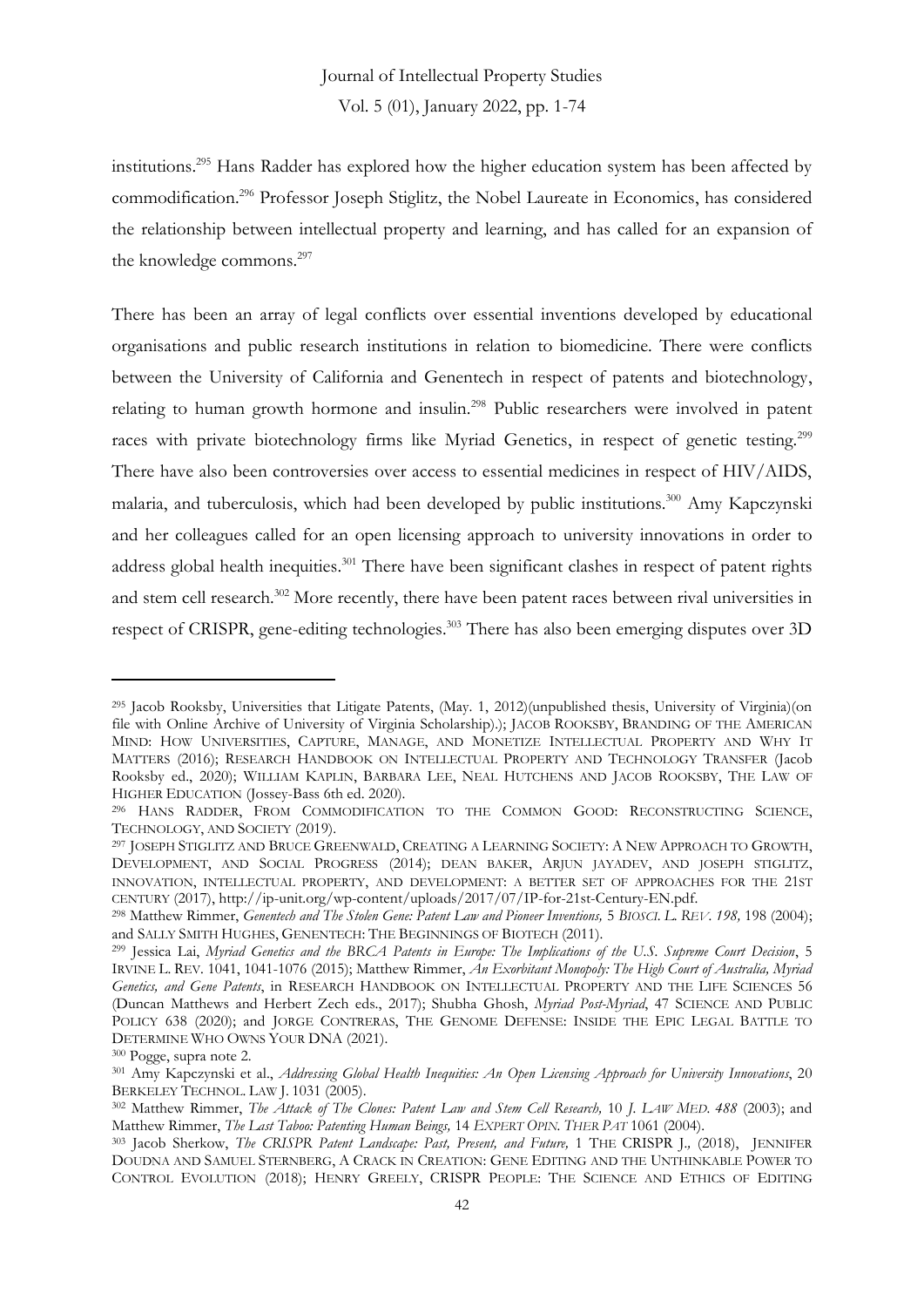printing and bioprinting developed by public research institutions. <sup>304</sup> The USPTO has sought to encourage humanitarian innovation with its 'Patents for Humanity' programme – although that scheme has been marginal in dealing with access to medicines.<sup>305</sup>

Economist Mariana Mazucatto has highlighted that the pharmaceutical and biotechnology industries have benefitted enormously from publicly-funded blue sky research and state policies designed to facilitate commercialization.<sup>306</sup> The People's Vaccine Alliance have expressed concern that publicly-funded inventions are being exploited for private profit during the coronavirus crisis. <sup>307</sup> Anna Marriott, Oxfam's Health Policy Manager, commented: "*These vaccines were funded by public money and should be first and foremost a global public good, not a private profit opportunity*." <sup>308</sup> She emphasized: "*We need to urgently end these monopolies so that we can scale up vaccine production, drive down prices and vaccinate the world*." 309

#### **A. U.S.**

The student-based group Universities Allied for Essential Medicines ["UAEM"] was established in 2001 in order to advocate flexible licensing in respect of publicly-funded humanitarian research. It helped convince Yale University and Bristol-Myers Squibb to permit generic production of a HIV-AIDS drug. Since this early victory, UAEM has grown into a worldwide student organization, which asks universities to promote global access to their inventions.

Given the public investment in respect of COVID-19 technologies, there has been much debate as to whether such research should be made publicly accessible and available. UAEM have been

HUMANS (2021); WALTER ISAACSON, THE CODE BREAKER: JENNIFER DOUDNA, GENE EDITING, AND THE FUTURE OF THE HUMAN RACE (2021).

<sup>304</sup> Matthew Rimmer, *Make and Share: Intellectual Property, Higher Education, Technology Transfer, and 3D Printing in a Global Context*, in RESEARCH HANDBOOK ON INTELLECTUAL PROPERTY AND TECHNOLOGY TRANSFER 447 (Jacob Rooksby ed., 2020).

<sup>305</sup> *Patents for Humanity: COVID-19*, U.S. PATENT AND TRADEMARK OFFICE, https://www.uspto.gov/ippolicy/patent-policy/patents-humanity-covid-19. For a critique, see: Matthew Rimmer, *Patents for Humanity,* 3 W.I.P.O. J*.* 198 (2012).

<sup>306</sup> MAZZUCATO, KNOWLEDGE ACCUMULATION AND INDUSTRY EVOLUTION, *supra* note 37; MAZZUCATO, THE ENTREPRENEURIAL STATE, *supra* note 37.

<sup>307</sup> Press Release, OXFAM International, COVID Vaccines Create 9 New Billionaires with Combined Wealth Greater than Cost of Vaccinating World's Poorest Countries (May 20, 2021), https://www.oxfam.org/en/pressreleases/covid-vaccines-create-9-new-billionaires-combined-wealth-greater-cost-vaccinating. <sup>308</sup> *Id.*

<sup>309</sup> *Id.*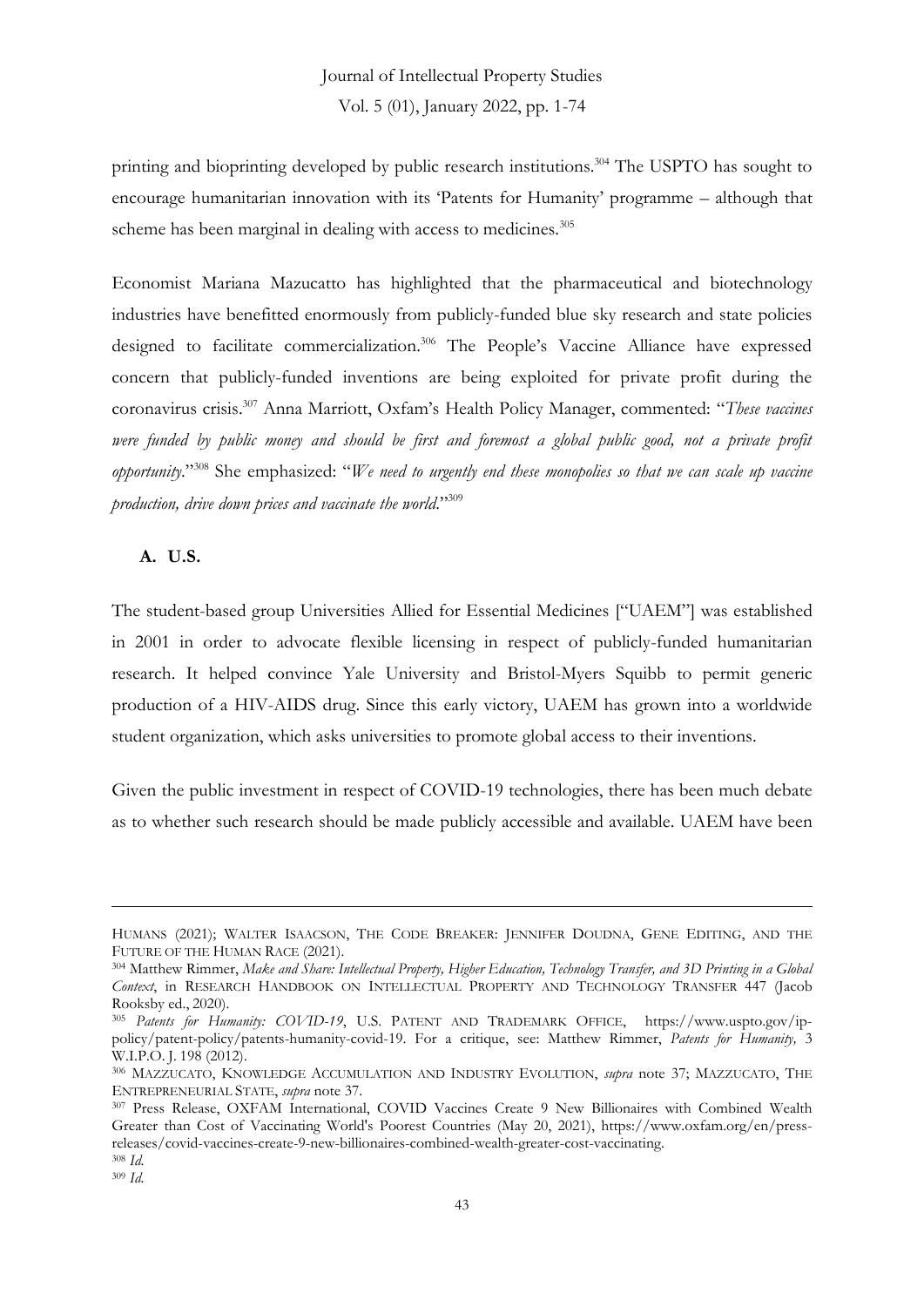mapping public investment in COVID-19 technologies.<sup>310</sup> The organization has called upon public research institutions to 'free the vaccine.'<sup>311</sup>

Klara Lou, a member of UAEM from Vanderbilt University, wrote a stirring op-ed about the need for universities to commit to free the vaccine.<sup>312</sup> She stressed: "*As a student, I believe that our universities have the opportunity and great responsibility to increase universal access to crucial medicines such as the COVID-19 vaccine, especially since the research is done in our own labs*." <sup>313</sup> Lou argued: "*To do this, universities have the power to influence pricing with their research choices, and we can reform the American research and development (R&D) pipeline from within our institutions*." <sup>314</sup> She stressed: "*We, the students, must speak up through our actions for the #FreetheVaccine movement*." 315

Navya Dasari, a student at the New York University School of Law and UAEM member, explained about the campaign: "*We're serious about the cause, we demand a seat at the table, and we have the knowledge and research to back our ideas up*". <sup>316</sup> She said: "*The lives of my loved ones abroad matter as much as the life of any American*." <sup>317</sup> Dasari commented: "*Although rich countries are getting vaccinated more quickly, the message of this pandemic remains true: None of us are safe until all of us are safe*." 318

UAEM have campaigned vigorously for universities and research institutions to better transfer their technologies to combat global public health challenges  $-$  like the coronavirus.<sup>319</sup>

The University of California developed university licensing guidelines to support humanitarian efforts in respect of sustainable development goals in respect of public health, clean water, food security, and renewable energy.<sup>320</sup>

<sup>310</sup> UNIVERSITIES ALLIED FOR ESSENTIAL MEDICINES, Tracking COVID-19 Investment, , (2021) https://www.publicmeds4covid.org/.

<sup>311</sup> *Id.*

<sup>312</sup> Klara Lou, *Dear Vanderbilt, Commit to A Free Vaccine*, VANDERBILT HUSTLER (Jul. 15, 2020), https://vanderbilthustler.com/33236/featured/guest-editorial-dear-vanderbilt-commit-to-a-free-vaccine/. <sup>313</sup> *Id.*

<sup>314</sup> *Id.*

<sup>315</sup> *Id.*

<sup>316</sup> Jacqui Germain, *Vaccine Nationalism: What Is It and How Is It Playing Out During COVID-19*, TEEN VOGUE (May 6, 2021), https://www.teenvogue.com/story/vaccine-nationalism-what-is.

<sup>317</sup> *Id.*

<sup>318</sup> *Id.*

<sup>319</sup> Ed Silverman, *Most U.S. Universities Get an "F" on Ensuring Access to Drugs They Discover*, STAT (Mar. 30, 2021), https://www.statnews.com/pharmalot/2021/03/30/universities-covid19-patents-drug-prices-clinical-trials/. <sup>320</sup> Goldie Blumenstyk, *Graduate Students Press for "Humanitarian Licensing" Vow in U. of California Patent Policy*, THE

CHRONICLE OF HIGHER EDUCATION (Dec. 14, 2011), https://www.chronicle.com/article/graduate-students-press-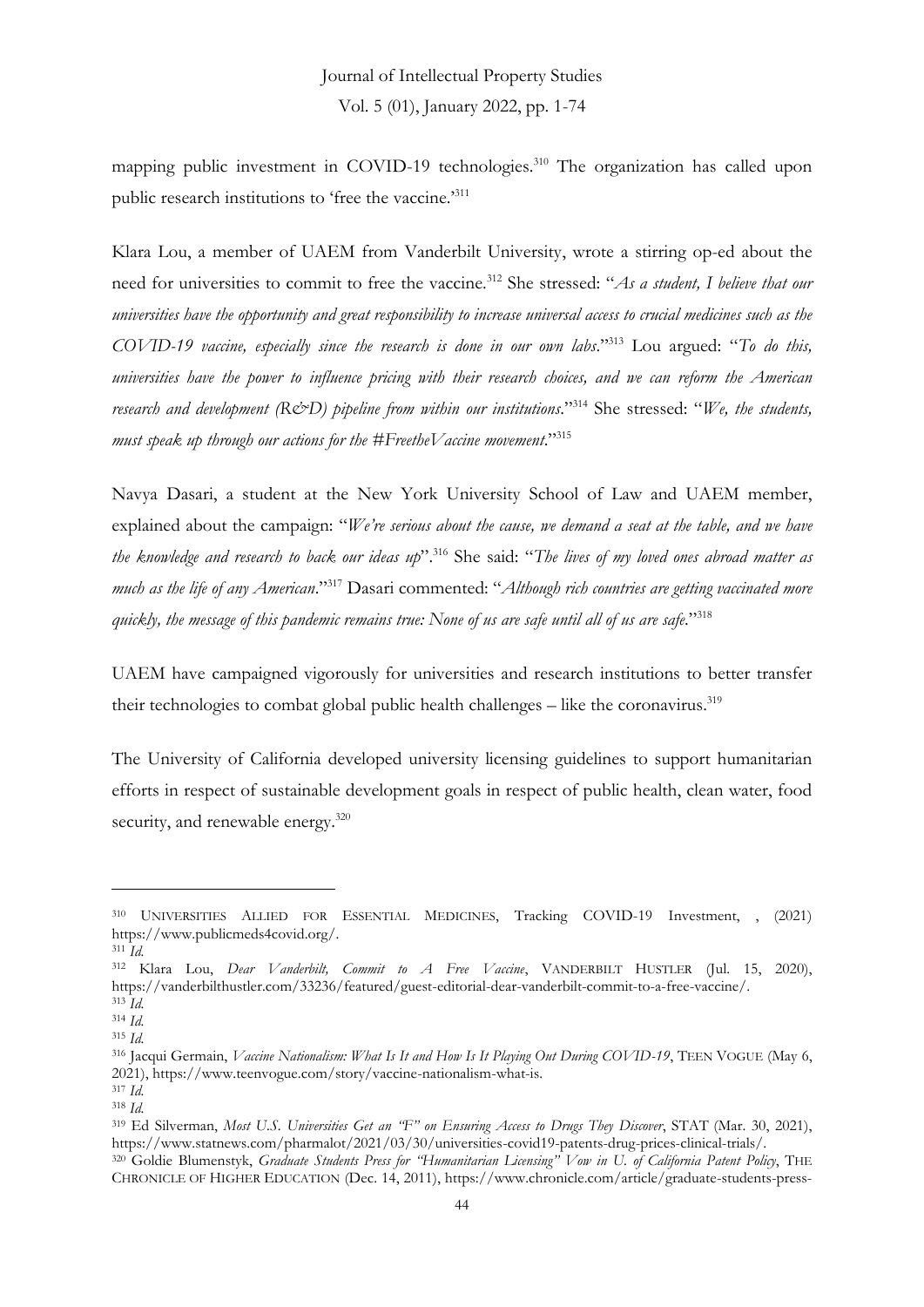# Journal of Intellectual Property Studies

Vol. 5 (01), January 2022, pp. 1-74

Stanford University and a number of other universities have engaged in public sector licensing of intellectual property for the purpose of making products to prevent, diagnose, and treat COVID-19 during the pandemic.<sup>321</sup> The COVID-19 Technology Access Framework declares its commitment to implement the COVID-19 patenting and licensing strategies to enable global access, <sup>322</sup> noting that this usually involves use of *"rapidly executable non-exclusive royalty-free licenses to intellectual property rights"* which they have the right to license during the pandemic*.* <sup>323</sup> The Framework further elaborates: "*In return for these royalty-free licenses, we are asking the licensees for a commitment to distribute the resulting products as widely as possible and at a low cost that allows broad accessibility during the term of the license*." <sup>324</sup> The initial signatories included Stanford University, Harvard University, and the Massachusetts Institute of Technology. Additional signatories included the Broad Institute, Cornell University, Dartmouth University, and a range of other universities.

In a letter to the U.S. Government, Knowledge Ecology International has argued that the U.S. Government should make use of its powers under the Bayh-Dole Act to ensure access to patents on coronavirus relevant inventions.<sup>325</sup> The Civil Society Organization have highlighted powers in respect march-in-rights on federally funded inventions; a global royalty free right in patents; the ability to retain title to contractor patents; and the capacity to assign rights in patents to the World Health Organization and other entities. The National Institutes of Health has responded to Knowledge Ecology International's letter, observing: "*The NIH will consider the use of all its authorities, including the ones you identified, to hasten the goal of identifying safe and effective technologies to treat and prevent COVID-19 infections*." 326

for-humanitarian-licensing-vow-in-u-of-california-patent-policy/ and *University Licensing Guidelines*, UNIVERSITY OF CALIFORNIA (2012), https://www.ucop.edu/research-policy-analysiscoordination/\_files/licensing\_guidelines\_2012.pdf.

<sup>321</sup> Stanford Office of Technology Licensing, *COVID-19 Technology Access Framework*, STANFORD UNIVERSITY, https://otl.stanford.edu/covid-19-technology-access-framework.

<sup>322</sup> *Id.*

<sup>323</sup> *Id.*

<sup>324</sup> *Id.*

<sup>&</sup>lt;sup>325</sup> James Love, *Three Areas in Section 202 of the Bayh-Dole Act that Require Action to Ensure Sufficient Rights in Patents on Coronavirus Relevant Inventions, KNOWLEDGE ECOLOGY INTERNATIONAL (Mar. 14, 2020), Coronavirus Relevant Inventions*, KNOWLEDGE ECOLOGY INTERNATIONAL (Mar. 14, 2020), https://www.keionline.org/32364.

<sup>326</sup> Mark Rohrbaugh, *Letter Concerning Section 202 of the Bayh-Dole Act and the Novel Coronavirus Pandemic*, KNOWLEDGE ECOLOGY INTERNATIONAL (Apr. 6, 2020), https://www.keionline.org/wpcontent/uploads/NIH\_Response\_to\_KEI\_Azar\_Bayh\_Dole\_Coronavirus\_Letter\_6April2020.pdf.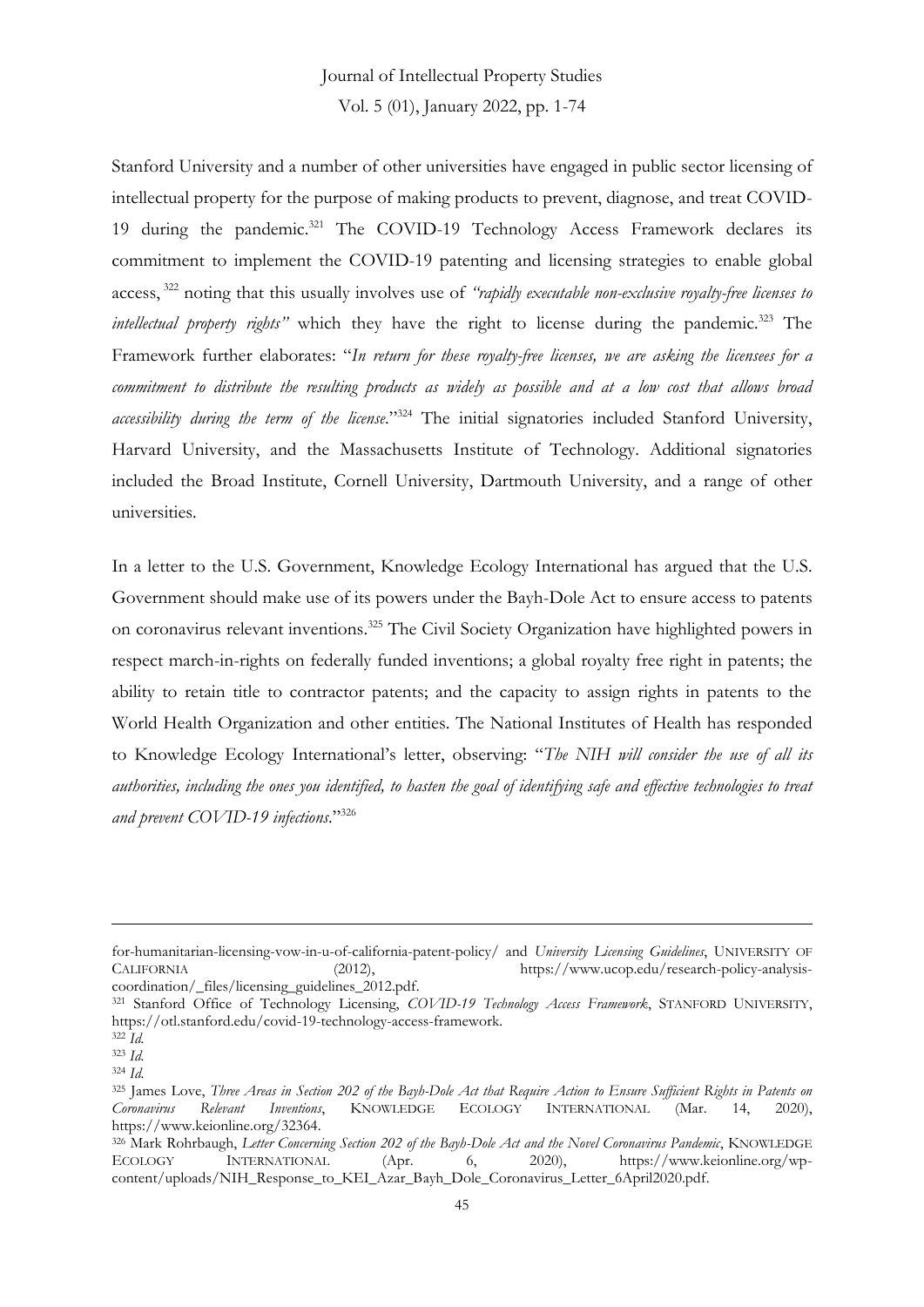Professor Jorge Contreras has observed that the U.S. Government has been reluctant to invoke its march-in-rights under the Bayh-Dole Act, and the provisions are limited in their scope: 'Notwithstanding these drawbacks, march-in rights under the Bayh-Dole Act could be valuable tools to lift patent barriers that may currently impede the supply of goods and services needed to fight coronavirus.'<sup>327</sup> The economist Mariana Mazucatto has lamented: "*And even though there are march-in rights under the Bayh-Dole Act, which allowed publicly financed research to be patented, unfortunately, the NIH seems not to be interested in using them effectively*." 328

Public Citizen have been concerned about the investment of the Trump administration into vaccines – without attaching conditions ensuring public access:

*"The public is paying for research, development, and manufacturing—with no strings attached. More funding is imminent. Yet unless the government requires these corporations to make these vaccines essentially public goods, a proven vaccine may not reach everyone who needs it."* 329

Public Citizen has conducted a number of case studies of companies which have received U.S. Government public funding for work on COVID-19 vaccines, treatments, and diagnostics.

Some companies such as Moderna have given no guarantees that they will not seek to profit from vaccines.<sup>330</sup> In particular, Public Citizen has highlighted that the Moderna vaccine was the result of public investment in the research of the National Institutes of Health ["NIH"].<sup>331</sup> Peter Maybarduk, director of Public Citizen's Access to Medicines program, observed:

*"This is the people's vaccine. The NIH's vaccine. It is not merely Moderna's vaccine. Federal scientists helped invent it and taxpayers are funding its development. We all have played a role. It should belong to humanity*." 332

<sup>327</sup> CONTRERAS, *supra* note 280.

<sup>328</sup> Mazzucato, *supra* note 87.

<sup>329</sup> RIZVI, *supra* note 63.

<sup>330</sup> Katherine J. Wu., *Some Vaccine Makers Say They Plan to Profit From Coronavirus Vaccine*, THE NEW YORK TIMES (Jul. 21, 2020), https://www.nytimes.com/2020/07/21/health/covid-19-vaccine-coronavirus-moderna-pfizer.html. <sup>331</sup>*Moderna Vaccine Belongs to the People*, PUBLIC CITIZEN (Nov. 16, 2020), https://citizen.org/news/statementmoderna-vaccine-belongs-to-the-people/. <sup>332</sup> *Id.*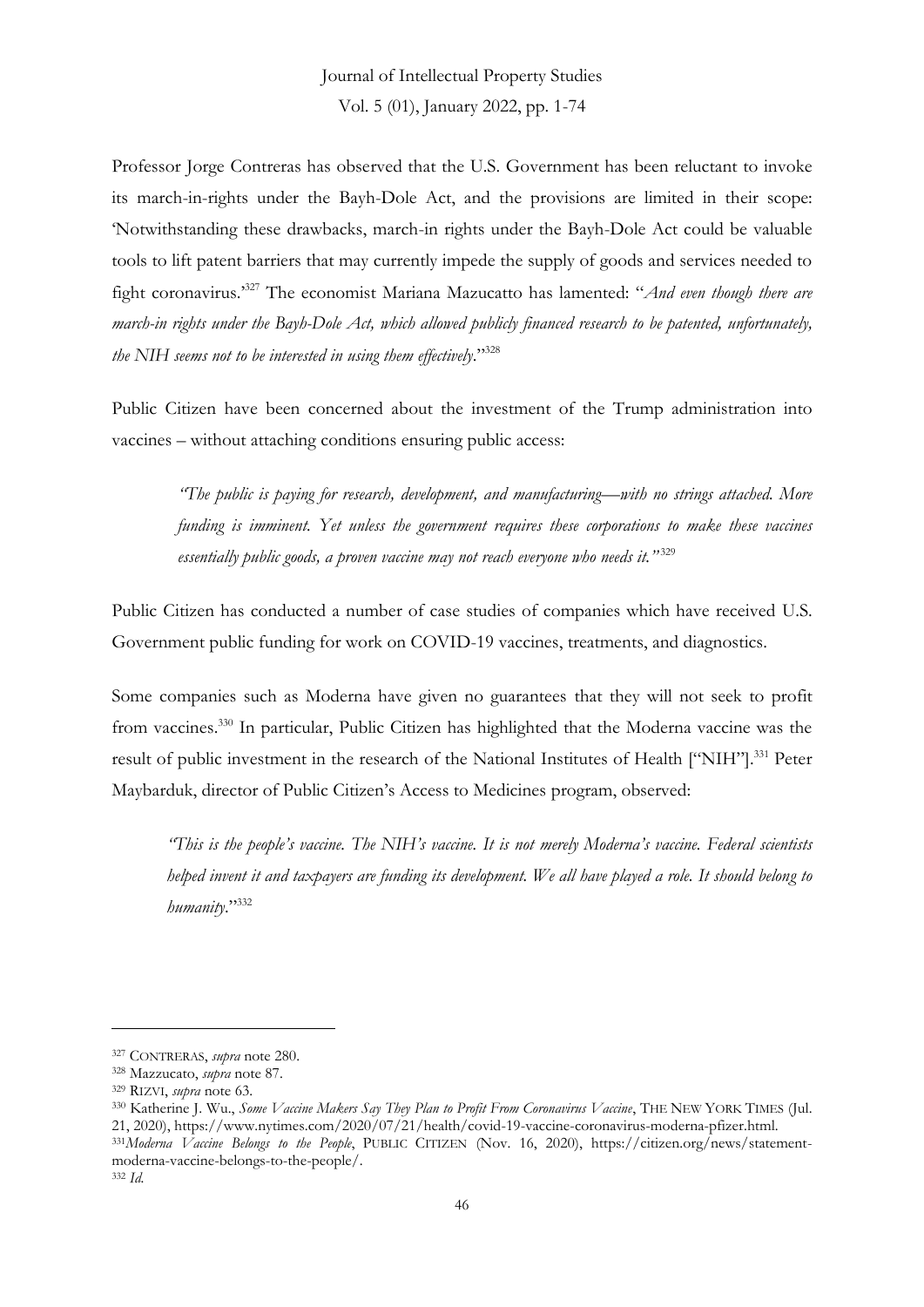He argued that the U.S. Government should "*make this vaccine a public good that is free and available to all and help scale up global manufacturing, in order to prevent medical rationing that could become a form of global vaccine apartheid*." 333

Dr Barney Graham, one of the US NIH scientists who invented a key piece of technology used in the Moderna and BioNTech/Pfizer vaccines, said that the government's patent gave the Biden administration leverage over manufacturers.<sup>334</sup> He observed: "*Virtually everything that comes out of the government's research labs is a non-exclusive licensing agreement so that it doesn't get blocked by any particular company*." <sup>335</sup> Graham noted: "*That's one of the reasons [I joined the NIH]: it's to be able to use the leverage of the public funding to solve public health issues*." <sup>336</sup> It remains to be seen whether the Biden Administration will use this patent power to secure better production and distribution of these key vaccines.

There is an emerging dispute between Moderna and the U.S. Government over patent rights in respect of named inventors.<sup>337</sup> Moderna has filed a patent application – naming several of its employees as the only inventors of a crucial component of its coronavirus vaccine.<sup>338</sup> The NIH says that three scientists at its Vaccine Research Center - Dr. John Mascola, the center's director; Dr. Barney Graham; and Dr. Kizzmekia Corbett – should be named as inventors on the principal patent application. Kathy Stover, a spokeswoman for the National Institute for Allergy and Infectious Diseases, commented: "*Omitting N.I.H. inventors from the principal patent application*  deprives N.I.H. of a co-ownership interest in that application and the patent that will eventually issue from it."<sup>339</sup>

#### **B. United Kingdom**

In the United Kingdom, Oxford University played a key role in the development of what has become known as the Oxford AstraZeneca vaccine.<sup>340</sup> Oxford University vowed that "*the default* 

<sup>333</sup> *Id.*

<sup>334</sup> Donato Paolo Mancini and Kiran Stacey, *Vaccine Patent Gives US "Leverage" Over Manufacturers*, FINANCIAL TIMES (Apr. 21, 2001), https://www.ft.com/content/d0c70cc2-0ffa-42dd-b0d0-0f76eeb273f0.

<sup>335</sup> *Id.* <sup>336</sup> *Id.*

<sup>337</sup> Sheryl Gay Stolberg and Rebecca Robbins, Moderna and U.S. at Odds Over Vaccine Patent Rights, *The New York Times,* (November 9, 2021), https://www.nytimes.com/2021/11/09/us/moderna-vaccine-patent.html <sup>338</sup> Id.

<sup>339</sup> Id.

<sup>340</sup> SARAH GILBERT AND CATHERINE GREEN, VAXXERS: THE INSIDE STORY OF THE OXFORD ASTRAZENECA VACCINE AND THE RACE AGAINST THE VIRUS (2021).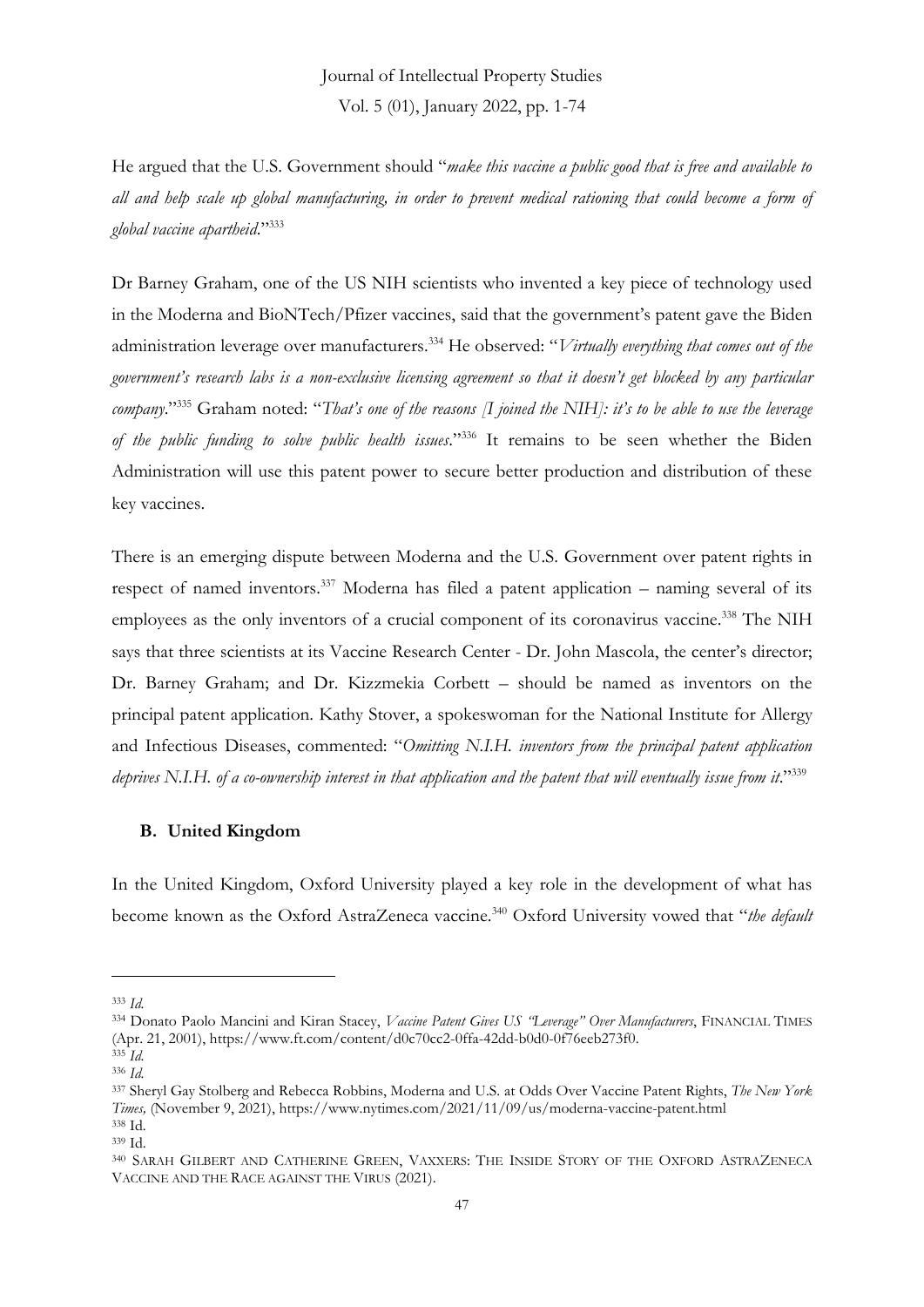*approach of the University and [Oxford University Innovation] … will be to offer non-exclusive, royalty-free licences to support free of charge, at-cost or cost + limited margin supply as appropriate, and only for the duration of the pandemic, as defined by the WHO*." <sup>341</sup> Nonetheless, urged by the Bill & Gates Foundation, Oxford University entered into an exclusive vaccine deal with Astra Zeneca.<sup>342</sup>

There has been an anguished debate over the decision of Oxford University to develop its vaccine with AstraZeneca – given the implications that choice has had for the production and distribution of the COVID-19 vaccine. Christopher Garrison has provided a briefing note on the transformation of the Oxford COVID-19 vaccine into the AstraZeneca COVID-19 Vaccine.<sup>343</sup> He reflects: "*Rather than being a simple story of a non-profit academic research institute handing over its vaccine candidate to a 'Big Pharma' firm, … there are a number of other non- and for-profit parties involved, including Vaccitech and OSI*." <sup>344</sup> Garrison suggests that "*the operation of Consortium B during the pandemic may perhaps be a forerunner pointing to the development of new R&D coalitions and funding models that could serve humanity long beyond the Covid-19 pandemic*." 345

However, others have been critical of Oxford's COVID-19 vaccine deal with AstraZeneca.<sup>346</sup> Ameet Sarpatwari, an epidemiologist and lawyer at Harvard Medical School, regretted that "*it is business as usual, where the manufacturers are getting exclusive rights and we are hoping on the basis of public*  sentiment that they will price their products responsibly."<sup>347</sup> Professor Duncan Matthews also lamented the secrecy surrounding such public-private partnerships: "*The biopharma industry is applying old rules of commercial confidentiality in a situation that is unprecedented*." 348

In the United Kingdom, a number of legislators have questioned why publicly funded vaccines have not been publicly licensed. On behalf of a bevy of politicians, Dr Philippa Whitford MP wrote to the Prime Minister Boris Johnson and relevant ministers, emphasizing: "*The government* 

<sup>341</sup> *Expedited Access for COVID-19 Related IP*, OXFORD UNIVERSITY INNOVATION, https://innovation.ox.ac.uk/technologies-available/technology-licensing/expedited-access-covid-19-related-ip/. <sup>342</sup> Jay Hancock, *Oxford's COVID vaccine deal with AstraZeneca raises concerns about access and pricing*, FORTUNE (Aug.

<sup>2020),</sup> https://fortune.com/2020/08/24/oxford-astrazeneca-covid-vaccine-deal-pricing-profit-concerns/. <sup>343</sup> Christopher Garrison, *How the "Oxford" COVID-19 Vaccine Became the "AstraZeneca" COVID-19 Vaccine*, MEDICINES LAW & POLICY (Oct. 2020), https://medicineslawandpolicy.org/wp-content/uploads/2020/10/Howthe-Oxford-Covid-19-Vaccine-became-the-AstraZeneca-Covid-19-Vaccine-Final.pdf.

<sup>344</sup> *Id, at 12.* <sup>345</sup> *Id,* at 16.

<sup>346</sup> Jay Hancock, *Oxford's COVID Vaccine Deal with AstraZeneca raises Concerns about Access and Pricing*, FORTUNE (Aug. 23, 2020), https://fortune.com/2020/08/24/oxford-astrazeneca-covid-vaccine-deal-pricing-profit-concerns/. <sup>347</sup> *Id.*

<sup>348</sup> *Id.*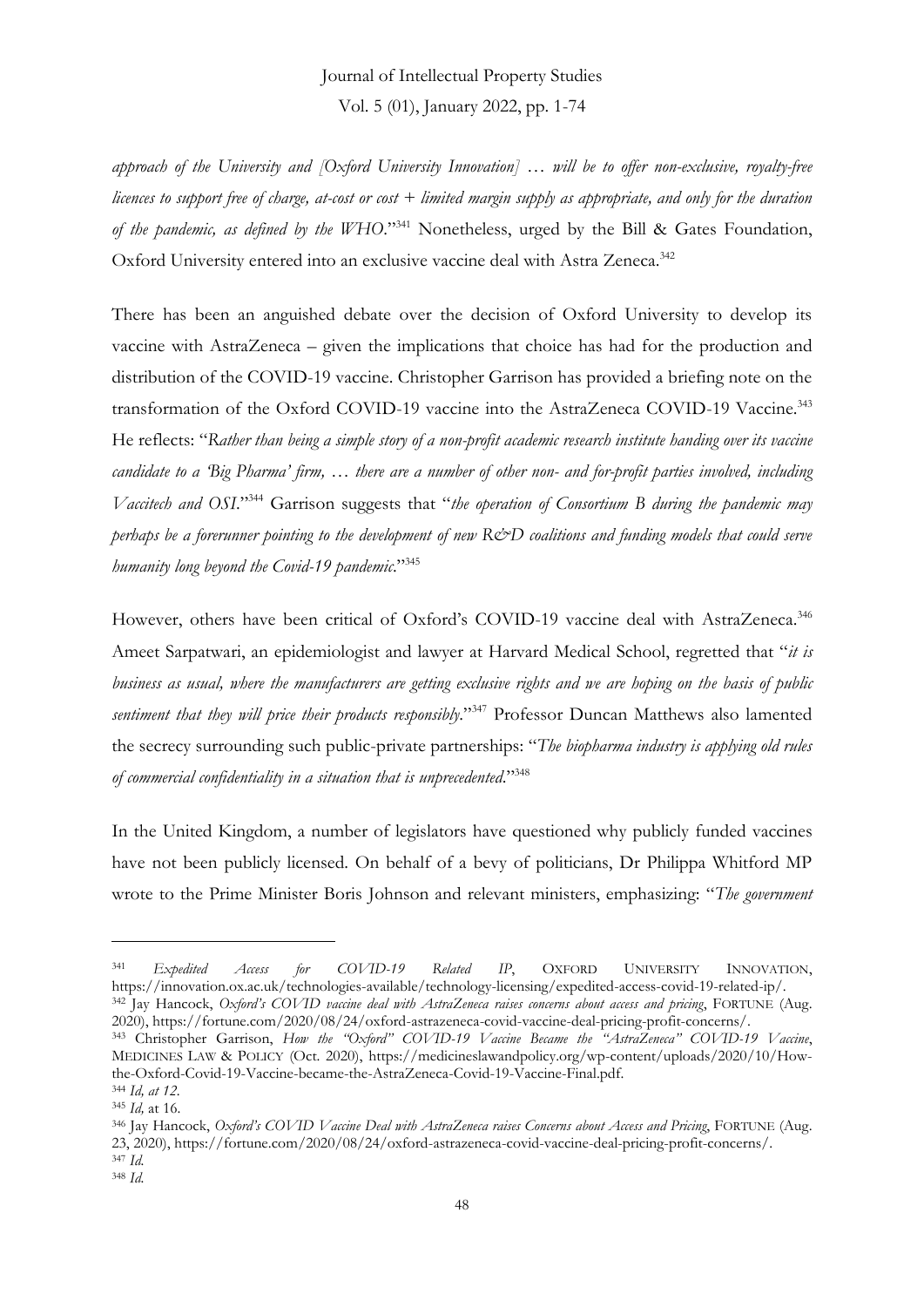*needs to impose public interest conditions on all UK funding committed to develop COVID-19 vaccines and treatments to ensure widespread access and transparency*." <sup>349</sup> She also commented that "*conditions should include full transparency in all stages of R&D, including registration and public reporting of clinical trial data,*  R&D costs, manufacturing costs and product prices."<sup>350</sup> Whitford also called for transparency in respect of public funding agreements: "*Any contracts agreed with companies and partners using public funds should also be made publicly available*." <sup>351</sup> She stressed: "*We need to use global governance mechanisms to ensure equitable distribution and supply of health technologies according to public health need*." 352

#### **C. The European Union**

The EU has made extensive investments in vaccine development for COVID-19.<sup>353</sup> The European Parliament has observed that "*vaccines are a textbook case where huge positive externalities require them to be treated as global public goods and to be provided for free; whereas in developed countries, all citizens are getting free vaccines*." 354 The European Parliament noted that "*huge amounts of private and public funds and resources have been invested in research and development, clinical trials and procurement in order to develop vaccines and COVID-19 treatments in an open and accessible way*." <sup>355</sup> It also observed that "*private and public sector research, health institutions, frontline workers, scientists, researchers and patients have all gathered information on the virus, which pharmaceutical companies have utilized*." <sup>356</sup> Samira Rafaela – a Dutch member of the European Parliament – has been an eloquent advocate for the need for access to essential medicines and the adoption of the TRIPS Waiver.<sup>357</sup>

#### **D. Australia**

<sup>349</sup> WHITFORD, *supra* note 197.

<sup>350</sup> *Id.*

<sup>351</sup> *Id.*

<sup>352</sup> *Id.*

<sup>353</sup> EU Research and Innovation Supporting Vaccine Development for COVID-19, EUROPEAN COMMISSION (Feb  $11,$  2021),

https://ec.europa.eu/info/sites/default/files/research\_and\_innovation/research\_by\_area/documents/ec\_rtd\_ccvaccine-development\_factsheet.pdf.

<sup>354</sup> EUR. PARL. DOC., *supra* note 113.

<sup>355</sup> *Id.* <sup>356</sup> *Id.*

<sup>357</sup> Samira Rafaela, *Plenary Speech on COVID-19 Challenge*, YOUTUBE (May 19, 2021), https://www.youtube.com/watch?v=DDbIUSsHF44.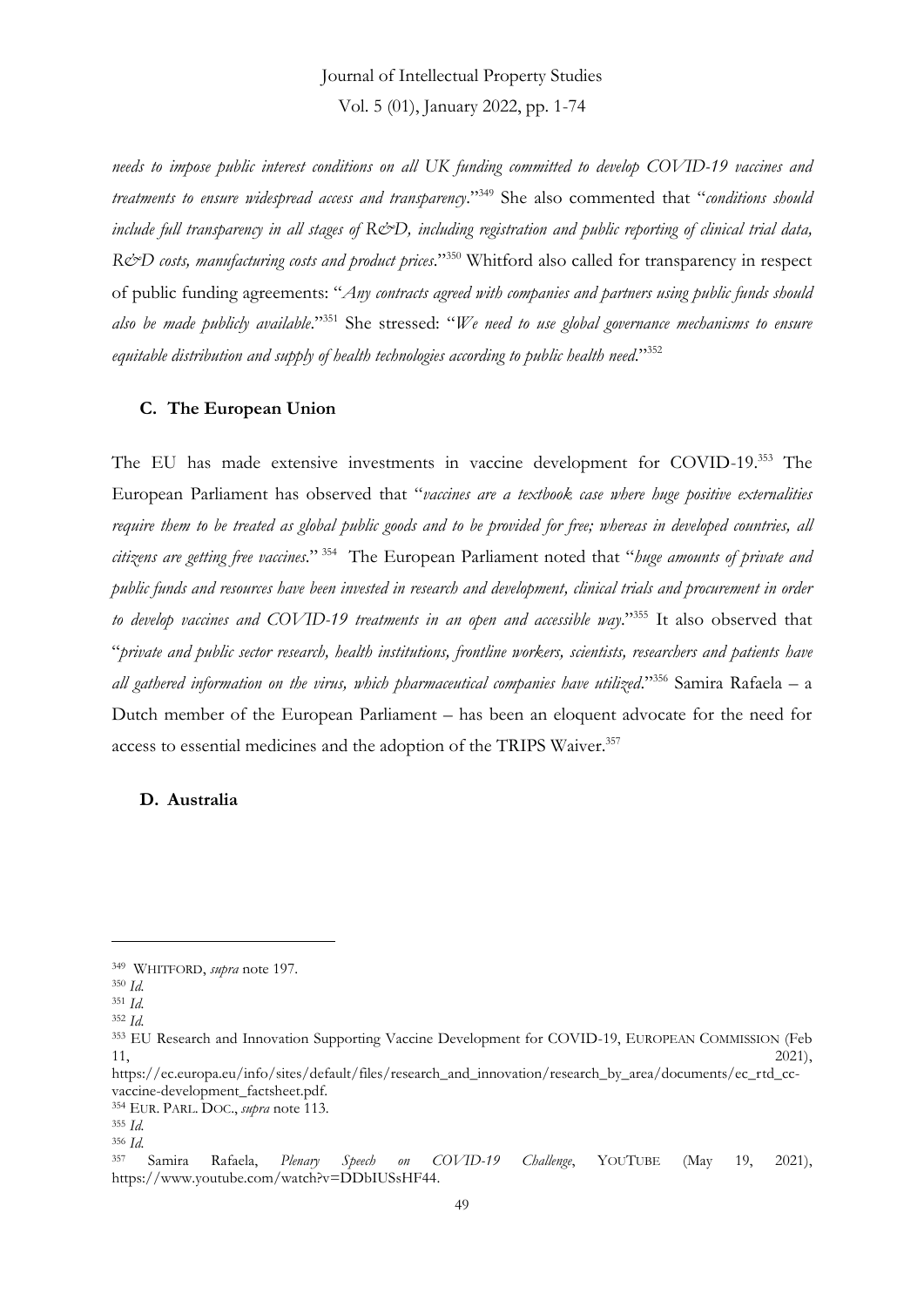There was also discussion about the terms of the partnership for an Australian vaccine effort led by the University of Queensland, which was ultimately unsuccessful.<sup>358</sup> In the end, this vaccine project did not proceed further.<sup>359</sup>

During the coronavirus crisis, there has been regret about the past privatization of the Commonwealth Serum Laboratories ["CSL"] – as that has meant that Australia has lacked a key public facility for local vaccine production and dissemination.

The Australian Greens have called for the establishment of a public pharmaceutical company to develop life-saving vaccines.<sup>360</sup> In Queensland, the Australian Greens would establish a Queensland Public Pharmaceutical Company that would: "*(1) Focus on crucial research and production of vaccines, antibiotics, drugs and other supplies that private pharmaceutical corporations deem unprofitable, including potential future coronavirus vaccines; (2) Work with universities and public medical research teams to produce new drugs, keeping the benefits, revenue and jobs in Queensland; and (3) Produce cheap generic drugs as an alternative supply for Queensland Health, reducing the amount of public money that goes into the pockets of private pharmaceutical corporations*." <sup>361</sup> The Australian Greens contend that such a public pharmaceutical company "*would reduce drug costs for Queensland Health, produce life-saving vaccines and antibiotics, and develop the state's capacity to rapidly produce crucial vaccines in the future*." <sup>362</sup> This is an interesting model to realise a People's Vaccine in Australia.

#### **VII. PATENT PLEDGES, OPEN LICENSING, AND OPEN INNOVATION**

#### **A. Patent Pledges**

A group of researchers, scientists, and lawyers developed the Open COVID Pledge to help companies make their "*intellectual property available free of charge for use in ending the COVID-19 pandemic and minimizing the impact of the disease*." <sup>363</sup> Such patent pledges enable scientists and

<sup>358</sup> Press Release, THE UNIVERSITY OF QUEENSLAND, COVID-19 Vaccine Agreement: UQ and CEPI partner with CSL to Advance COVID-19 Vaccine (June 5, 2020), https://stories.uq.edu.au/news/2020/covid-19-vaccineagreement/index.html.

<sup>359</sup> Jess Rendall & Lily Nothling, *Cancellation of University of Queensland's COVID-19 vaccine trial 'reassuring'*, ABC NEWS, (Dec. 12, 2020), https://www.abc.net.au/news/2020-12-12/coronavirus-queensland-vaccine-uq-trial-cancellationsetback/12973724.

<sup>360</sup> *Public Pharmaceutical Company*, QUEENSLAND GREENS, https://greens.org.au/qld/publicpharma.

<sup>361</sup> *Id.* <sup>362</sup> *Id.*

<sup>363</sup> OPEN COVID PLEDGE, https://opencovidpledge.org/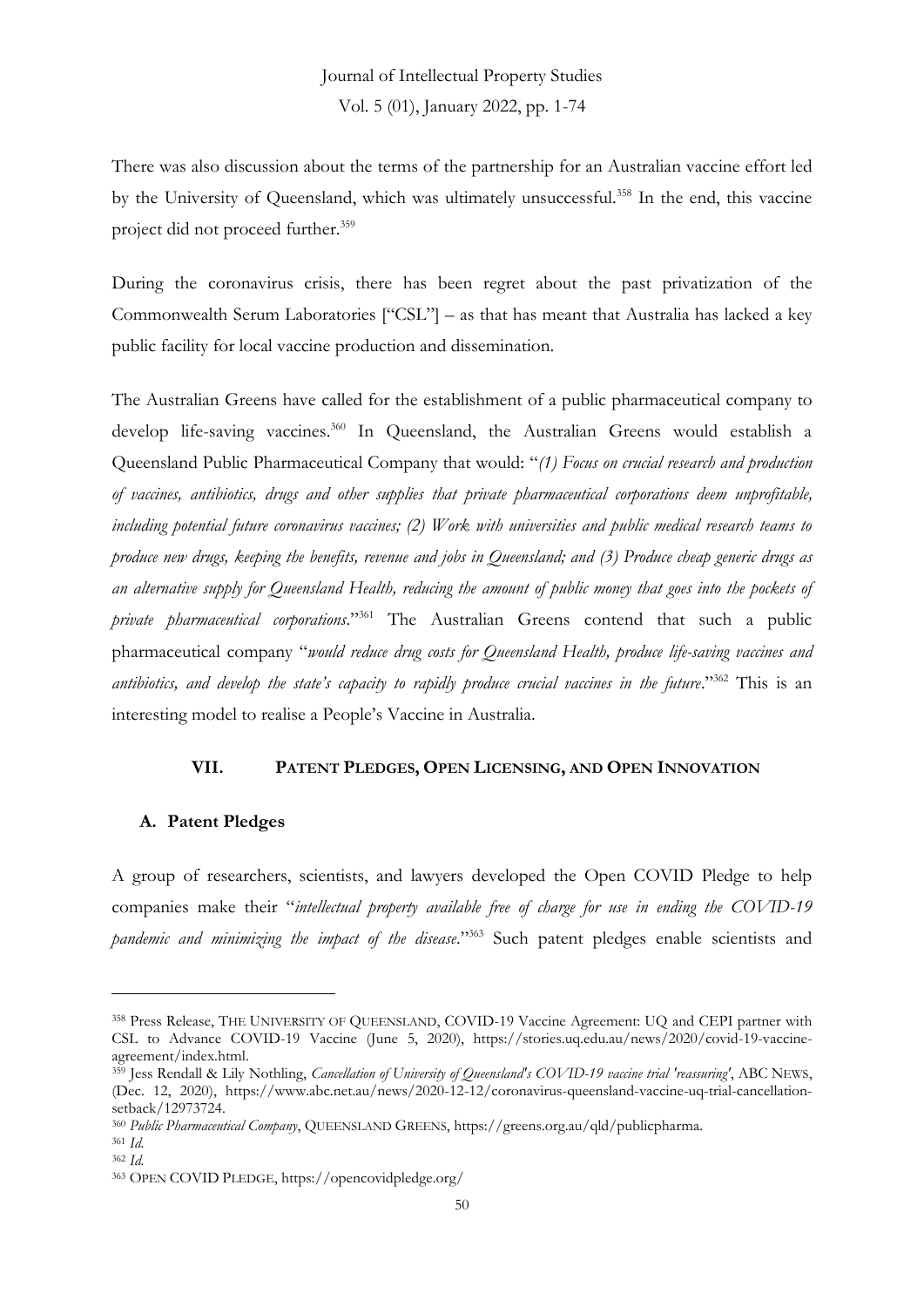researchers to have the freedom to work on their research, without fear of patent infringement actions.

Professor Jorge Contreras has been a key researcher in respect of patent pledges.<sup>364</sup> He has been one of the architects of the Open COVID Pledge. He has also highlighted the importance of identifying intellectual property available under the Open COVID Pledge.<sup>365</sup> Contreras and his collaborators have made a case for the adoption of voluntary pledges made by patent holders in respect of COVID-19 technologies.<sup>366</sup> They contend: "*Such pledges — temporary in duration and narrow in scope — can enable critical public health research and manufacturing of crisis-critical products, while preserving for their owners the prospect of financial rewards and influence over markets after the pandemic*  ends."<sup>367</sup> Contreras and his collective of collaborators claim that patent pledges will be an efficient mechanism: "*By the same token, such pledges are lightweight and efficient, avoiding the administrative, legal and political delays that have hindered previous pooling proposals in response to public health emergencies*." 368

Professor Mark Lemley of Stanford Law School observed: "*Companies might be reluctant to do this if they thought they were the only ones, so the commitment provides a way for universities and companies to feel*  comfortable that they are not alone."<sup>369</sup> He was hopeful that the scheme would boost co-operation and collaboration to end the coronavirus pandemic: "*Companies, institutions, and universities would give free licenses to their patents, copyrights and certain other property rights to anyone developing technologies for the diagnosis, prevention, or treatment of COVID-19, the disease caused by the new coronavirus*." <sup>370</sup> Lemley noted that such licenses were time-bound, and would last until a year after WHO declared the end of the coronavirus pandemic. He also stressed: "*This is not a permanent grant of rights, but a temporary measure to make sure that we aren't restricting research, testing, or treatment during the pandemic*." <sup>371</sup> Lemley noted: "*The pledge prevents them from being sued for things they do during the pandemic." 372* He commented: "*Once things return to normal, we hope companies will work together to come up with commercially reasonable*

<sup>364</sup> PATENT PLEDGES: GLOBAL PERSPECTIVES ON PATENT LAW'S PRIVATE ORDERING FRONTIER (Jorge L. Contreras & Meredith Jacob eds., 2017).

<sup>365</sup> Jorge Contreras, *Putting Pledged IP to work - Identifying IP available under the Open COVID Pledge*, INFOJUSTICE (June 12, 2020), http://infojustice.org/archives/42399.

<sup>366</sup> Jorge Contreras et al., *Pledging Intellectual Property for COVID-19,* 38 NATURE BIOTECHNOLOGY 1146 (2020). <sup>367</sup> *Id.*

<sup>368</sup> *Id.*

<sup>369</sup> Sharon Driscoll, *Stanford's Mark Lemley on Effort to Make IP Available to End COVID-19 Pandemic*, STAN. L. SCH. (Apr. 1, 2020), https://law.stanford.edu/2020/04/01/stanfords-mark-lemley-on-call-to-make-ip-available-to-endcovid-19-pandemic/.

<sup>370</sup> *Id*.

<sup>371</sup> *Id.*

<sup>372</sup> *Id.*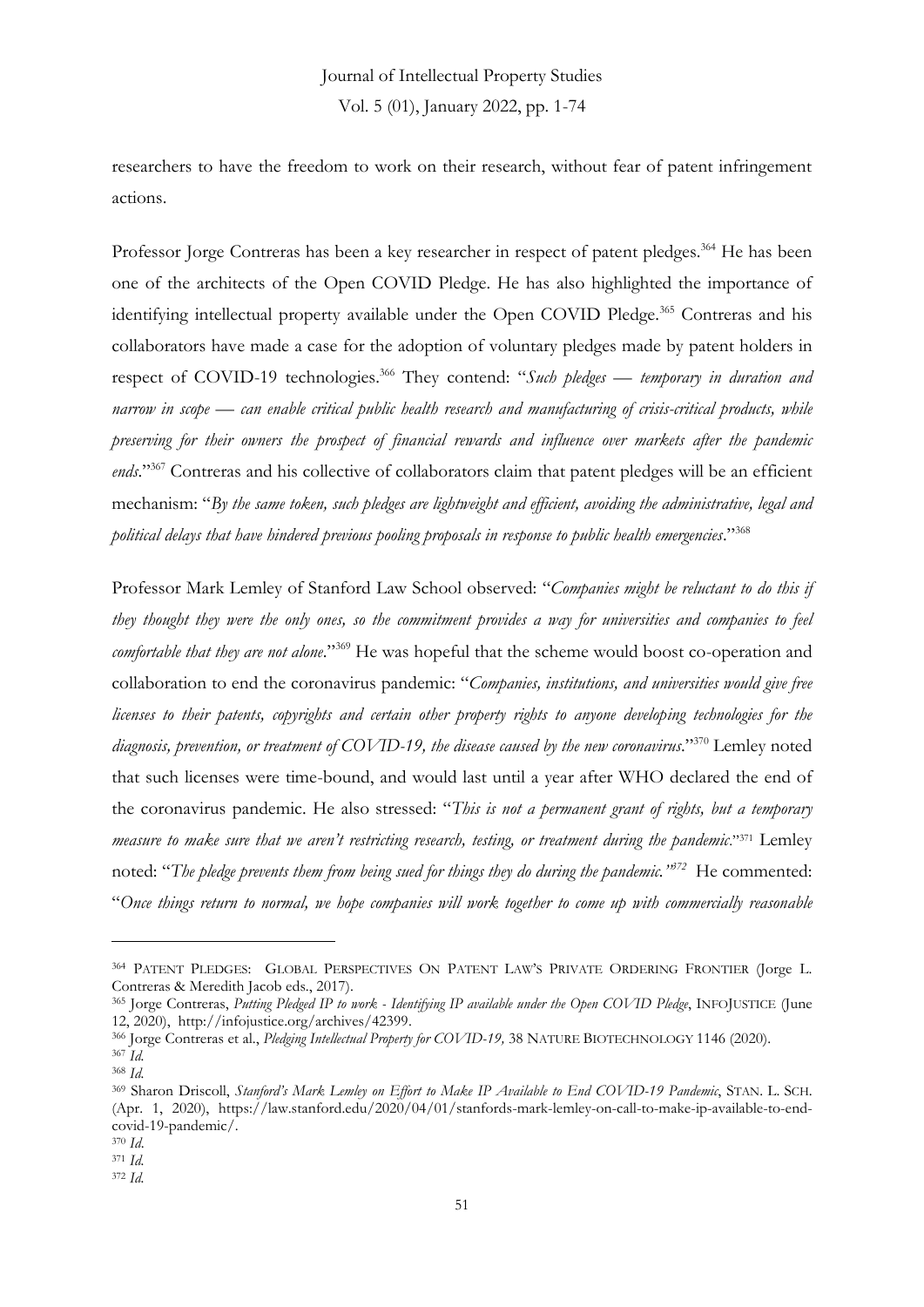*license terms, but they can go back to owning and asserting their Intellectual Property*." <sup>373</sup> Stanford Postdoctoral student Ariel Ganz also played a part in the development of the Open COVID Pledge.<sup>374</sup>

A range of information technology companies – including HP Enterprise, Intel, IBM, Amazon, Facebook, Uber, AT&T, Fujitsu, Seagate Technology, and SAP – have taken up the pledge thus far.<sup>375</sup> Public research organisations such as NASA's Jet Propulsion Laboratory, Sandia National Laboratories and the New Jersey Institute Technology have joined the Open COVID Pledge. There has been a concern that pharmaceutical drug companies, biotechnology developers, and medical device companies have not participated in the Open COVID Pledge.

Diane Peters of the Creative Commons has been a key contributor to the development of the Open COVID Pledge.<sup>376</sup> The Creative Commons played a leadership role in taking over the management of the Open COVID Pledge during 2020.<sup>377</sup> Peters has sought to internationalise the Open COVID Pledge – translating the Pledge into all six of the official languages of the United Nations.<sup>378</sup> Peters has discussed the Open COVID Pledge on the ABC on Science Friction.<sup>379</sup> In May 2021, the American University assumed the stewardship of the Open COVID Pledge.<sup>380</sup>

### **B. Open Science**

<sup>373</sup> *Id.*

<sup>374</sup> Hanae Armitage, *Stanford Postdoc Ariel B Ganz helps to Spearhead Movement to Free Patented Technology for COVID-19 Fight*, STAN. MED*.* (Oct. 5, 2020), https://scopeblog.stanford.edu/2020/10/05/stanford-postdoc-helps-tospearhead-movement-to-free-patented-technology-for-covid-19-fight/.

<sup>375</sup> *Tech Giants- Amazon, Facebook, Hewlett Packard Enterprise, IBM, Microsoft, and Sandia National Laboratories- Join the CC-Supported Open COVID IP Pledge,* CREATIVE COMMONS (Apr. 20, 2020), https://creativecommons.org/2020/04/20/tech-giants-join-the-cc-supported-open-covid-pledge.

<sup>376</sup> Diane Peters, *Understanding Patent Pledges: an Overview of Legal Considerations*, PAT. COMMONS (2006), https://patentcommons.org/publications/OSDL\_Whitepaper\_Final\_final\_4-12-06.pdf.

<sup>377</sup> Diane Peters & Eric Steuer, *Creative Commons is Now Leading the Open COVID Pledge – Here's What That Means*, CREATIVE COMMONS (Aug. 27, 2020), https://creativecommons.org/2020/08/27/cc-ocp.

<sup>&</sup>lt;sup>378</sup> Diane Peters, *Internationalizing the Open COVID Pledge: Translations and Outreach*, OPEN COVID PLEDGE, (Oct. 15, 2020), https://opencovidpledge.org/2020/10/15/internationalizing-the-open-covid-pledge-translations-asndoutreach.

<sup>379</sup> Natasha Mitchell, *Science Friction: The Rise of Vaccine Nationalism – Should We Be Worried?* , ABC RADIO NATIONAL (Sept. 6, 2020), https://abc.net.au/radionational/programs/sciencefriction/12630076.

<sup>380</sup> *PIJIP Assumes Stewardship of the Open COVID Pledge*, AM. U. WASH. C. OF L (Apr. 2021), https://www.wcl.american.edu/impact/initiatives-programs/pijip/news/pijip-assumes-stewardship-of-the-opencovid-pledge.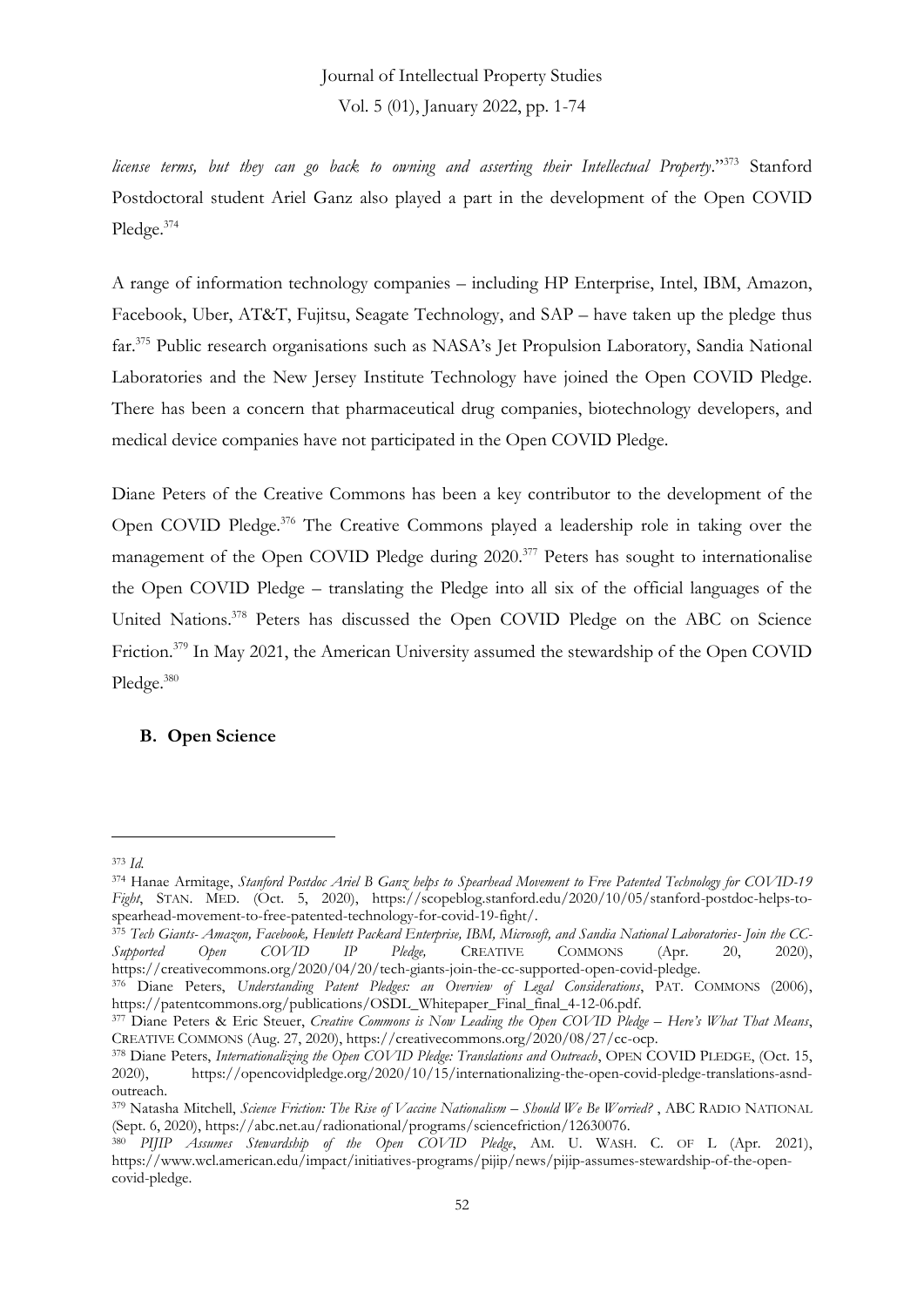# Journal of Intellectual Property Studies

Vol. 5 (01), January 2022, pp. 1-74

There has also been much interest in models of open science – open access, open medicine, and open data. Sean Flynn, Aidan Hollis, and Mike Palmedo argued that there was a compelling economic justification for open access to essential medicine patents in developing countries.<sup>381</sup> Professor Ginny Barbour has discussed the importance of open access publishing during the coronavirus crisis.<sup>382</sup> Krishna Ravi Srinivas has been a trailblazing advocate of open source approaches in relation to biotechnology and medicine.<sup>383</sup> He has recommended that 'India should promote open innovation and open source drug discovery.<sup>384</sup> Amy Kapczynski has called for the establishment of an open science model to engage in research and development in respect of influenza.<sup>385</sup> Open source advocates such as Professor Joshua Pearce have advocated the use of open licensing in respect of COVID-19 technologies.<sup>386</sup> Henry Chesbrough has advocated open innovation models for the COVID-19 response and recovery.<sup>387</sup>

There has been a joint appeal for open science by a number of international organisations– including CERN, OHSCHR, UNESCO, and WHO.<sup>388</sup> This statement promoted models of open access, open data, open medicine, open publishing, and open innovation. The joint call emphasized the importance of open access to knowledge: "*Worldwide people need States, international bodies, science and medical institutions and practitioners to ensure the broadest possible sharing of scientific knowledge, and the broadest possible access to the benefits of scientific knowledge*." <sup>389</sup> The joint call also insisted upon recognition of the principle of benefit-sharing in respect of scientific inventions: "*The pandemic also gives new importance to the need to ensure non-discriminatory access to the benefits of science –*

<sup>381</sup> Sean Flynn, Aidan Hollis & Mike Palmedo, *An Economic Justification for Open Access to Essential Medicine Patents in Developing Countries*, 37 (2) J. OF L., MED., AND ETHICS 184 (2009).

<sup>382</sup> Ginny Barbour, *How Open Access Suddenly Became the Norm*, YOUTUBE (July 29, 2020), https://www.youtube.com/watch?v=\_SueRnB0uCQ.

<sup>383</sup> Krishna Ravi Srinivas, *Intellectual Property Rights and Bio Commons: Open Source and Beyond*, 59 (188) INTERNATIONAL SOCIAL SCIENCE JOURNAL 319 (2006); Krishna Ravi Srinivas, *Open Source Drug Discovery: A Revolutionary Paradigm or a*  Utopian Model?, in INCENTIVES FOR GLOBAL PUBLIC HEALTH: PATENT LAW AND ACCESS TO MEDICINES, 263 *(Thomas Pogge, Matthew Rimmer & Kim Rubenstein ed., 2010)*.

<sup>384</sup> Krishna Ravi Srinivas, *Intellectual Property Rights and Innovation in the Times of Corona Epidemic*, 89 RIS POLICY BRIEF (April 2020), http://infojustice.org/wp-content/uploads/2020/04/RaviSrinivas.pdf.

<sup>385</sup> Amy Kapczynski, *Order without Intellectual Property Law: Open Science in Influenza*, 102 CORNELL L. REV. 1539 (Sept. 2017).

<sup>386</sup> Joshua M Pearce, *Distributed Manufacturing of Open-Source Medical Hardware for Pandemics*, 4 (2) J. OF MANUFACTURING AND MATERIALS PROCESSING 1(2020),.

<sup>387</sup> Henry Chesbrough, *To Recover Faster from Covid-19, Open Up: Managerial Implications from an Open Innovation Perspective*, 88 INDUS. MARKETING MGMT. 410 (July 2020).

<sup>388</sup> U.N High Commissioner for Human Rights, A Joint Appeal for Open Science by CERN, OHCHR, UNESCO, and WHO, (Oct. 27, 2020),

https://www.ohchr.org/EN/NewsEvents/Pages/DisplayNews.aspx?NewsID=26433&LangID=E. <sup>389</sup> *Id.*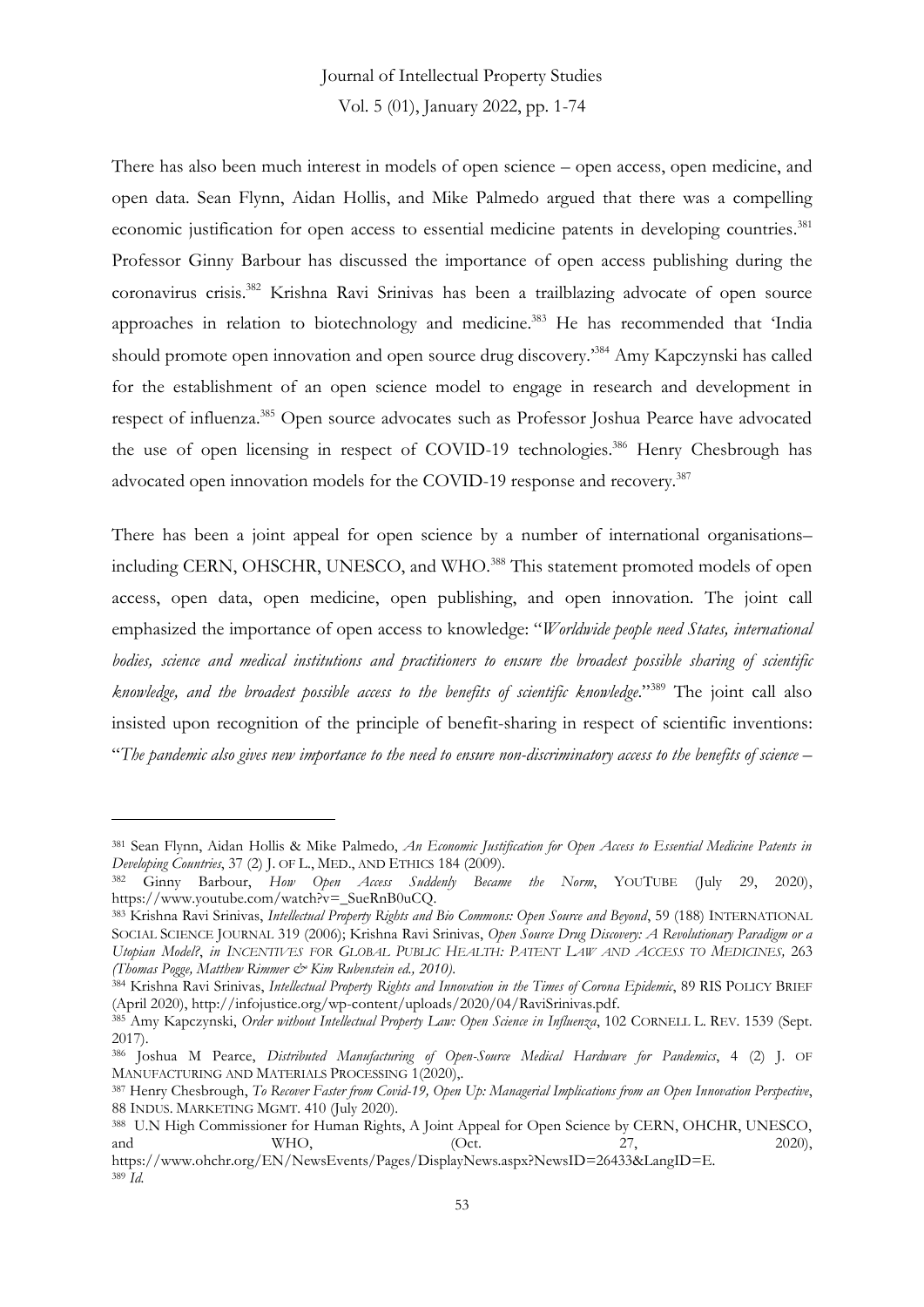*such as any COVID-19 treatments and vaccines*." <sup>390</sup> There has been a broader discussion of access to genetic resources and benefit-sharing in the context of pathogens and vaccines.<sup>391</sup> The joint statement highlighted the importance of access to essential medicines: "*Under international human rights law, States have a clear obligation to ensure international cooperation and access to a vaccine*." <sup>392</sup> The joint call also emphasized the importance of health for all: "*Everyone, including vulnerable or marginalised*  individuals and groups, is entitled to enjoy the benefits of scientific progress – and when the benefits of science are *managed as a purely commercial product reserved for the wealthy, everyone is harmed*." <sup>393</sup> This statement echoes a previous call for the adoption of open models of medical innovation by the United Nations Secretary General's High Level Panel on Access to Medicines.<sup>394</sup>

The People's Vaccine Alliance has perceived open licensing as a means of encouraging the open sharing of technology, intellectual property, and data.<sup>395</sup>

#### **C. Open Innovation**

Professor Richard Gold from McGill University has said that the coronavirus pandemic has shattered the status quo on drug development.<sup>396</sup>

Jeremy de Beer and Richard Gold have discussed the nexus of intellectual property, innovation policy, and international trade in respect of the coronavirus COVID-19 pandemic.<sup>397</sup> The researchers commented: "*This COVID-19 stimulated move away from proprietary science— in which we patent everything and keep it secret until we do— to open science—where we do not clog up the system and do* 

https://www.ohchr.org/EN/NewsEvents/Pages/DisplayNews.aspx?NewsID=26433&LangID=E. <sup>393</sup> *Id.*

<sup>390</sup> *Id.*

<sup>391</sup> Mark Eccleston-Turner and Michelle Rourke, *Arguments Against the Inequitable Distribution of Vaccines Using the Access and Benefit Sharing Transaction*, 70 INTERNATIONAL AND COMPARATIVE LAW QUARTERLY 825-858 (2021); and Fran Humphries, Michelle Rourke, Todd Berry, Elizabeth Englezos and Charles Lawson, *COVID-19 Tests the Limits of Biodiversity Laws in a Health Crisis: Rethinking "Country of Origin" for Virus Access and Benefit sharing* 28 JOURNAL OF LAW AND MEDICINE 684-706 (2021).

<sup>&</sup>lt;sup>392</sup> U.N High Commissioner for Human Rights, A Joint Appeal for Open Science by CERN, OHCHR, UNESCO, and WHO, (Oct. 2020), and WHO, (Oct. 27, 2020),

<sup>394</sup> Dreifuss, *supra* note 25.

<sup>395</sup>*COVID-19: We Need A People's Vaccine*, OXFAM AMERICA https://www.oxfamamerica.org/explore/emergencies/covid-19-peoples-vaccine.

<sup>396</sup> E. Richard Gold, *The Coronavirus Pandemic Has Shattered the Status Quo on Drug Development. We Should Build on That*, FORTUNE (Mar. 26, 2020), https://fortune.com/2020/03/26/coronavirus-vaccine-drug-development-open-sciencecovid-19-treatment/.

<sup>397</sup> Jeremy de Beer & E. Richard Gold, *International Trade, Intellectual Property, and Innovation Policy: Lessons from a*  Pandemic, in VULNERABLE: THE LAW, POLICY AND ETHICS OF COVID-19, 591 (Colleen Flood et al. eds., 2020) at 579.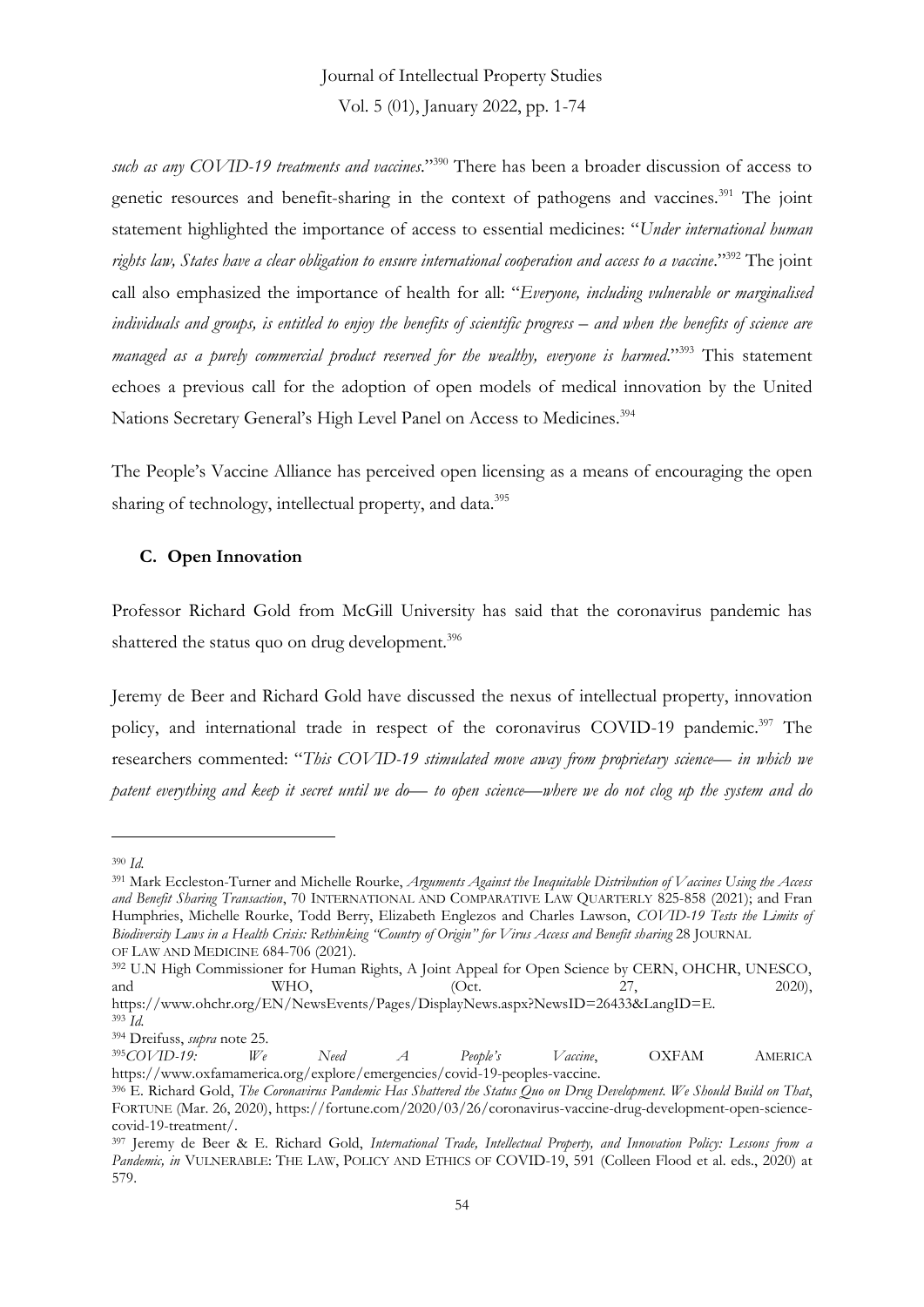# Journal of Intellectual Property Studies

Vol. 5 (01), January 2022, pp. 1-74

*share research outcomes, data, materials, and tools —reflects a longer-term dissatisfaction over drug and vaccine development generally: drugs are increasingly expensive to develop, and our investments are producing less and less"*. <sup>398</sup> The researchers argued that 'Canada should seize this chance to rethink the role of intellectual property acquisition vis-à-vis other domestic and international policy levers.'<sup>399</sup> The researchers concluded: "*With a more nuanced approach to intellectual property and greater emphasis on open science, Canada can emerge from this pandemic with a healthier biomedical innovation ecosystem to fight or, better, prevent the next one*." <sup>400</sup> Jeremy de Beer and Richard Gold emphasized that there is a need for an open, networked international response to pandemics – such as the coronavirus.

In a report for the Royal Society Canada, Richard Gold and his collaborators have called for the Open Drug Discovery of Anti-Virals Critical for Canada's Pandemic Strategy.<sup>401</sup> They have recommended that Canada should develop "*a flexible, open and stable non-profit, virtual drug discovery entity that coordinates and invests in a pipeline for the proactive development of anti-viral drugs (and possibly vaccines) for viruses with pandemic potential*." <sup>402</sup> The researchers envisaged: "*The independent, non-profit should be provided with long-term, stable funding to insulate it from day-to-day politics*." <sup>403</sup> The researchers maintained: "*The non-profit and Canada's pandemic innovation preparedness ought to be embedded in an international, open, effort to coordinate R&D of new products, such as the international environments in which the SGC and DNDi operate*." <sup>404</sup> The researchers emphasized that "*funding councils and other funding bodies ought to establish specific open science calls, with significant funding*." <sup>405</sup> The report concluded: "*Canada ought to lead the world in open science policymaking, for example, by supporting Health Canada (and/or other regulators) to implement regulatory mechanisms that encourage open science drug development*." 406

#### **VIII. THE TRIPS WAIVER**

The governments of India and South Africa have put forward a broad proposal for a TRIPS Waiver in respect of COVID-19 technologies. Meanwhile, the U.S. Government has supported a TRIPS Waiver for vaccines. A number of European countries have put forward counter-

<sup>398</sup> *Id.* at 586.

<sup>399</sup> *Id.* at 589.

<sup>400</sup> *Id.* at 589.

<sup>401</sup> Tania Bubela et al., *Open Drug Discovery of Anti-Virals Critical for Canada's Pandemic Strategy*, 5 FACETS J. (Dec. 17, 2020), https://www.facetsjournal.com/doi/pdf/10.1139/facets-2020-0079.

<sup>402</sup> *Id.* at 4.

<sup>403</sup> *Id*. <sup>404</sup> *Id.*

<sup>405</sup> *Id.*

<sup>406</sup> *Id.*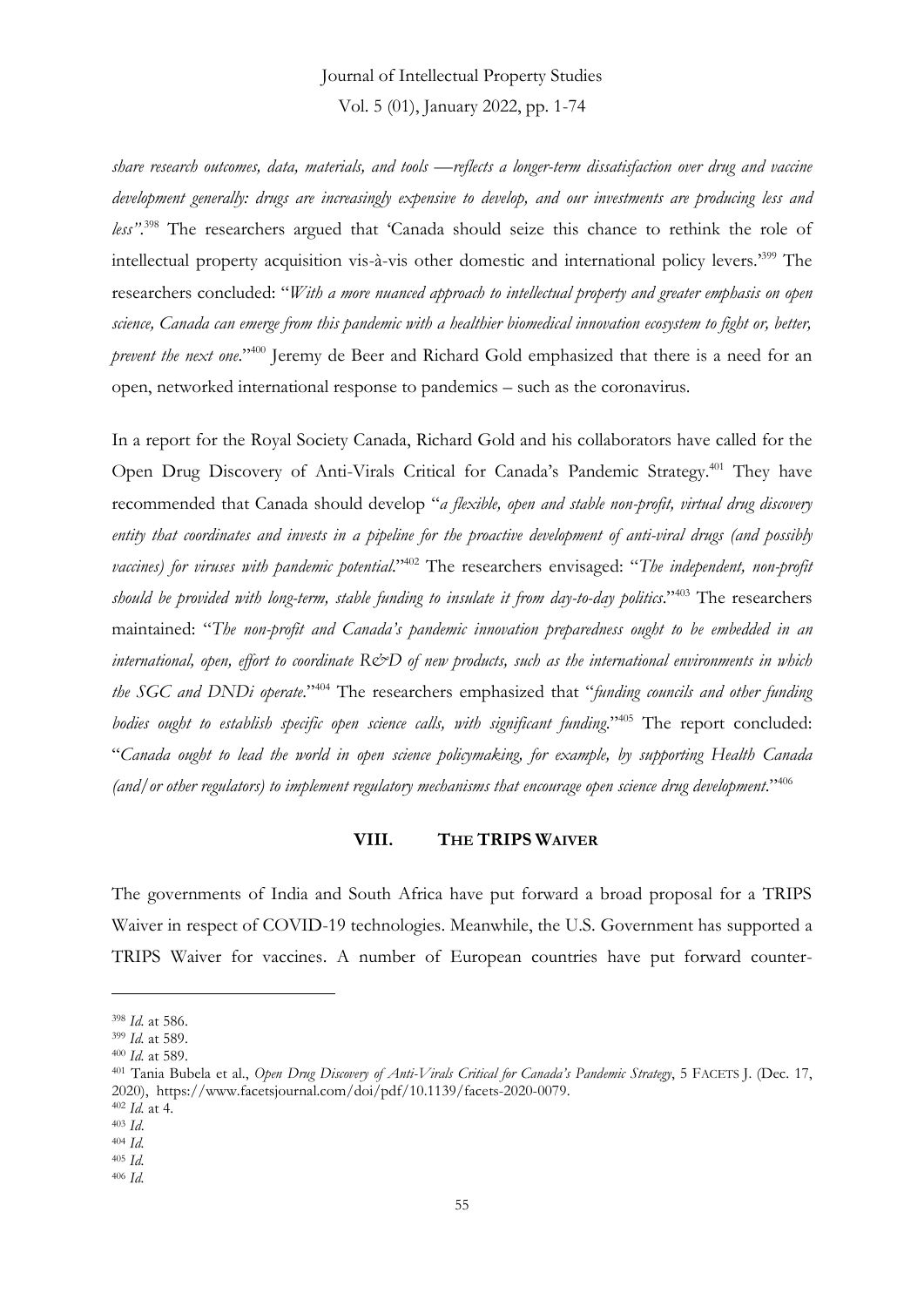proposals to the TRIPS Waiver – focusing upon intellectual property flexibilities, such as compulsory licensing and voluntary licensing. There has been debate about the nature, scope, and duration of the proposals of the TRIPS Waiver.<sup>407</sup> It has proven to be difficult to obtain consensus amongst nation states as to an acceptable form for a TRIPS Waiver. Given that such an approach would enable the open production and distribution of vaccines, treatments, diagnostics, and health equipment as global public goods during the coronavirus crisis, the People's Vaccine Alliance has been a champion of the TRIPS Waiver.<sup>408</sup>

### **A. The TRIPS Waiver**

In 2020, India and South Africa have called for a waiver of parts of the *TRIPS Agreement* 1994 to enable countries to better respond to the coronavirus COVID-19.<sup>409</sup> They have argued: "*In these exceptional circumstances, we request that the Council for TRIPS recommends, as early as possible, to the General Council a waiver from the implementation, application and enforcement of Sections 1, 4, 5, and 7 of Part II of the TRIPS Agreement in relation to prevention, containment or treatment of COVID-19*." <sup>410</sup> It is worth noting Section 1 concerns copyright law; Section 4 deals with designs; Section 5 relates to patents; and Section 7 deals with confidential information and trade secrets. South Africa and India argued that the waiver should apply to all WTO members but would not prejudice "*the right of least developed country Members under paragraph 1 of Article 66 of the TRIPS Agreement*." <sup>411</sup> In their view, "*The waiver should continue until widespread vaccination is in place globally, and the majority of the world's population has developed immunity hence we propose an initial duration of [x] years from the date of the adoption of the* waiver.<sup>1412</sup> Apparently, though, developed countries have resisted the adoption of the waiver.<sup>413</sup>

<sup>407</sup> Peter Yu, *A Critical Appraisal of the COVID-19 TRIPS Waiver*, in INTELLECTUAL PROPERTY RIGHTS IN THE POST PANDEMIC WORLD: AN INTEGRATED FRAMEWORK OF SUSTAINABILITY, INNOVATION AND GLOBAL JUSTICE, (Taina E. Pihlajarinne, Jukka Mähönen and Pratyush Upreti, eds., 2021-2022).

<sup>408</sup> *People's Vaccine Alliance Lauds US Decision to Break Open COVID-19 Monopolies and Urges Others to Follow US Lead*, OXFAM (May 6, 2021), https://www.oxfam.org/en/press-releases/peoples-vaccine-alliance-lauds-us-decisionbreak-open-covid-19-monopolies-and-urges.

<sup>409</sup> COMMUNICATION FROM INDIA AND SOUTH AFRICA, *supra* note 64; *See also*, Thiru Balasubramaniam, *WTO TRIPS Council: India and South Africa submit draft decision text on a waiver from certain provisions of the TRIPS Agreement for the prevention, containment and treatment of COVID-19*, KNOWLEDGE ECOLOGY INT'L (Oct. 2, 2020), https://www.keionline.org/34061.

<sup>410</sup> *Id.*

<sup>411</sup> *Id.*

<sup>412</sup> *Id.* <sup>413</sup> *Id.*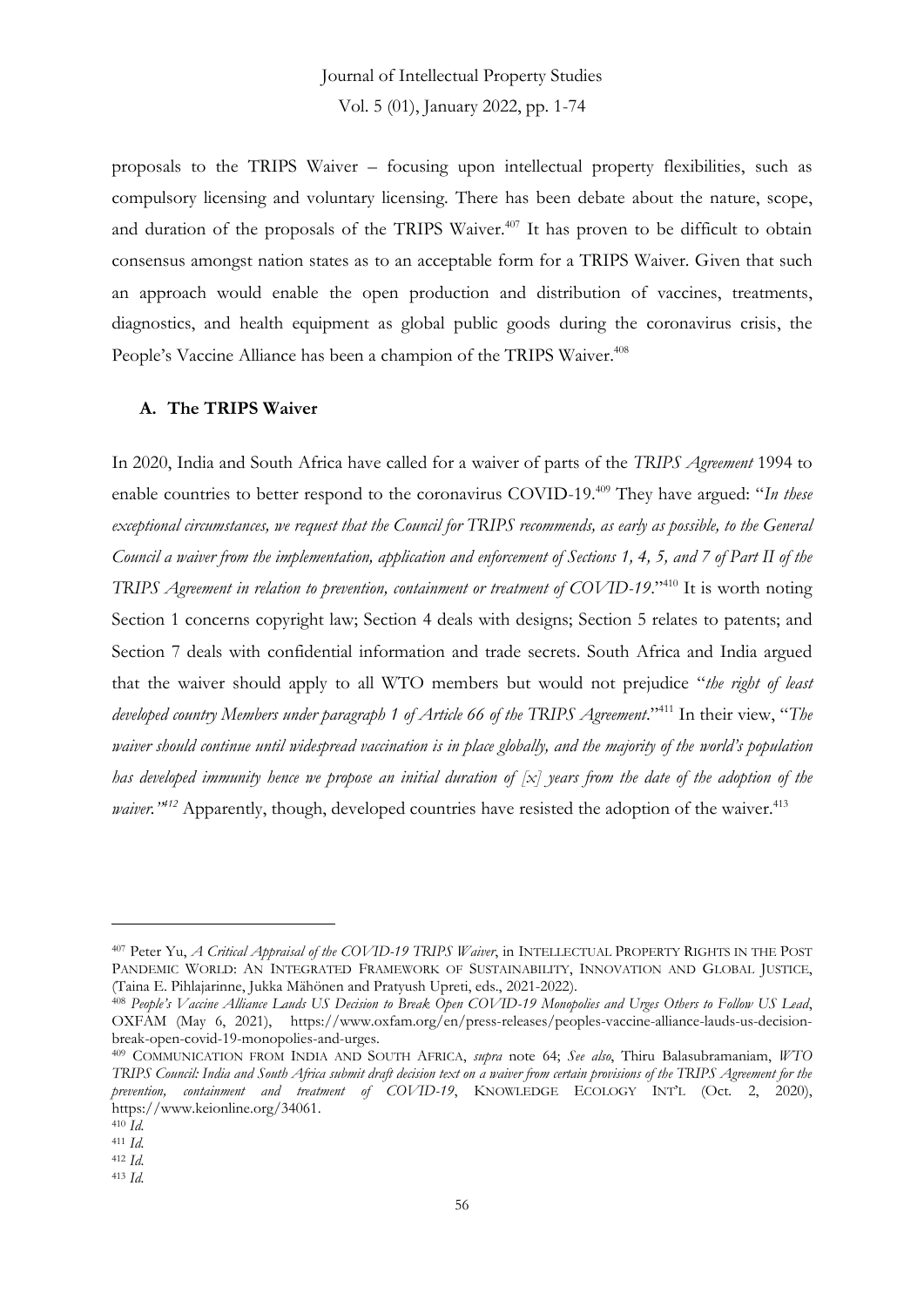Ellen t' Hoen has discussed the importance of the TRIPS Waiver proposal.<sup>414</sup> She noted: "The concern is that the development of and equitable access to the tools – such as vaccines and treatments, needed to fight the pandemic could be limited by patents and other IP barriers."<sup>415</sup> She suggested: "*The waiver proposal [aims to lift] the barriers posed by patents and other forms of intellectual property to local production and distribution of generic and biosimilar products*." 416

In its summary of the TRIPS Council meeting, the WTO noted: "*The proponents argued that many countries - especially developing countries - may face institutional and legal difficulties when using TRIPS flexibilities, including the special compulsory licensing mechanism provided for in Article 31bis, which they saw as*  a cumbersome process for the import and export of pharmaceutical products."<sup>417</sup> Though many developing and least developed country members reacted positively to the proposal, some sought clarifications about its practical implementation and potential nation-wide impact of the waiver. <sup>418</sup> The WTO commented: "*A number of developing and developed country members opposed the waiver proposal, noting that there is no indication that intellectual property rights (IPRs) have been a genuine barrier to accessing COVID-19 related medicines and technologies*." <sup>419</sup> The developed countries apparently argued: "*The suspension of IPRs, even for a limited period of time, was not only unnecessary but it would also undermine the collaborative efforts to fight the pandemic that are already under way*." 420

Alongside South Africa and India, a large number of nations have become co-sponsors of the TRIPS Waiver.<sup>421</sup> The TRIPS Waiver has been supported by African Group, Bolivia, Egypt, Eswatini, Fiji, Indonesia, Kenya, the Least Developed Countries Group, Maldives, Mozambique, Namibia, Pakistan, Vanuatu, Venezuela, and Zimbabwe. There have been further revisions made

<sup>414</sup> HOEN, *supra* note 88.

<sup>415</sup> *Id*.

<sup>416</sup> *Id*.

<sup>417</sup> Press Release, World Trade Org., Members Discuss Intellectual Property Response to the COVID-19 Pandemic, (Oct. 2020), 2020), 2020), 2020, 2020, 2020, 2020, 2020, 2020, 2020, 2020, 2020, 2020, 2020, 2020, 2020, 2020, 2020, 2020, 2020, 2020, 2020, 2020, 2020, 2020, 2020, 2020, 2020, 2020, 2020, 2020, 2020, 2020, 2020, 2020, 202

https://www.wto.org/english/news\_e/news20\_e/trip\_20oct20\_e.htm?utm\_source=dlvr.it&utm\_medium=twitter. <sup>418</sup> *Id.*

<sup>419</sup> *Id.*

<sup>420</sup> *Id.*

<sup>421</sup> Council for Trade-Related Aspects of Intellectual Property Rights, Communication from the African Group et al., *Waiver from Certain Provisions of the TRIPS Agreement for the Prevention, Containment and Treatment of COVID-19*, WTO Doc. IP/C/W/669/Rev.1 (May 21, 2021).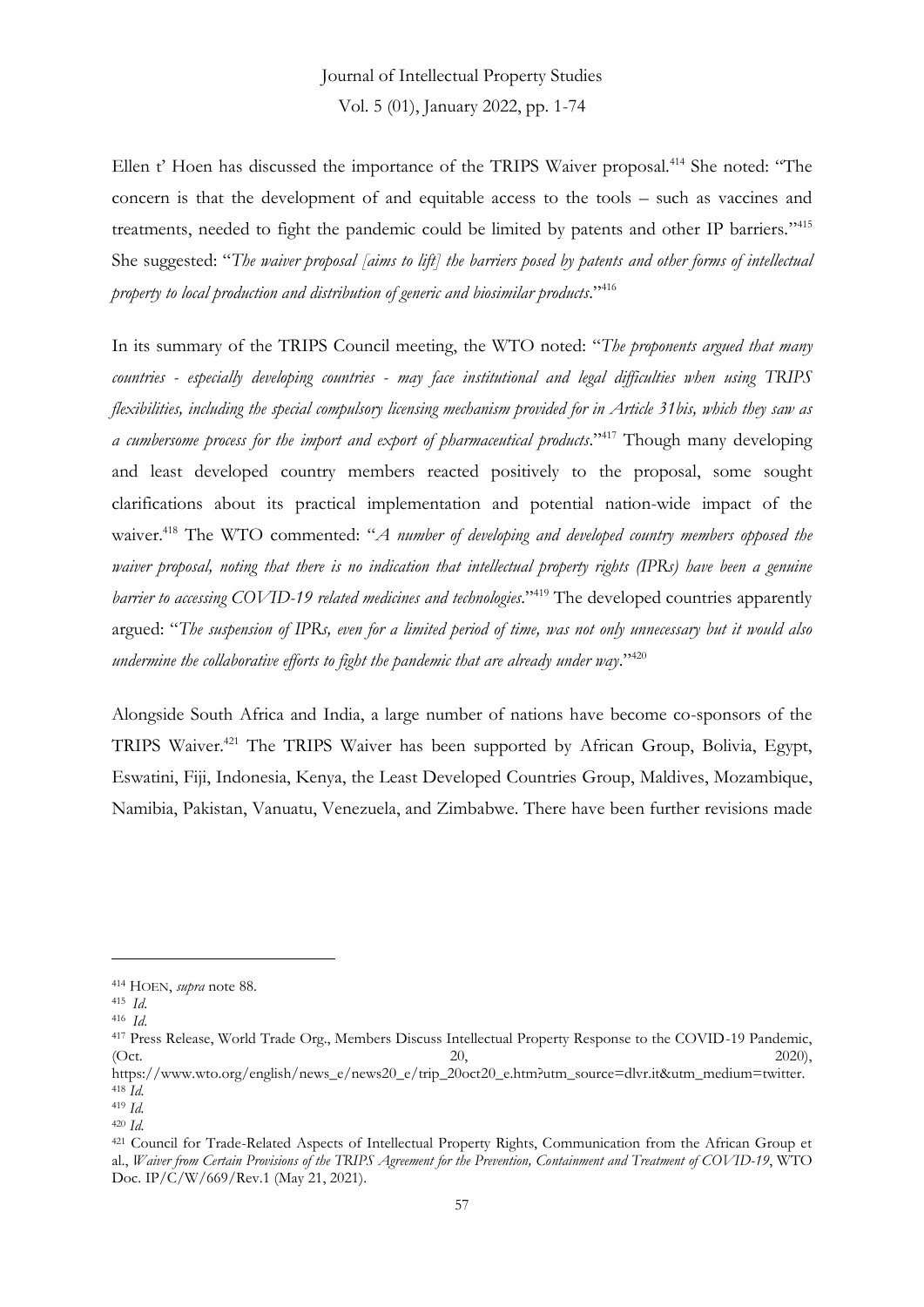to refine the TRIPS Waiver. India's Prime Minister Narendra Modi has been actively lobbying other nations to support the TRIPS Waiver.<sup>422</sup>

#### **B. The Shift of the Position of the U.S. on the TRIPS Waiver**

The Trump Administration supported Operation Warp Speed in the U.S., but was unwilling to join in multilateral discussions about collaboration over COVID-19 technologies.<sup>423</sup> There was concern that the Trump Administration adopted a "America First" approach to COVID-19 diagnostics, therapeutics, and vaccines.<sup>424</sup> There has also been a debate about the transparency and accountability of this regime.

After the 'America First' approach taken by the Trump administration, Progressive Democrats pressed the Biden Administration to offer support for the TRIPS Waiver.<sup>425</sup> In the House of Representatives, Democratic Representatives Rosa DeLauro (Connecticut) Jan Schakowsky (Illinois), Earl Blumenauer (Oregon) and Lloyd Doggett (Texas) were key supporters of the TRIPS Waiver. Representative Ro Khanna (California) was also vocal about the need for the U.S. to assist India during the coronavirus crisis.<sup>426</sup> The Speaker of the House Nancy Pelosi (California) also expressed her support for a TRIPS Waiver. In the Senate, former Presidential candidates Senator Bernie Sanders (Vermont) and Senator Elizabeth Warren (Massachusetts) –

<sup>422</sup>*Modi Seeks Support of G-7 Nations for TRIPS Waiver at WTO*, THE HINDU BUSINESS LINE (June 13, 2021), https://www.thehindubusinessline.com/news/modi-seeks-support-of-g-7-nations-for-trips-waiver-at-

wto/article34802793.ece; *Indian Official Says There Is Widespread Support at G7 for TRIPS Waiver at WTO*, REUTERS (June 14, 2021), https://www.reuters.com/world/india/indian-official-says-there-is-widespread-support-g7-tripswaiver-wto-2021-06-13/; Shreya Nandi, *India Gets Wide Support on TRIPS Waiver for COVID-19 Vaccines at G-17 Meet*, BUSINESS STANDARD (June 14, 2021), https://www.business-standard.com/article/current-affairs/india-gets-widesupport-on-trips-waiver-for-covid-19-vaccines-at-g-7-meet-121061400029\_1.html.

<sup>423</sup> *Trump Administration Announces Framework and Leadership for Operation Warpspeed*, HHS (15 May, 2020), https://www.hhs.gov/about/news/2020/05/15/trump-administration-announces-framework-and-leadership-foroperation-warp-speed.html.

<sup>424</sup> MICHAEL LEWIS, THE PREMONITION: A PANDEMIC STORY (2021); LAWRENCE WRIGHT, THE PLAGUE YEAR: AMERICA IN THE TIME OF COVID (2021); ANDY SLAVITT, PREVENTABLE: THE INSIDE OF HOW LEADERSHIP FAILURES, POLITICS, AND SELFISHNESS DOOMED THE U.S. CORONAVIRUS RESPONSE (2021); YASMEEN ABUTALEB AND DAMIAN PALETTA, NIGHTMARE SCENARIO: INSIDE THE TRUMP ADMINISTRATION'S RESPONSE TO THE PANDEMIC THAT CHANGED HISTORY (2021); MICHAEL WOLFF, LANDSLIDE: THE FINAL DAYS OF THE TRUMP PRESIDENCY (2021).

<sup>425</sup> Peter Sullivan, *Progressives Up Pressure on Biden to Back COVID Vaccine Patent Waiver*, THE HILL (March 24, 2021), https://thehill.com/policy/healthcare/544620-progressives-up-pressure-on-biden-to-back-covid-vaccine-patentwaiver.

<sup>426</sup> Press Release, Congressman Ro Khanna, It's Vital That the US Drop Barriers to Vaccine Production and Aid COVID-Ravaged India (May 7, 2021), https://khanna.house.gov/media/in-the-news/ro-khanna-it-s-vital-us-dropbarriers-vaccine-production-and-aid-covid-ravaged.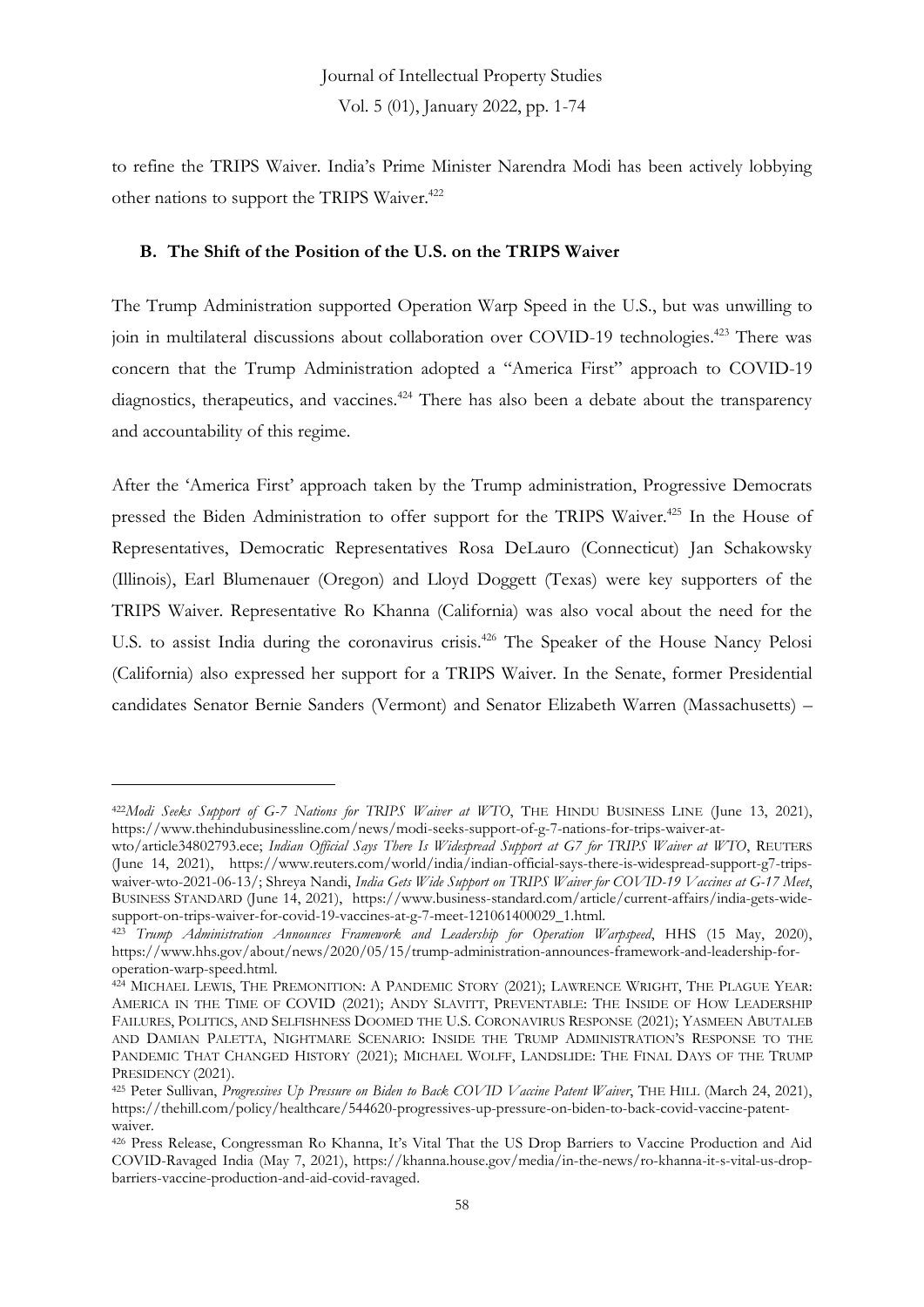and other leading progressive Democrats - were champions of a TRIPS Waiver. <sup>427</sup> Sanders and his colleagues pleaded with President Joe Biden: "*Your Administration has the opportunity to reverse the damage done by the Trump Administration to our nation's global reputation and restore America's public health leadership on the world stage*". <sup>428</sup> The Senators implored President Joe Biden to provide support for the TRIPS Waiver: "*To bring the pandemic to its quickest end and save the lives of Americans and people around the world, we ask that you prioritize people over pharmaceutical company profits by reversing the Trump position and announcing U.S. support for the WTO TRIPS waiver." 429*

The People's Vaccine lobbied the new Biden Administration to support a TRIPS Waiver. Former Heads of State and Nobel Laureates called on President Joe Biden to waive intellectual property rules for COVID Vaccines.<sup>430</sup> Their letter stressed that, with the leadership of the U.S. President COVID-19 vaccine technologies could be shared with the world: *"We believe this would be an unparalleled opportunity for the U.S. to exercise solidarity, cooperation and renewed leadership, one we hope will inspire many more to do the same"*. <sup>431</sup> The dignitaries said that Biden should "*let this moment be remembered in history as the time we chose to put the collective right to safety for all ahead of the commercial*  monopolies of the few."<sup>432</sup> This broad-based social movement has been successful in shifting the position of the Biden administration.<sup>433</sup>

After much deliberation,<sup>434</sup> the new Biden Administration has agreed to support a version of the TRIPS Waiver, which is focused on vaccines. The U.S. Trade Representative Ambassador

<sup>427</sup> Letter from Senator Bernie Sanders et al., to President Joe Biden,(Apr. 17, 2021), https://www.sanders.senate.gov/press-releases/news-senators-urge-biden-to-approve-vaccine-patent-waiver-toboost-production-and-end-pandemic.

<sup>428</sup> *Id.* <sup>429</sup> *Id.*

<sup>430</sup> Petre Agre et al.,*Open Letter: Former Heads of State and Nobel Laureates Call on President Biden to Waive Intellectual*  Property Rules for COVID Vaccines, PEOPLE'S VACCINE ALLIANCE (Apr. 15, https://peoplesvaccinealliance.medium.com/open-letter-former-heads-of-state-and-nobel-laureates-call-onpresident-biden-to-waive-e0589edd5704.

<sup>431</sup> *Id.* <sup>432</sup> *Id.*

<sup>433</sup> Lev Facher & Nicholas Florko, *How David Beat Goliath: Advocacy Groups Seized A Moment, And Found Allies, In Bid to Loosen Vaccine Patent Rights*, STAT (May 7, 2021), https://www.statnews.com/2021/05/07/how-david-beatgoliath-advocacy-groups-seized-a-moment-and-found-allies-in-bid-to-loosen-vaccine-patent-rights/.

<sup>434</sup> White House Press secretary Jen Psaki said of President Joe Biden's decision-making process on the TRIPS Waiver: 'He's a details guy and he wants to dig into the pros and cons and all of the considerations for any decision.' Patsy Widakuswara, *Biden Agrees to Waive COVID-19 Vaccine Patents, But It's Still Complicated*, VOICE OF AMERICA NEWS (May 5, 2021), https://www.voanews.com/covid-19-pandemic/biden-agrees-waive-covid-19-vaccinepatents-its-still-complicated; Press Release, Jen Psaki, Press Secretary (July 9, 2021), https://www.whitehouse.gov/briefing-room/press-briefings/2021/07/09/press-briefing-by-press-secretary-jen-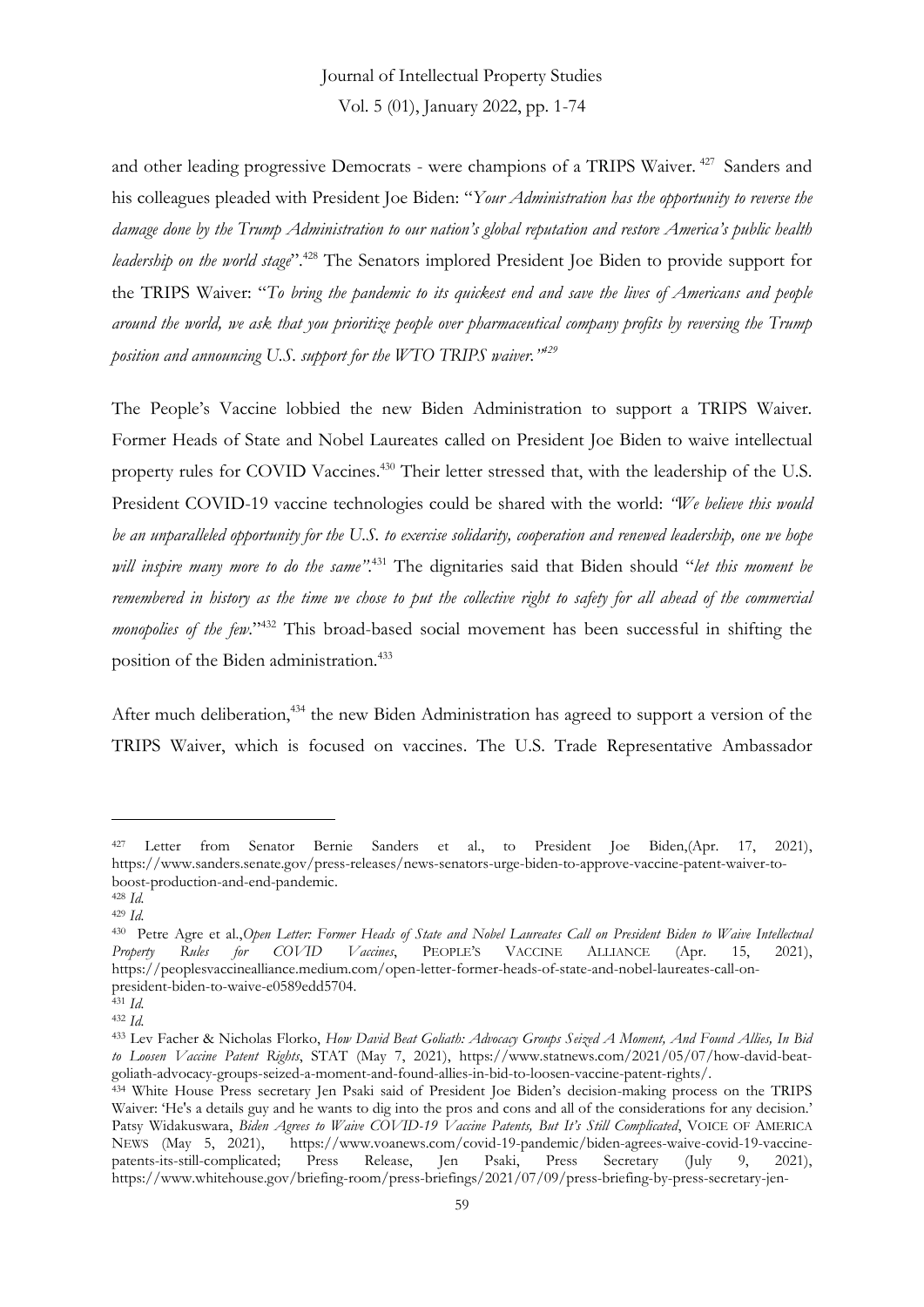Katherine Tai commented upon the justifications for the decision to support a TRIPS Waiver for Vaccines:

*"This is a global health crisis, and the extraordinary circumstances of the COVID-19 pandemic call for extraordinary measures. The Administration believes strongly in intellectual property protections, but in service of ending this pandemic, supports the waiver of those protections for COVID-19 vaccines*." 435

The Ambassador promised that the U.S. would actively participate in text-based negotiations over the TRIPS Waiver in the WTO – but noted that those negotiations would take time, given the consensus-based nature of the institution, and the complexity of the issues involved with intellectual property and access to essential medicines. Katharine Tai insisted: "*The Administration's aim is to get as many safe and effective vaccines to as many people as fast as possible*." <sup>436</sup> She observed: "*As our vaccine supply for the American people is secured, the Administration will continue to ramp up its efforts – working with the private sector and all possible partners – to expand vaccine manufacturing and distribution"*. <sup>437</sup> The Ambassador also said that the U.S. administration "*will also work to increase the raw materials needed to produce those vaccines*." 438

The Speaker of the House Nancy Pelosi commended the Biden Administration on its decision to support a TRIPS Waiver for Vaccines.<sup>439</sup> She observed: "Accelerating the production and distribution of *life-saving vaccines across the globe is both a moral imperative and an urgent necessity to crush the virus pandemic and prevent the spread of more virulent coronavirus variants*." <sup>440</sup> Pelosi stressed: "*We cannot be fully safe from the virus anywhere until we defeat it everywhere*." 441

psaki-july-9-2021 (The Press Secretary has also said that President Biden has been a 'strong proponent' of the TRIPS Waiver).

<sup>435</sup> Press Release, Office of the U.S. Trade Representative, Statement from Ambassador Katherine Tai on the COVID-19 TRIPS Waiver (May 5, 2021), https://ustr.gov/about-us/policy-offices/press-office/pressreleases/2021/may/statement-ambassador-katherine-tai-covid-19-trips-waiver.

<sup>436</sup> *Id.*

<sup>437</sup> *Id.*

<sup>438</sup> *Id.*

<sup>439</sup> Press Release, Nancy Pelosi, Speaker, House of Representatives Pelosi Statement on Biden Administration Support for Vaccine Patents Waiver at WTO (May 5, 2021), https://www.speaker.gov/newsroom/5521-3. <sup>440</sup> *Id.*

<sup>441</sup> *Id.*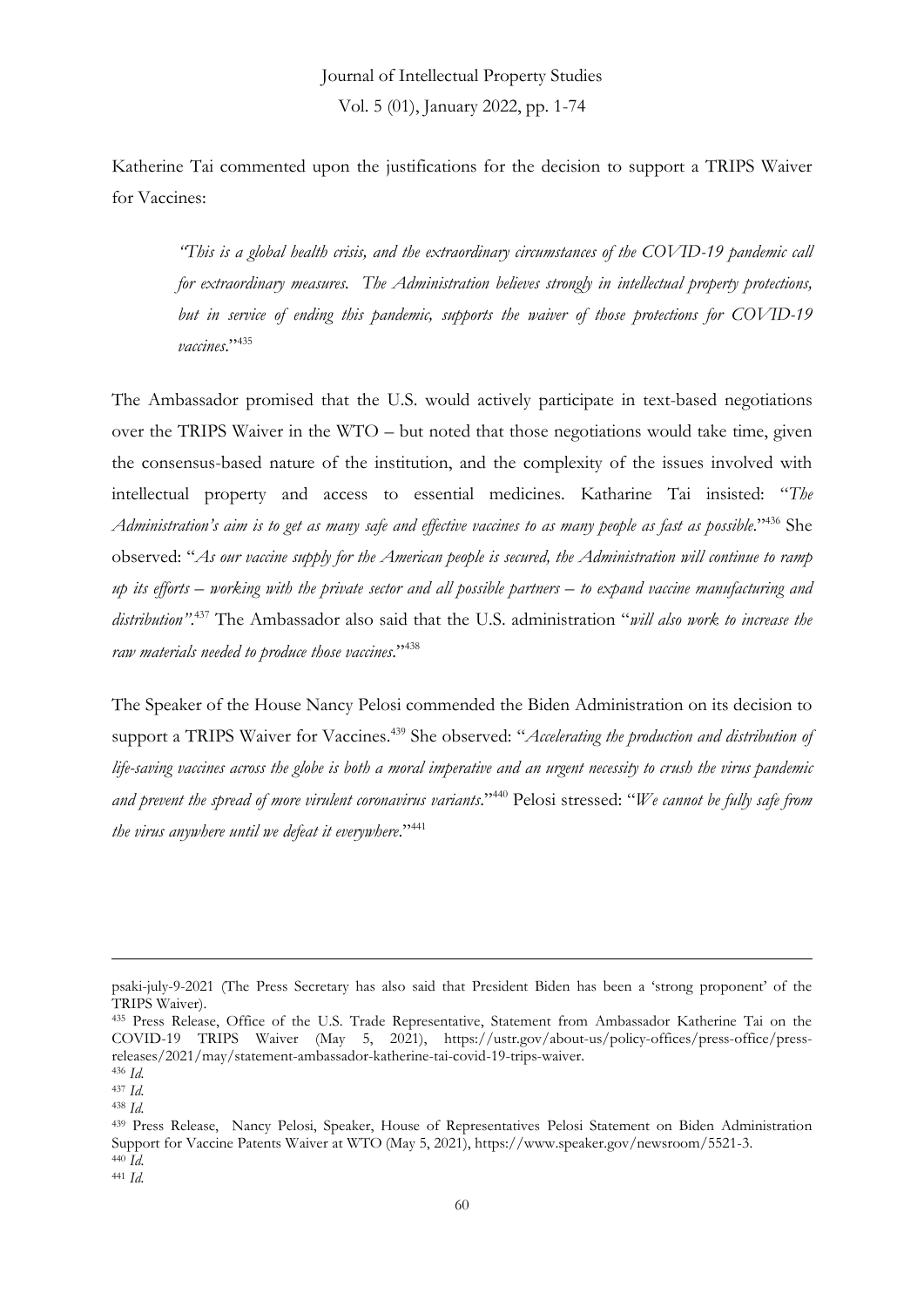There were a number of countries who followed the leadership of the U.S. on the TRIPS Waiver. After previously being non-committal on the topic,<sup>442</sup> Jacinda Ardern's New Zealand Government said that it would support a TRIPS Waiver for vaccines.<sup>443</sup> Her Trade Minister, the Hon. Damien O'Connor observed that New Zealand supported equitable access to COVID vaccines for all.<sup>444</sup> The Minister commented: 'New Zealand supports the waiver of IP protections on vaccines as an important part of our collective efforts to address the human catastrophe of the pandemic.'<sup>445</sup> However, documents revealed under the Official Information Act showed that New Zealand Government had previously been frustrating efforts to promote a "People's Vaccine")<sup>446</sup>

There remains a clutch of countries who have been non-committal about the TRIPS Waiver. The Australian Government, for instance, was equivocal for a long time about the TRIPS Waiver in public.<sup>447</sup> While expressing enthusiasm for President Joe Biden's stance,<sup>448</sup> the Australian Government seems wary of offending the vaccine developer, Pfizer, and other biomedical companies, who are strident opponents of the TRIPS Waiver.<sup>449</sup> Opposition parties such as the Australian Labor Party and the Australian Greens have pressed the Coalition Government to

<sup>442</sup>(24 March 2021) 751 NZPD 1744, https://www.parliament.nz/resource/en NZ/HansD\_20210324\_20210324/566d2c95e499e0fabc70c8bac98d8ccf0dfd1f00

<sup>443</sup> Thomas Manch, *New Zealand To Support Effort to Waive COVID-19 Vaccine Patents, After U.S. Backs WTO Bid*, STUFF NZ (May 6, 2021), https://www.stuff.co.nz/national/health/coronavirus/125048729/new-zealand-tosupport-effort-to-waive-covid19-vaccine-patents-after-united-states-backs-wto-bid.

<sup>444</sup> Damien O'Connor, *NZ Backs Moves To Improve Global Access to COVID Vaccines*, THE BEEHIVE (May 6, 2021), https://www.beehive.govt.nz/release/nz-backs-moves-improve-global-access-covid-vaccines. <sup>445</sup> *Id.*

<sup>446</sup> Max Harris & Phoebe Carr, *New Zealand's stance on 'People's Vaccine' for COVID Undermines its Principled Reputation*, THE GUARDIAN, (25 August 2021), https://www.theguardian.com/world/commentisfree/2021/aug/25/newzealands-stance-on-peoples-vaccine-for-covid-undermines-its-principled-reputation

<sup>447</sup> Elias Visontay, *India Wants Access to Cheap Copies of Vaccines. So Why Is Australia Holding Out?*, THE GUARDIAN (Apr. 30, 2021), https://www.theguardian.com/australia-news/2021/apr/30/india-wants-access-to-cheap-copiesof-covid-vaccines-so-why-is-australia-holding-out; Lyndal Rowlands, *Australia Stalls Vaccine Supply*, THE SATURDAY PAPER (Aug. 21, 2021), https://www.thesaturdaypaper.com.au/news/politics/2021/08/21/australia-stalls-vaccinesupply/162946800012311#mtr.

<sup>448</sup> Matthew Knott & Bianca Hall, *"Monumental Moment": Australia Applauds US Push for Patent-Free COVID Vaccines*, BRISBANE TIMES (May 6, 2021), https://www.brisbanetimes.com.au/world/north-america/biden-administrationbacks-covid-vaccines-patent-waiver-20210506-p57pal.html.

<sup>449</sup> Paul Karp*, Pfizer Warns Australia a COVID Vaccine Patent Waiver Could Harm Supply and Safety*, THE GUARDIAN (May 13, 2021), https://www.theguardian.com/australia-news/2021/may/13/pfizer-warns-australia-a-covidvaccine-intellectual-property-patent-waiver-could-harm-supply-and-safety; *Medicines Australia Updated Position on Intellectual Property (In Light of TRIPS Waiver)*, MED. AUSTL. (May 6, 2021), https://www.medicinesaustralia.com.au/media-release/medicines-australia-updated-position-on-intellectualproperty-in-light-of-trips-waiver.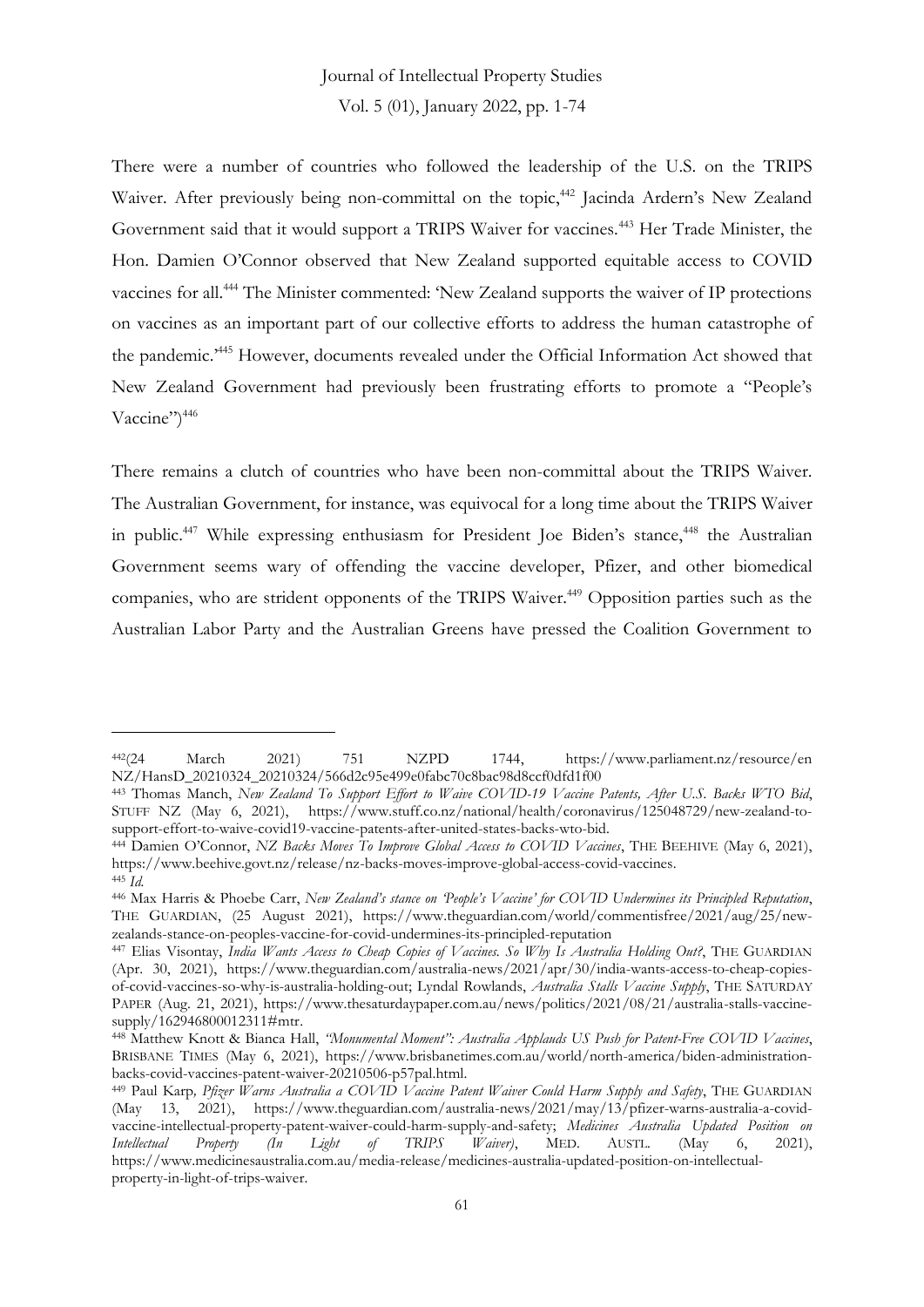# Journal of Intellectual Property Studies

Vol. 5 (01), January 2022, pp. 1-74

support the TRIPS Waiver.<sup>450</sup> Senator Penny Wong and her colleagues in the Australian Labor Party stressed that the need for the adoption of the TRIPS Waiver was urgent, especially given that "*India is in the grips of a heart-breaking emergency, and Africa, with 16 per cent of the world's population, has less than two per cent of vaccines*." <sup>451</sup> Senator Rachel Siewert of the Australian Greens said in a speech: "*The Morrison government should be following suit and should be contributing to the global discussion and supporting the waiver of intellectual property rights on COVID vaccines to ensure that we enable an equal distribution of the vaccines*." <sup>452</sup> In an impassioned speech, Senator Mehreen Faruqi of the Australian Greens implored the Australian Government: "*If you have a skerrick of decency or any sense of morality and responsibility left in you, value people's lives and provide your full-throated support to the TRIPS waiver now*." <sup>453</sup> A number of civil society groups – including Human Rights Watch, MSF Australia, and AFTINET – have encouraged the Coalition Government to adopt the TRIPS Waiver.<sup>454</sup> Michele O'Neil of Unions Australia commented: "*The growing COVID-19 crisis in India shows the urgent need for a ramp up of the production of vaccines to enable equitable access to end this pandemic as quickly as possible*." <sup>455</sup> India's Deputy High Commissioner to Australia, Palaniswamy Subramanyan Karthigeyan, has urged Australia to support a TRIPS Waiver: "*Given the situation we find ourselves in,* 

<sup>450</sup> Elias Visontay, *Pressure Mounts on Australia to Support COVID Vaccine Intellectual Property Waiver for Developing Nations*, THE GUARDIAN (May 6, 2021), https://www.theguardian.com/australia-news/2021/may/06/pressuremounts-on-australia-to-support-covid-vaccine-intellectual-property-waiver-for-developing-nations.

<sup>451</sup> Senator Penny Wong, Mark Butler MP & Madeleine King MP, *Morrison Must Ensure Developing Nations Have Access to Vaccines*, AUSTRALIAN LABOR PARTY (Apr. 30, 2021), https://www.pennywong.com.au/media-hub/mediastatements/morrison-must-ensure-developing-nations-have-access-to-vaccines.

<sup>452</sup> Commonwealth, *Parliamentary Debates*, Senate, 12 May 2021, 6 (Rachel Siewert, Senator) (Austl.), https://parlinfo.aph.gov.au/parlInfo/search/display/display.w3p;query=Id%3A%22chamber%2Fhansards%2F5d7 154b6-80d6-4733-ad27-6f37db4fb595%2F0014%22.

<sup>453</sup> Commonwealth, *Parliamentary Debates*, Senate, 24 August 2021, 38 (Mehreen Faruqi, Senator) (Austl.), https://parlinfo.aph.gov.au/parlInfo/search/display/display.w3p;query=Id%3A%22chamber%2Fhansards%2F62d 6646b-aeca-456e-9883-4d7bd089f14e%2F0105%22.

<sup>454</sup> Sophie McNeill, *Australia Should Back COVID-19 Waiver of Intellectual Property Rules: Waive TRIPS Amid Delta Outbreak, Vaccine Shortages*, HUMAN RIGHTS WATCH (July 25, 2021), https://www.hrw.org/news/2021/07/25/australia-should-back-covid-19-waiver-intellectual-property-rules;

*Australia Must Stop Stalling Negotiations On Landmark Pandemic Monopoly Waiver*, MEDECINS SANS FRONTIERES (June 8, 2021), https://msf.org.au/article/statements-opinion/australia-must-stop-stalling-negotiations-landmark-pandemicmonopoly; Patricia Ranald, *Rich Countries are First in Line for COVID-19 Vaccines Because A Handful of Companies Control the Price and Quantity*, THE GUARDIAN (22 July 2021), https://www.theguardian.com/commentisfree/2021/jul/22/rich-countries-are-first-in-line-for-covid-vaccinesbecause-a-handful-of-companies-control-both-the-price-and-quantity.

<sup>455</sup> Press Release, AUSTRALIAN COUNCIL OF TRADE UNIONS, *Morrison Government Continues to Oppose Vaccine IP Waiver Despite US, NZ Support* (May 6, 2021), https://www.actu.org.au/actu-media/media-releases/2021/morrisongovernment-continues-to-oppose-vaccine-ip-waiver-despite-us-nz-

support?utm\_source=miragenews&utm\_medium=miragenews&utm\_campaign=news.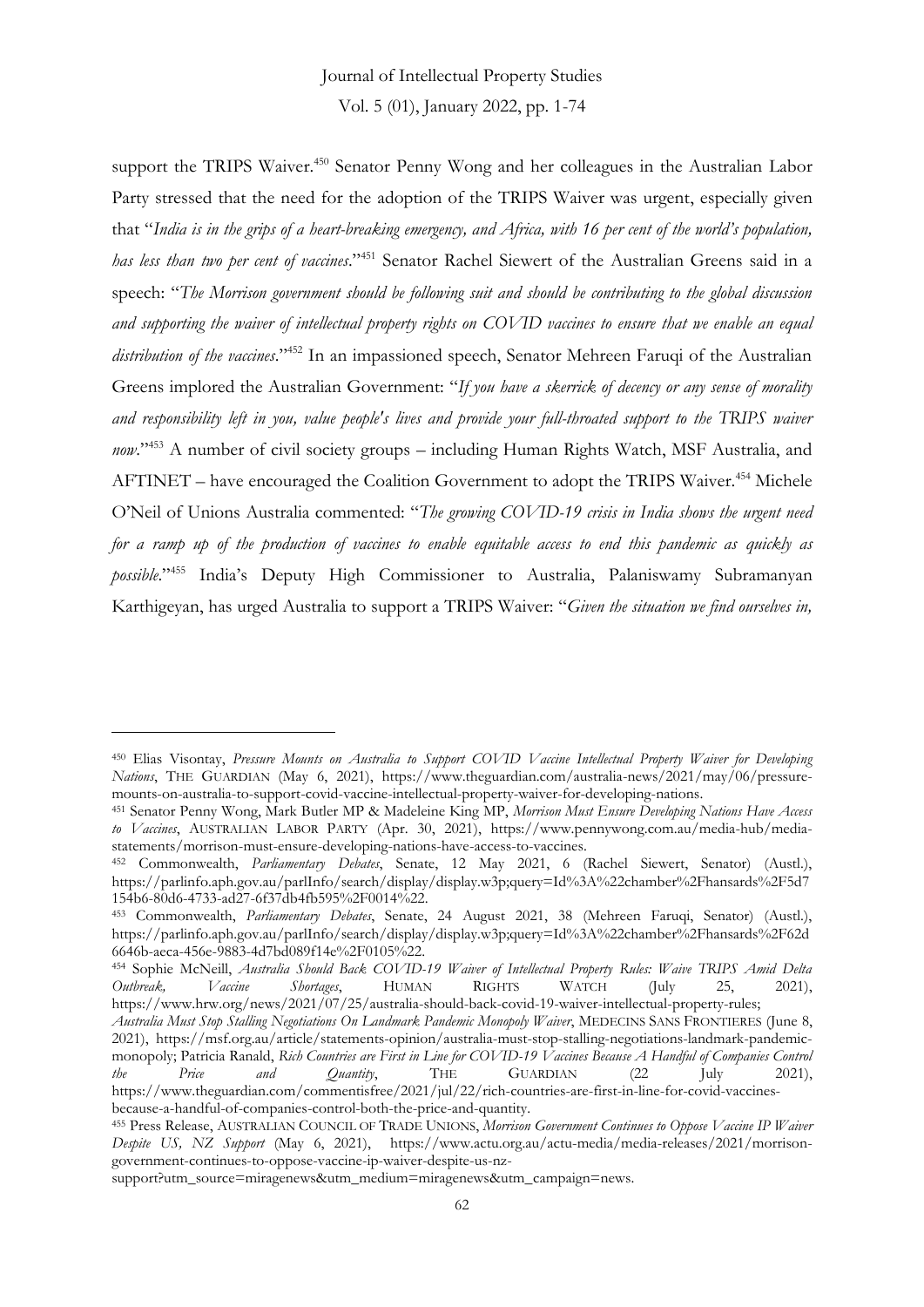*time is of the greatest essence and an effective response to the pandemic requires other countries to make these products accessible, to make it equitable, to make it affordable*." 456

In the end, the Australian Government finally committed to support a TRIPS Waiver for vaccines in September 2021.<sup>457</sup> The Australian Government, though, refused to co-sponsor the TRIPS Waiver.<sup>458</sup> The pharmaceutical and biotechnology industries were aggrieved by the decision of the Australian Government to support a TRIPS Waiver – calling on them to reconsider their decision.<sup>459</sup>

The Liberal Government of Canada has also been rather non-committal about support the TRIPS Waiver.<sup>460</sup> This is disappointing given that past Liberal Governments have been leaders on access to essential medicines,<sup>461</sup> and Prime Minister Justin Trudeau had previously made statements about the importance of universal access to essential medicines.<sup>462</sup> It has also been frustrating that the Liberal Government of Canada has been slow to respond to requests for compulsory licensing for the purposes of exporting medicines overseas during the coronavirus crisis. Professor Richard E. Gold of McGill University wonders whether the Canadian

<sup>456</sup> Bianca Hall, Rachel Clun & Emma Koehn, *Australia Accused of Delaying Campaign To Allow Generic COVID Vaccines*, THE SYDNEY MORNING HERALD (Apr. 29, 2021), https://www.smh.com.au/national/australia-accusedof-delaying-campaign-to-allow-generic-covid-vaccines-20210428-p57n09.html.

<sup>457</sup> Paul Karp and Elias Visontay, *Australia to Support Vaccine Waiver After Months of Pressure from Human Rights Groups,*  THE GUARDIAN (September 8, 2021), https://www.theguardian.com/society/2021/sep/08/australia-to-supportvaccine-waiver-after-months-of-pressure-from-human-rights-groups; Deborah Gleeson, *Australia has Finally Backed a Plan to Let Developing Countries Make Cheap COVID-19 Vaccines — What Matters is What it Does Next*, THE CONVERSATION (September 14, 2021), https://theconversation.com/australia-has-finally-backed-a-plan-to-letdeveloping-countries-make-cheap-covid-19-vaccines-what-matters-is-what-it-does-next-167630; and Stephanie Dalzell, *Australia Backs International Push for Generic COVID-19 Vaccines, but Several Countries Remain Unconvinced*, ABC NEWS (October 6, 2021) https://www.abc.net.au/news/2021-10-06/cph-australia-backs-push-for-generic-covid-19 vaccines/100516060

<sup>458</sup> Denham Sadler, *Australia Refuses to Co-Sponsor COVID-19 Vaccine IP Waiver*, INNOVATIONAUS, (November 4, 2021), https://www.innovationaus.com/australia-refuses-to-co-sponsor-covid-19-vaccine-ip-waiver/

<sup>459</sup> Press Release, AUSBIOTECH AND MEDICINES AUSTRALIA, *COVID-19 Vaccine Patent Waiver will not Speed Up Global Vaccination*, https://www.ausbiotech.org/news/covid-19-vaccine-patent-waiver-will-not-speed-up-globalvaccination-say-ausbiotech-and-medicines-australia

<sup>460</sup> Government of Canada, Statement by Canada at WTO TRIPS Council (Feb. 23, 2021), https://www.international.gc.ca/world-monde/international\_relations-relations\_internationales/wto-omc/2021-02- 23-trips-adpic.aspx?lang=eng.

<sup>461</sup> STEPHEN LEWIS, RACE AGAINST TIME: SEARCHING FOR HOPE IN AIDS-RAVAGED AFRICA (2006); Matthew Rimmer, *The Jean Chretien Pledge to Africa Act: Patent Law and Humanitarian Aid*, 15 (7) *EXPERT OPINION ON THERAPEUTIC PAT.* 889 (2005); Matthew Rimmer, *Race Against Time: The Export of Essential Medicines to Rwanda* 1 (2) *PUB. HEALTH ETHICS* 89 (2008).

<sup>462</sup> TRUDEAU ET AL., supra note 101.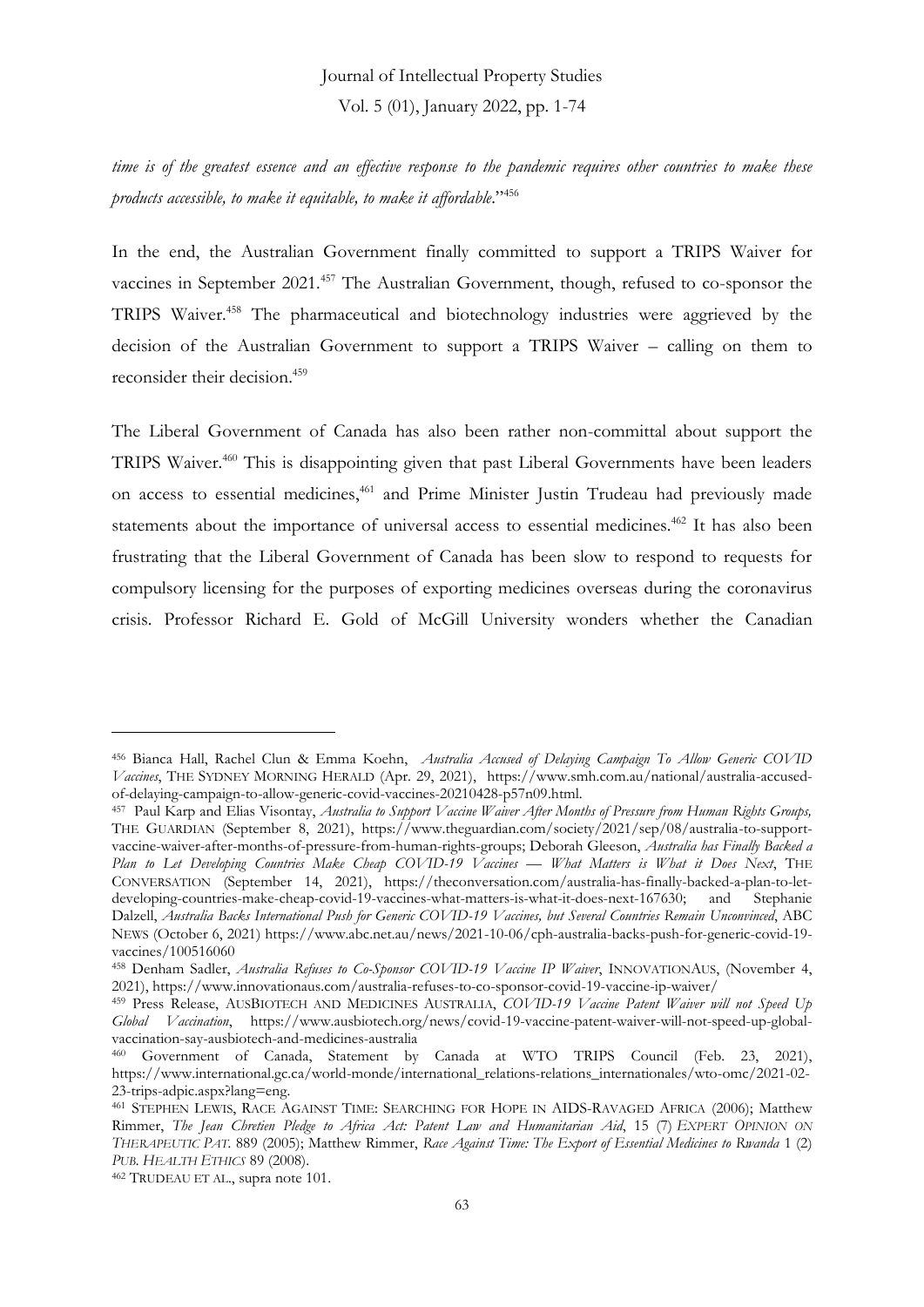Government is fearful of a backlash from Big Pharma: "*Any time that the government worries about exporting or decreasing IP, they're going to get attacked by certain sectors, including the pharmaceutical sector*." <sup>463</sup>

#### **C. Opposition to the TRIPS Waiver**

In spite of the Biden administration's support for the TRIPS Waiver, there are a range of holdouts to the TRIPS Waiver who have been obstructing consensus on the proposal in the World Trade Organization. The European Commission has been steadfast in its opposition to the TRIPS Waiver.<sup>464</sup> The Government of Germany has been particularly resistant to the adoption of a TRIPS Waiver.<sup>465</sup> In 2020, Chancellor Angela Merkel maintained that vaccines for COVID-19 should be treated as global public goods. For instance, she stressed at the 73rd World Health Assembly that a "*vaccine must be accessible and affordable to everyone*." <sup>466</sup> In 2021, Chancellor Angela Merkel engaged in backsliding from this position, and insisted that vaccines for COVID-19 should still be subject to private intellectual property rights.<sup>467</sup> A German government spokeswoman said: "*The protection of intellectual property is a source of innovation and this has to remain so in the future*." <sup>468</sup> This turnaround is perplexing and exasperating – given the previous calls for scientific collaboration and co-operation. Chancellor Angela Merkel came under particular criticism for this volte-face while she was visiting the U.S. in 2021.<sup>469</sup> During her visit to the White House, various U.S. legislators and civil society groups engaged in vocal criticism of her

<sup>463</sup> Ahmar Khan, *Canada lacks 'political will' to waive COVID-19 vaccine patents, Bolivian minister says*, GLOBAL NEWS, (October 6 2021) https://globalnews.ca/news/8243635/bolivian-minister-canada-covid-vaccine-waiver/

<sup>464</sup> Andrew Green, *Europe Still Can't Get on Board with the TRIPS Waiver*, DEVEX (May 31, 2021), https://www.devex.com/news/europe-still-can-t-get-on-board-with-the-trips-waiver-100027.

<sup>465</sup> Joseph Choi, *Merkel Breaks with Biden on US Plan to Waive Patent Protections for COVID-19 Vaccines*, THE HILL (May 6, 2021), https://thehill.com/policy/international/552171-merkel-breaks-with-biden-on-us-plan-to-waive-patentprotections-for.

Matthew Rimmer (@DrRimmer), TWITTER (May 19, 2020, 5:46 PM), https://twitter.com/DrRimmer/status/1262718696314638336?s=20; *See also*, *Merkel: Coronavirus Pandemic Will Be Overcome Quicker If World Works Together*, REUTERS (May 18, 2020), https://www.reuters.com/article/us-healthcoronavirus-who-merkel/merkel-coronavirus-pandemic-will-be-overcome-quicker-if-world-works-together-

idUSKBN22U1HY; *G20: Angela Merkel Calls for Global Action to Beat Coronavirus*, DW NEWS (Nov. 21, 2020), https://www.dw.com/en/g20-angela-merkel-calls-for-global-action-to-beat-coronavirus/a-55686409?maca=en-Twitter-sharing.

<sup>467</sup> Arne Delfs & Eric Martin, *Merkel Pushes Back on Vaccine Patent Waiver in Row with U.S.*, BLOOMBERG (May 7, 2021), https://www.bloomberg.com/news/articles/2021-05-06/merkel-pushes-back-on-vaccine-patent-waiver-inclash-with-biden.

<sup>468</sup> *Id.*

<sup>469</sup> Jake Johnson, *Biden-Merkel Meeting Fails to Move Forward Vaccine Patent Waiver*, TRUTHOUT (July 16, 2021), https://truthout.org/articles/biden-merkel-meeting-fails-to-move-forward-vaccine-patentwaiver/?utm\_campaign=Truthout+Share+Buttons.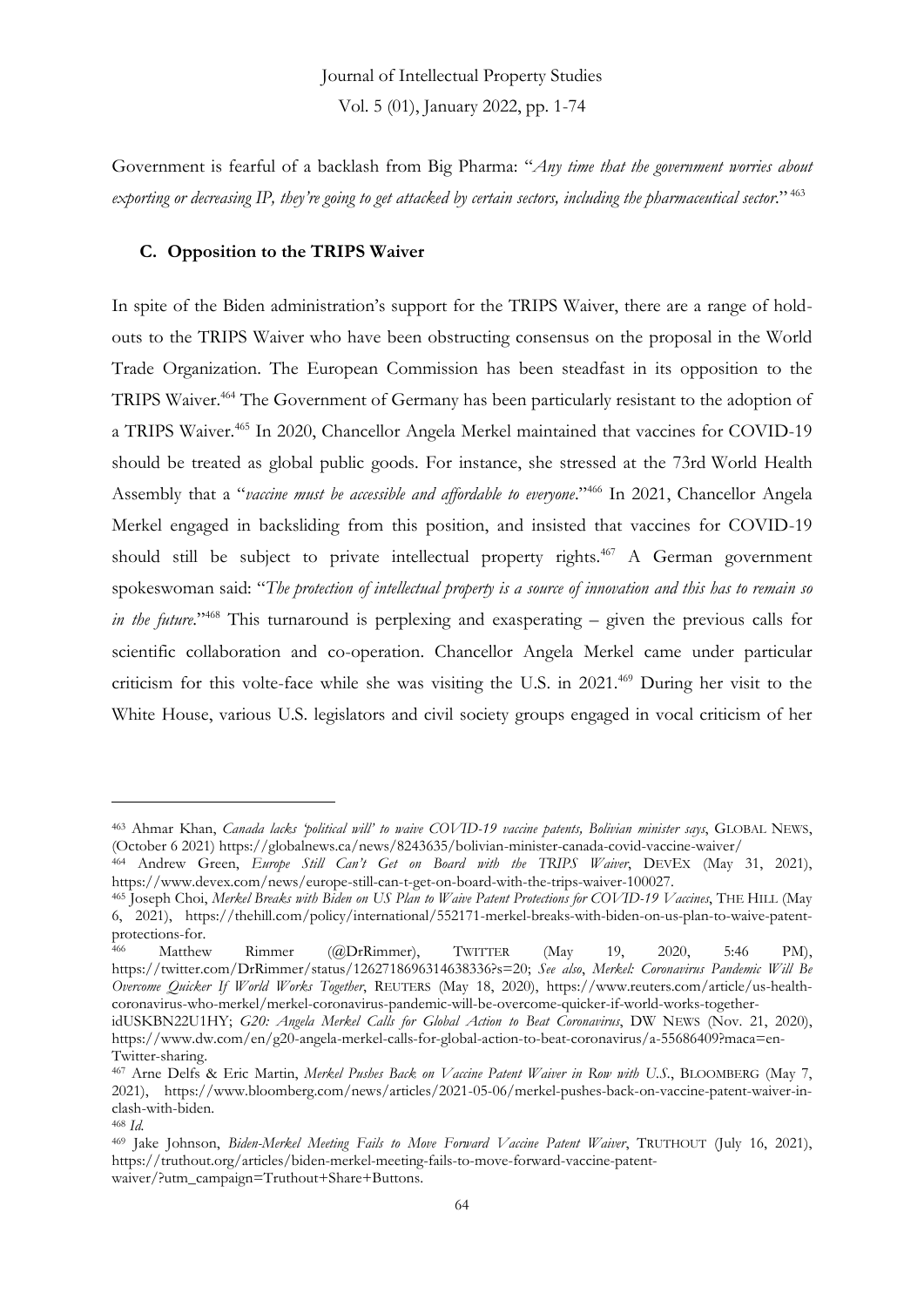stance.<sup>470</sup> The People's Vaccine Campaign mounted a vigorous campaign to change the mind of German Chancellor Angela Merkel about her position on the TRIPS Waiver.<sup>471</sup>

The European Parliament, in a vote, called upon the European Commission to support a TRIPS Waiver.<sup>472</sup> In a resolution adopted with 355 votes in favour, 263 against and 71 abstentions, the European Parliament proposed negotiations start for a temporary waiver of the WTO TRIPS Agreement on patents to improve global access to affordable COVID-19-related medical products and to address global production constraints and supply shortages.<sup>473</sup>

After some equivocation, French President Emmanuel Macron has also called for the European Commission to support the TRIPS Waiver.<sup>474</sup>

Other opponents of the TRIPS Waiver include the Governments of the United Kingdom, Switzerland,<sup>475</sup> Norway,<sup>476</sup> and Brazil. Somewhat indecisively, Japan has said that it would not oppose the TRIPS Waiver but it would not endorse the TRIPS Waiver either.<sup>477</sup>

The Conservative Government led by Boris Johnson has resisted entreaties to support the TRIPS Waiver.<sup>478</sup> Former British Prime Minister Gordon Brown has pressed the current United

<sup>470</sup> Press Release, Rep. Jan Schakowsky, *Schakowsky, Colleagues Request Meeting with Merkel To Discuss European Union Blocking TRIPS Waiver* (12 July 2021), https://schakowsky.house.gov/media/press-releases/schakowsky-colleaguesrequest-meeting-merkel-discuss-european-union-blocking; *U.S. lawmakers ask for Meeting on WTO Waiver with Merkel during Washington Visit*, REUTERS (July 13, 2021), https://www.reuters.com/world/us/us-lawmakers-ask-meetingwto-waiver-with-merkel-during-washington-visit-2021-07-13.

<sup>471</sup> *Biden-Merkel Summit Fail: Pres. Biden Unable to End Germany's Blockade of COVID WTO TRIPS Waiver He Seeks to End Pandemic*, PUBLIC CITIZEN (July 15, 2021), https://www.citizen.org/news/biden-merkel-summit-fail-pres-bidenunable-to-end-germanys-blockade-of-covid-wto-trips-waiver-he-seeks-to-end-the-pandemic/.

<sup>472</sup> European Parliament Press Release IPR/05/514, *Parliament Calls for Temporary COVID-19 Vaccine Patent Waiver* (July 10, 2021), https://www.europarl.europa.eu/news/en/press-room/20210604IPR05514/parliament-calls-fortemporary-covid-19-vaccine-patent-waiver.

<sup>473</sup> EUR. PARL. DOC., *supra* note 113.

<sup>474</sup> Lotte Leicht, *European Commission Increasingly Isolated On COVID Patent Waivers: French President Emmanuel Macron*  and the European Parliament Endorsed Making Vaccines More Available, HUMAN RIGHTS WATCH (June 11, 2011), https://www.hrw.org/news/2021/06/11/european-commission-increasingly-isolated-covid-patent-waivers.

<sup>475</sup> IGE, *Suspension of the TRIPS Agreement During the COVID-19 Pandemic*? (2020) https://www.ige.ch/en/intellectualproperty/ip-and-society/swiss-health-foreign-policy-and-access-to-therapeutic-products/suspension-of-the-tripsagreement

<sup>476</sup> Norway in Geneva, Statement by Norway at WTO TRIPS Council (Oct. 16, 2020), https://www.norway.no/en/missions/wto-un/nig/latest-news/trips1610.

<sup>477</sup> Human Rights Watch, *Quad Leaders Should Back Covid-19 Intellectual Property Waiver*, (September 23, 2021) https://reliefweb.int/report/world/quad-leaders-should-back-covid-19-intellectual-property-waiver

<sup>478</sup> Hannah Summers, *Britain in Talks to Waive Covid Vaccine Patents to improve Global Access to Jabs*, THE GUARDIAN (May 20, 2021), https://www.theguardian.com/global-development/2021/may/20/britain-in-talks-to-waive-covidvaccine-patents-to-improve-global-access-to-jabs; Larry Elliott, *Labour says UK must "Get off the Fence" over Global Covid Vaccine Access*, THE GUARDIAN (May 20, 2021), https://www.theguardian.com/world/2021/may/20/labour-uk-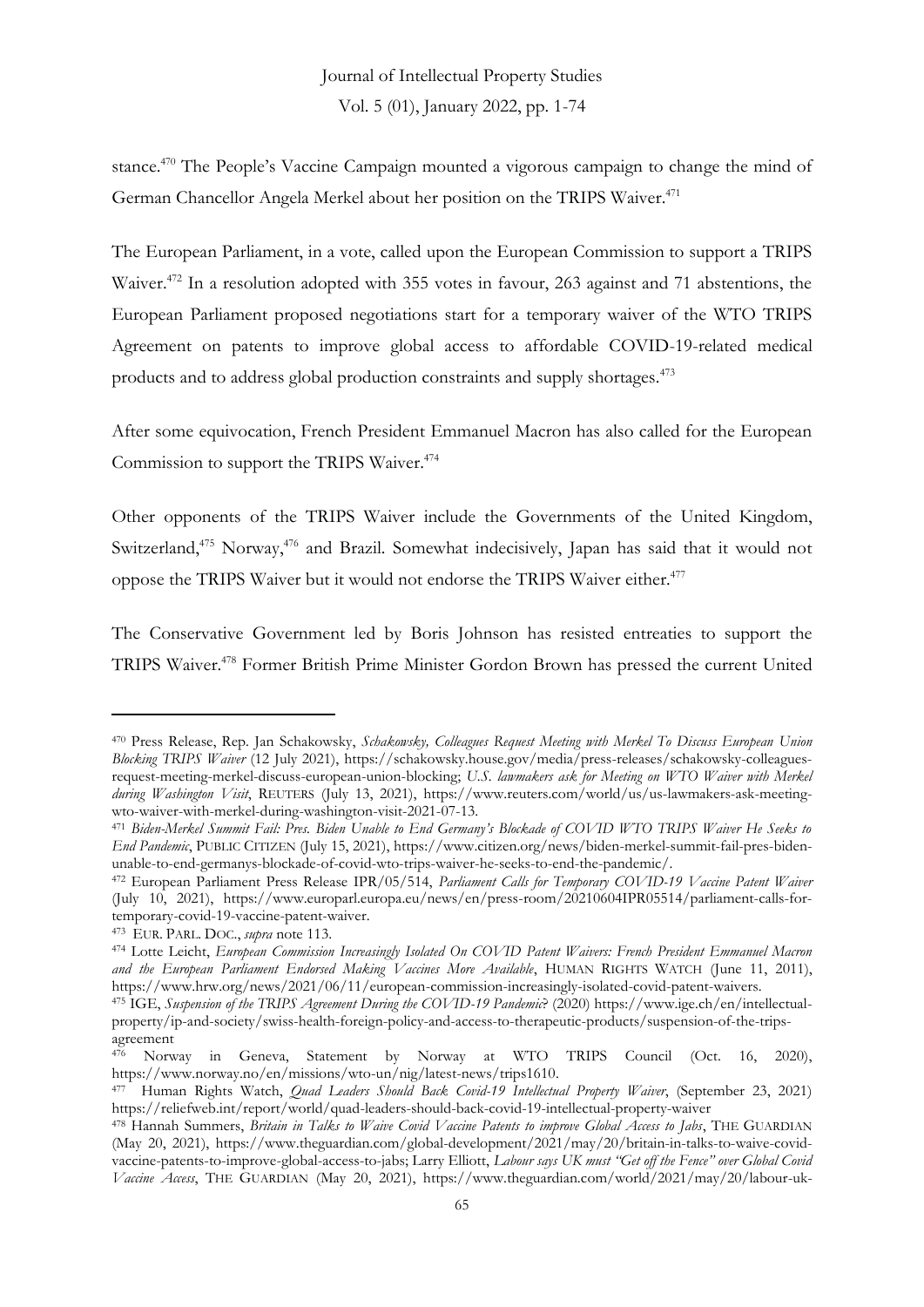Kingdom government and other members of the G7 do more on access to essential medicines.<sup>479</sup> 80 Members of Parliament signed a petition on Intellectual Property and the COVID-19 response.<sup>480</sup> The co-sponsors included Caroline Lucas from the Green Party, Navendu Mishra and Clive Lewis of the British Labour Party, Layla Moran and Wendy Chamberlain of the Liberal Democrats, and Independent Claudia Webbe. The petition "*urges the Government to recognise that intellectual property barriers are hindering equitable access to COVID-19 health technologies, reconsider its position and support the waiver proposal at upcoming TRIPS Council and WTO General Council Meetings*." 481 Navendu Mishra has lamented: "*It was incredibly short-sighted of the UK to oppose the TRIPS waiver at the WTO last October and it must now reconsider its position and heed the calls of more than 150 former heads of state (including Gordon Brown) and Nobel laureates for a people's vaccine, which would help to overcome Covid vaccine inequality*." <sup>482</sup> Richard Burgon MP has also called for the United Kingdom to support a 'People's Vaccine.'<sup>483</sup>

The Gates Foundation has a history of supporting intellectual property maximalist positions in the debate over access to essential medicines.<sup>484</sup> The Gates Foundation was initially supportive of private intellectual property holders being in charge of the distribution of vaccines, treatments, and diagnostics. However, there have been major challenges and barriers to the delivery of COVID-19 technologies. Bill Gates has warned of a "*longer, more unjust, deadlier pandemic*" if

global-covid-vaccine-access-patent-waiver; Aubrey Allegretti, *MPs Tell Johnson: You Have A Duty to Help Vaccinate the World*, THE GUARDIAN (June 1, 2021), https://www.theguardian.com/society/2021/may/31/mps-boris-johnsondonate-vaccines-poorer-countries.

<sup>479</sup> Gordon Brown, *The G7 must push for Global Vaccination. Here's How it Could Do It*, THE GUARDIAN (Apr. 12, 2021), https://www.theguardian.com/commentisfree/2021/apr/12/g7-global-vaccination-covid; Gordon Brown, *Despite the Grand Words, This G7 Falls Devastatingly Short On Vaccines*, THE GUARDIAN (June 14, 2021), https://www.theguardian.com/commentisfree/2021/jun/14/grand-words-g7-vaccines-summit-failure-gordon-

brown; Gordon Brown, *The World Is Making Billions of COVID Vaccine Doses, So Why Is Africa Not Getting Them*, THE GUARDIAN (Aug. 16, 2021), https://www.theguardian.com/commentisfree/2021/aug/16/world-billions-covidvaccine-doses-africa-unprotected; GORDON BROWN, SEVEN WAYS TO CHANGE THE WORLD: HOW TO FIX THE MOST PRESSING PROBLEMS WE FACE (2021).

<sup>480</sup> EDM 1451 - Intellectual Property and COVID-19 Response, UNITED KINGDOM PARLIAMENT (08 Feb. 2021), https://edm.parliament.uk/early-day-motion/58063/intellectual-property-and-covid19-response.  $481 \overline{Id}$ .

<sup>482</sup> Navendu Mishra, *India's COVID Spiral is Nothing Short of Horrifying – And The UK Must Act*, MIRROR (Apr. 30, 2021), https://www.mirror.co.uk/news/politics/indias-covid-spiral-nothing-short-24015159; *See also*, Navendu Mishra, *There Should Be No Monopolies in a Pandemic*, POLITICS (Nov. 20, 2020), https://politics.co.uk/commentanalysis/2020/11/20/there-should-be-no-monopolies-in-a-pandemic.

<sup>483</sup> Richard Burgon, *A Vaccine That Serves All of Humanity – Not Private Profit*, MORNING STAR, https://morningstaronline.co.uk/article/f/vaccine-serves-all-humanity-not-private-profit.

<sup>484</sup> Matthew Rimmer, *The Lazarus Effect: The (RED) Campaign, and Creative Capitalism*, *in INCENTIVES FOR GLOBAL PUBLIC HEALTH: PATENT LAW AND ACCESS TO MEDICINES,* 313 *(Thomas Pogge, Matthew Rimmer & Kim Rubenstein ed., 2010)*.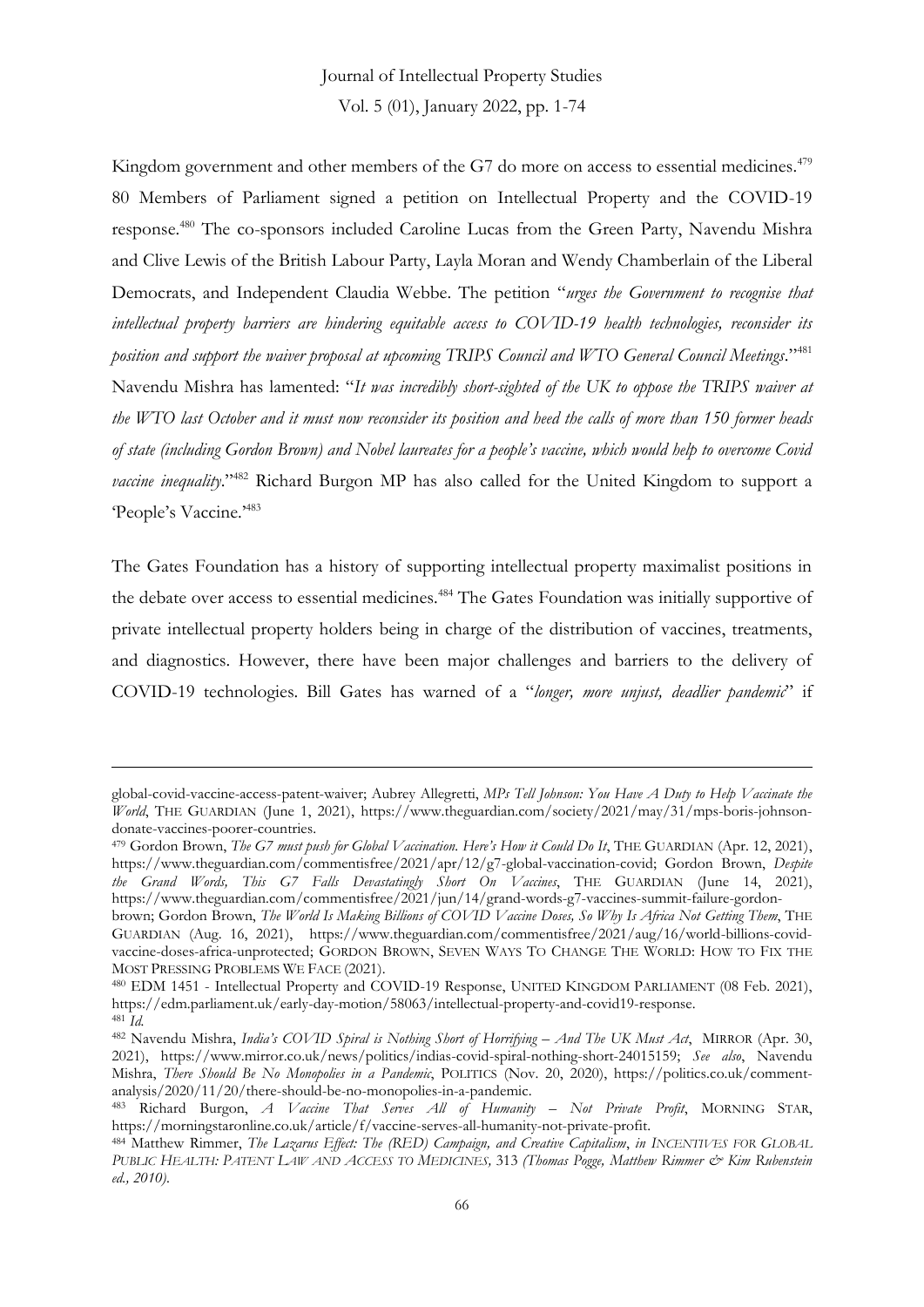market forces are left to distribute medicines.<sup>485</sup> The Gates Foundation was a reluctant, late supporter of the TRIPS Waiver.<sup>486</sup> There is a need to set in place mechanisms to ensure the fair and equitable distribution of COVID-19 technologies in the U.S. and elsewhere.

Big pharmaceutical companies and vaccine developers are clearly seeking to delay, frustrate, and block the passage of the TRIPS Waiver.<sup>487</sup> There has been an extensive lobbying campaign by intellectual property owners to nation governments against the adoption of the TRIPS Waiver. 488 Vaccine developers have also been placing great pressure upon nation states during negotiations to acquire vaccines.<sup>489</sup> It remains to be seen whether the TRIPS Waiver proposed by South Africa and India will be realized in a timely fashion – if it all.

If the TRIPS Waiver does get up, many countries will also have to consider their commitments under TRIPS+ and TRIPS++ agreements like the bilateral trade agreement, the *Australia-U.S.* Free Trade Agreement 2004<sup>490</sup> and the regional trade agreement, the *Trans-Pacific Partnership*.<sup>491</sup> It

<sup>485</sup> John Miller, *Bill Gates calls for COVID-19 Meds to Go to People Who Need Them, Not "Highest Bidder"*, THE SYDNEY MORNING HERALD (June 10, 2020), https://t.co/pAp3g9QXgT?amp=1.

<sup>486</sup> Catherine Cheney, *Gates Foundation Reverses Course on COVID-19 Vaccine Patents*, DEVEX (May 7, 2021), https://www.devex.com/news/gates-foundation-reverses-course-on-covid-19-vaccine-patents-99810.

<sup>487</sup> Paul Karp, *Pfizer Warns Australia a COVID Vaccine Patent Waiver Could Harm Supply and Safety*, THE GUARDIAN (May 13, 2021), https://www.theguardian.com/australia-news/2021/may/13/pfizer-warns-australia-a-covidvaccine-intellectual-property-patent-waiver-could-harm-supply-and-safety.

<sup>488</sup> Lee Fang, *Pharmaceutical Industry Dispatches Army of Lobbyists to Block Generic COVID-19 Vaccines,* THE INTERCEPT (Apr. 23, 2021), https://theintercept.com/2021/04/23/covid-vaccine-ip-waiver-lobbying; Lee Fang, *Hollywood Lobbyists Intervene Against Proposal to Share Vaccine Technology,* THE INTERCEPT (Apr. 28, 2021), https://theintercept.com/2021/04/27/covid-vaccine-copyright-hollywood-lobbyists; Lee Fang, *Documents Reveal*  Pharma Plot to Stop Generic COVID-19 Vaccine Waiver, THE INTERCEPT https://theintercept.com/2021/05/14/covid-vaccine-waiver-generic-phrma-lobby; Brett Wilkins, *Big Pharma Plotting to Derail Biden's COVID Vaccine Waiver: Report*, SALON (May 17, 2021), https://www.salon.com/2021/05/17/bigpharma-plotting-to-derail-covid-vaccine-waiver-report\_partner

<sup>489</sup> Madlen Davies et al., *"Held to Ransom": Pfizer Demands Governments Gamble with State Assets to Secure Vaccine Deal*, THE BUREAU OF INVESTIGATIVE JOURNALISM (Feb. 23, 2021), https://www.thebureauinvestigates.com/stories/2021-02-23/held-to-ransom-pfizer-demands-governments-gamblewith-state-assets-to-secure-vaccine-deal; *Investigation: Drugmaker "Bullied" Latin American Nations*, AL JAZEERA (Mar. 11, 2021), https://www.aljazeera.com/news/2021/3/11/investigation-pfizer-bullied-latin-american-nations; Zain Rizvi, *Pfizer's Power*, PUBLIC CITIZEN, (October 19, 2021), https://www.citizen.org/article/pfizers-power/; Adam Taylor, *In Secret Vaccine Contracts with Governments, Pfizer took Hard Line in Push for Profit, Report says*, THE WASHINGTON POST, (October 19, 2021) https://www.washingtonpost.com/world/2021/10/19/secret-vaccine-contracts-withgovernments-pfizer-took-hard-line-push-profit-report-says/ and Zain Rizvi, *Public Citizen Blasts Pfizer for Putting Corporate Profit Over Increasing Access to COVID Vaccines*, DEMOCRACY NOW!, (October 22, 2021), https://www.democracynow.org/2021/10/22/public\_citizen\_researcher\_exposes\_pfizer\_vaccines

<sup>490</sup> Australia-U.S. Free Trade Agreement, Austl.-U.S., May 18, 2004 ,118 Stat. 919; *See generally,* Matthew Rimmer, *Robbery Under Arms: Copyright Law and the Australia-U.S. Free Trade Agreement* 11 (3) *FIRST* MONDAY (March 2006) http://firstmonday.org/ojs/index.php/fm/article/view/1316 and Ken Harvey et al., *Will the Australia-U.S. Free Trade Agreement Undermine the Pharmaceutical Benefits Scheme?*, 181 (5) MED. J. OF AUS. 256 (October 2004).

<sup>491</sup> Trans-Pacific Partnership (TPP), 4 Feb. 2016, and *Comprehensive and Progressive Agreement for Trans-Pacific Partnership* (2018), https://www.dfat.gov.au/sites/default/files/tpp-11-treaty-text.pdf; *See generally*, Matthew Rimmer, *The Trans-*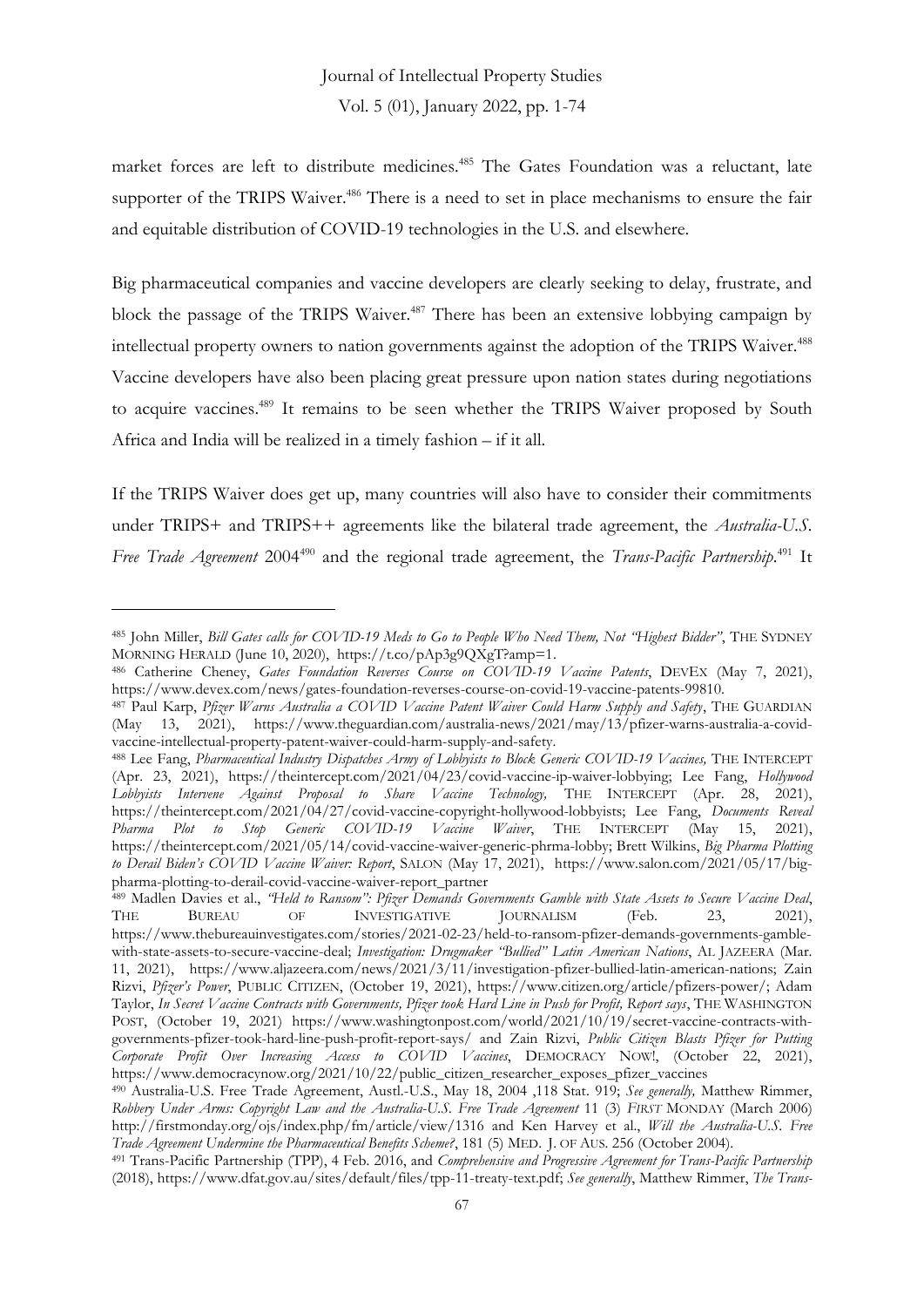may well be complicated seeking additional waivers in respect of the obligations and commitments under TRIPS+ and TRIPS ++ agreements.

### **D. Community Support for the TRIPS Waiver**

Human rights bodies have made supporting statements about the need for universal, affordable vaccination for COVID-19.<sup>492</sup>

There has been an open petition by over 100 academics, scholars, and researchers, calling for the adoption of the TRIPS Waiver.<sup>493</sup> The letter stressed: "The temporary TRIPS waiver - as proposed by *India and South Africa and supported by more than 100 countries - is a necessary and proportionate legal measure towards the clearing of existing intellectual property barriers to scaling up of production of COVID-19 health technologies in a direct, consistent and effective fashion*." <sup>494</sup> The community of scholars demanded: "*We call on the governments of the United Kingdom of Great Britain and Northern Ireland, Australia, Brazil, Japan, Norway, Switzerland and the European Union to drop their opposition to the TRIPS Waiver proposal at the World Trade Organisation and to support the waiver*." <sup>495</sup> In addition to the passage of the TRIPS Waiver, the academics called for the adoption of a package of measures – including the "*global coordination of supply chains; streamlining regulatory approval processes and sharing exclusive data from regulatory dossiers; and investment in the WHO's C-TAP and the mRNA technology transfer hub in South Africa*." 496

*Pacific Partnership: Intellectual Property, Public Health, and Access to Essential Medicines* 29 INTELL. PROP. J. 277 (2017); DEBORAH GLEESON, & RONALD LABONTE, TRADE AGREEMENTS AND PUBLIC HEALTH: A PRIMER FOR HEALTH POLICY MAKERS, RESEARCHERS AND ADVOCATES (2020); MATTHEW RIMMER, THE TRANS-PACIFIC PARTNERSHIP: INTELLECTUAL PROPERTY AND TRADE IN THE PACIFIC RIM (2020).

<sup>492</sup> Statement by Committee on Economic, Social and Cultural Rights on Universal Affordable Vaccination for COVID-19, International Cooperation and Intellectual Property, E/C.12/2021/1 (March 12, 2021) https://t.co/YbLQw8bq3G?amp=1; U.N. Human Rights Council, Ensuring Equitable, Affordable, Timely and Universal Access for All Countries to Vaccines in Response to the Coronavirus Disease (COVID-19) Pandemic, A/HRC/46/L.25/Rev.1 (March 17, 2021).

<sup>493</sup>Academic Open Letter in Support of the TRIPS Intellectual Property Waiver Proposal (July 2021), https://docs.google.com/forms/d/e/1FAIpQLSfS497FZW5oNf2tk46rzdUAYswABW91OT91QarsaFTvoBLHv Q/viewform; *Waive Intellectual Property Protection for COVID Vaccines urge over 100 IP Academic Experts*, THE LONDON SCH. OF ECON. AND POL. SCI. (July 13, 2021), https://lse.ac.uk/News/Latest-news-from-LSE/2021/g-July-21/Waive-intellectual-property-protection-for-COVID-vaccines.aspx.

<sup>494</sup> *Id.*

<sup>495</sup> *Id.*

<sup>496</sup> *Id.*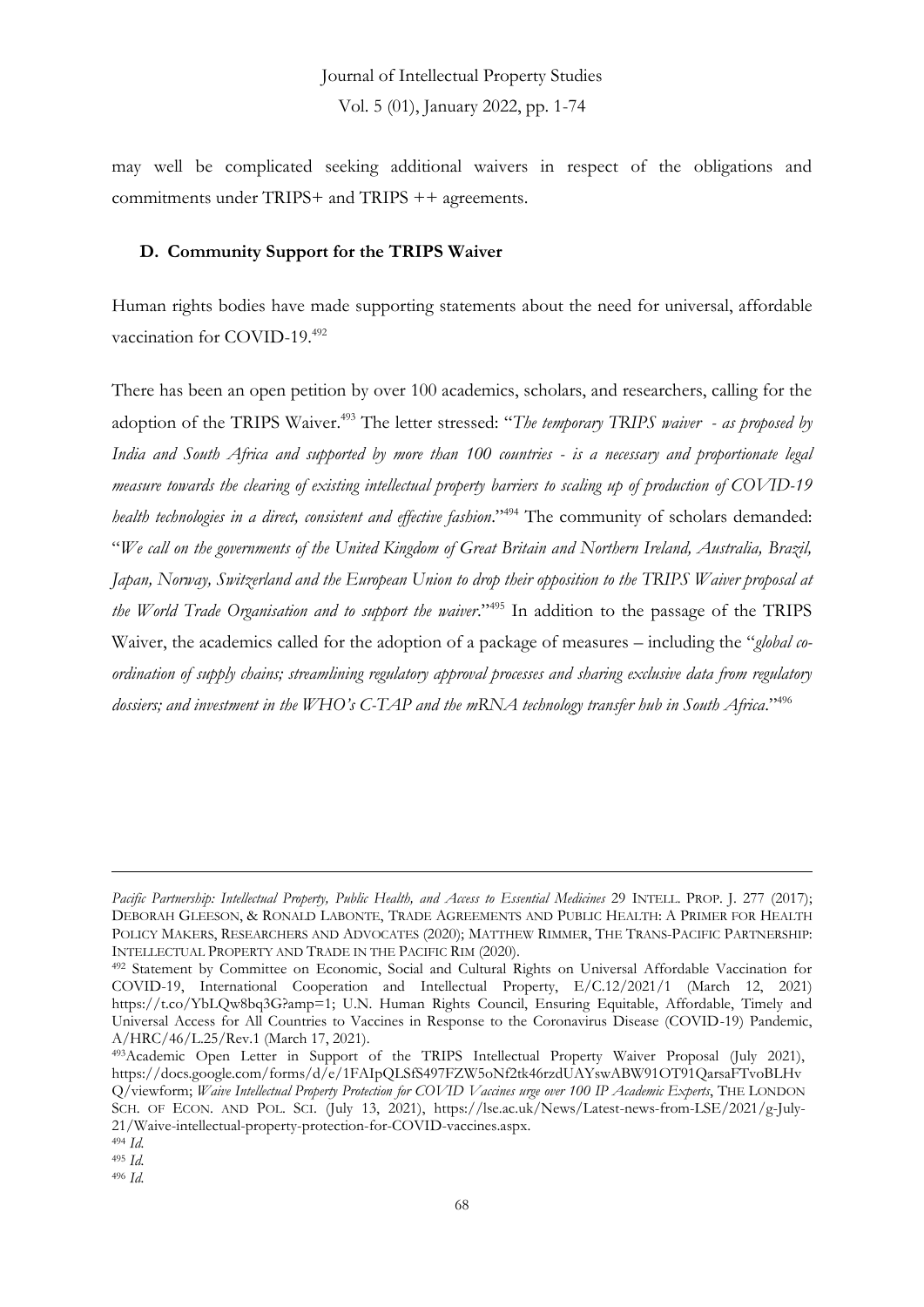In July 2021, MSF has complained that opposing countries have been filibustering negotiations on the TRIPS Waiver at the WTO.<sup>497</sup> Dr Tom Ellman, director of MSF's Southern Africa Medical Unit, despaired: "*It is outrageous to see countries blocking the TRIPS Waiver that is desperately needed as an important tool to remove legal barriers and allow production to be scaled up by multiple manufacturers for critical COVID-19 drugs, diagnostics and vaccines*." <sup>498</sup> Ellman commented: "*At a moment when we are in race against time to save lives and control the spread of unchecked transmission and development of new dangerous variants, pharmaceutical corporation's business-as-usual approach is intolerable*." 499 Ellman called for a broad version of the TRIPS Waiver to be adopted, which covered not just vaccines, bur also treatments, diagnostics, and other health technologies.<sup>500</sup> The surge of the Delta strain of the coronavirus in 2021 has made the need for an effective response to global need for access to essential medicines all the more urgent.

In November 2021, the International Commission of Jurists issued an opinion, calling for the waiver of global intellectual property rights for COVID-19 vaccines and therapeutics.<sup>501</sup> The International Commission of Jurists recognised "*that for the pandemic to end, or at least be brought under control, urgent access to vaccines is crucial, even if they are not the only determinant of the rights to health, science, equality and life*".<sup>502</sup> The Opinion observed: "*Failing to implement legitimate and legal, public health safeguards, as provided in the TRIPS Agreement, including by creating obstacles to the TRIPS waiver negotiations, constitutes a failure on the part of States parties to fulfil their human rights obligations under the rights to health, equality, science and life*." 503

<sup>497</sup> *Opposing Countries Must Stop Filibustering Negotiations on 'TRIPS Waiver' at WTO*, MEDECINS SANS FRONTIERES ACCESS CAMPAIGN (July 26, 2021), https://msfaccess.org/opposing-countries-must-stop-filibustering-negotiationstrips-waiver-wto.

<sup>498</sup> *Id.*

<sup>499</sup> *Id.*

<sup>500</sup> *Id.*

<sup>501</sup> International Commission of Jurists, *Global Jurists call for Waiver of Global Intellectual Property Rights for COVID-19 Vaccines and Therapeutics*, (November 8, 2021), https://www.icj.org/global-jurists-call-for-waiver-of-globalintellectual-property-rights-for-covid-19-vaccines-and-therapeutics/; and International Commission of Jurists, *Human Rights Obligations of States to not Impede the Proposed COVID-19 TRIPS Waiver*, (November 2021) https://www.icj.org/wp-content/uploads/2021/11/Human-Rights-Obligations-States-Proposed-COVID-19- TRIPS-Waiver.pdf

<sup>502</sup> International Commission of Jurists, *Human Rights Obligations of States to not Impede the Proposed COVID-19 TRIPS Waiver*, (November 2021), 1, https://www.icj.org/wp-content/uploads/2021/11/Human-Rights-Obligations-States-Proposed-COVID-19-TRIPS-Waiver.pdf <sup>503</sup> *Id*., 17.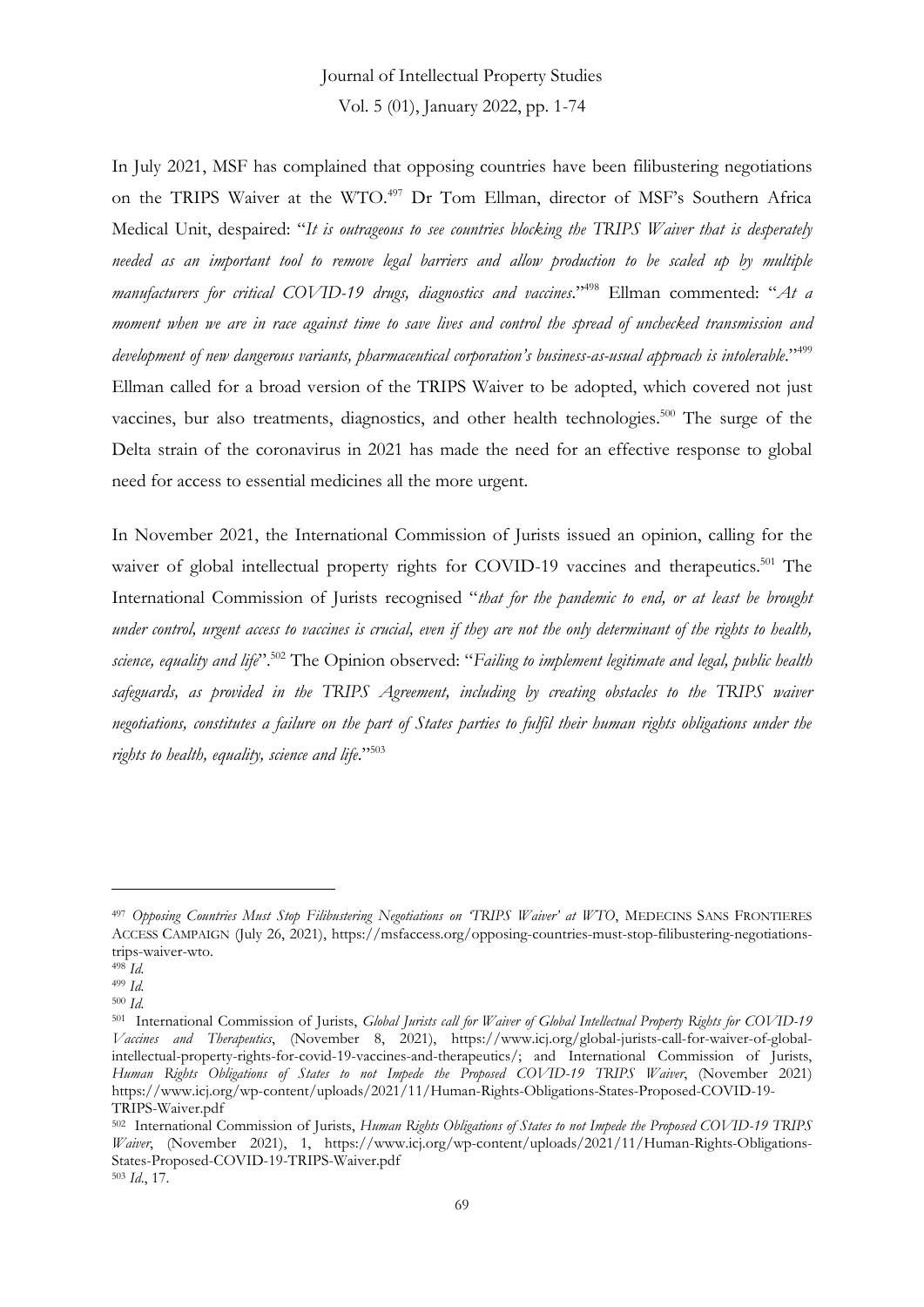Journal of Intellectual Property Studies

Vol. 5 (01), January 2022, pp. 1-74

#### **IX.CONCLUSION**

This paper has told the story of the People's Vaccine Alliance – a ragtag group of advocates, activists, and rebels who have challenged the status quo in respect of intellectual property and access to essential medicines. This social movement has questioned profiteering by pharmaceutical companies, vaccine developers, and medical diagnostics entities who have sought to maximise their intellectual property rights related to COVID-19 technologies. The Alliance has also highlighted that vaccine nationalism has been raging during the public health coronavirus crisis. There have been profound inequities in the distribution of COVID-19 vaccines, treatments, diagnostics, and other technologies.

There have been a variety of alternative models of intellectual property advanced in the public policy debates – but they have been slow to reach a critical mass, and have faced considerable opposition and resistance from established biomedical industries. Susi Geiger and Aisling McMahon have questioned the proliferation of proposals for vaccine equity for COVID-19.<sup>504</sup> It is true that many of the proposals for intellectual property sharing are still at an immature stage of development. The campaign for a People's Vaccine is a new social movement – although it has had some early successes, it still has much work to do. The ACT-Accelerator, and its constituent parts like COVAX have struggled to obtain sufficient health financing to achieve its goals to promoting research, development, and deployment of COVID-19 technologies. The Medicines Patent Pool and C-TAP have had to contend with uncooperative intellectual property holders. Compulsory licensing and crown use have been mooted by various nation states in response to the demands of vaccine developers and other intellectual property rights holders. Although there have been massive public investments in COVID-19 technologies, public sector licensing has been patchy. There has been experimentation with patent pledges. But so far, the take-up has been largely by private information technology companies, and public sector research organisations. The TRIPS Waiver advanced by South Africa and India has made some progress in the WTO with the Biden Administration expressing a willingness to support a TRIPS Waiver for Vaccines. However, there remains entrenched resistance to a TRIPS Waiver from established developed nations like Germany, Switzerland, and Norway, with close ties to biomedical industries.

<sup>504</sup> Susi Geiger & Aisling McMahon, *Too Many Cooks or Too Many Recipes? An Analysis of the Institutional Landscape and Proliferation of Proposals for Global Vaccine Equity* (Geary Inst., U. C. Dublin, Working Paper No. 202108, 2021).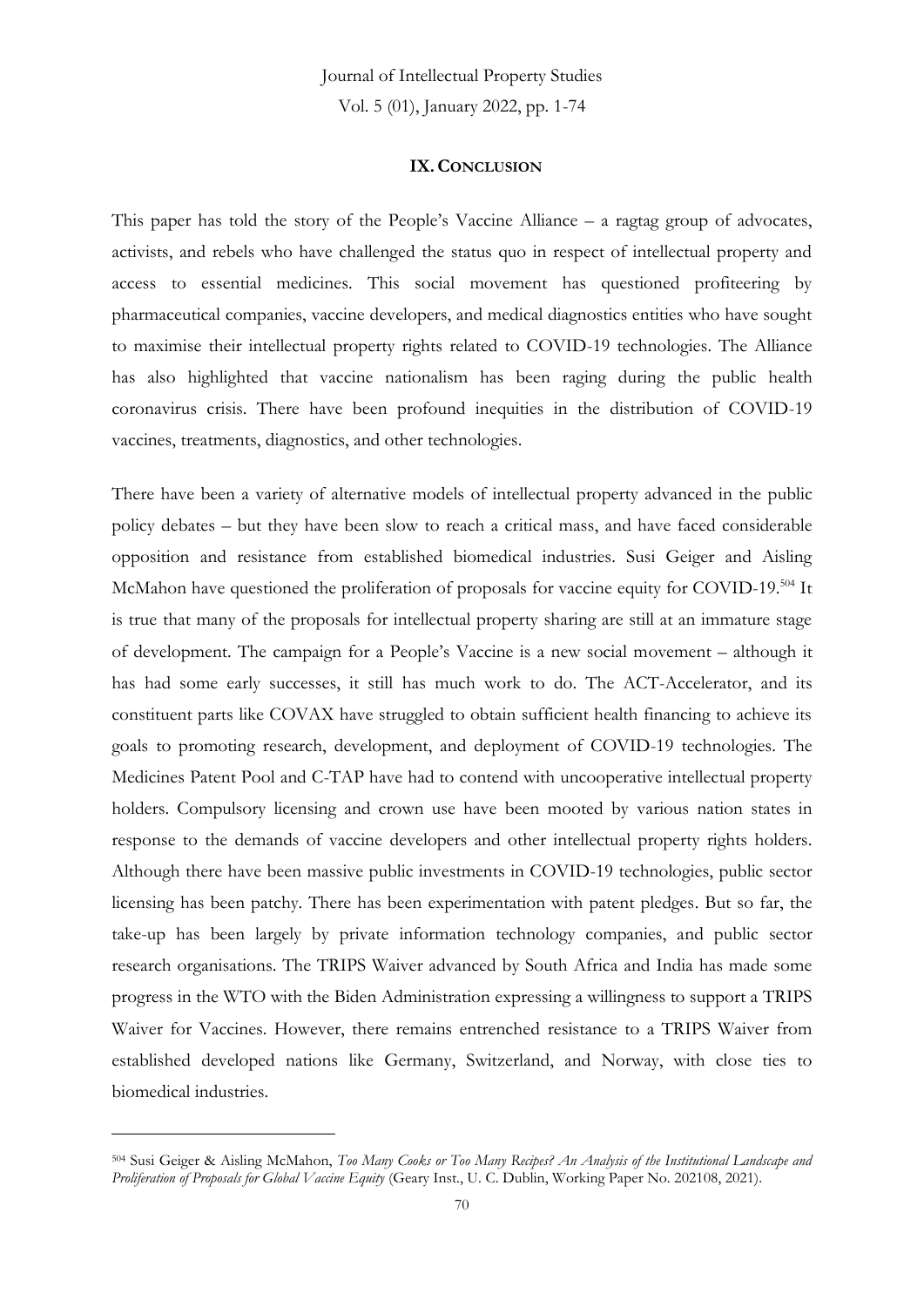By its nature, this study is a provisional overview of a panoply of policy proposal, rather than an in-depth, exhaustive study of a single particular option. No doubt future research by this author and other scholars in the field of access to essential medicines will delve further into the evolution of these particular policy options, and evaluate the success or otherwise of these endeavours and ventures in their own right and through combinations. Ellen 't Hoen and her collaborators have noted: 'Several initiatives have been proposed that begin to address key challenges of scaling up vaccine production capacity, but so far in limited or piecemeal ways.'<sup>505</sup> The background paper concludes: 'What is ultimately needed is a cohesive global action plan that addresses the legal, technical and financial barriers to rapid scale-up of vaccine production.'<sup>506</sup> The research and development of vaccines, treatments, and diagnostics has also been proceeding apace. Successful COVID-19 technologies will no doubt be in high demand, and will raise complex questions about intellectual property and access to medicines. The nature of the coronavirus public health crisis has also been evolving, particularly with the appearance of new variants.

The coronavirus public health crisis may well lead to a realignment of international intellectual property law. Reflecting upon the coronavirus crisis, the novelist Arundhati Roy has observed that there is an opportunity for a reform of economic and social structures: *"Historically, pandemics have forced humans to break with the past and imagine their world anew*." <sup>507</sup> It is certainly the case that there is scope to reimagine intellectual property in the wake of the coronavirus crisis. Professor Myra Tawfik from Windsor Law School from Canada has argued that "*the worldwide COVID-19 public health crisis highlights the inequities and biases within the international and domestic intellectual property (IP) legal orders that were already being scrutinized prior to this extraordinary global upheaval*." <sup>508</sup> She contends: "*If countries hoard medical supplies and IP rights holder extract usurious prices for access to treatments and supplies, then the fallout from these individualistic actions will compel an alternative IP future the next time around*." <sup>509</sup> Otherwise Tawfik suggests: "*If, on the other hand, the global community emerges from the COVID-19 pandemic having adopted collaborative IP strategies that ensure equitable and fair access to COVID-19 treatments and supplies, the success of this approach and the global co-operation it will have* 

<sup>505</sup> HOEN ET AL., *supra* note 163.

<sup>506</sup> HOEN ET AL., *supra* note 163.

<sup>507</sup>Arundhati Roy, *The Pandemic is a Portal*, FINANCIAL TIMES (Apr. 4, 2020), https://www.ft.com/content/10d8f5e8- 74eb-11ea-95fe-fcd274e920ca.

<sup>508</sup> Myra Tawfik, *The Post-Pandemic IP Legal Order: Collaborative, Balanced and Inclusive, Center for International Governance Innovation* (July 8, 2020), *https://www.cigionline.org/articles/post-pandemic-ip-legal-order-collaborative-balanced-and-inclusive*. <sup>509</sup> *Id.*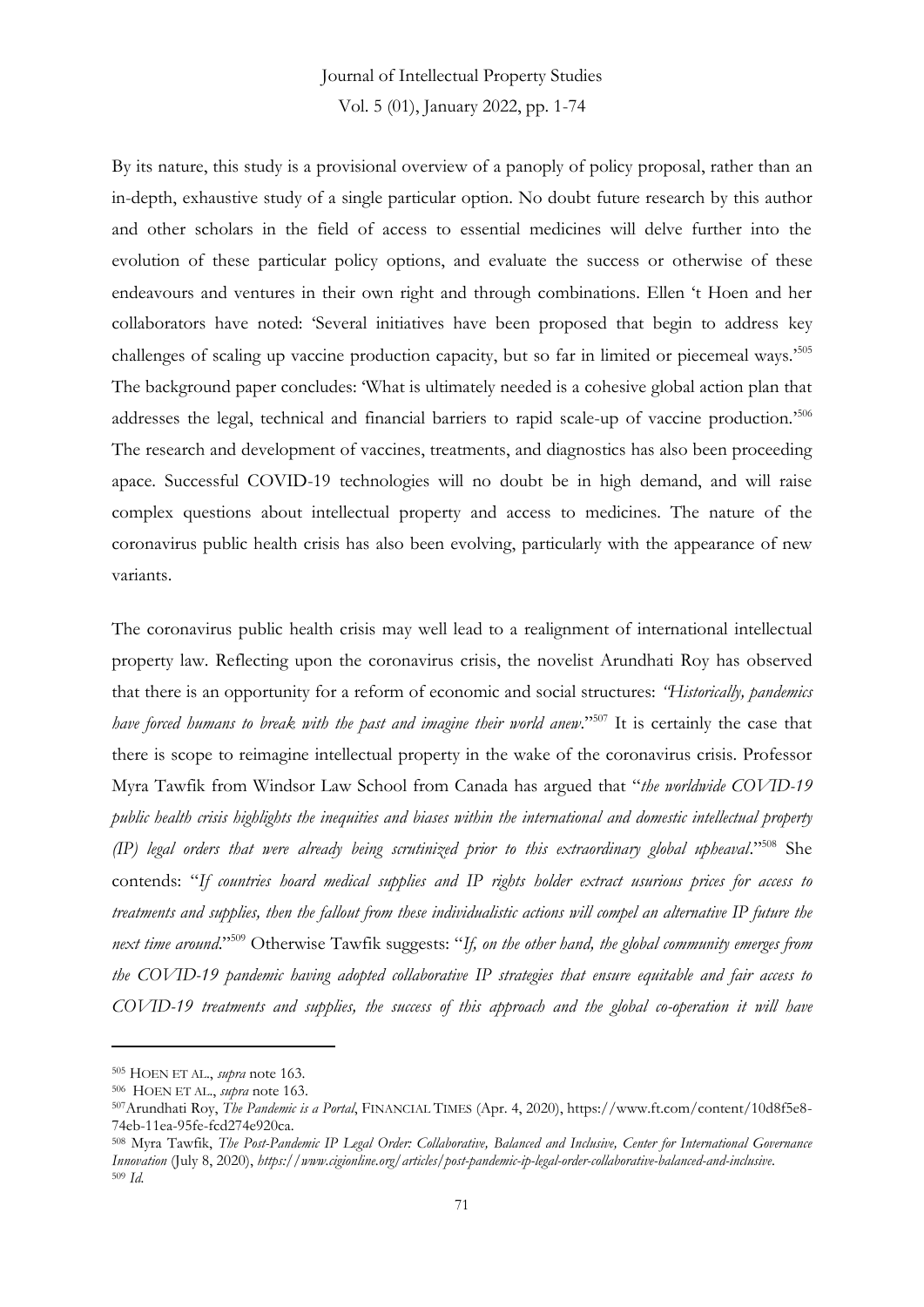*engendered will carry forward into the future*." <sup>510</sup> Tawfik imagines: "*A post-pandemic IP legal order will be built on greater collaboration, balance and inclusion*." <sup>511</sup> She is hopeful that the intellectual property regime will find a new equilibrium: "*By imposing checks and balances on individualistic and maximalist approaches, it will curb the abuses of the current IP environment, which privileges the dominant players*". 512

Susi Geiger and Aisling McMahon have expressed concern about the complicated, fragmented nature of the institutional landscape.<sup>513</sup> There are a host of institutions – some well-established, others new, which have been grappling with the question of access to medicines during the COVID-19 crisis. The WHO has been engaged with a range of public policy issues as part of the COVID-19 crisis. It has also been instrumental in setting up new institutions such as the ACT-Accelerator, COVAX, and C-TAP to address various aspects of the COVID-19 crisis. The Independent Panel has made a number of recommendations as to the reformation of WHO.<sup>514</sup> After being paralysed by conflict between the superpowers of China and the U.S., the WTO has appointed a new director, and has sought to progress the debate over access to essential medicines. As well as providing technical information,<sup>515</sup> the WTO has hosted debates in the TRIPS Council over proposals such as the TRIPS Waiver.<sup>516</sup> The new WTO Director-General Ngozi Okonjo-Iweala has promised to advance discussions on the topic in the TRIPS Council, observing "*we need to respond urgently to COVID-19 because the world is watching and people are dying*". 517 With the changeover of Director-Generals, WIPO has been relatively quiet in respect of the debate over intellectual property and access to medicines during the coronavirus crisis. WHO, WTO, and WIPO have previously worked together on intersections between intellectual

<sup>510</sup> *Id.*

<sup>511</sup> *Id.*

<sup>512</sup> *Id.*

<sup>513</sup> Geiger and McMahon, *Supra* note 504.

<sup>514</sup> THE INDEPENDENT PANEL FOR PANDEMIC PREPAREDNESS AND RESPONSE, *supra* note 23.

<sup>515</sup> *Members Discuss Intellectual Property Response to the COVID-19 Pandemic* (Oct. 20, 2020), WORLD TRADE ORG., https://www.wto.org/english/news\_e/news20\_e/trip\_20oct20\_e.htm?utm\_source=dlvr.it&utm\_medium=twitter.

<sup>516</sup> COVID-19: Measures Regarding Trade-Related Intellectual Property Rights, WORLD TRADE ORG (Aug. 31, 2021), https://www.wto.org/english/tratop\_e/covid19\_e/trade\_related\_ip\_measure\_e.htm; World Trade Organization, Information Note on the TRIPS Agreement and COVID-19 (Oct. 15, 2020), https://www.wto.org/english/tratop\_e/covid19\_e/trips\_report\_e.pdf.

<sup>517</sup> *WTO Chief Lays Out Global Action To Increase Vaccine Access*, REUTERS (Apr. 15, 2021), https://www.reuters.com/article/us-trade-wto-vaccines-idUSKBN2C12YU; *Statement of Director-General Ngozi Okonjo-Iweala on USTR Tai's statement on the TRIPS Waiver*, WORLD TRADE ORGANIZATION (May 6, 2021) https://www.wto.org/english/news\_e/news21\_e/dgno\_06may21\_e.htm.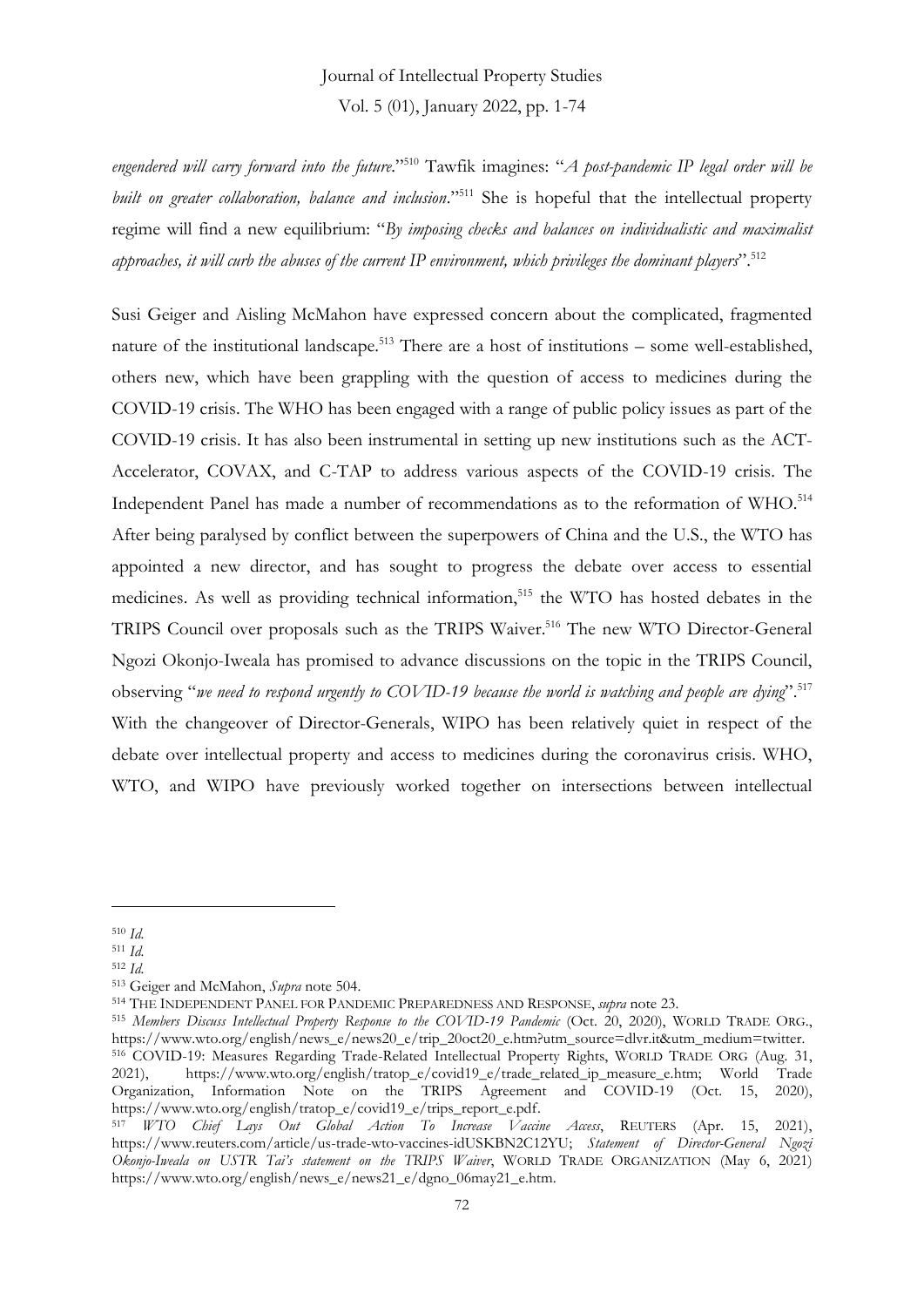## Journal of Intellectual Property Studies Vol. 5 (01), January 2022, pp. 1-74

property, public health, and trade.<sup>518</sup> In 2021, the directors of WHO, WTO, and WIPO agreed to engage in intensified co-operation in support of access to medical technologies worldwide to tackle the COVID-19 pandemic.<sup>519</sup> The leaders of the international institutions stressed: "*We underscored our commitment to universal, equitable access to COVID-19 vaccines, therapeutics, diagnostics, and other health technologies – a commitment anchored in the understanding that this is an urgent moral imperative in need of immediate practical action*." <sup>520</sup> The upheaval of the coronavirus crisis has certainly underlined the need for an overhaul of the multilateral system to ensure that it is better prepared for global crises – such as the coronavirus pandemic. It is also a shame that the previous recommendations of the United Nations Secretary-General High Level Panel report on access to medicines about the need to build up the global infrastructure for public health were not heeded.<sup>521</sup> There is certainly a pressing need to ensure better financing for global public health.<sup>522</sup>

There has also been discussion as to whether there should be an international pandemic treaty to better protect the world from future health crises.<sup>523</sup> 25 heads of government and international agencies made a joint call for more robust international health architecture.<sup>524</sup> The joint statement noted: "*The COVID-19 pandemic has been a stark and painful reminder that nobody is safe until everyone is safe*." <sup>525</sup> The joint statement called for access to essential medicines: "*We are, therefore, committed to ensuring universal and equitable access to safe, efficacious and affordable vaccines, medicines and diagnostics for this and future pandemics*." <sup>526</sup> The joint statement stressed that vaccines should be treated as global

<sup>518</sup> WORLD HEALTH ORGANIZATION, WORLD INTELLECTUAL PROPERTY ORGANIZATION & WORLD TRADE ORGANIZATION, PROMOTING ACCESS TO MEDICAL TECHNOLOGIES AND INNOVATION - INTERSECTIONS BETWEEN PUBLIC HEALTH, INTELLECTUAL PROPERTY AND TRADE (Charlotte Beauchamp et al., eds., 2<sup>nd</sup> ed. 2020). <sup>519</sup> Press Release, WHO, Directors General of WHO, WIPO and the WTO agree on intensified cooperation in support of access to medical technologies worldwide to tackle the COVID-19 pandemic (June 24, 2021), https://www.who.int/news/item/24-06-2021-directors-general-of-who-wipo-and-the-wto-agree-on-intensifiedcooperation-in-support-of-access-to-medical-technologies-worldwide-to-tackle-the-covid-19-pandemic. <sup>520</sup> *Id.*

<sup>521</sup> Dreifuss et al., *supra* note 25.

<sup>522</sup> Ilona Kickbush, *The COVID-19 Crisis Is A Signal – Need To 'Reset' Global Health Financing*, HEALTH POLICY WATCH (Nov. 11, 2020), https://healthpolicy-watch.news/the-covid-19-crisis-is-a-signal-to-reset-global-healthfinancing.

<sup>523</sup> *Global Leaders Unite In Urgent Call for International Pandemic Treaty*, WORLD HEALTH ORGANIZATION (Mar. 30, 2021), https://www.who.int/news/item/30-03-2021-global-leaders-unite-in-urgent-call-for-international-pandemictreaty.

<sup>524</sup> *COVID-19 Shows Why United Action is Needed for More Robust International Health Architecture*, WORLD HEALTH ORGANIZATION (30 Mar., 2021), https://www.who.int/news-room/commentaries/detail/op-ed---covid-19-showswhy-united-action-is-needed-for-more-robust-international-health-architecture.

<sup>525</sup> *Id.* <sup>526</sup> *Id.*